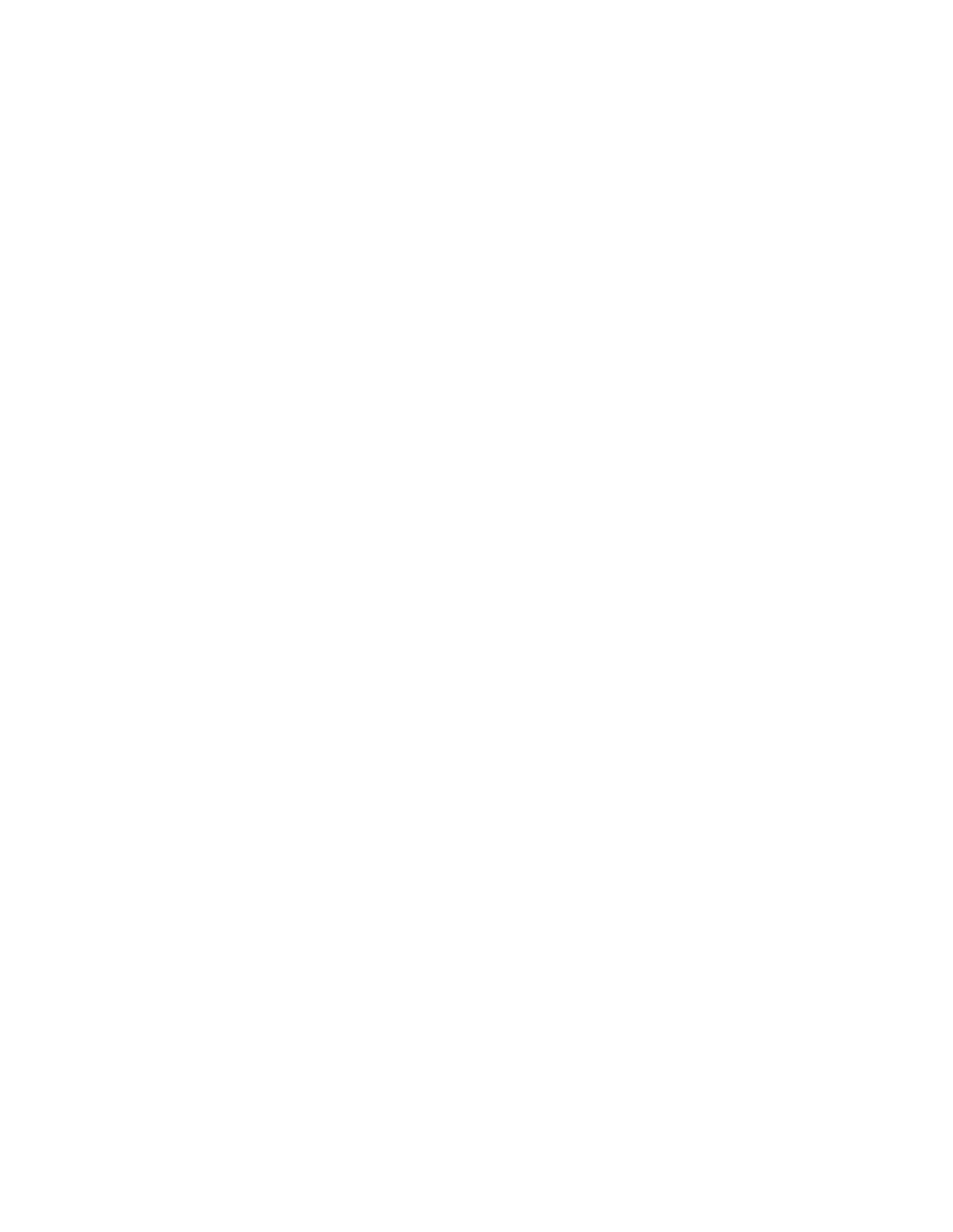# The Teachings Of<br>Smith Wigglesworth

**Ever Increasing Faith<br>& Faith That Prevails**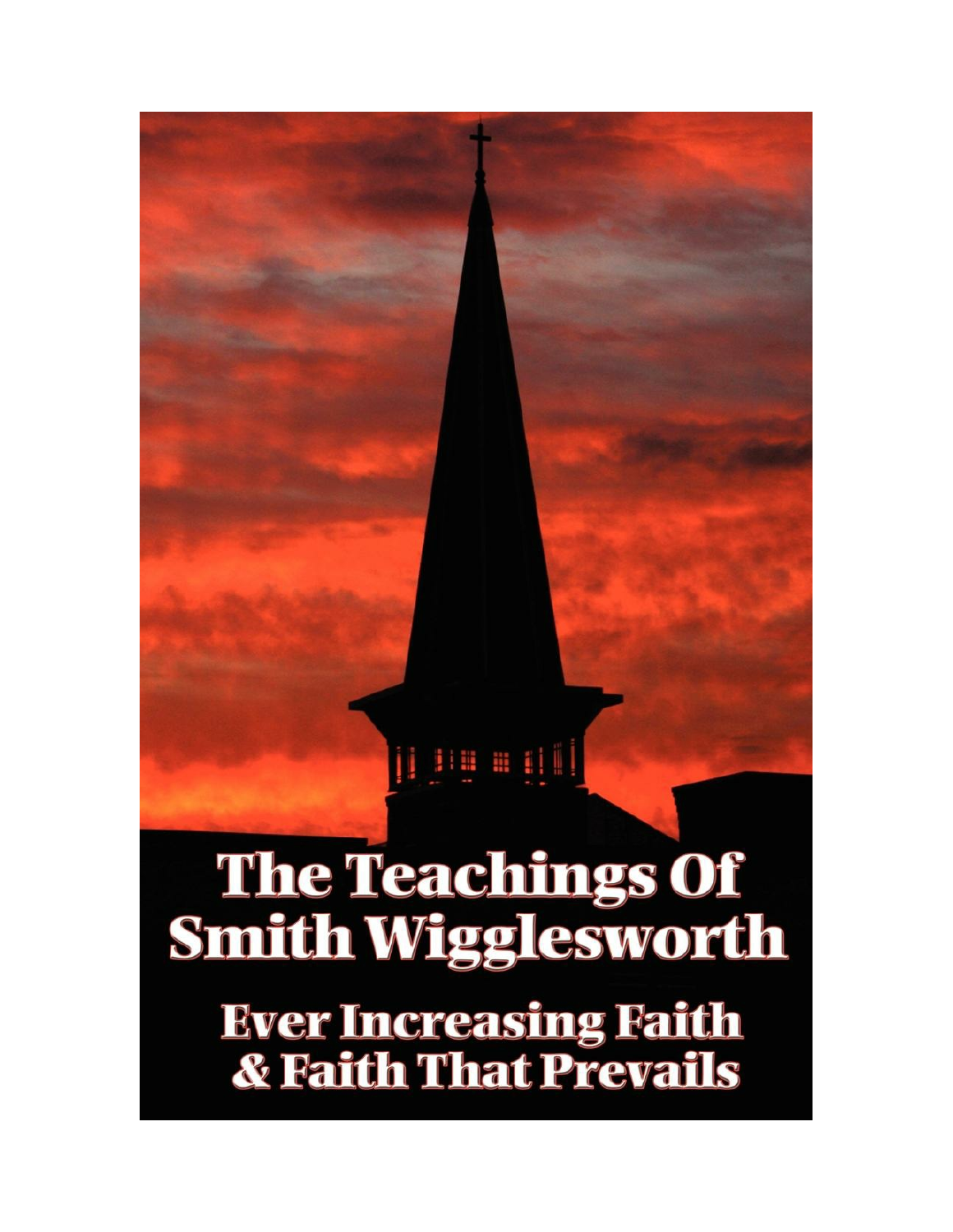# The Teachings Of Smith Wigglesworth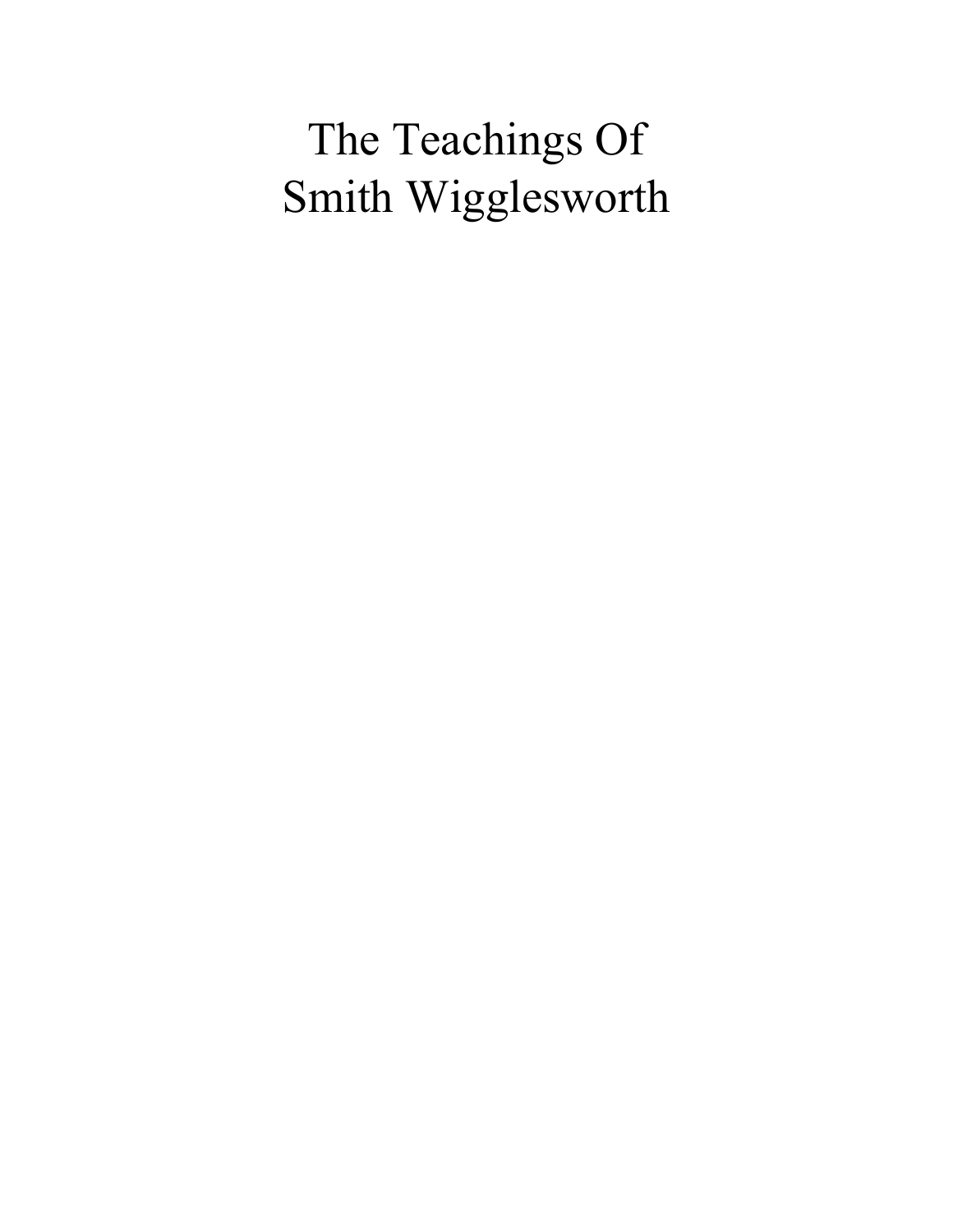## **By Smith Wigglesworth**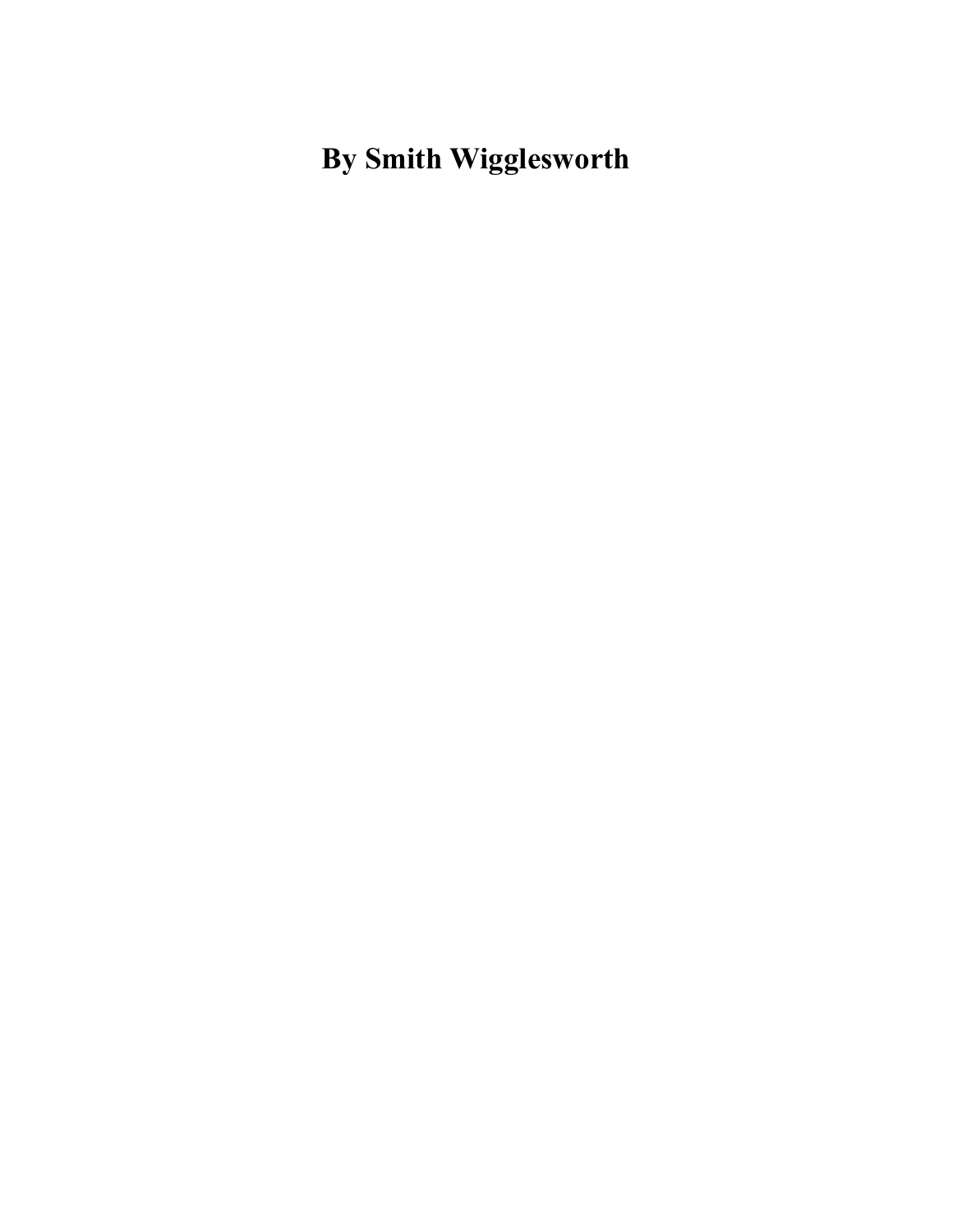Start Publishing LLC

Copyright © 2012 by Start Publishing LLC

All rights reserved, including the right to reproduce this book or portions thereof in any form whatsoever.

First Start Publishing eBook edition October 2012

Start Publishing is a registered trademark of Start Publishing LLC

Manufactured in the United States of America

10 9 8 7 6 5 4 3 2 1

ISBN 978-1-62793-177-9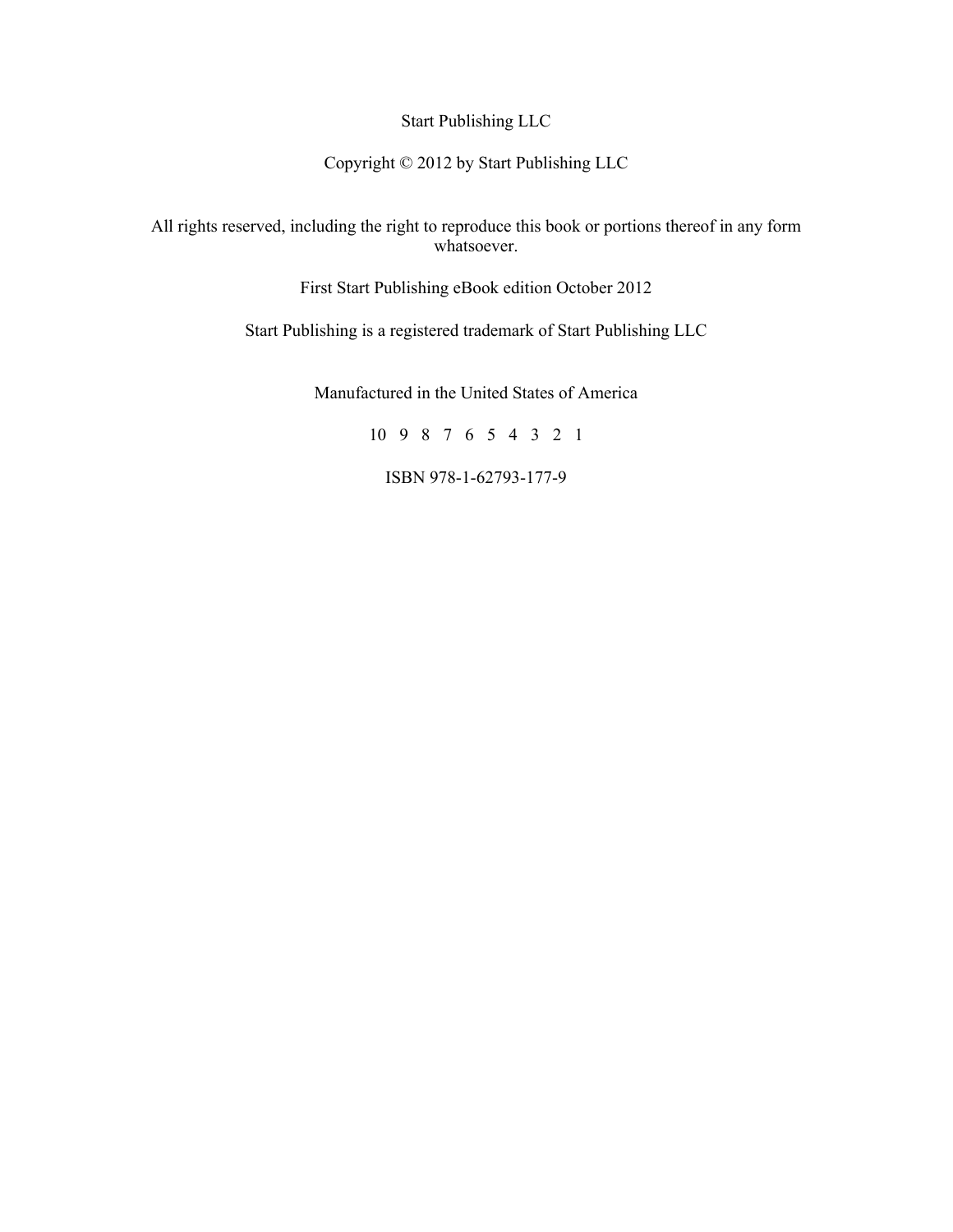## **Table of Contents**

Ever [Increasing](#page-7-0) Faith Faith That [Prevails](#page-121-0)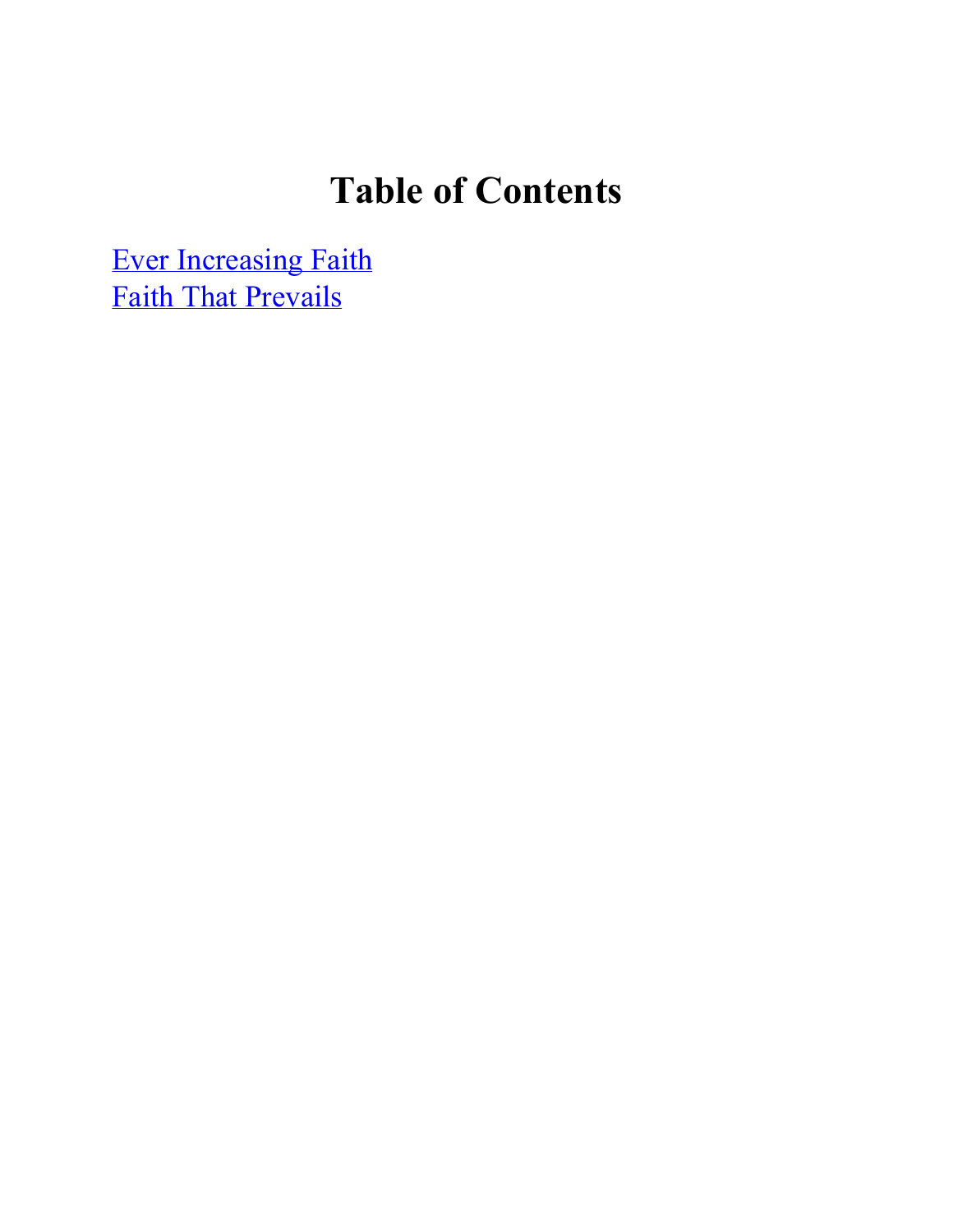## **Ever Increasing Faith**

## <span id="page-7-0"></span>**Table of Contents**

[Have](#page-8-0) Faith in God [Deliverance](#page-14-0) to the Captives The [Power](#page-21-0) of the Name "Wilt Thou Be Made [Whole?"](#page-30-0) "I Am the Lord That [Healeth](#page-37-0) Thee" "Himself Took Our [Infirmities"](#page-45-0) "Our Risen [Christ"](#page-50-0) We [Should](#page-55-0) Love "The [Words](#page-61-0) of this Life" "Life in the [Spirit"](#page-65-0) "What it Means to Be Full of the Holy [Ghost"](#page-72-0) "The Bible [Evidence](#page-78-0) of the Baptism of the Spirit" ["Concerning](#page-83-0) Spiritual Gifts" "The Word of [Knowledge,](#page-95-0) and Faith" "Gifts of Healings, and [Miracles"](#page-99-0) "The Gift of [Prophecy"](#page-105-0) "The [Discerning](#page-110-0) of Spirits" "The Gift of [Tongues"](#page-114-0)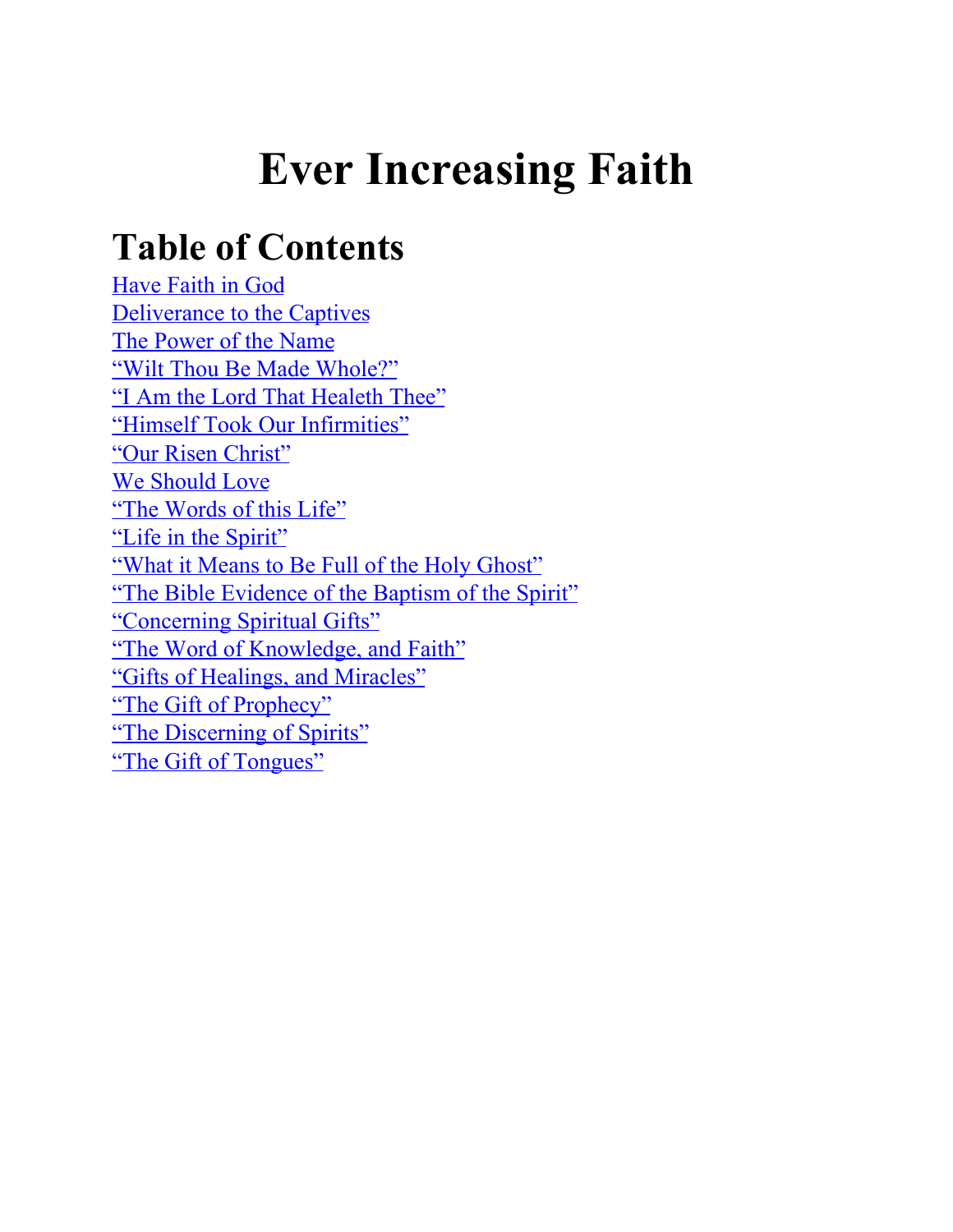## <span id="page-8-0"></span>**Have Faith in God**

"For verily I say unto you, That whosoever shall say unto this mountain, Be thou removed, and be thou cast into the sea; and shall not doubt in his heart, but shall believe that those things which he saith shall come to pass; he shall have whatsoever he saith. Therefore I say unto you, What things soever ye desire when ye pray, believe that ye receive them, and ye shall have them" (*Mark* 11:23, 24)

These are days when we need to have our faith strengthened, when we need to know God. God has designed that the just shall live by faith. Any man can be changed by faith, no matter how he may be fettered. I know that God's word is sufficient. One word from Him can change a nation. His word is from everlasting to everlasting. It is through the entrance of this everlasting Word, this incorruptible seed, that we are born again, and come into this wonderful salvation. Man cannot live by bread alone, but must live by every word that proceedeth out of the mouth of God. This is the food of faith. "Faith cometh by hearing, and hearing by the Word of God."

Everywhere men are trying to discredit the Bible and take from it all the miraculous. One preacher says, "Well, you know, Jesus arranged beforehand to have that colt tied where it was, and for the men to say just what they did." I tell you God can arrange everything without going near. He can plan for you, and when He plans for you, all is peace. All things are possible if you will believe.

Another preacher said, "It was an easy thing for Jesus to feed the people with five loaves. The loaves were so big in those days that it was a simple matter to cut them into a thousand pieces each." But He forgot that one little boy brought those five loaves all the way in his lunch basket. There is nothing impossible with God. All the impossibility is with us when we measure God by the limitations of our unbelief.

We have a wonderful God, a God whose ways are past finding out, and whose grace and power are limitless. I was in Belfast one day and saw one of the brethren of the assembly. He said to me, "Wigglesworth, I am troubled. I have had a good deal of sorrow during the past five months. I had a woman in my assembly who could always pray the blessing of heaven down on our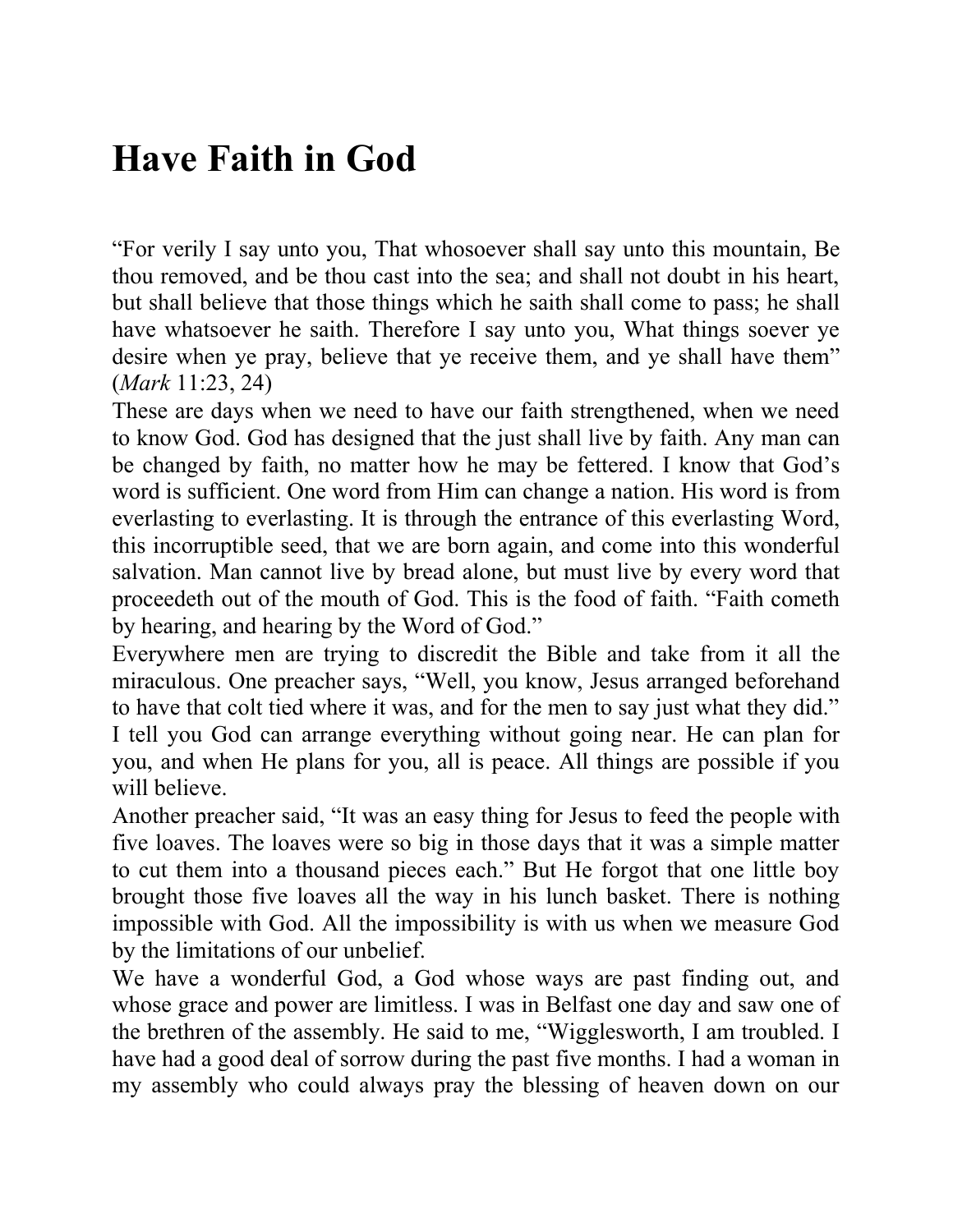meetings. She is an old woman, but her presence is always an inspiration. But five months ago she fell and broke her thigh. The doctors put her into a plaster cast, and after five months they broke the cast. But the bones were not properly set and so she fell and broke the thigh again."

He took me to her house, and there was a woman lying in a bed on the right hand side of the room. I said to her, "Well, what about it now?" She said, "They have sent me home incurable. The doctors say that I am so old that my bones won't knit. There is no nutriment in my bones and they could never do anything for me, and they say I shall have to lie in bed for the rest of my life." I said to her, "Can you believe God?" She replied, "Yes, ever since I heard that you had come to Belfast my faith has been quickened. If you will pray, I will believe. I know there is no power on earth that can make the bones of my thigh knit, but I know there is nothing impossible with God." I said, "Do you believe He will meet you now?" She answered, "I do."

It is grand to see people believe God. God knew all about this leg and that it was broken in two places. I said to the woman, "When I pray, something will happen." Her husband was sitting there; he had been in his chair for four years and could not walk a step. He called out, "I don't believe. I won't believe. You will never get me to believe." I said, "All right," and laid my hands on his wife in the name of the Lord Jesus. The moment hands were laid upon her the power of God went right through her and she cried out, "I'm healed." I said, "I'm not going to assist you to rise. God will do it all." She rose and walked up and down the room, praising God.

The old man was amazed at what had happened to his wife, and he cried out, "Make me walk, make me walk." I said to him, "You old sinner, repent." He cried out, "Lord, You know I never meant what I said. You know I believe." I don't think he meant what he said; anyhow the Lord was full of compassion. If He marked our sins, where would any of us be? If we will meet the conditions, God will always meet us. If we believe, all things are possible. I laid my hands on him and the power went right through the old man's body; and those legs, for the first time in four years, received power to carry his body, and he walked up and down and in and out. He said, "O what great things God has done for us tonight!"

"What things soever ye desire, when ye pray, believe that ye receive them, and ye shall have them." Desire toward God, and you will have desires from God; and He will meet you on the line of those desires when you reach out in simple faith.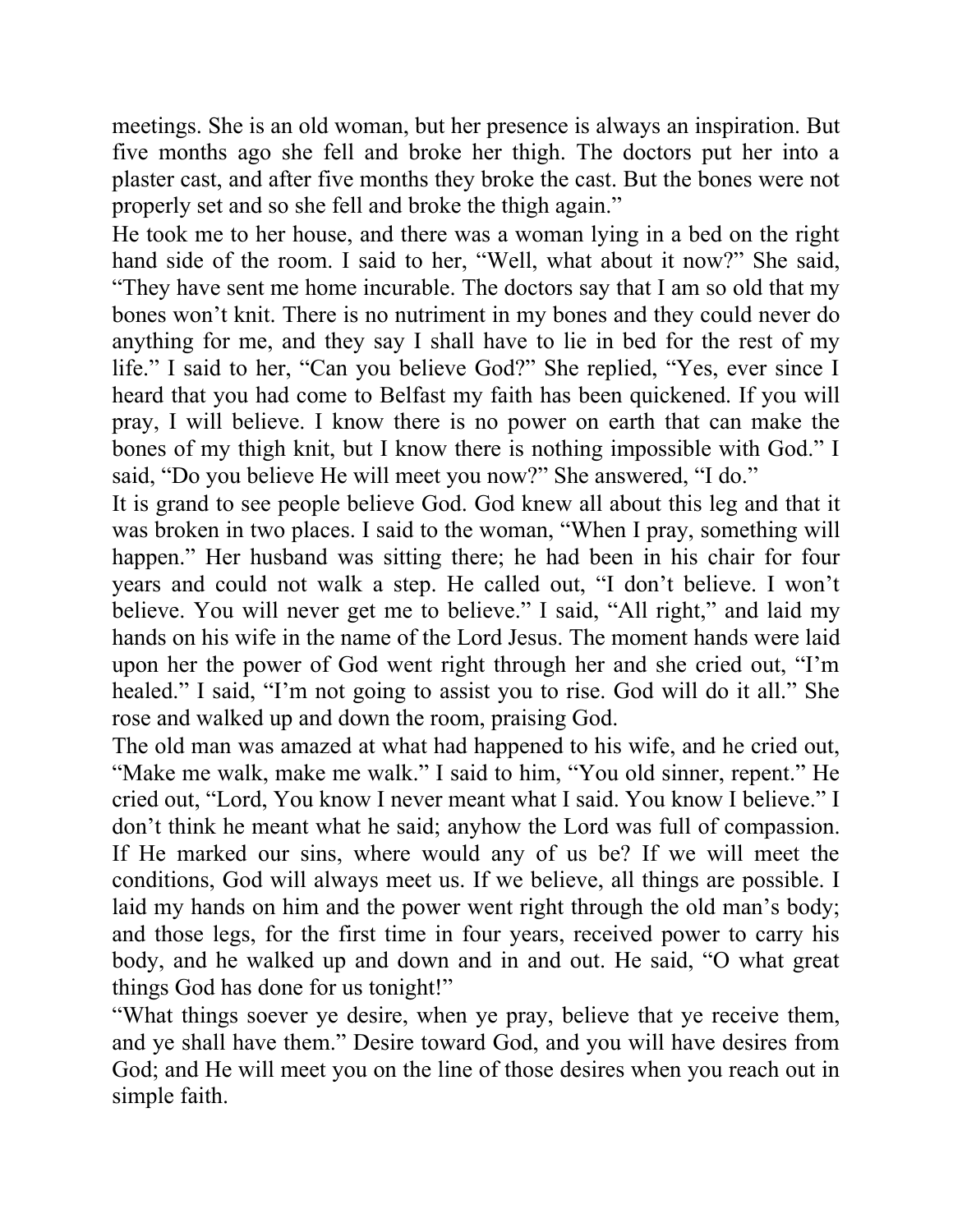A man came to me in one of my meetings who had seen other people healed and wanted to be healed, too. He explained that his arm had been fixed in a certain position for many years and he could not move it. "Got any faith?" I asked. He said He had a lot of faith. After prayer he was able to swing his arm round and round. But he was not satisfied and complained, "I feel a little bit of trouble just there," pointing to a certain place. "Do you know what is the trouble with you?" He answered, "No." I said, "Imperfect faith." "What things soever ye desire, when ye pray, believe that ye receive there, anal ye shall have them."

Did you believe before you were saved? So many people would be saved, but they want to feel saved first. There was never a man who felt saved before he believed. God's plan is always this, if you will believe, you shall see the glory of God. I believe God wants to bring us all to a definite place of unswerving faith and confidence in Himself.

Jesus here uses the figure of a mountain. Why does He say a mountain? Because, if faith can remove a mountain, it can remove anything. The plan of God is so marvelous, that if you will only believe, all things are possible.

There is one special phrase to which I want to call your attention, "And shall not doubt in his heart." The heart is the mainspring. See that young man and young woman. They have fallen in love at first sight. In a short while there is a deep affection, and a strong heart love, the one toward the other. What is a heart of love? A heart of faith. Faith and love axe kin. In the measure that that young man and that young woman love one another they are true. One may go to the North and the other to the South, but because of their love they will be true to each other.

It is the same when there is a deep love in the heart toward the Lord Jesus Christ. In this new life into which God has brought us, Paul tells us that we have become dead to the law by the body of Christ, that we should be married to another, even to Him who is raised from the dead. God brings us into a place of perfect love and perfect faith. A man who is born of God is brought into an inward affection, a loyalty to the Lord ,Jesus that shrinks from anything impure. You see the purity of a man and woman when there is a deep natural affection between them; they disdain the very thought of either of them being untrue. I say that, in the measure that a man has faith in Jesus, he is pure. He that believes that Jesus is the Christ overcomes theworld. It is a faith that works by love.

Just as we have heart fellowship with our *Lord* our faith cannot be daunted.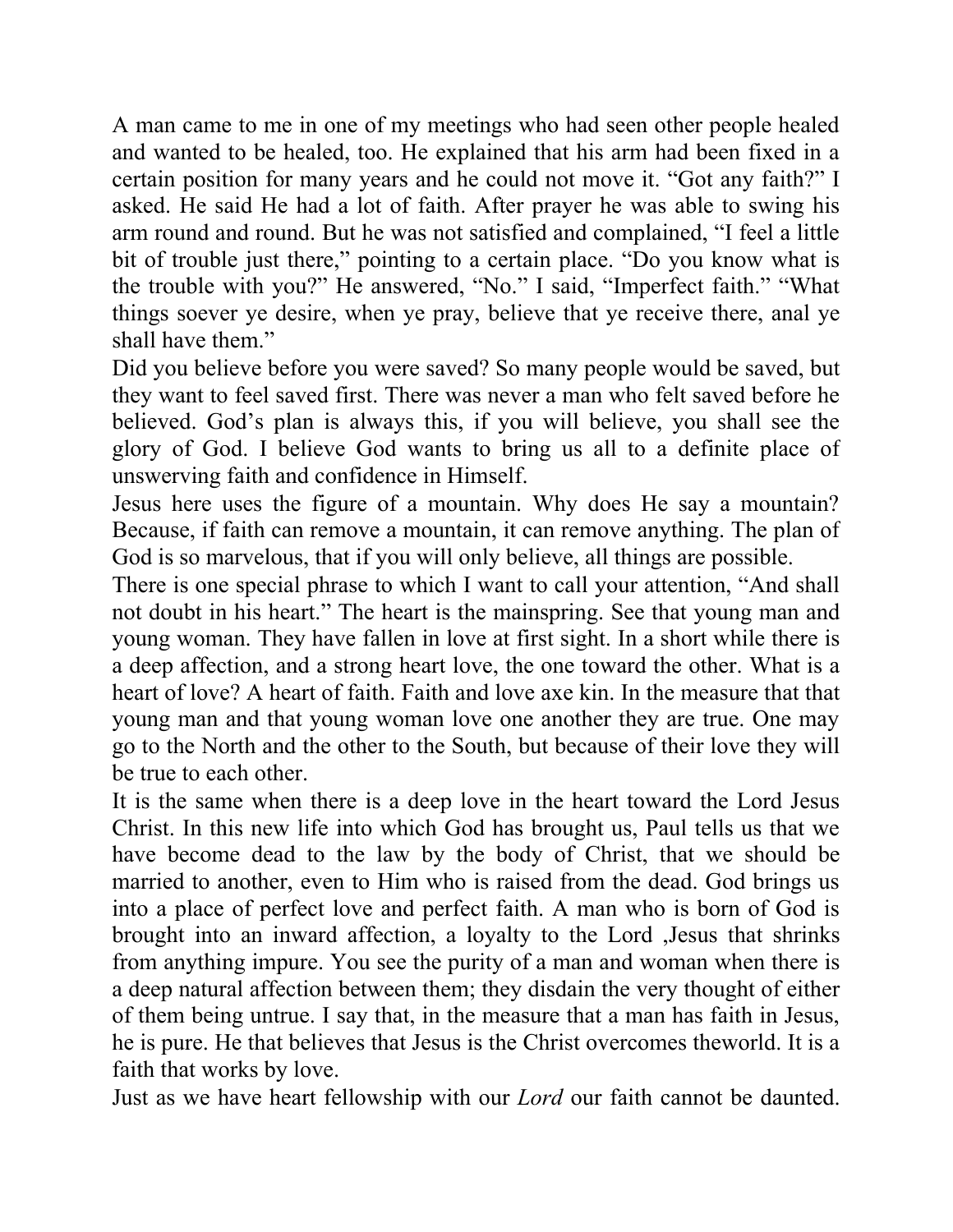We cannot doubt in our hearts. There comes, as we go on with God, a wonderful association, an impartation of His very life and nature within. As we read His Word and believe the promises that He has so graciously given to us, we are made partakers of His very essence and life. The Lord is made to us a Bridegroom, and we are His bride. His words to us are spirit and life, transforming us and changing us, expelling that which is natural and bringing in that which is divine.

It is impossible to comprehend the love of God as we think on natural lines. We must have the revelation from the Spirit of God. God giveth liberally. He that asketh, receiveth. God is willing to bestow on us all things that pertain to life and godliness. Oh, it was the love of God that brought Jesus. And it is this same love that helps you and me to believe. In every weakness God will be your strength. You who need His touch, remember that He loves you. Look, wretched, helpless, sick one, away to the God of all grace, whose very essence is love, who delights to give liberally all the inheritance of life and strength and power that you are in need of.

When I was in Switzerland the Lord was graciously working and healing many of the people. I was staying with Brother Reuss of Goldiwil and two policemen were sent to arrest me. The charge was that I was healing the people without a license. Mr. Reuss said to them, "I am sorry that he is not here just now. He is holding a meeting about two miles away, but before you arrest him let me show you something."

Brother Reuss took these two policemen down to one of the lower parts of that district, to a house with which they were familiar, for they had often gone to that place to arrest a certain woman, who was repeatedly put in the prison because of continually being engaged in drunken brawls. He took them to this woman and said to them, "This is one of the many cases of blessing that have come through the ministry of the man you have come to arrest. This woman came to our meeting in a drunken condition. Her body was broken, for she was ruptured in two places. While she was drunk, the evangelist laid his hands on her and asked God to heal her and deliver her." The woman joined in, "Yes, and God saved me, and I have not tasted a drop of'liquor since." The policemen had a warrant for my arrest, but they said with disgust, "Let the doctors do this kind of thing." They turned and went away and that was the last we heard of them.

We have a Jesus that heals the broken-hearted, who lets the captives go free, who saves the very worst. Dare you, dare you, spurn this glorious Gospel of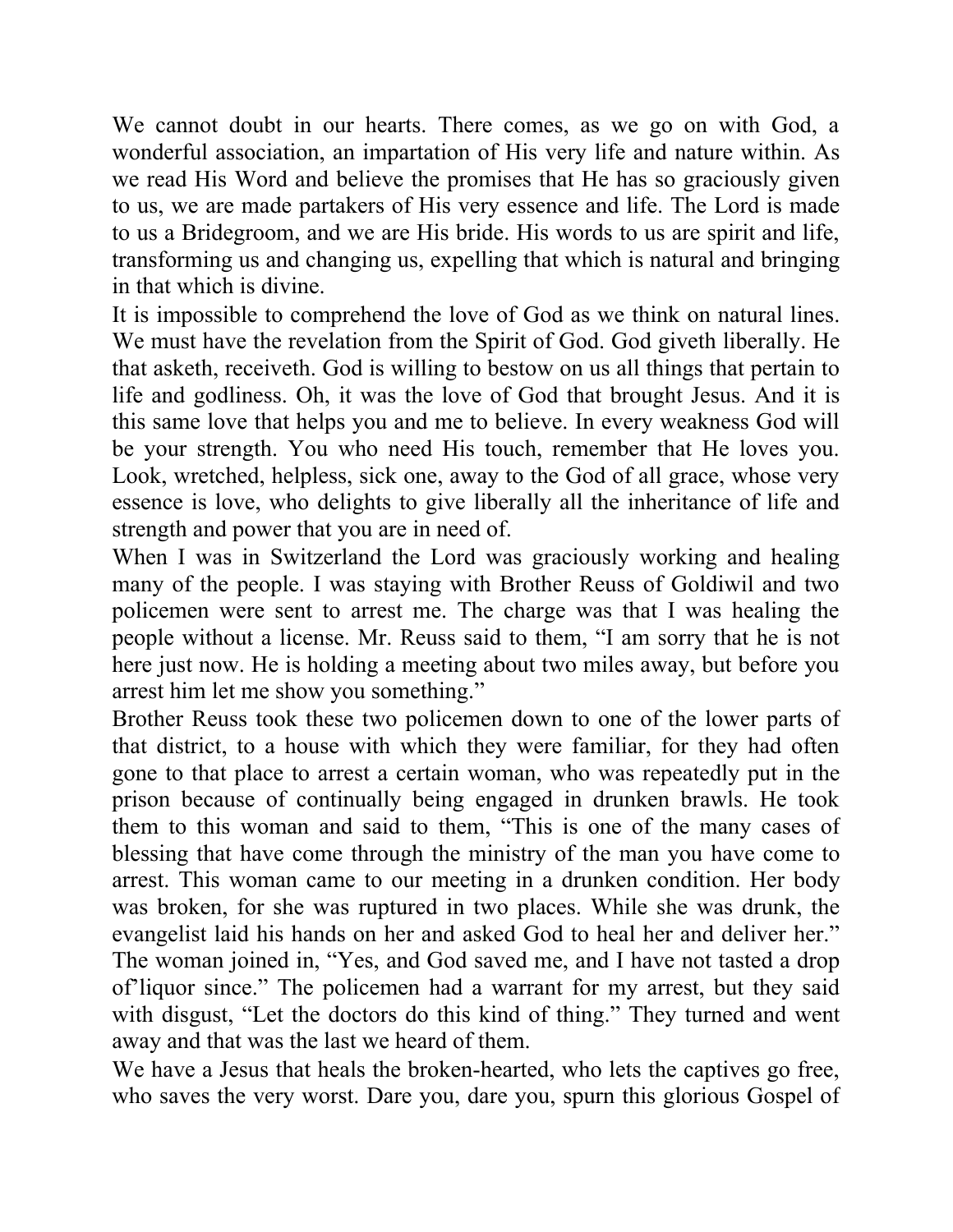God for spirit, soul and body? Dare you spurn this grace? I realize that this full Gospel has in great measure teen hid, this Gospel that brings liberty, this Gospel that brings souls out of bondage, this Gospel that brings perfect health to the body, this Gospel of entire salvation. Listen again to this word of Him who left the glory to bring us this great salvation, "Verily I say unto you, That whosoever shall say unto this mountain, Be thou removed, . . . he shall have whatsoever he with." Whatsoever!

I realize that God can never bless us on the lines of being hardhearted, critical or unforgiving. This will hinder faith quicker than anything. I remember being at a meeting where there were some people tarrying for the Baptismseeking for cleansing, for the moment a person is cleansed the Spirit will fall. There was one man with eyes red from weeping bitterly. He said to me, "I shall have to leave. It is no good my staying without I change things. I have written a letter to my brother-in-law, and filled it with hard words, and this thing must first be straightened out." He went home and told his wife, "I'm going to write a letter to your brother and ask him to forgive me for writing to him the way I did." "You fool!" she said. "Never mind," he replied, "this is between God and me, and it has got to be cleared away." He wrote the letter and came again, and straightway God filled him with the Spirit.

I believe there are a great many people who would be healed, but they are harboring things in their hearts that are as a blight. Let these things go. Forgive, and the Lord will forgive you. There are many good people, people that mean well, but they have no power to do anything for God. There is just some little thing that came in their hearts years ago, and their faith has been paralyzed ever since. Bring everything to the light. God will sweep it all away if you will let Him. Let the precious blood of Christ cleanse from all sin. If you will but believe, God will meet you and bring into your lives the sunshine of His love.

#### **Healings in New Zealand**

We have received a few testimonies of those healed in the meeting conducted by Brother Smith Wigglesworth at Wellington, New Zealand. Mrs. E. Curtis of Christchurch, New Zealand, was suffering with septic poisoning. She had become only a skeleton and the doctors could do nothing for her. She had agonizing pains all day and all night. She was healed immediately prayer was made for her. She states that for the past sixteen years she has been a martyr to pain but is now wonderfully well. Another testified to healing to deafness,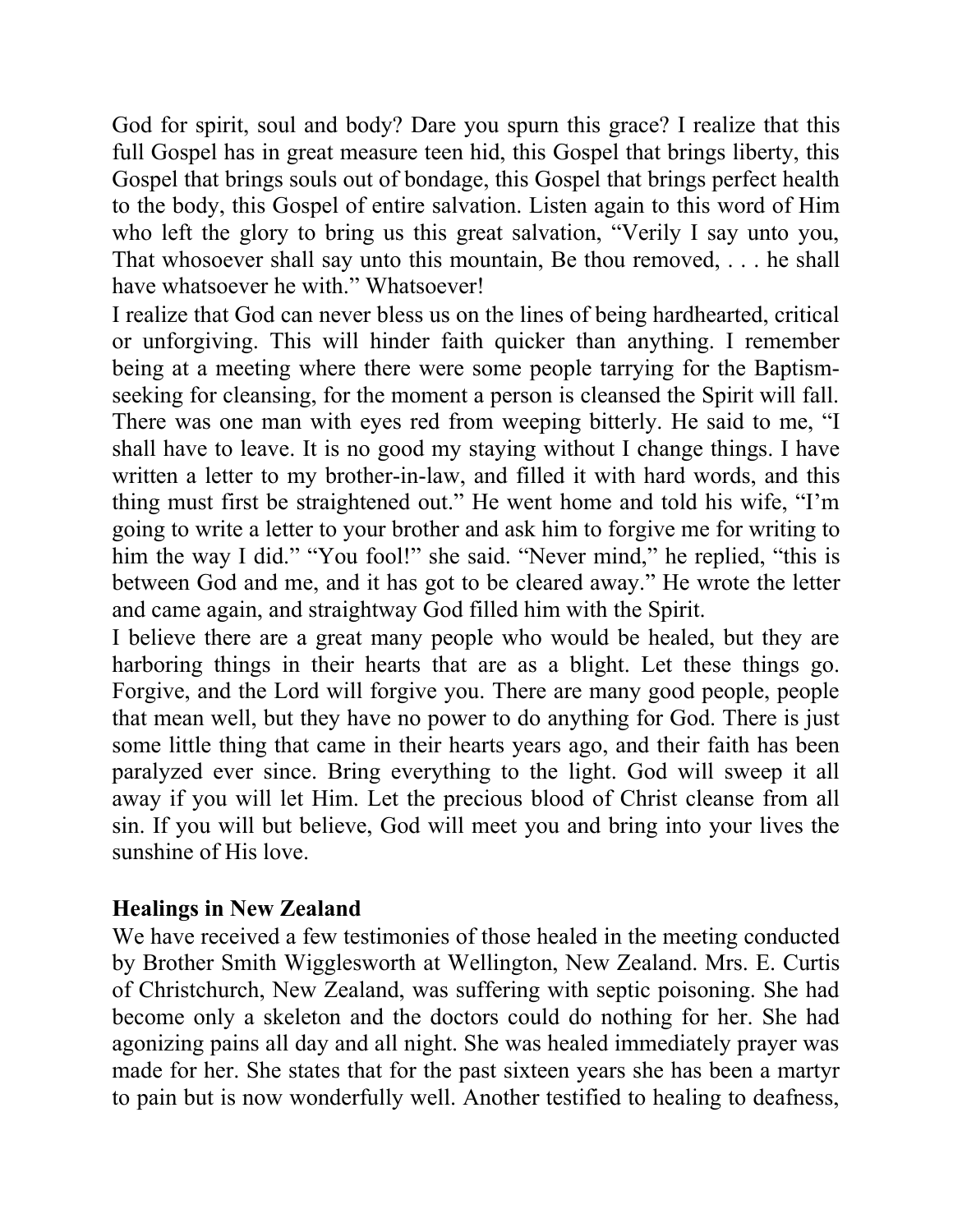goiter, adenoids and bad eyesight. Another testified to healing of double curvature of the spine from infancy, hip disease, weak heart, leg lengthened three inches, which grew normal like the other leg. It was also three inches lessin circumference. She wore a large boot but now walks on even feet, the large boot having been discarded. Another was healed from goiter through a handkerchief.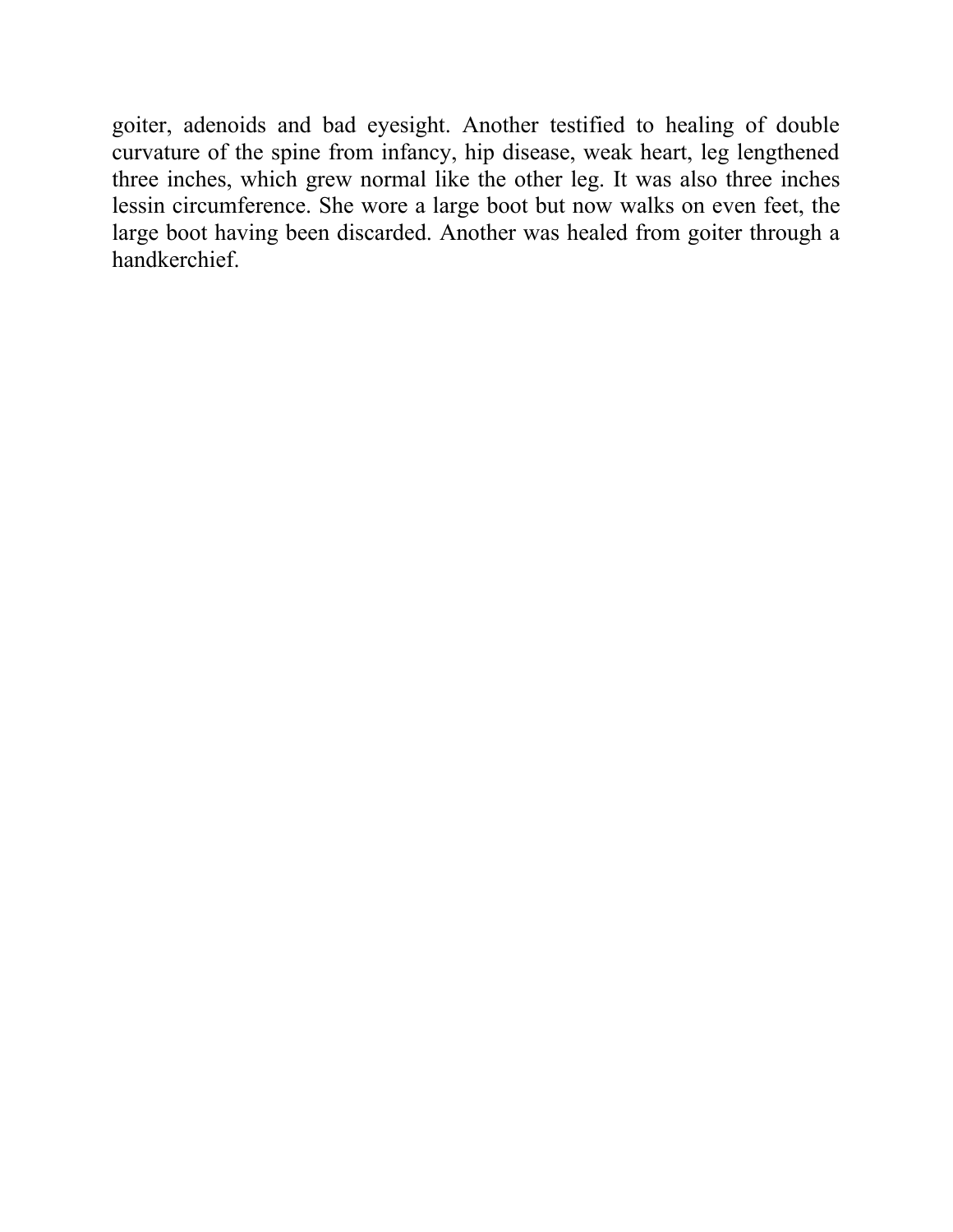#### <span id="page-14-0"></span>**Deliverance to the Captives**

Bible Reading Luke 4:1-20.

Our precious Lord Jesus has everything for everybody. Forgiveness of sin, healing of diseases and the fullness of the Spirit all come from one sourcefrom the Lord Jesus Christ. Hear Him who is the same yesterday, today and forever as He announces the purpose for which He came: "The Spirit of the Lord is upon me, because he bath anointed me to preach the gospel to the poor, he bath sent me to heal the broken-hearted, to preach deliverance to the captives, and recovering of sight to the blind, to set at liberty them that are bruised, to preach the acceptable year of the Lord."

Jesus had been baptized by John in Jordan, and the Holy Spirit had descended in a bodily shape like a dove upon Him. Being full of the Holy Ghost., He had been led by the Spirit into the wilderness, there to come off more than conqueror over the arch enemy. Then He returned in the power of the Spirit to Galilee and preached in the synagogues, and at last He came to His old home town-Nazareth, where He announced His mission in the words I have just quoted. For a brief while He ministered on the earth, and then gave His life a ransom for all. But God raised Him from the dead. And before He went to the glory He told His disciples that they too should receive the power of the Holy Ghost upon them. Thus, through them, His gracious ministry would continue. This power of the Holy Ghost was not only for a few apostles. but even for them that are afar off. even as many as our God should call (*Acts* 2:39) even for us in this twentieth century. Some ask, "But was not this power just for the privileged few in the first century?" No. Read the Master's great commission as recorded by Mark, and you will see it is for them that believe.

After I had received the Baptism of the Holy Ghost (and I know that I received; for the Lord gave me the Spirit in just the same way as He gave Him to the disciples at Jerusalem), I sought the mind of the Lord as to why I was baptized. One day I came home from work and went into the house and my wife asked me, "Which way did you come in?" I told her that I had come in at the back door. She said, "There is a woman upstairs and she has brought an old man of eighty to be prayed for. He is raving up there and a great crowd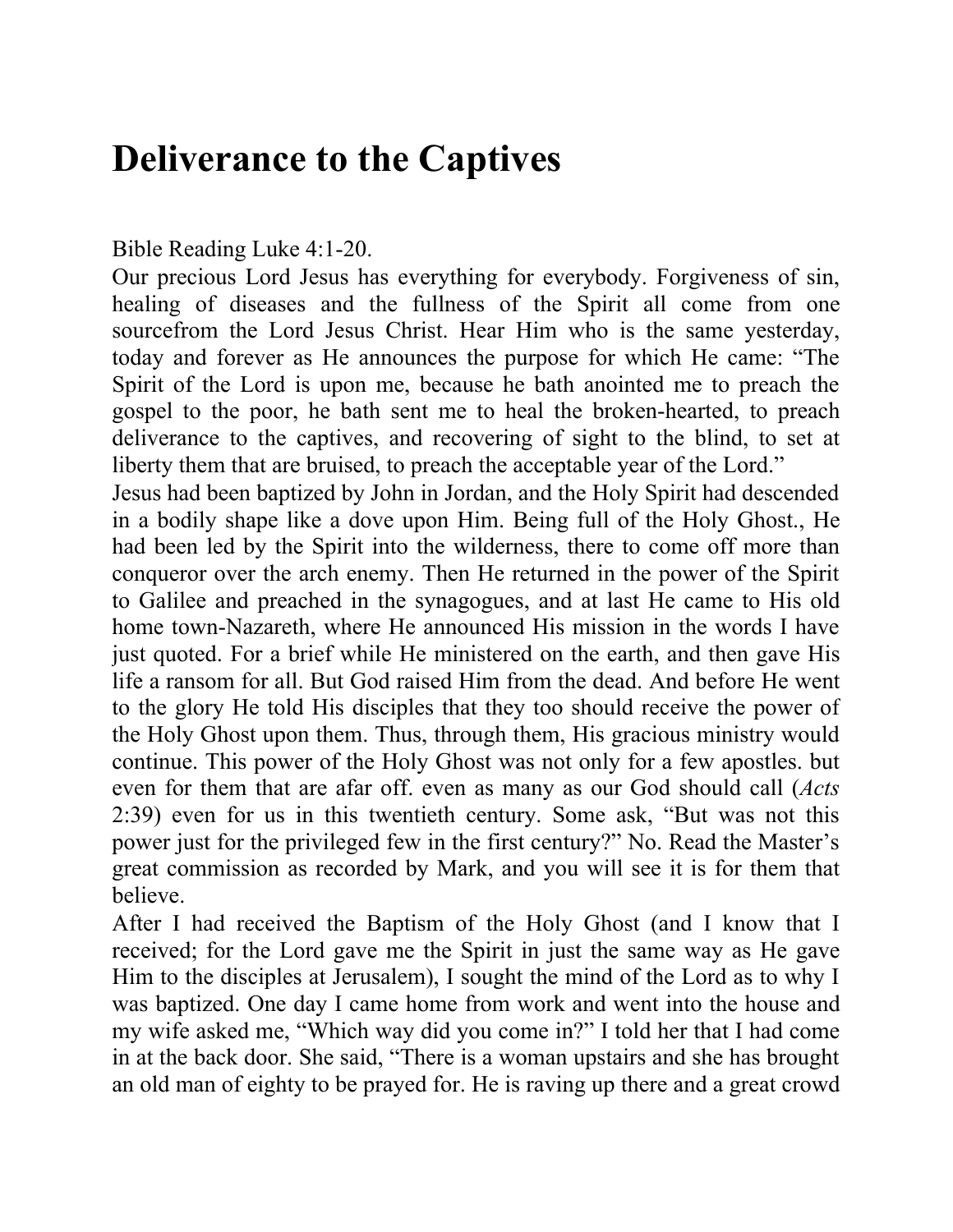is outside the front door, ringing the door-bell and wanting to know what is going on in the house." The Lord quietly whispered, "This is what I baptized you for."

I carefully opened the door of the room where the man was, desiring to be obedient to what my Lord would say to me. The man was crying and shouting in distress, "I am lost! I am lost! I have committed the unpardonable sin. I am lost! I am lost!" My wife said, "Dad, what shall we do?" The Spirit of the Lord moved me to cry out, "Come out, thou lying spirit." In a moment the evil spirit went, and the man was free. Deliverance to the captives! And the Lord said to me, "This is what I baptized you for."

There is a place where God, through the power of the Holy Ghost, reigns supreme in our lives. The Spirit reveals, unfolds, takes of the things of Christ and shows them to us, and prepares us to be more than a match for Satanic forces.

When Nicodemus came to Jesus he said, "We know that thou art a teacher come from God: for no man can do these miracles that thou doest, except God be with him." Jesus said to him, "Verily, verily I say unto thee, Except a man be born again, he cannot see the kingdom of God." Nicodemus was impressed by the miracles wrought; and Jesus pointed out the necessity of a miracle being wrought with every man who would see the kingdom. When a man is born of God, is brought from darkness to light, a mighty miracle is wrought. Jesus saw every touch by God as a miracle, and so we may expect to see miracles wrought today. It is wonderful to have the Spirit of the Lord upon us. I would rather have the Spirit of God on me for five minutes than to receive a million dollars.

Do you see how Jesus mastered the devil in the wilderness? He knew He was the Son of God and Satan came along with an "if." How many times has Satan come along to you this way? He says, "After all, you may be deceived. You know you really are not a child of God." If the devil comes along and says that you are not saved, it is a pretty sure sign that you are. When he comes and tells you that you are not healed, it may be taken as good evidence that the Lord has sent His word and healed you. The devil knows that if he can capture your thought life, he has won a mighty victory over you. His great business is injecting thoughts, but if you are pure and holy you will instantly shrink from them. God wants us to let the mind that was in Christ Jesus, that pure, holy, humble mind of Christ, be in us.

I come across people everywhere I go who are held bound by deceptive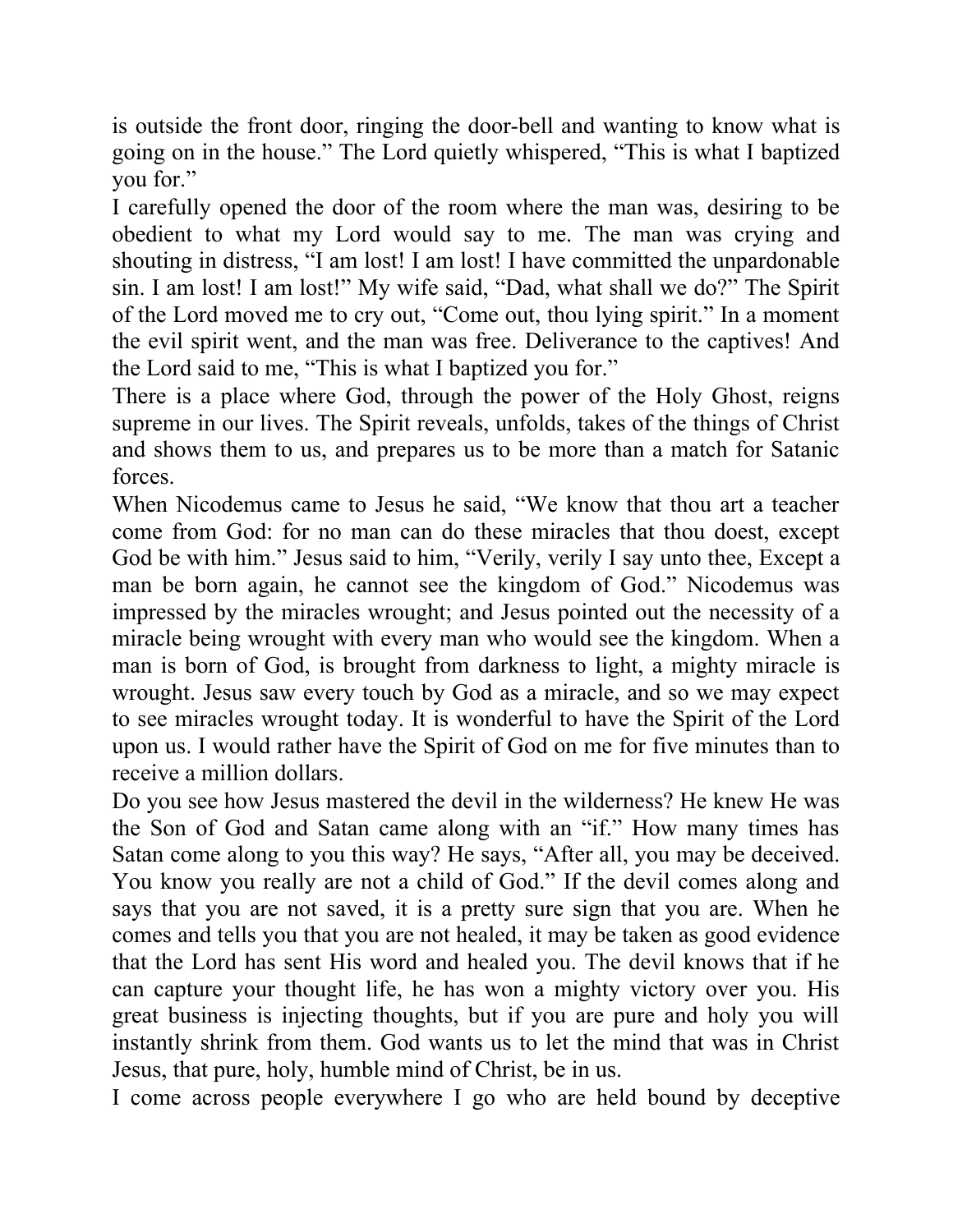conditions, and these conditions have come about simply because they have allowed the devil to make their minds the place of his stronghold. How are we to guard against this? The Lord has provided us with weapons that are mighty through God to the pulling down of these strongholds of the enemy, and by means of which every thought shall be brought into captivity to the obedience of Christ. The blood of Jesus Christ and His mighty name are an antidote to all the subtle seeds of unbelief that Satan would sow in your minds.

In the first chapter of Acts, we see that Jesus gave commandment to the disciples that they should wait for the promise of the Father, and He told them that not many days hence they would be baptized with the Holy Ghost. Luke tells us that he had written his former treatise concerning all that Jesus began both to do and teach. The ministry of Christ did not end at the cross, but the Acts and the epistles give us accounts of what He continued to do and teach through those whom He indwelt. And our blessed Lord Jesus is still alive, and continues His ministry through those who are filled with His Spirit. He is still healing the broken-hearted and delivering the captives through those on whom He places His Spirit.

I was traveling one day in a railway train in Sweden. At one station there boarded the train an old lady with her daughter. The old lady's expression was so troubled that I enquired what was the matter with her. I heard that she was going to the hospital to have her leg taken off. She began to weep as she told that the doctors had said there was no hope for her except through having her leg amputated. She was seventy years old. I said to my interpreter, "Tell her that Jesus can heal her." The instant this was said to her, it was as though a veil was taken off her face, it became so light. We stopped at another station and the carriage filled tip with people. There was a rush of men to board that train and the devil said, "You're done." But I knew I had the best proposition, for hard things are always opportunities to get to the Lord more glory when He manifests His power. Every trial is a blessing. There have been times when I have been pressed through circumstances and it seemed as if a dozen road engines were going over me, but I have found that the hardest things are just lifting places into the grace of God. We have such a lovely Jesus. He always proves Himself to be such a mighty Deliverer. He never fails to plan the best things for us.

The train began moving and I crouched down, and in the name of Jesus commanded the disease to leave. The old lady cried, "I'm healed. I know I'm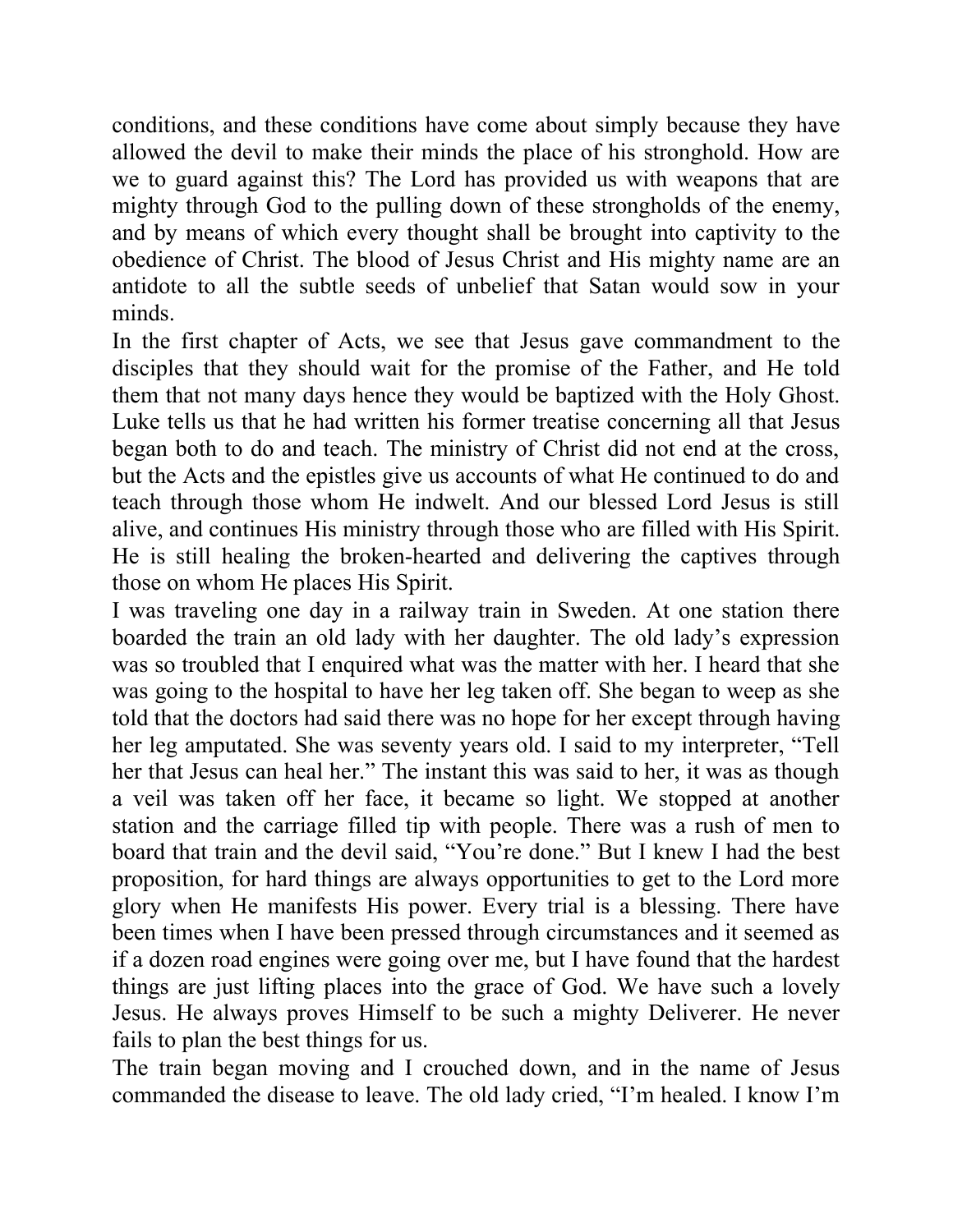healed." She stamped her leg and said, "I'm going to prove it." So when we stopped at another station she marched up and down, and shouted, "I'm not going to the hospital." Once again our wonderful Jesus had proven Himself a Healer of the broken-hearted, a Deliverer of one that was bound.

At one time I was so bound that no human power could help me. My wife was looking for me to pass away. There was no help. At that time I had just had a faint glimpse of Jesus as the Healer. For six months I had been suffering from appendicitis, occasionally getting temporary relief. I went to the mission of which I was pastor, but I was brought to the floor in awful agony, and they brought me home to my bed. All night I was praying, pleading for deliverance, but none came. My wife was sure it was my home call and sent for a physician. He said that there was no possible chance for me-my body was too weak. Having had the appendicitis for six months, my whole system was drained, and, because of that, he thought that it was too late for an operation. He left my wife in a state of broken-heartedness.

After he left, there came to our door a young man and an old lady. I knew that she was a woman of real prayer. They came upstairs to my room. This young man jumped on the bed and commanded the evil spirit to come out of me. He shouted, "Come out, you devil; I command you to come out in the name of Jesus!" There was no chance for an argument, or for me to tell him that I would never believe that there was a devil inside of me. The thing had to go in the name of Jesus, and it went, and I was instantly healed.

I arose and dressed and went downstairs. I was still in the plumbing business, and I asked my wife, "Is there any work in? I am all right now, and I am going to work." I found there was a certain job to be done and I picked up my tools and went off to do it. Just after I left, the doctor came in, put his plug hat down in the hall, and walked up to the bedroom. But the invalid was not there. "Where is Mr. Wigglesworth ?" he asked. "Oh, doctor, he's gone out to work," said my wife. "You'll never see him alive again," said the doctor; "they'll bring him back a corpse."

Well, I'm the corpse.

Since that time, in many parts of the world, the Lord has given me the privilege of praying for people with appendicitis; and I have seen a great many people up and dressed within a quarter of an hour from the time I prayed for them. We have a living Christ who is willing to meet people on every line.

A number of years ago I met Brother D. W. Kerr and he gave me a letter of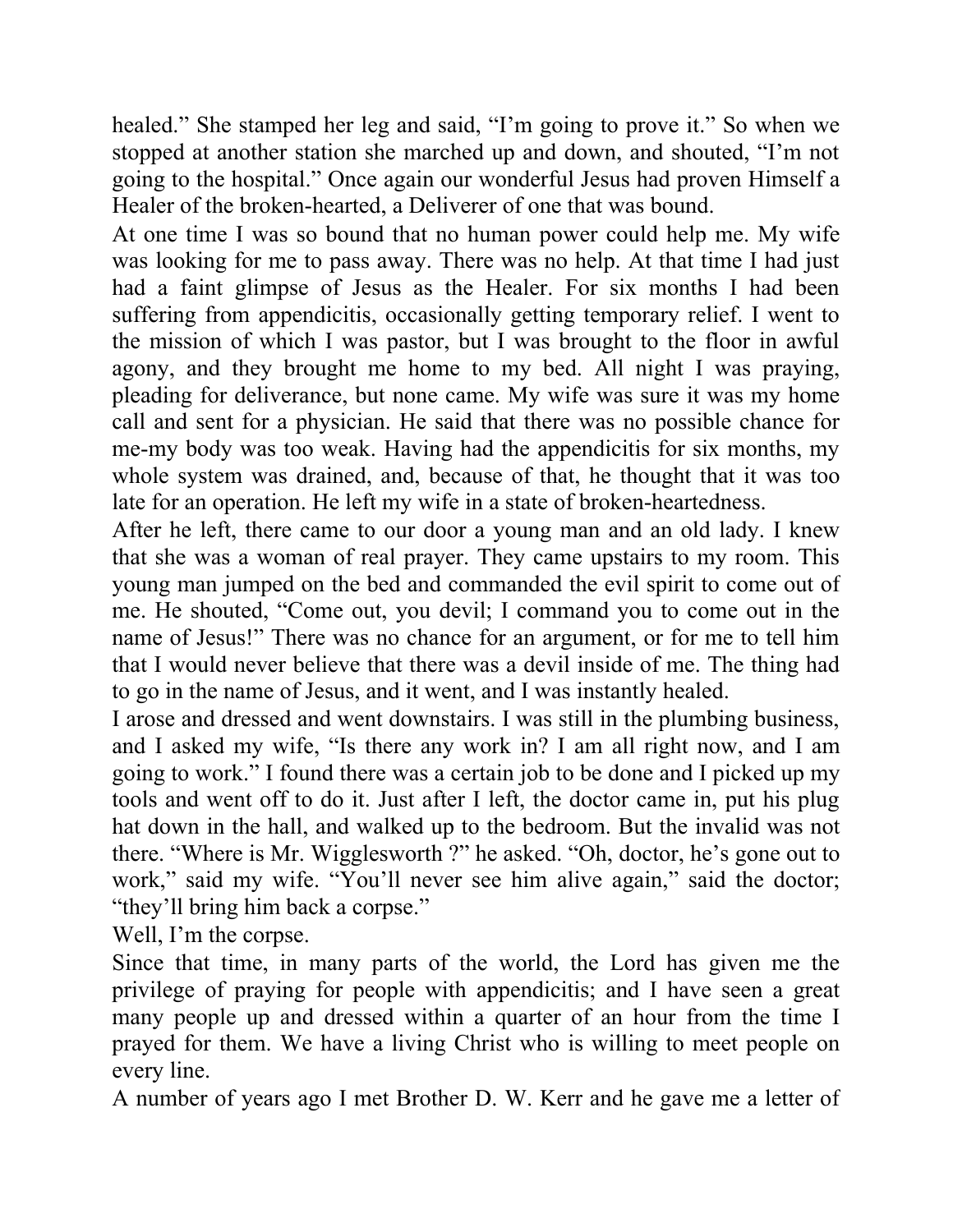introduction to a brother in Zion City named Cook. I took his letter to Brother Cook, and he said, "God has sent you here." He gave me the addresses of six people and asked me to go and pray for them and meet him again at 12 o'clock. I got back at about 12:30 and he told me about a young man who was to be married the following Monday. His sweetheart was in Zion City dying of appendicitis. I went to the house and found that the physician had just been there and had pronounced that there was no hope. The mother was nearly distracted and was pulling her hair, and saying, "Is there no deliverance!" I said to her, "Woman, believe God and your daughter will be healed and be up and dressed in fifteen minutes." But the mother went on screaming.

They took me into the bedroom, and I prayed for the girl and commanded the evil spirit to depart in the name of Jesus. She cried, "I am healed." I said to her, "Do you want me to believe that you are healed? If you are healed, get up." She said, "You get out of the room, and I'll get up." In less than ten minutes the doctor came in. He wanted to know what had happened. She said, "A man came in and prayed for me, and I'm healed." The doctor pressed his finger right in the place that had been so sore, and the girl neither moaned nor cried. He said, "This is God." It made no difference whether he acknowledged it or not, I knew that God had worked. Our God is real in saving and healing power today. Our Jesus is just the same, yesterday, and today, and forever. He saves and heals today just as of old, and He wants to be your Saviour and your Healer.

Oh, if you would only believe God! What would happen? The greatest things. Some have never tasted the grace of God, have never had the peace of God. Unbelief robs them of these blessings. It is possible to hear and yet not conceive the truth. It is possible to read the Word and not share in the life it brings. It is necessary for us to have the Holy Ghost to unfold the Word and bring to us the life that is Christ. We can never fully understand the wonders of this redemption until we are full of the Holy Ghost.

I was once at an afternoon meeting. The Lord had been graciously with us and many had been healed by the power of God. Most of the people had gone home and I was left alone, when I saw a young man who was evidently hanging back to have a word. I asked, "What do you want?" He said, "I wonder if I could ask you to pray for me." I said, "What's the trouble?" He said, "Can't you smell?" The young fellow had gone into sin and was suffering the consequences. He said, "I have been turned out of two hospitals.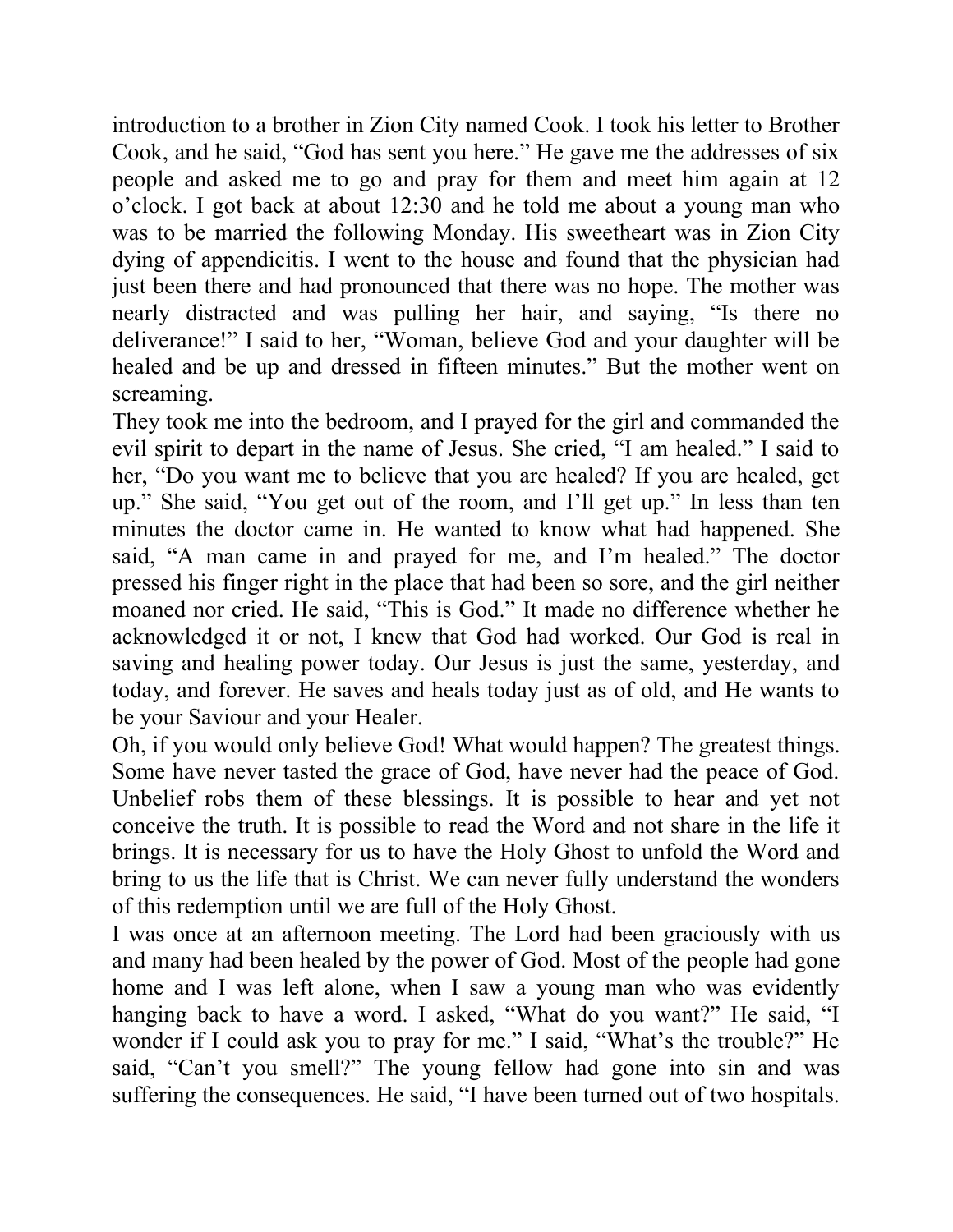I am broken out all over. I have abscesses all over me." And I could see that he had a bad breaking out at the nose. He said, "I heard you preach, and could not understand about this healing business, and was wondering if there was any hope for me."

I said to him, "Do you know Jesus?" He did not know the first thing about salvation, but I said to him, "Stand still." I placed my hands on his head and then on his loins and cursed that terrible disease in the name of Jesus. He cried out, "I know I'm healed. I can feel a warmth and a glow all over me." I said, "Who did it?" He said, "Your prayers." I said, "No, it was Jesus!" He said, "Was it He? Oh, Jesus! Jesus! Jesus, save me." And that young man went away healed and saved. Oh, what a merciful God we have! What a wonderful Jesus is ours!

Are you oppressed? Cry out to God. It is always good for people to cry out. You may have to cry out. The Holy Ghost and the Word of God will bring to light every hidden, unclean thing that must be revealed. There is always a place of deliverance when you let God search out that which is spoiling and marring your life. That evil spirit that was in the man in the synagogue cried out, "Let us alone!" It was a singular thing that the evil spirit had never cried out like that until Jesus walked into the place where he was. Jesus rebuked the thing, saying, "Hold thy peace and come out of him," and the man was delivered. He is just the same Jesus, exposing the powers of evil, delivering the captives and letting the oppressed go free, purifying them and cleansing their hearts. Those evil spirits that inhabited the man who had the legion did not want to be sent to the pit to be tormented before their time, and so they cried out to be sent into the swine. Hell is such an awful place that even the demons hate the thought of going there. How much more should men seek to be saved from the pit?

God is compassionate and says, "Seek ye the Lord while He may be found." And He has further stated, "Whosoever shall call on the name of the Lord shall be saved." Seek Him now, call on His name right now, and there is forgiveness, healing, redemption, deliverance, and everything you need for you right here and now, and that which will satisfy you throughout eternity.

#### **Blessings in Australia**

Sister Winnie Andrews, N. Melbourne, Australia, writes: "Our Brother Wigglesworth landed here February 16th, and had a meeting that very night. The dear Lord was present and that to heal. A little girl of six, having never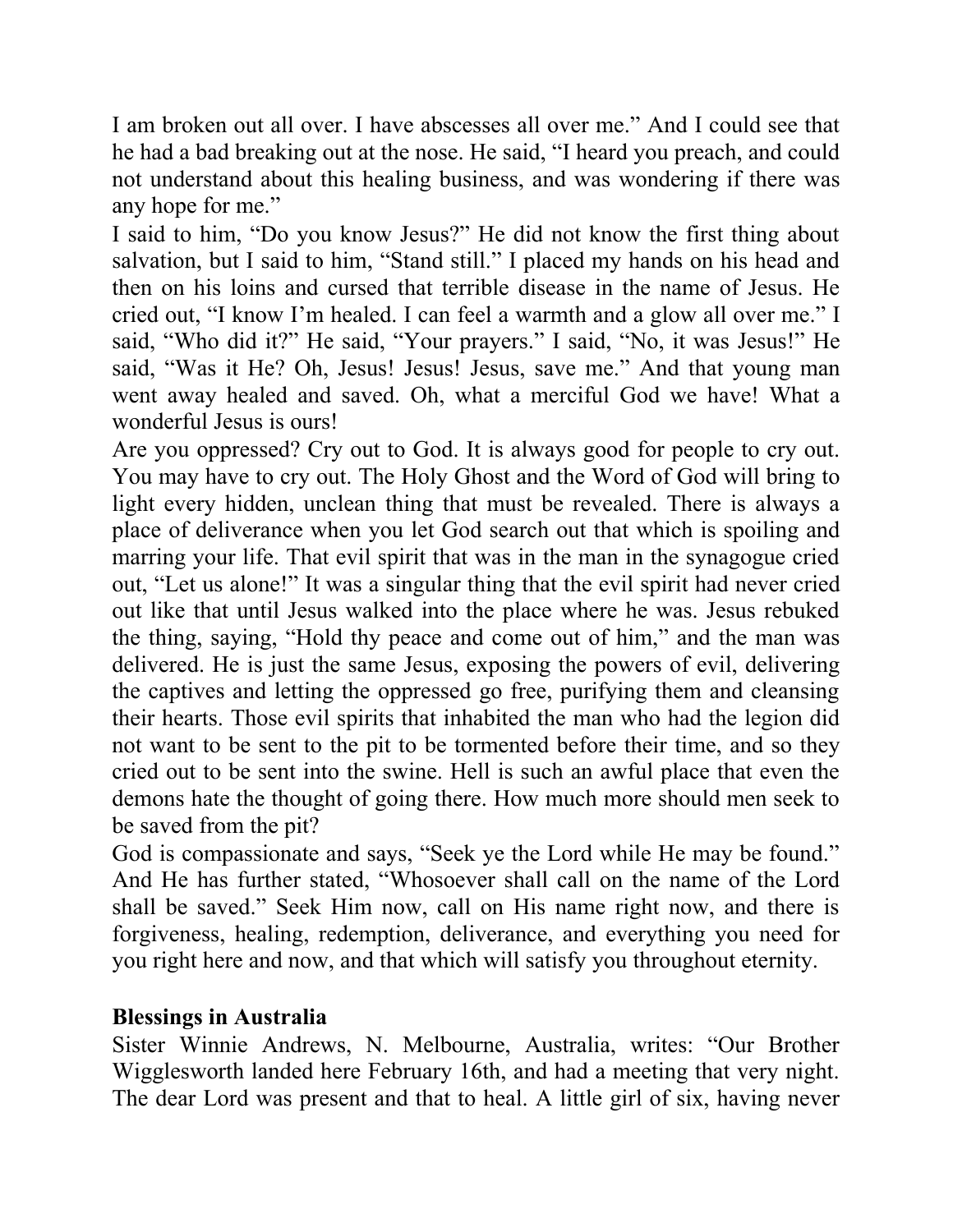walked, after she had been prayed for, walked out of the front door with her mother, who was full of joy for what the Lord had done for her little one. Another man who had been suffering with bad feet for years and walked only with the aid of a stick was instantly healed and has been along several times to testify to what the Lord has done for him. Many deaf people have been delivered in answer to the prayer of faith. One night a dear man and his wife whom he brought to the meeting in a wheel chair, were both healed. He had been suffering from deafness for 20 years and she had not walked in years. After prayer she got out of her chair and walked to the station, with her husband pushing the empty chair. He, too, was rejoicing in that he was now able to hear perfectly. O what a wonderful God we have. Blessed be His holy Name!

"At the Sunday afternoon service, a dear young woman who had been suffering with tuberculosis for 13 years and who was in the last stages, came leaning on the arm of a friend and was prayed for. At once she received new life and was perfectly delivered. The terrible burning sores which were eating their way into her bones have dried up and are peeling off, and she is looking so well and happy and is as strong as can be. Glory to God! Last night a young man suffering from consumption was prayed for and was instantly made whole. O, our hearts overflow at the glorious things God is doing in our midst!

"Many have been healed of neuritis, heart and lung trouble and stiff joints. One woman who had not walked for 22 years and could not as much as turn her head-after prayer-got out of bed and walked, Praise God!"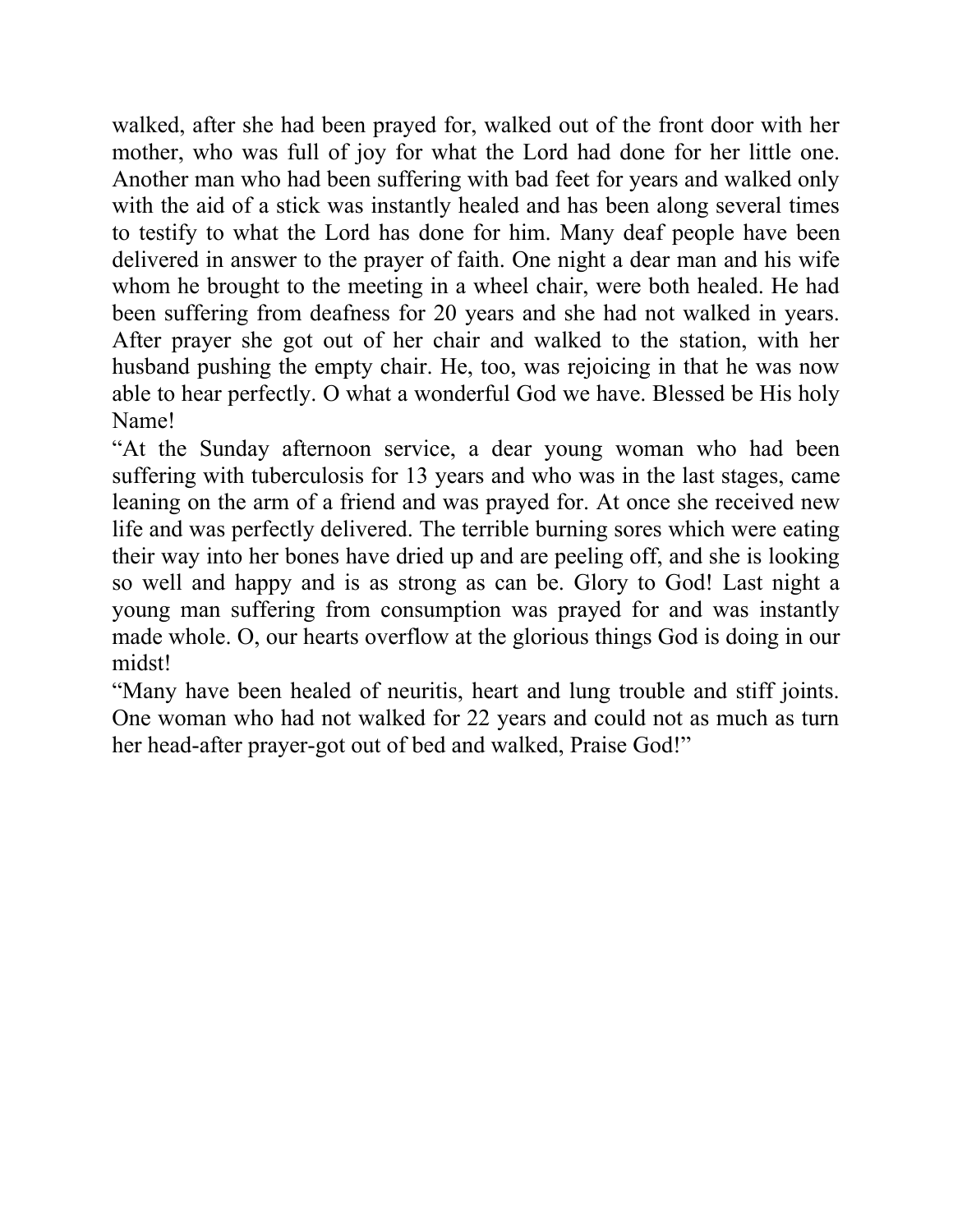## <span id="page-21-0"></span>**The Power of the Name**

#### Bible Reading Acts 3:1-16

All things are possible through the name of Jesus. God hath highly exalted Him, and given Him the name which is above every name, that at the name of Jesus every knee should bow. There is power to overcome everything in the world through the name of Jesus. I am looking forward to a wonderful union through the name of Jesus. There is none other name under heaven given among men, whereby we must be saved.

I want to instill into you a sense of the power, the virtue and the glory of that name. Six people went into the house of a sick man to pray for him. He was an Episcopalian vicar, and lay in his bed utterly helpless, without even strength to help himself. He had read a little tract about healing and had heard about people praying for the sick, and sent for these friends, who, he thought, could pray the prayer of faith. He was anointed according to James 5:14, but, because he had no immediate manifestation of healing, he wept bitterly. The six people walked out of the room, somewhat crestfallen to see the man lying there in an unchanged condition.

When they were outside, one of the six said, "There is one thing we might have done. I wish you would all go back with me and try it." They went back and all got together in a group. This brother said, "Let us whisper the name of Jesus." At first when they whispered this worthy name nothing seemed to happen. But as they continued to whisper, "Jesus! Jesus! Jesus!" the power began to fall. As they saw that God was beginning to work, their faith and joy increased; and they whispered the name louder and louder. As they did so the man arose from his bed and dressed himself. The secret was just thus, those six people had gotten their eyes off the sick man, and they were just taken up with the Lord Jesus Himself, and their faith grasped the power that there is in His name. O, if people would only appreciate the power that there is in this name, there is no telling what would happen.

I know that through His name and through the power of His name we have access to God. The very face of Jesus fills the whole place with glory. All over the world there are people magnifying that name. and O, what a joy it is for me to utter it.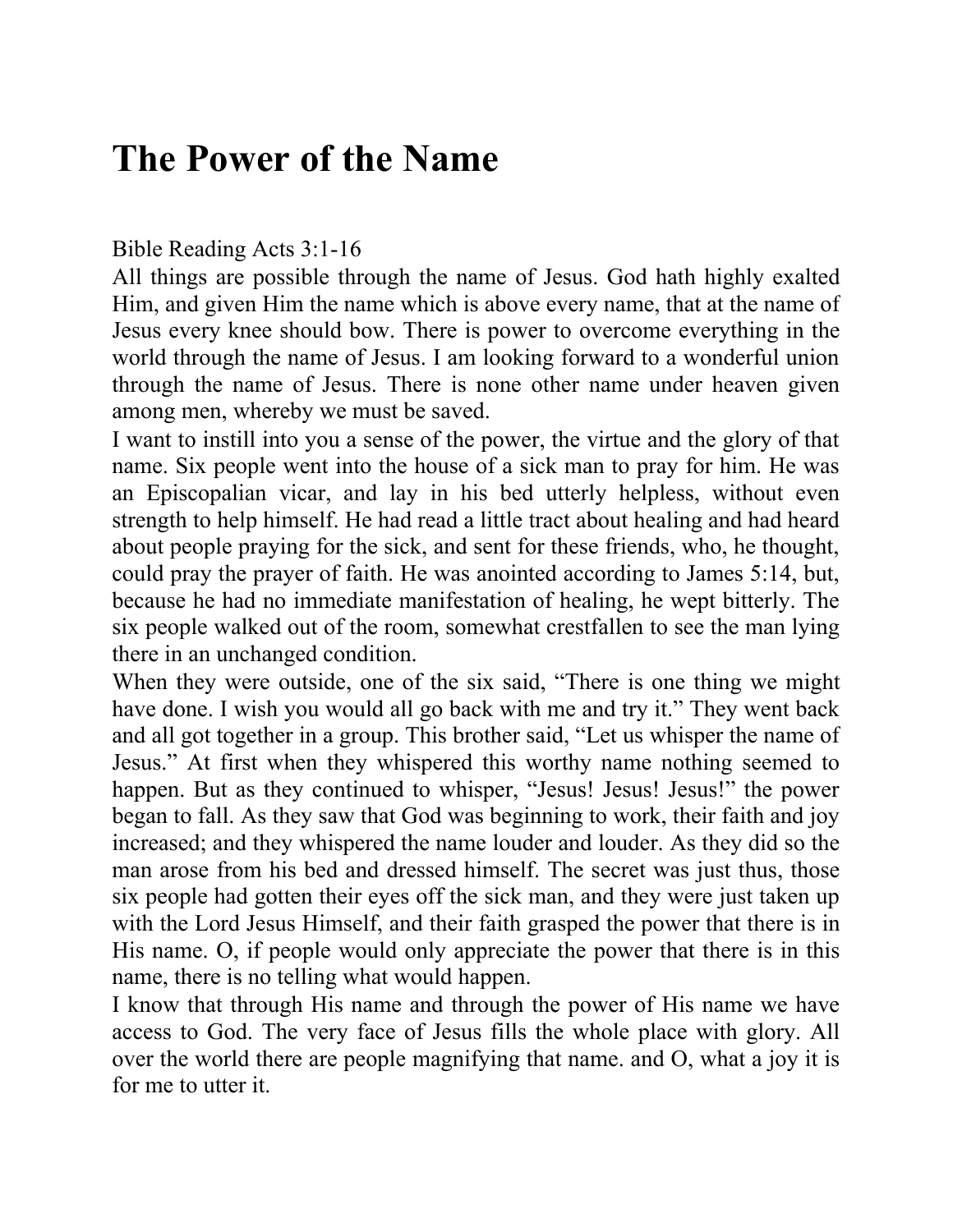One day I went up into the mountain to pray. I had a wonderful day. It was one of the high mountains of Wales. I heard of one man going up this mountain to pray, and the Spirit of the Lord met him so wonderfully that his face shone like that of an angel when he returned. Every one in the village was talking about it. As I went up to this mountain and spent the day in the presence of the Lord, His wonderful power seemed to envelop and saturate and fill me.

Two years before this time there had come to our house two lads from Wales. They were just ordinary lads, but they became very zealous for God. They came to our mission and saw some of the works of God. They said to me, "We would not be surprised if the Lord brings you down to Wales to raise our Lazarus." They explained that the leader of their assembly was a man who had spent his days working in a tin mine and his nights preaching, and the result was that he had collapsed, gone into consumption, and for four years he had been a helpless invalid, having to be fed with a spoon.

While I was up on that mountain top I was reminded of the transfiguration scene, and I felt that the Lord's only purpose in taking us into the glory was to fit us for greater usefulness in the valley.

Tongues and Interpretation; "The living God has chosen us for His divine inheritance, and He it is who is preparing us for our ministry, that it may be of God and not of man."

As I was on the mountain top that day, the Lord said to me, "I want you to go and raise Lazarus." I told the brother who accompanied me of this, and when we got down to the valley, I wrote a postcard: " When I was up on the mountain praying today, God told me that I was to go and raise Lazarus." I addressed the postcard to the man in the place whose name had been given to me by the two lads. When we arrived at the place we went to the man to whom I had addressed the card. He looked at me and said, "Did you send this?" I said, "Yes." He said, "Do you think we believe in this? Here, take it." And he threw it at me.

The man called a servant and said, "Take this man and show him Lazarus." Then he said to me, "The moment you see him you will be ready to go home. Nothing will hold you." Everything he said was true from the natural viewpoint. The man was helpless. He was nothing but a mass of bones with skin stretched over them. There was no life to be seen. Everything in him spoke of decay.

I said to him, "Will you shout? You remember that at Jericho the people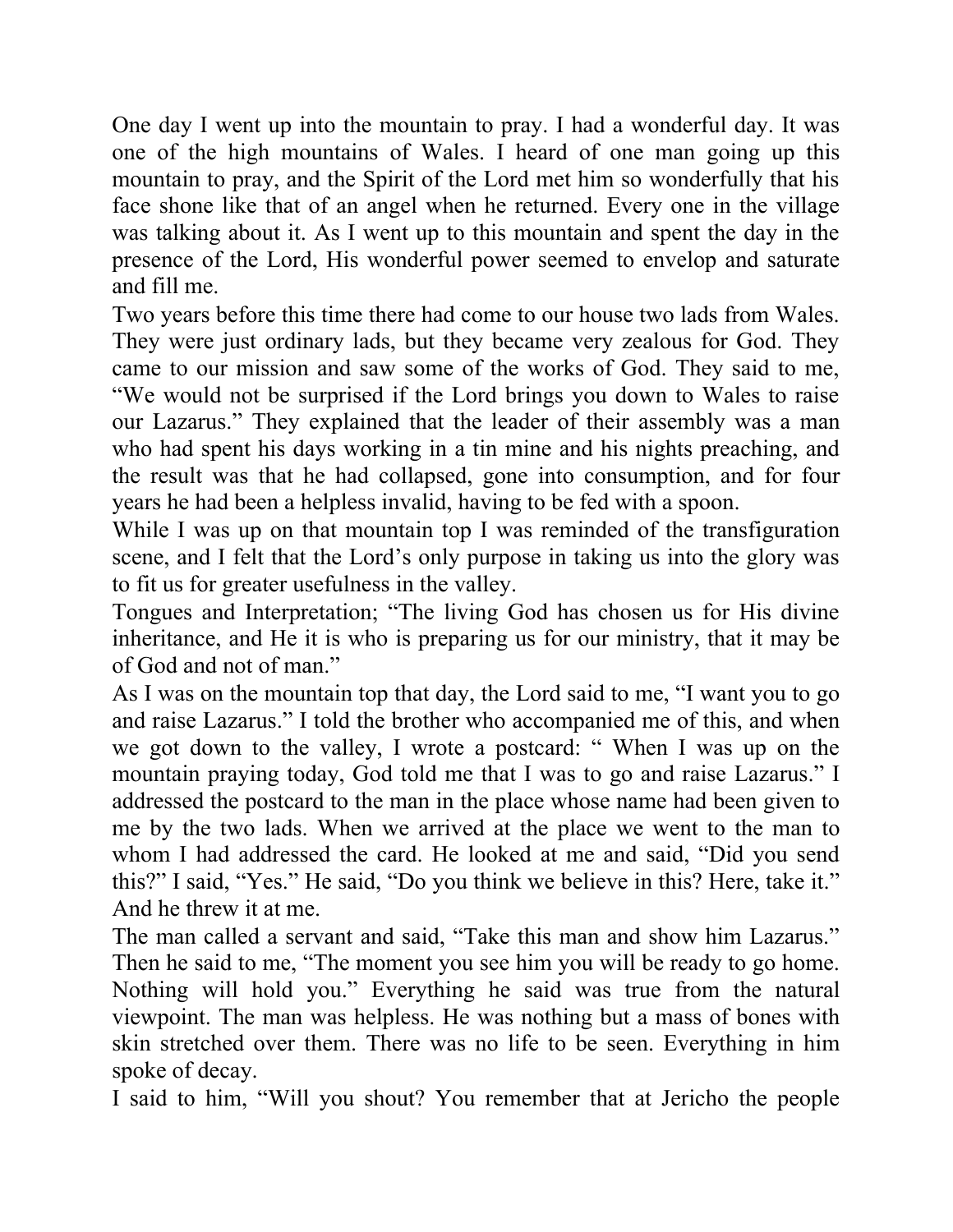shouted while the walls were still up. God has like victory for you if you will only believe." But I could not get him to believe. There was not an atom of faith there. He had made up his mind not to have anything.

It is a blessed thing to learn that God's word can never fail. Never hearken to human plans. God can work mightily when you persist in believing Him in spite of discouragements from the human standpoint. When I got back to the man to whom I had sent the post-card, he asked, "Are you ready to go now ?" I am not moved by what I see. I am moved only by what I believe. I know this-no man looks at appearances if he believes. No man considers how he feels if he believes. The man who believes God has it. Every man who comes into the Pentecostal condition can laugh at all things and believe God. There is something in the Pentecostal work that is different from anything else in the world. Somehow, in Pentecost, you know that God is a reality. Wherever the Holy Ghost has right of way, the gifts of the Spirit will be in manifestation; and where these gifts are never in manifestation, I question whether He is present. Pentecostal people are spoiled for anything else than Pentecostal meetings. We want none of the entertainments that the churches are offering. When God comes in He entertains us Himself. Entertained by the King of kings and Lord of lords! O, it is wonderful.

There were difficult conditions in that Welsh village, and it seemed impossible to get the people to believe. "Ready to go home?" I was asked. But a man and a woman there asked us to come and stay with them. I said, "I want to know how many of you people can pray." No one wanted to pray. I asked if I could get seven people to pray with me for the poor man's deliverance. I said to the two people who were going to entertain us, "I will count on you two, and there is my friend and myself, and we need three others." I told the people that I trusted that some of them would awaken to their privilege and come in the morning and join us in prayer for the raising of Lazarus. It will never do to give way to human opinions. If God says a thing, you are to believe it.

I told the people that I would not eat anything that night. When I got to bed it seemed as if the devil tried to place on me everything that he had placed on that poor man in the bed. When I awoke I had a cough and all the weakness of a tubercular patient. I rolled out of bed on to the floor and cried out to God to deliver me from the power of the devil. I shouted loud enough to wake everybody in the house, but nobody was disturbed. God gave victory, and I got back into bed again as free as ever I was in my life. At 5 o'clock the Lord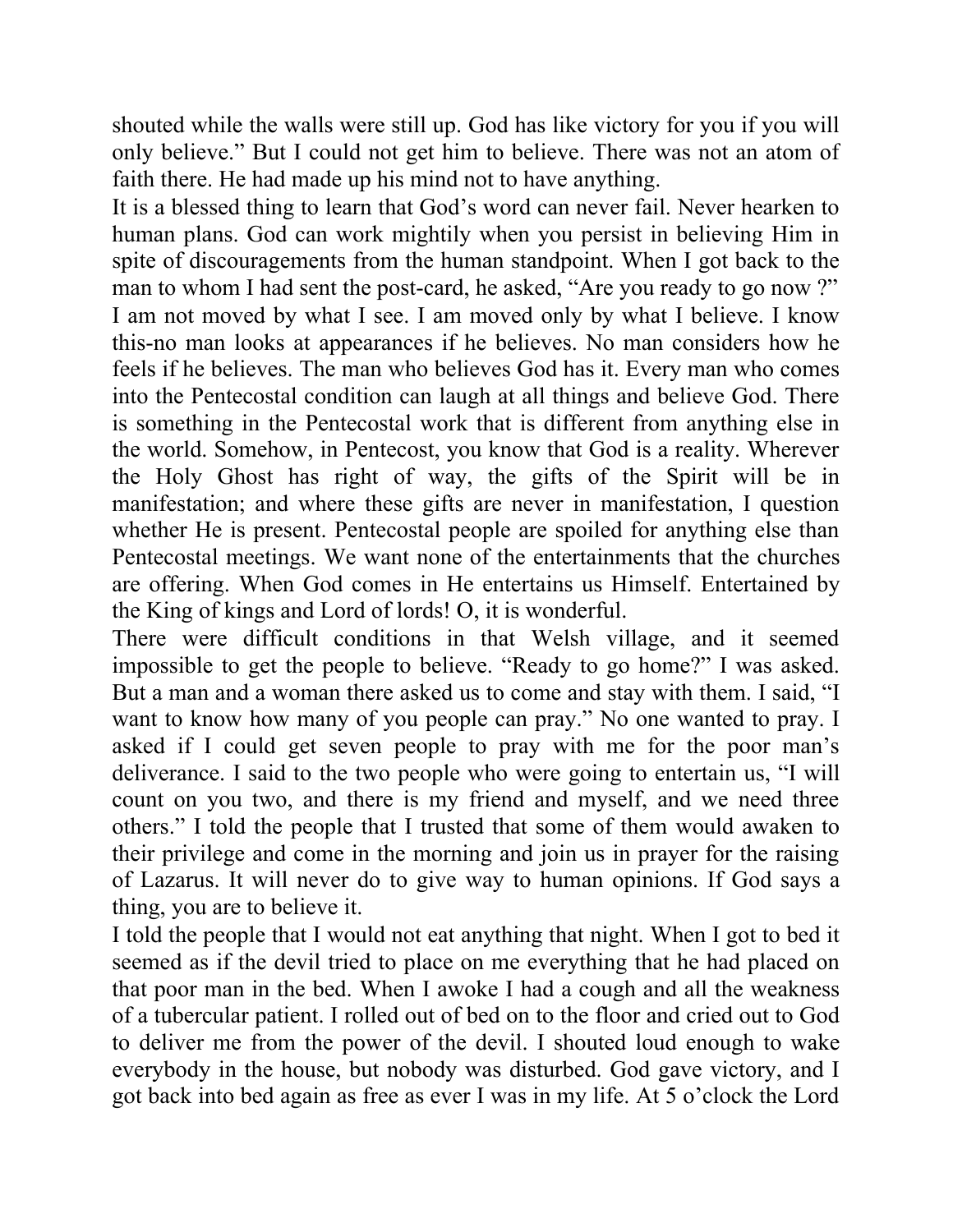awakened me and said to me, "Don't break bread until you break it round My table." At 6 o'clock He gave me these words, "And I will raise him up." I put my elbow into the fellow who was sleeping with me. He said, "Ugh !" I put my elbow into him again and said, "Do you hear? The Lord says that He will raise him up."

At 8 o'clock they said to me, "Have a little refreshment." But I have found prayer and fasting the greatest joy, and you will always find it so when you are led by God. When we went to the house where Lazarus lived there were eight of us altogether. No one can prove to me that God does not always answer prayer. He always does more that that. He always gives the exceedingly abundant above all we ask or think.

I shall never forget how the power of God fell on us as we went into that sick man's room. O, it was lovely! As we circled round the bed I got one brother to hold one of the sick man's hands and I held the other; and we each held the hand of the person next to us. I said, "We are not going to pray, we are just going to use the name of Jesus." We all knelt down and whispered that one word, "Jesus! Jesus! Jesus!" The power of God fell and then it lifted. Five times the power of God fell and then it remained. But the person who was in the bed was unmoved. Two years previous someone had come along and had tried to raise him up, and the devil had used his lack of success as a means of discouraging Lazarus. I said, "I don't care what the devil says; if God says he will raise you up it must be so. Forget everything else except what God says about Jesus."

The sixth time the power fell and the sick man's lips began moving and the tears began to fall. I said to him, "The power of God is here; it is yours to accept it." He said, "I have been bitter in my heart, and I know I have grieved the Spirit of God. Here I am helpless. I cannot lift my hands, nor even lift a spoon to my mouth." I said, "Repent, and God will hear you." He repented and cried out, "O God, let this be to Thy glory." As he said this the virtue of the Lord went right through him.

I have asked the Lord to never let me tell this story except as it was, for I realize that God can not bless exaggerations. As we again said, "Jesus! Jesus! Jesus !" the bed shook, and the man shook. I said to the people that were with me, "You can all go down stairs right away. This is all God. I'm not going to assist him." I sat and watched that man get up and dress himself. We sang the doxology as he walked down the steps. I said to him, "Now tell what has happened."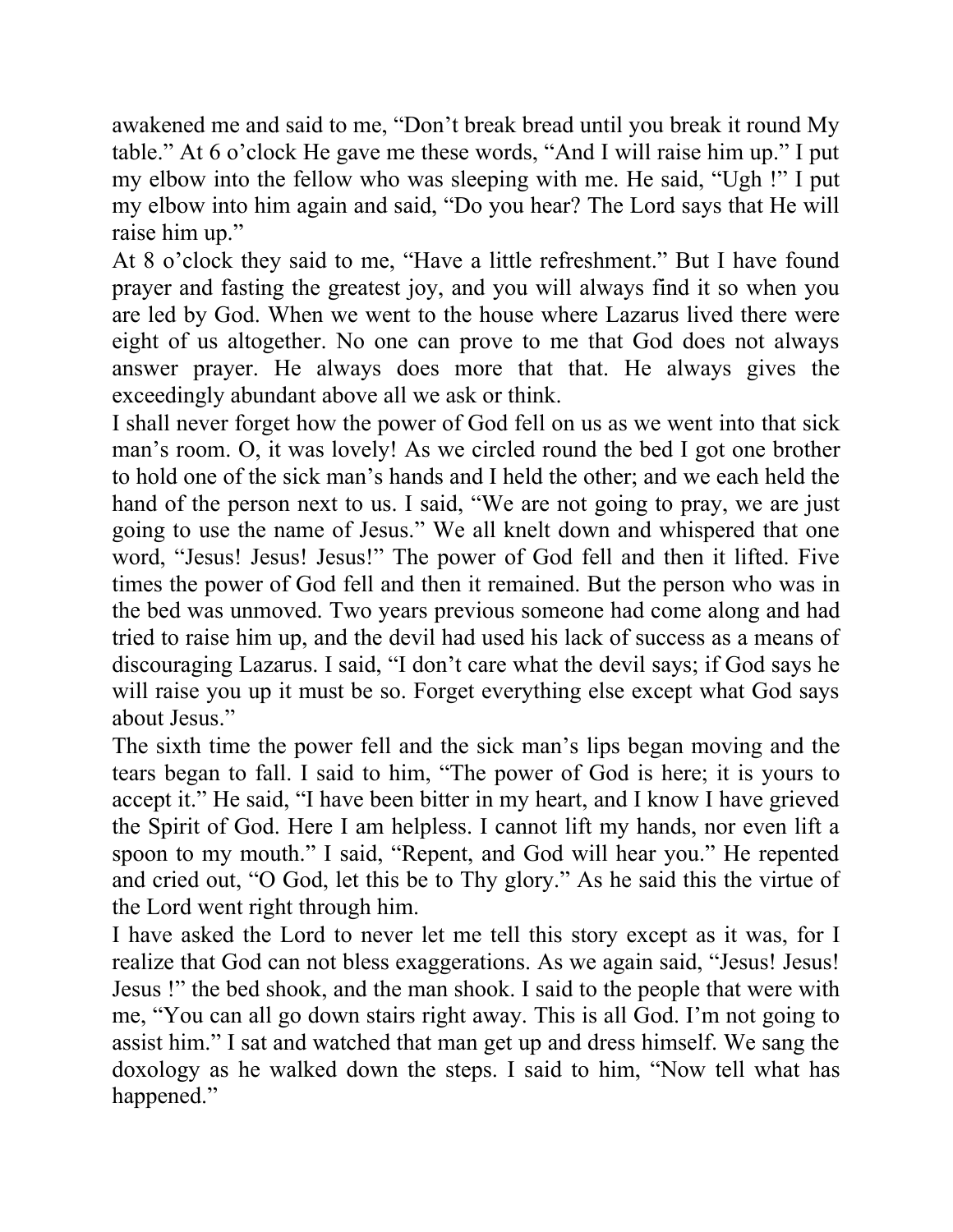It was soon noised abroad that Lazarus had been raised up and the people came from Llanelly and all the district round to see him and hear his testimony. And God brought salvation to many. This man told right out in the open air what God had done, and as a result many were convicted and converted. All this came through the name of Jesus, through faith in His name, yea, the faith that is by Him gave this sick man perfect soundness in the presence of them all.

Peter and John were helpless, were illiterate, they had no college education. They had been with Jesus. To them had come a wonderful revelation of the power of the name of Jesus. They had handed out the bread and fish after Jesus had multiplied them. They had sat at the table with Him and John had often gazed into His face. Peter had often to be rebuked, but Jesus manifested His love to Peter through it all. Yea, He loved Peter, the wayward one. O, He's a wonderful lover! I have been wayward, I have been stubborn, I had an unmanageable temper at one time, but how patient He has been. I am here to tell you that there is power in Jesus and in His wondrous name to transform anyone, to heal anyone.

If you will see Him as God's Lamb, as God's beloved Son who had laid upon Him the iniquity of us all, if only you will see that Jesus paid the whole price for our redemption that we might be free, you can enter into your purchased inheritance of salvation, of life and of power.

Poor Peter, and poor John! They had no money! But they had faith, they had the power of the Holy Ghost, they had God. You can have God even though you have nothing else. Even though you have lost your character you can have God. I have seen the worst men saved by the power of God.

I was one day preaching about the name of Jesus and there was a man leaning against a lamp-post, listening. It took a lamp-post to enable him to keep on his feet. We had finished our open-air meeting, and the man was still leaning against the post. I asked him, "Are you sick?" He showed me his hand and I saw beneath his coat, he had a silver handled dagger. He told me that he was on his way to kill his unfaithful wife, but that he had heard me speaking about the power of the name of Jesus and could not get away. He said that he felt just helpless. I said, "Get you down." And there on the square, with people passing up and down, he got saved.

I took him to my home and put on him a new suit. I saw that there was something in that man that God could use. He said to me the next morning, "God has revealed Jesus to me; I see that all has been laid upon Jesus." I lent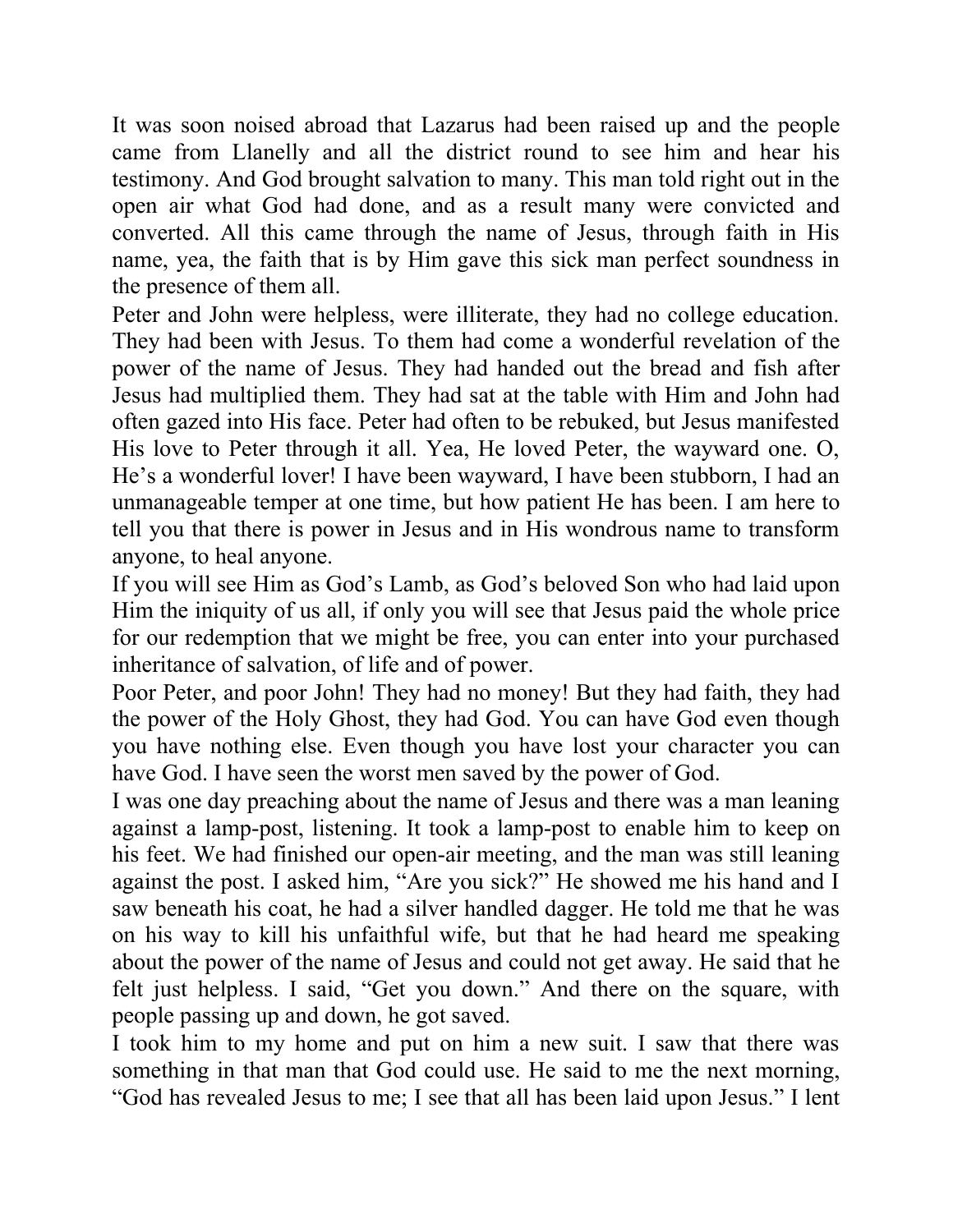him some money, and he soon got together a wonderful little home. His faithless wife was living with another man, but he invited her back to the home that he had prepared for her. She came: and, where enmity and hatred had been before, the whole situation was transformed by love. God made that man a minister wherever he went. There is power in the name of Jesus everywhere. God can save to the uttermost.

There comes before me a meeting we had in Stockholm that I shall ever bear in mind. There was a home for incurables there and one of the inmates was brought to the meeting. He had palsy and was shaking all over. He stood up before 3,000 people and came to the platform, supported by two others. The power of God fell on him as I anointed him in the name of Jesus. The moment I touched him he dropped his crutch and began to walk in the name of Jesus. He walked down the steps and round that great building in view of all the people. There is nothing that our God cannot do. He will do everything if you will dare to believe.

Someone said to me, "Will you go to this Home for Incurables?" They took me there on my rest day. They brought out the sick people into a great corridor and in one hour the Lord set about twenty of them free.

The name of Jesus is so marvelous. Peter and John had no conception of all that was in that name; neither had the man, lame from his mother's womb, who was laid daily at the gate; but they had faith to say, "In the name of Jesus Christ of Nazareth, rise up and walk." And as Peter took him by the right hand, and lifted him up, immediately his feet and ankle bones received strength, and lie went into the temple with them, walking and leaping and praising God. God wants you to see more of this sort of thing done. How can it be done? Through His name, through faith in His name, through faith which is by Him.

#### **Revivals in Scandinavia**

The writer had the privilege for three months one year of being in the center of Mr. Smith Wigglesworth's meetings in both Sweden and Denmark. It was a time of visitation from on high. I dare to say that hundreds of people received Jesus as their Saviour, thousands were healed from all kinds of diseases, also thousands of believers awoke to a new life, and many, many received the Baptism of the Holy Ghost as on the day of Pentecost. For all thus we give glory to Jesus. Here are a few examples of miracles my eyes have seen.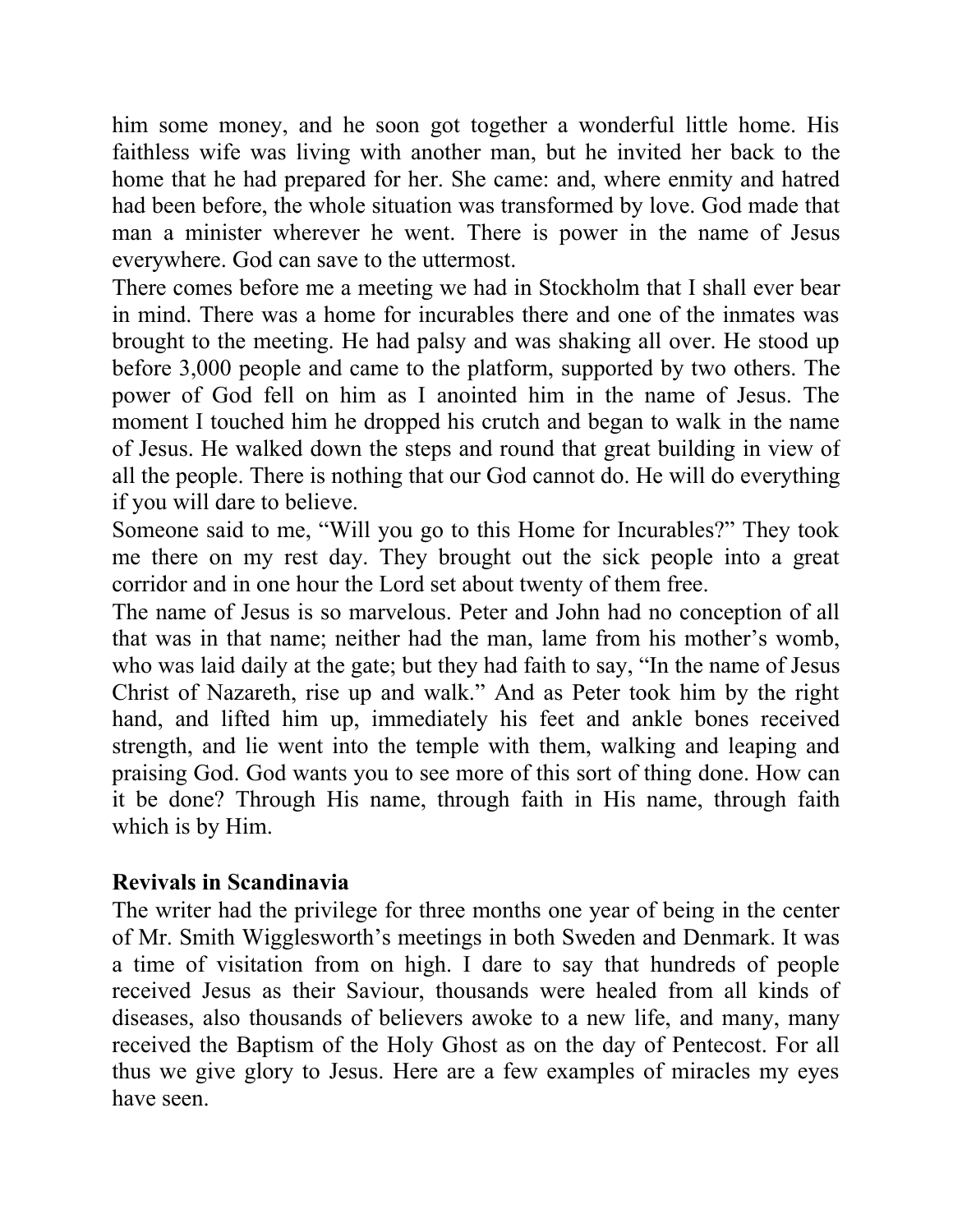It was in Orebro (Sweden) where at that time there was held a Pentecostal Convention. I came to seek help myself, being worn out with long, unbroken service in the Lord's work. The next day there was a meeting for healing. After the preaching service I went forward into the other hall and I was surprised to find in a few minutes a crowd following. The hall was soon full with hundreds of men and women patiently waiting for a touch of God through His servant, and, glory to God, we were not disappointed. As hands were laid upon me the power of God went through me in a mighty way. I was immediately well.

It was wonderful to notice, as the ministry continued, the effect upon the people as the power of the Lord came over them. Some lifted their hands, crying, "I am healed! I am healed!" Some fell on the platform under the power of the Spirit, having to be helped down. Others walked away as in a dream; others as drunk with new wine, lost to everything but God; but all had faces as transfigured with the glory of the Lord and magnifying Jesus. A young blind girl, as she was ministered to, cried out, "Oh, how many windows there are in this hall!" During the three weeks the meeting continued the great chapel was crowded daily, multitudes being healed and many saved. The testimony meetings were wonderful. One said, "I was deaf, they prayed, and Jesus healed me." Another, "I had consumption, and I am free." And so on.

At Skofde, in the smaller hall, set apart for those seeking the Baptism of the Holy Ghost, I shall never forget the sight, how the people with eyes closed and hearts uplifted to God waited. Did the Holy Spirit fall upon them? Of course He did. Here also many were healed. At another place there was a young man whose body was spoiled because of sin, but the Lord is merciful with sinners. He was anointed, and when hands were laid on, the power of God went mightily over him. He said, "I am healed," but being broken down, he cried as a little child, confessing his sin; at the same moment the Lord saved him. Glory to God! He went into the large hall and testified to salvation and healing.

At Stockholm, long queues waited for hours to get in. The hall held 1,800 people. At nearly every meeting crowds were unable to enter the building, but they waited on, often hours and hours, for the chance, if any left the building to step into the place. Here a man with two crutches, his whole body shaking with palsy, is lifted onto the platform. (Behind him five or six hundred more are waiting for help.) This man is anointed and hands laid upon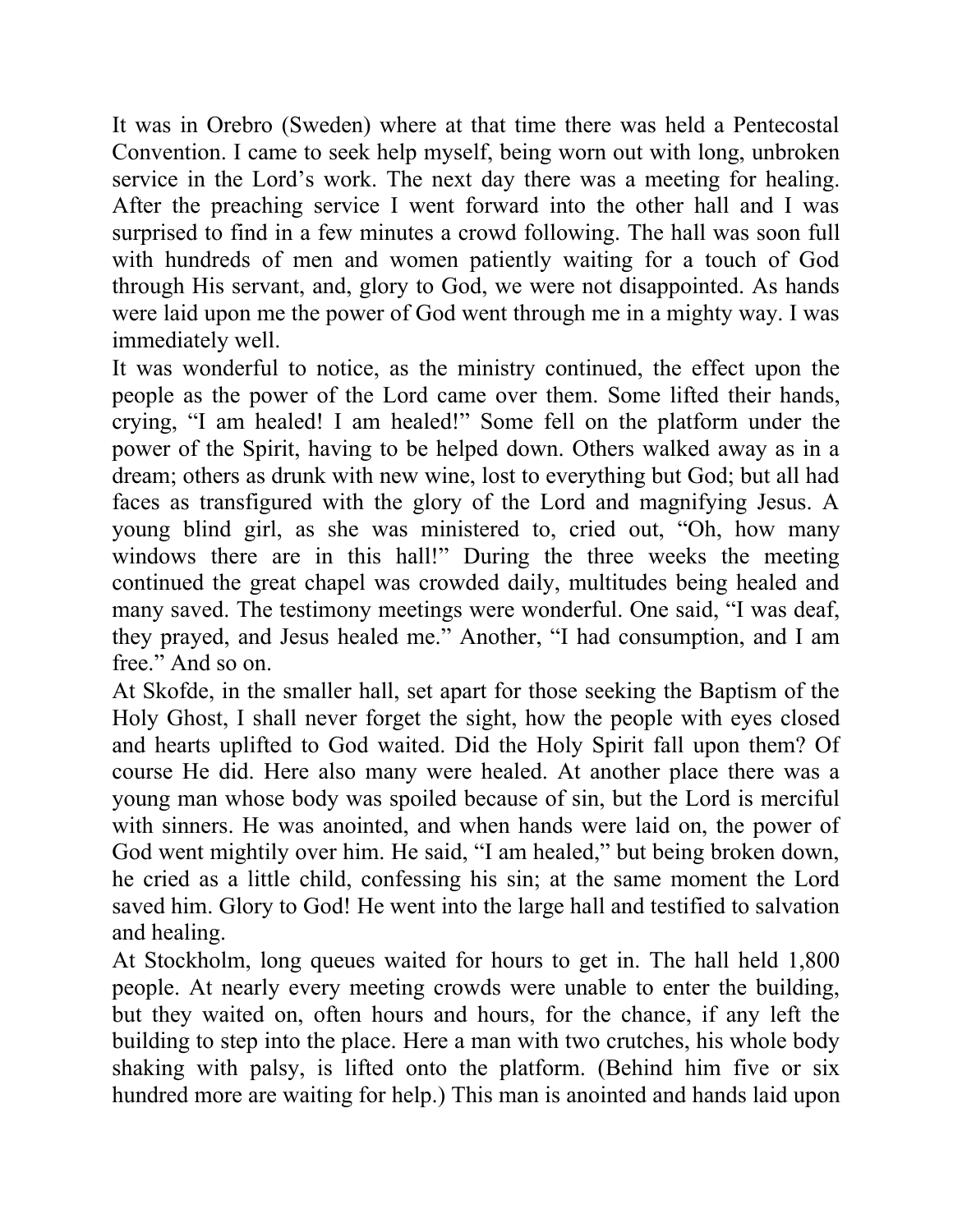him in the Name of Jesus. He is still shaking. Then he drops one crutch, and after a short time the other one. His body is still shaking, but he takes the first step out *in Faith*. Will it be? He lifts one foot and then the other, walks round the platform. The onlookers rejoice with him. Now he walks around the auditorium. Hallelujah!

During this meeting a woman began to shout and shout. The preacher told her to be quiet, but instead she jumped up on a chair, flourishing her arms about, and crying, "I am healed! I am healed! I had cancer in my mouth, and I was unsaved; but during the meeting, as I listened to the Word of God, the Lord has saved me and healed me of cancer in my mouth." She shouts again, "I am saved! I am saved! I am healed of cancer l" She was quite beside herself. The people laughed and cried together.

Here was another woman unable to walk, sitting on a chair as she was ministered to. Her experience was the same as hundreds of others. She rose up, looking around, wondering if after all it was a dream. Suddenly she laughed and said, "My leg is healed." Afterwards she said, "I am not saved," and streams of tears ran down her face. They prayed for her, and later she left the meeting healed and saved and full of joy. We have a wonderful Saviour; glory to His Holy Name!

Out of many many miracles in Norway, I quote two taken from Pastor Barratt's paper, "Korsets Seir" (the Victory of the Cross). A man and his son came in a taxi to the meeting. Both had crutches. The father had been in bed two years and was unable to put his leg to the ground. He was ministered to. He dropped both crutches, walking and praising God. When the son saw this he cried out, "Help me too," and after a little while the father and son, without crutches and without taxi, walked away from the hall together. That word again is manifested; the same Jesus, the wonder-working Jesus is just the same today.

Now Copenhagen, my homeland! During three weeks thousands daily attended the meetings. Each morning two or three hundred were ministered to for healing. Each evening the platform was surrounded. Again and again, as each throng retired another company came forward seeking salvation. Here many were baptized in the Holy Ghost. The testimony meetings were wonderful.

Now I will close with a vision a brother had who attended these meetings. He was lost in intercession for the hundreds of sick waiting to be ministered to for healing. He saw an opening from the platform, where the sick were, right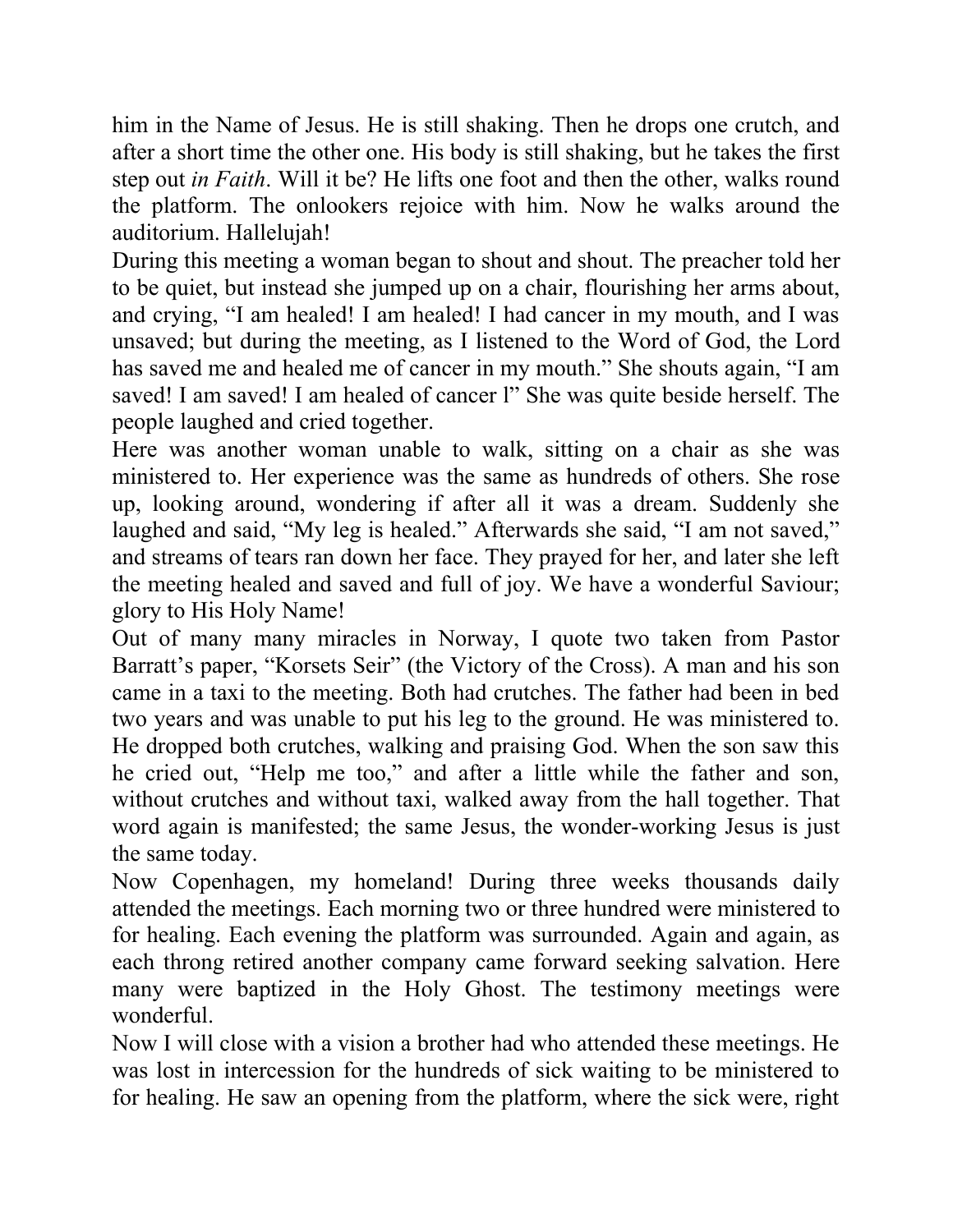into the glory. He saw wonderful beings in the form of men resting who, with interest, looked on. Again he looked at the platform and saw a heavenly Being clothed in white, who all the time was more active than any other in helping the sick, and when *He* touched them the effect was wonderful. Bent forms were made straight, their eyes shone, they began to glorify and praise the Lord. A Voice said: "Healings are the smallest of the gifts; it is but a drop in the bucket in view of what God has in store for His children. Ye shall do greater works than these."Anna Lewini in "Confidence."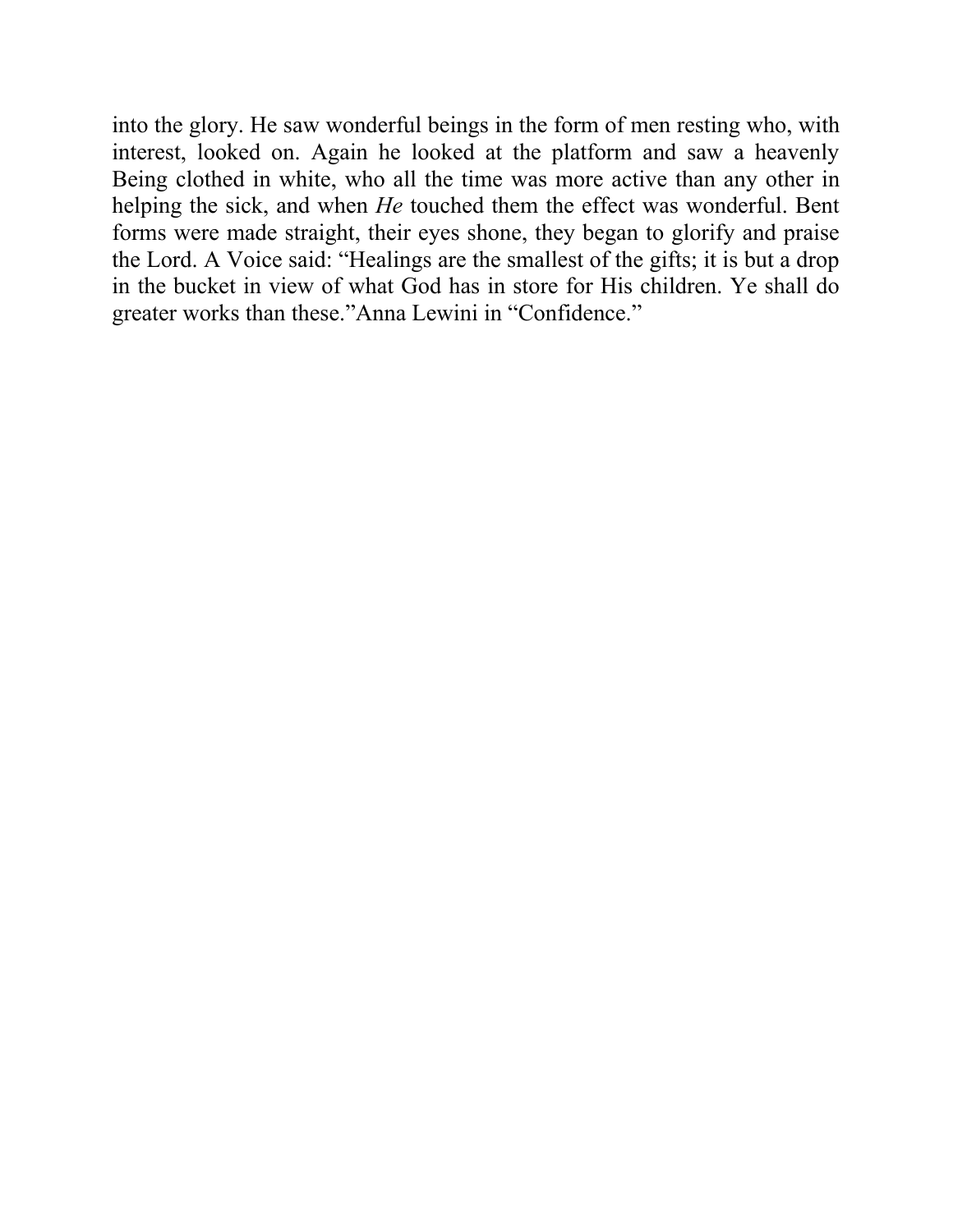## <span id="page-30-0"></span>**"Wilt Thou Be Made Whole?"**

#### Bible Reading John 5:1-24

I believe the word of God is so powerful that it can transform any and every life. There is power in God's word to make that which does not appear to appear. There is executive power in the word that proceeds from His lips. The psalmist tells us, "He sent His word and healed them" (Ps. 107:20) ; and do you think that word has diminished in its power? I tell you nay, but God's word can bring things to pass today as of old.

The psalmist said, "Before I was afflicted I went astray; but now have I kept Thy word." And again, "It is good for me that I have been afflicted; that I might learn Thy statutes" (Ps. 119:67, 71). And if our afflictions will bring us to the place where we see that we cannot live by bread alone, but must partake of every word that proceedeth out of the mouth of God, they will have served a blessed purpose. But I want you to realize that there is a life of purity, a life made clean through the word He has spoken, in which, through faith, you can glorify God with a body that is free from sickness, as well as with a spirit set free from the bondage of Satan.

Here they lay, a great multitude of impotent folk, of blind, halt, withered, around the pool, waiting for the moving of the water. Did Jesus heal everybody? He left many around that pool unhealed. There were doubtless many who had their eyes on the pool and who had no eyes for Jesus. There are many today who have their confidence all the time in things seen. If they would only get their eyes on God instead of on natural things, how quickly they would be helped.

The question arises, Is salvation and healing for all? It is for all who will press right in and get their portion. You remember the case of that Syrophenician woman who wanted the devil cast out of her daughter. Jesus said to her, "Let the children first be filled: for it is not meet to take the children's bread, and to cast it unto the dogs." Note, healing and deliverance are here spoken of by the Master as "the children's bread"; So, if you are a child of God, you can surely press in for your portion.

The Syrophenician woman (Mark 7:24-30) purposed to get from the Lord what she was after, and she said, "Yes, Lord: yet the dogs under the table eat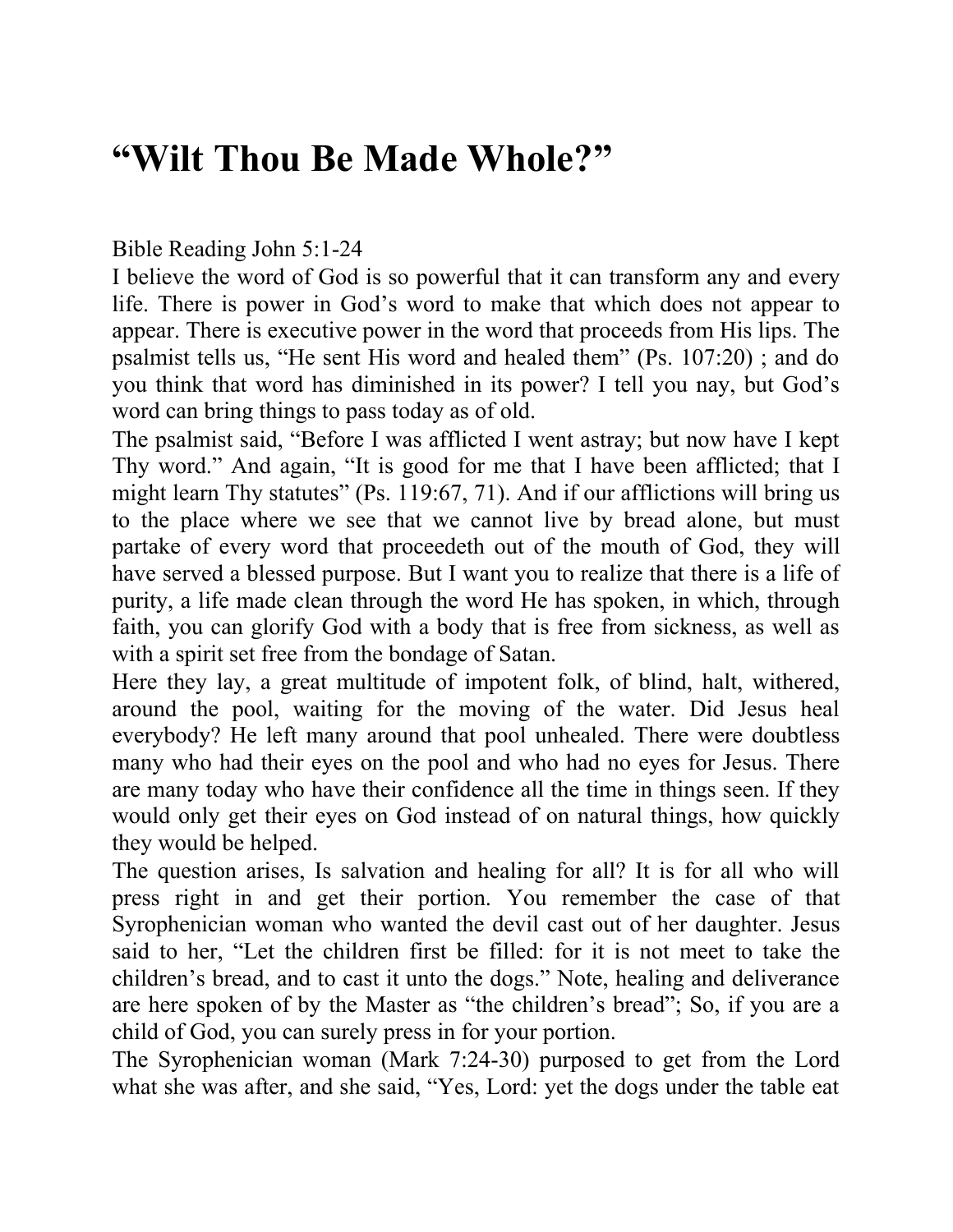of the children's crumbs." Jesus was stirred as He saw the faith of this woman, and He told her, "For this saying go thy way; the devil is gone out of thy daughter." Today there are many children of God refusing their bloodpurchased portion of health in Christ and are throwing it away, while sinners are pressing through and picking it up frown under the table, as it were, and are finding the cure not only for their bodies, but for their spirits and souls as well. The Syrophenician woman went home and found that the devil had indeed gone out of her daughter. Today there is bread, there is life, there is health for every child of God through His all-powerful Word.

The Word can drive every disease away from your body. It is your portion in Christ, Him who is our bread, our life, our health, our all in all. Arid though you may be deep in sin, you can come to Him in repentance, and He will forgive and cleanse and heal you. His words are spirit and life to those who will receive them. There is a promise in the last verse in Joel, "I will cleanse their blood that I have not cleansed." This is as much as to say He will provide new life within. The life of Jesus Christ, God's Son, can so purify men's hearts and minds that they become entirely transformed, spirit, soul and body.

There they are round the pool; and this man had been there a long time. His infirmity was of thirtyeight years standing. Now and again an opportunity would come, as the angel stirred the waters, but his heart would be made sick as he saw another step in and be healed before him. But one day Jesus was passing that way, and seeing him lying there in that sad condition, enquired, "Wilt thou be made whole?" Jesus said it, and His word is from everlasting to everlasting. This is His word to you, poor, tried and tested one today. You may say, like this poor impotent man, "I have missed every opportunity up till now." Never mind about that-Wilt thou be made whole?

I visited a woman who had been suffering for many years. She was all twisted up with rheumatism and had been two years in bed. I said to her, "What makes you lie here?" She said, "I've come to the conclusion that I have a thorn in the flesh." I said, "To what wonderful degree of righteousness have you attained that you have to have a thorn in the flesh? Have you had such an abundance of divine revelations that there is danger of your being exalted above measure ?" She said, "I believe it is the Lord who is causing me to suffer." I said, "You believe it is the Lord's will for you to suffer, and you are trying to get out of it as quickly as you can. There are doctor's bottles all over the place. Get out of your hidingplace and confess that you are a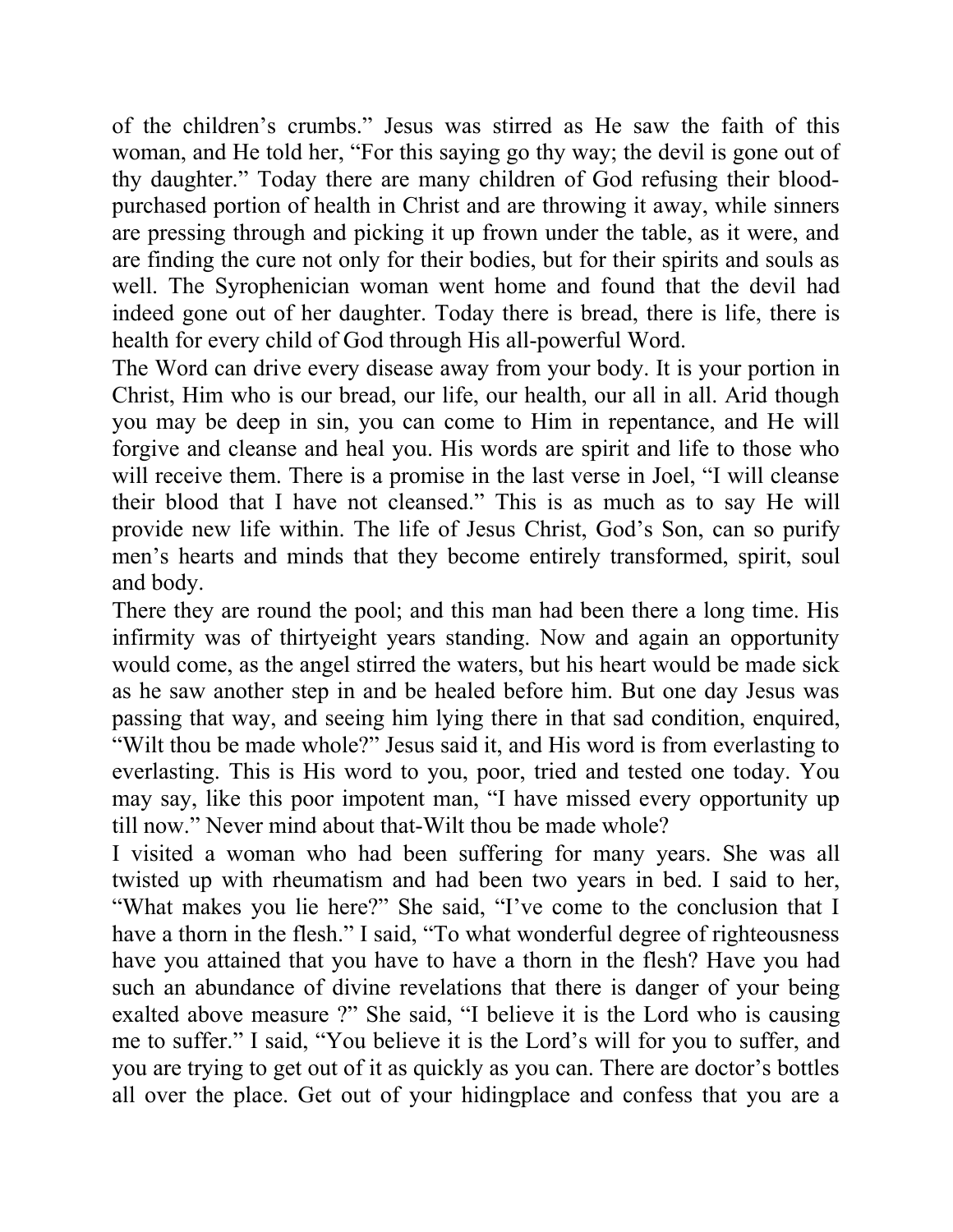sinner. If you'll get rid of your self-righteousness, God will do something for you. Drop the idea that you are so holy that God has got to afflict you. Sin is the cause of your sickness and not righteousness. Disease is not caused by righteousness, but by sin."

There is healing through the blood of Christ and deliverance for every captive. God never intended His children to live in misery because of some affliction that comes directly from the devil. A perfect atonement was made at Calvary. I believe that Jesus bore my sins, and I am free from them all. I am justified from all things if I dare believe. He Himself took our infirmities and bare our sicknesses; and if I dare believe, I can be healed.

See this poor, helpless man at the pool. "Wilt thou be made whole?" But there is a difficulty in the way. The man has one eye on the pool and one on Jesus. There are many people getting cross-eyed this way these days; they have one eye on the doctor and one on Jesus. If you will only look to Christ and put both your eyes on Him you can be made every whit whole, spirit, soul and body. It is the word of the living God that they that believe should be justified, made free from all things. And whom the Son sets free is free indeed.

You say, "Oh, if I only could believe!" He understands. Jesus knew he had been a long time in that case. He is full of compassion. He knows that kidney trouble, He knows those corns, He knows that neuralgia. There is nothing He does not know. He only wants a chance to show Himself merciful and gracious to you. But He wants to encourage you to believe Him. If thou canst only believe, thou canst be saved and healed. Dare to believe that Jesus was wounded for your transgressions, was bruised for your iniquities, was chastised that you might have peace, and that by His stripes there is healing for you right here and now. You have failed because you have not believed Him. Cry out to Him even now, "Lord, I believe, help Thou mine unbelief."

I was in Long Beach, California, one day, and with a friend, was passing a hotel. He told me of a doctor there who had a diseased leg; that he had been suffering from it for six years, and could not get out. We went up to his room and found four doctors there. I said, "Well, doctor, I see you have plenty on, I'll call again another day." I was passing at another time, and the Spirit said, "Go join thyself to him." Poor doctor! He surely was in a bad condition. He said, "I have been like this for six years, and nothing human can help me." I said, "You need God Almighty." People are trying to patch up their lives; but you cannot do anything without God. I talked to him for awhile about the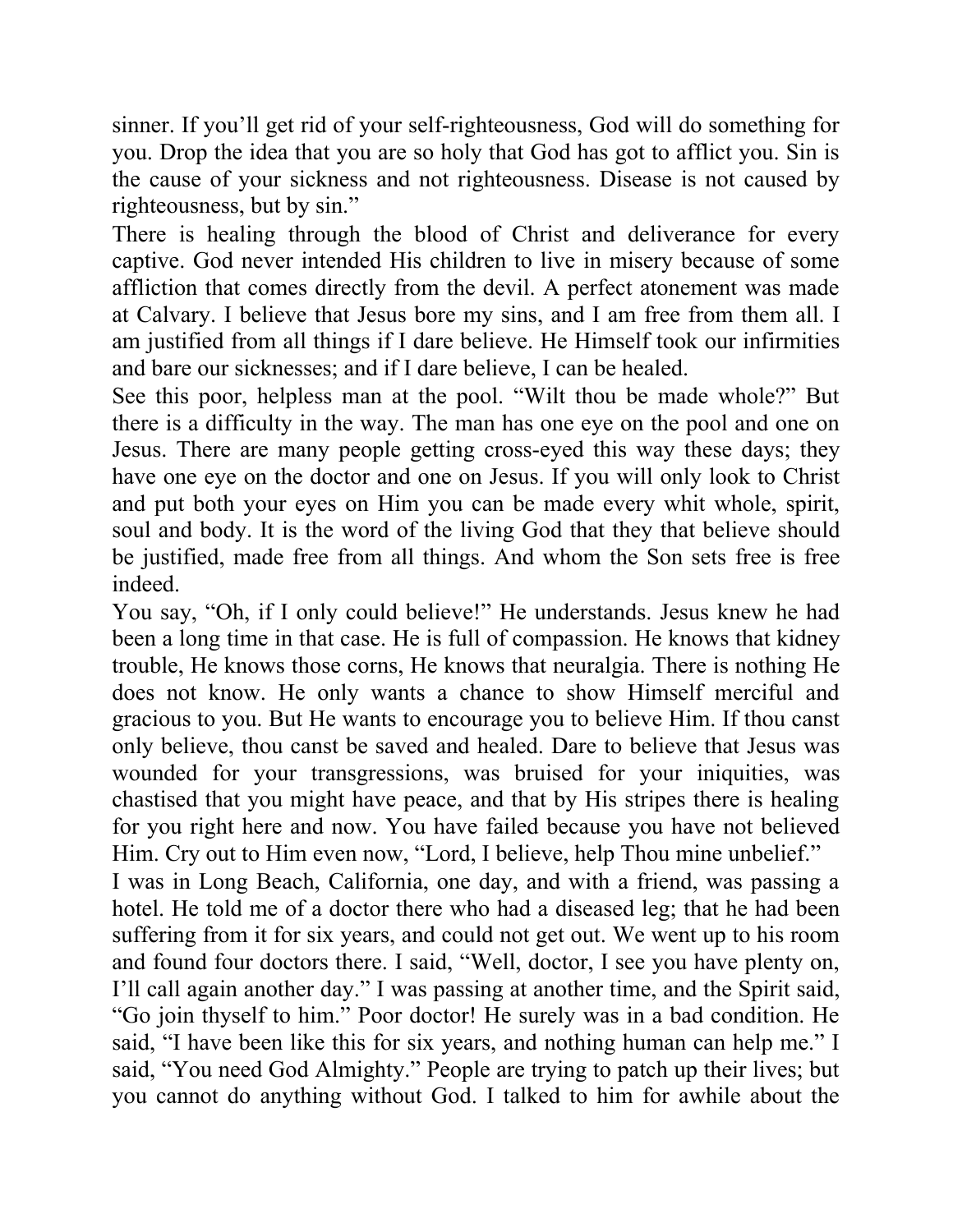Lord, and then prayed for him. I cried, "Come out of him, in the name of Jesus." The doctor cried, "It's all gone!"

Oh, if we only knew Jesus! One touch of His mightiness meets the need of every crooked thing. The trouble is to get people to believe Him. The simplicity of this salvation is wonderful. One touch of living faith in Him is all that is required, and wholeness is your portion.

I was in Long Beach about six weeks later, and the sick were coming for prayer. Among those filling up the aisle was the doctor. I said, "What is the trouble?" He said, "Diabetes, but it will be all right tonight. I know it will be all right." There is no such thing as the Lord not meeting your need. There are no "if's" or "mar's" ; His promises are all "shah's." All things are possible to him that believeth. Oh, the name of Jesus! There is power in that name to meet every condition of human need.

At that meeting there was an old man helping his son to the altar. He said, "He has fits-many every day." Then there was a woman with a cancer. Oh, what sin has done! We read that, when God brought forth His people from Egypt, "there was not one feeble person among their tribes" (Ps. 105:37). No disease! All healed by the power of God! I believe that God wants a people like that today.

I prayed for the sister who had the cancer and she said, "I know I'm free and that God has delivered me." Then they brought the boy with the fits, and I commanded the evil spirits to leave, in the name of Jesus. Then I prayed for the doctor. At the next night's meeting the house was full. I called out, "Now, doctor, what about the diabetes?" He said, "It has gone." Then I said to the old man, "What about your son?" He said, "He hasn't had any fits since." We have a God who answers prayer.

Jesus meant this man at the pool to be a testimony forever. When he had both eyes on Jesus, He said to him, "Do the impossible thing. Rise, take up thy bed, and walk." Jesus called on the man with the withered hand to do the impossible-to stretch forth his hand. The man did the impossible thing-he stretched out his hand, and it was made every whit whole. And so with this impotent man-he began to rise, and he found the power of God moving within. He wrapped up his bed and began to walk off. It was the Sabbath day, and there were some of those folks around who think much more of a day than they do of the Lord; and they began to make a fuss. When the power of God is in manifestation, a protest will always come from some hypocrites. Jesus knew all about what the man was going through, and met him again;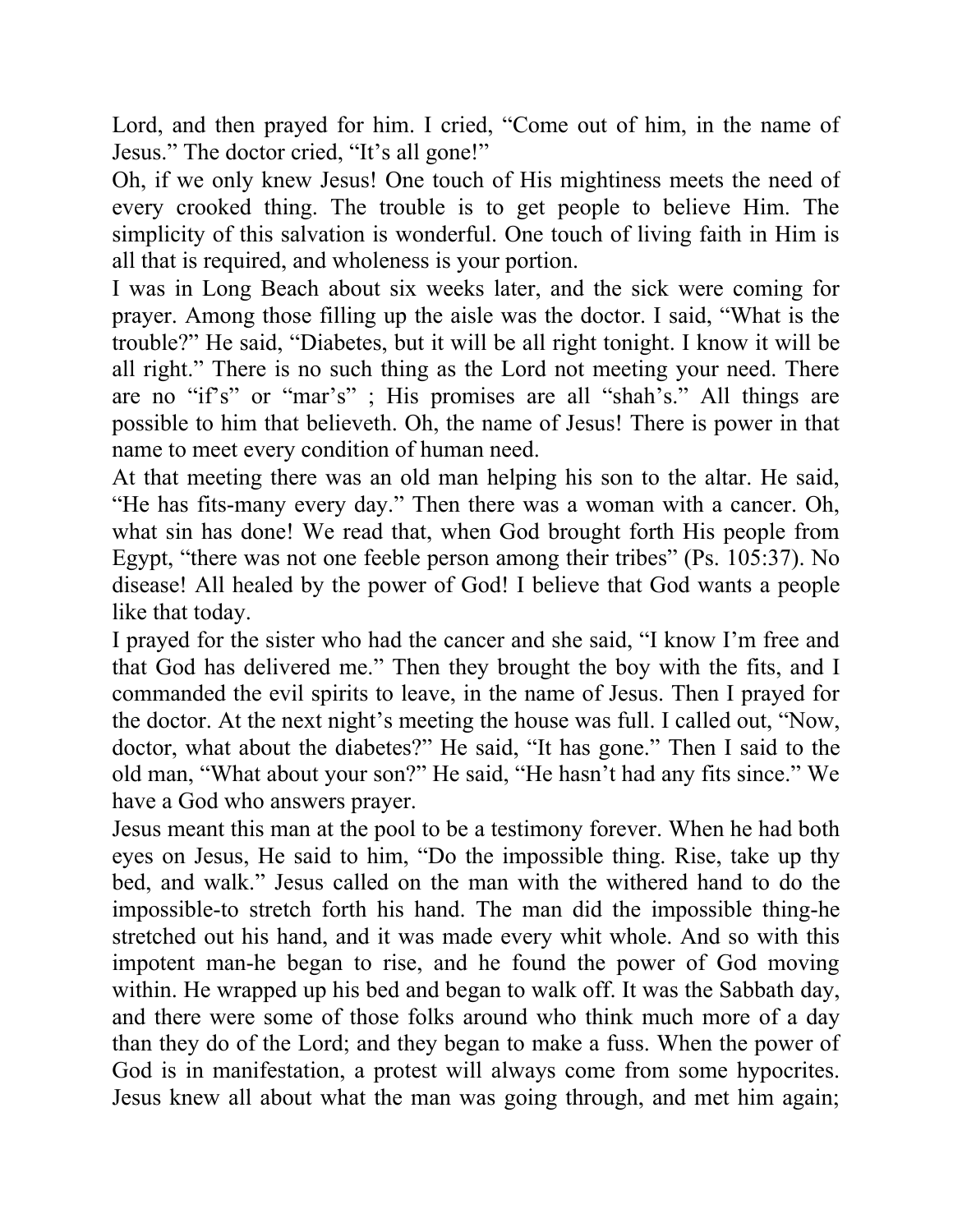and this time He said to him, "Behold, thou art made whole: sin no more, lest a worse thing come unto thee."

There is a close relationship between sin and sickness. How many know that their sickness is a direct result of sin? I hope that no one will come to be prayed for who is living in sin. But if you will obey God and repent of your sin and quit it, God will meet you, and neither your sickness nor your sin will remain. "The prayer of faith shall save the sick, and the Lord shall raise him up; and if he have committed sins, they shall be forgiven him."

Faith is just the open door through which the Lord comes. Do not say, "I was healed by faith." Faith does not save. God saves through that open door. Healing comes the same way. You believe, and the virtue of Christ comes. Healing is for the glory of God. I am here because God healed me when I was dying; and I have been all round the world preaching this full redemption, doing all I can to bring glory to the wonderful name of Jesus, through whom I was healed.

"Sin no more, lest a worse thing come upon thee." The Lord told us in one place about an evil spirit going out from a man. The house that he left got all swept arid garnished, but it received no new occupant. And that evil spirit, with seven other spirits more wicked than himself, went back to that unoccupied house, and the last stage of the man was worse than the first. The Lord does not heal you to go to a baseball game or to a race meet. He heals you for His glory and that from henceforth your life shall glorify Him. But this man remained stationary. He did not magnify God. He did not seek to be filled with the Spirit. And his last state became worse than the first.

The Lord would so cleanse the motive and desires of our hearts that we will seek but one thing only, and that is, His glory. I went to a certain place one day and the Lord said, "This is for My glory." A young man had been sick for along time confined to his bed in an utterly hopeless condition. He was fed only with a spoon, and was never dressed. The weather was damp, and so I said to the people of the house, "I wish you would put the young man's clothes by the fire to air." At first they would not take any notice of my request, but because I was persistent, they at last got out his clothes, and, when they were aired, I took them into his room.

The Lord said to me, "You will have nothing to do with this;" and I just lay out prostrate on the floor. The Lord showed me that He was going to shake the place with His glory. The very bed shook. I laid my hands on the young man in the name of Jesus, and the power fell in such a way that I fell with my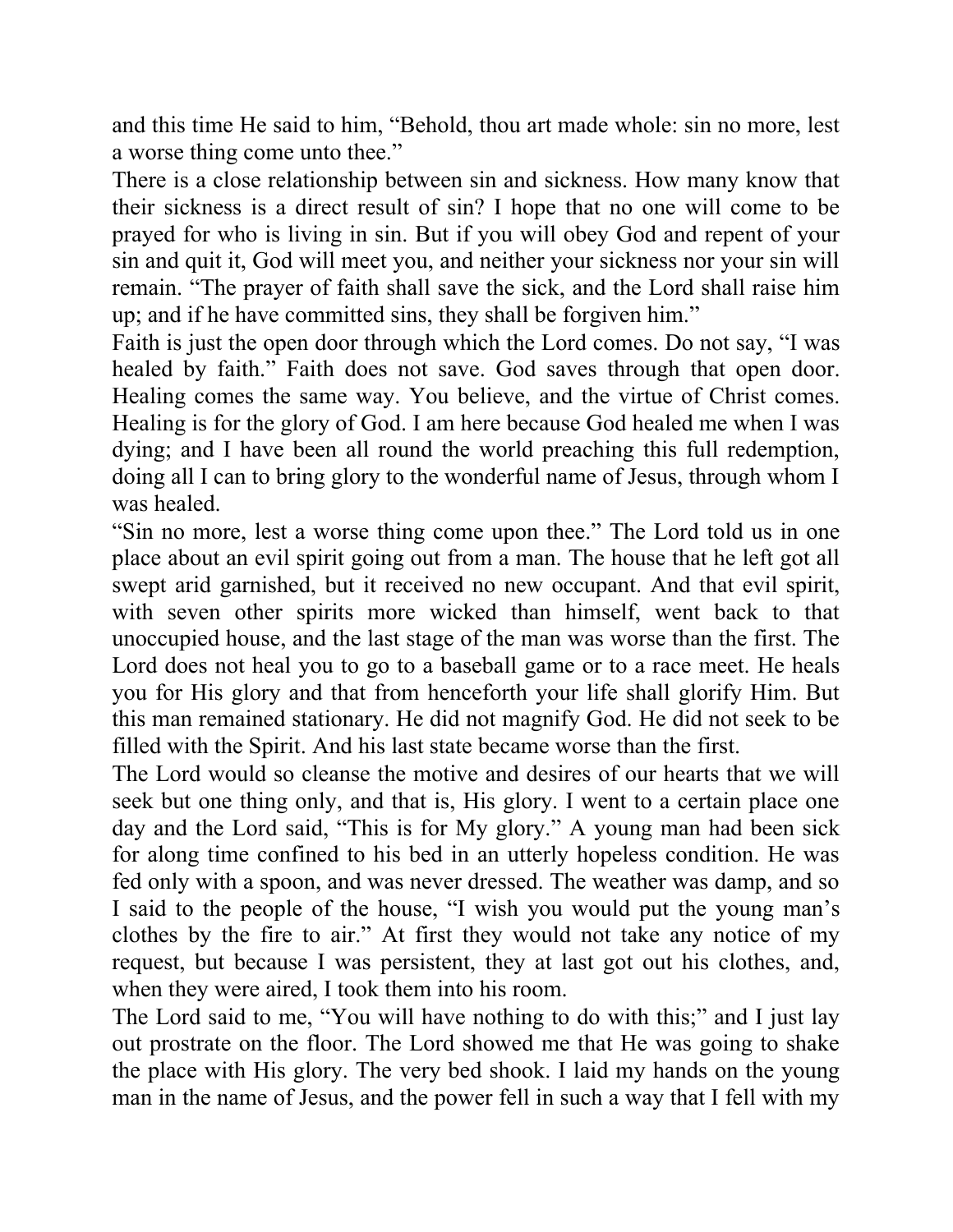face to the floor. In about a quarter of an hour the young man got up and walked up and down praising God. He dressed himself and then went out to the room where his father and mother were. He said, "God has healed me." Both the father and mother felt prostrate to the floor as the power of God surged through that room. There was a woman in that house who had been in an asylum for lunacy, and her condition was so bad that they were about to take her back. But the power of God healed her, too. The power of God is just the same today as of old. Men need to be taken back to the old paths, to the oldtime faith, to believe God's Word and every "Thus saith the Lord" therein. The Spirit of the Lord is moving in these days. God is coming forth. If you want to be in the rising tide, you must accept all God has said.

"Wilt thou be made whole?" It is Jesus who asks it. Give Him your answer. He will hear and He will answer.

#### **Blessing in Australia**

The following is from Melbourne, Australia, from Sister Winnie Andrews, in connection with Brother Wigglesworth's ministry there:

A young woman declares: "I was brought to last Sunday's meeting a poor, dying woman, with a disease which was eating into every part of my being. I was full of corruption outside as well as in; but the Lord Jesus Christ came and loosed me and set me free. Since then I have slept better and have eaten more heartily than I have for eight years."

The president of the Methodist Local Preachers' Association testified to having been delivered from nervous trouble.

Mr. Solglush, a prominent business man, testified to deliverance from an affliction in the feet since he was two years old; now he is fiftytwo. "Since I was prayed for in the name of Jesus all pain is gone. No one has ever seen me do this (stamping his feet). I have no use for my stick."

A lady said: "While sitting in my seat, listening to the Word, God healed me of liver trouble, gall stones and sciatica. He has also touched my daughter who was suffering with her feet, having been operated on twice; she had little hope of being anything but an invalid; but the Lord operated. All pain has gone. Praise the Lord."

Mr. Lewellyn, a Church of England "Reader," testified to having been immediately healed of a stiff knee.

Mr. Barrett testified that Miss Witt, of Box Hill, who has been 22 years in an invalid chair, rose and walked after Mr. Wigglesworth ministered unto her in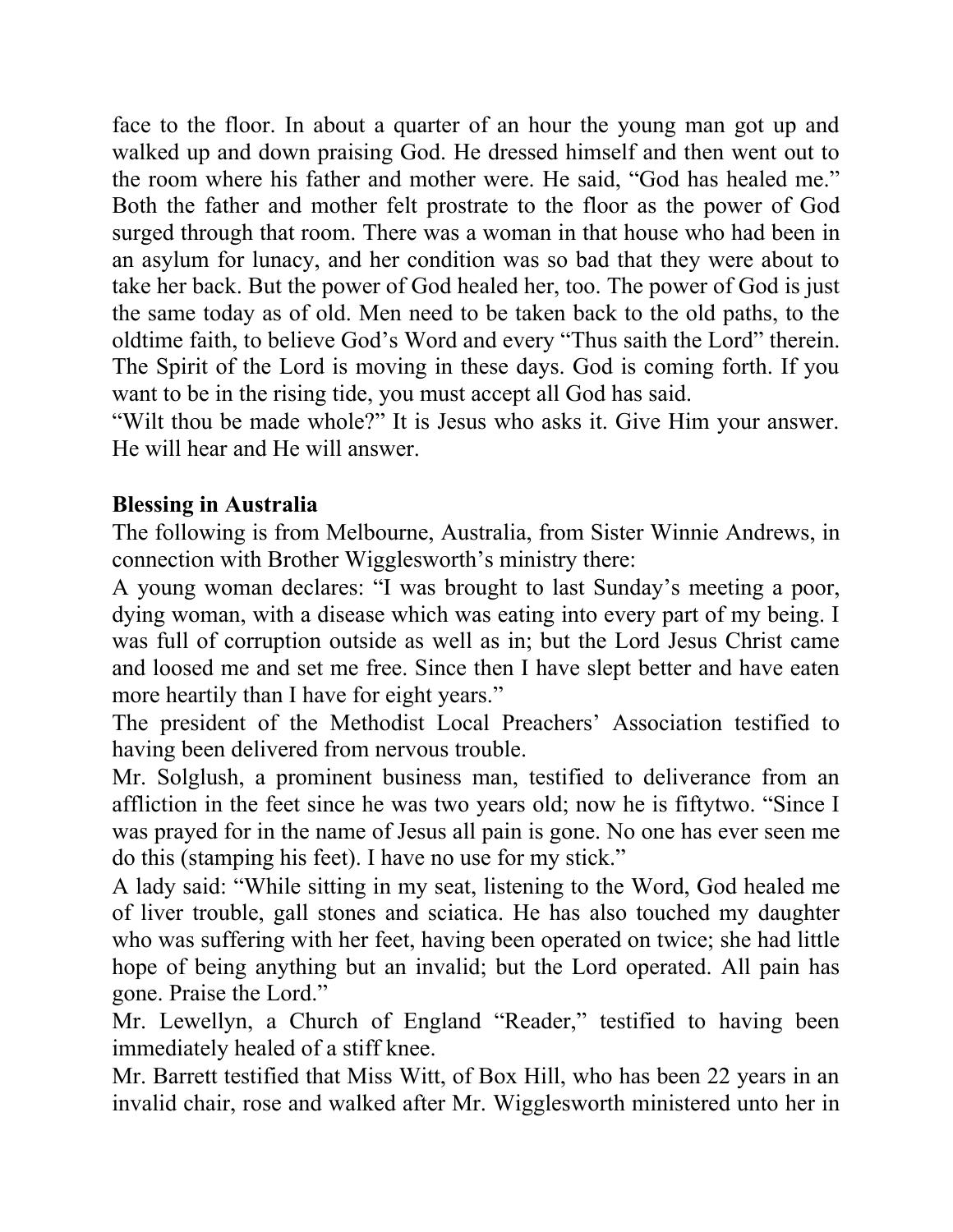the name of Jesus.

Another testified of having been healed the night before of rheumatoid arthritis of four years standing, discarding crutch and stick.

Mr. Johnsone of Sperm Vale, who had been deaf twenty years, and his wife, who had sat in a wheelchair for six years, were immediately healed. The empty chair was wheeled to the railway station, the woman testifying to passersby of the great things God had done for her.

Many were healed through the application of handkerchiefs.From the Pentecostal Evangel.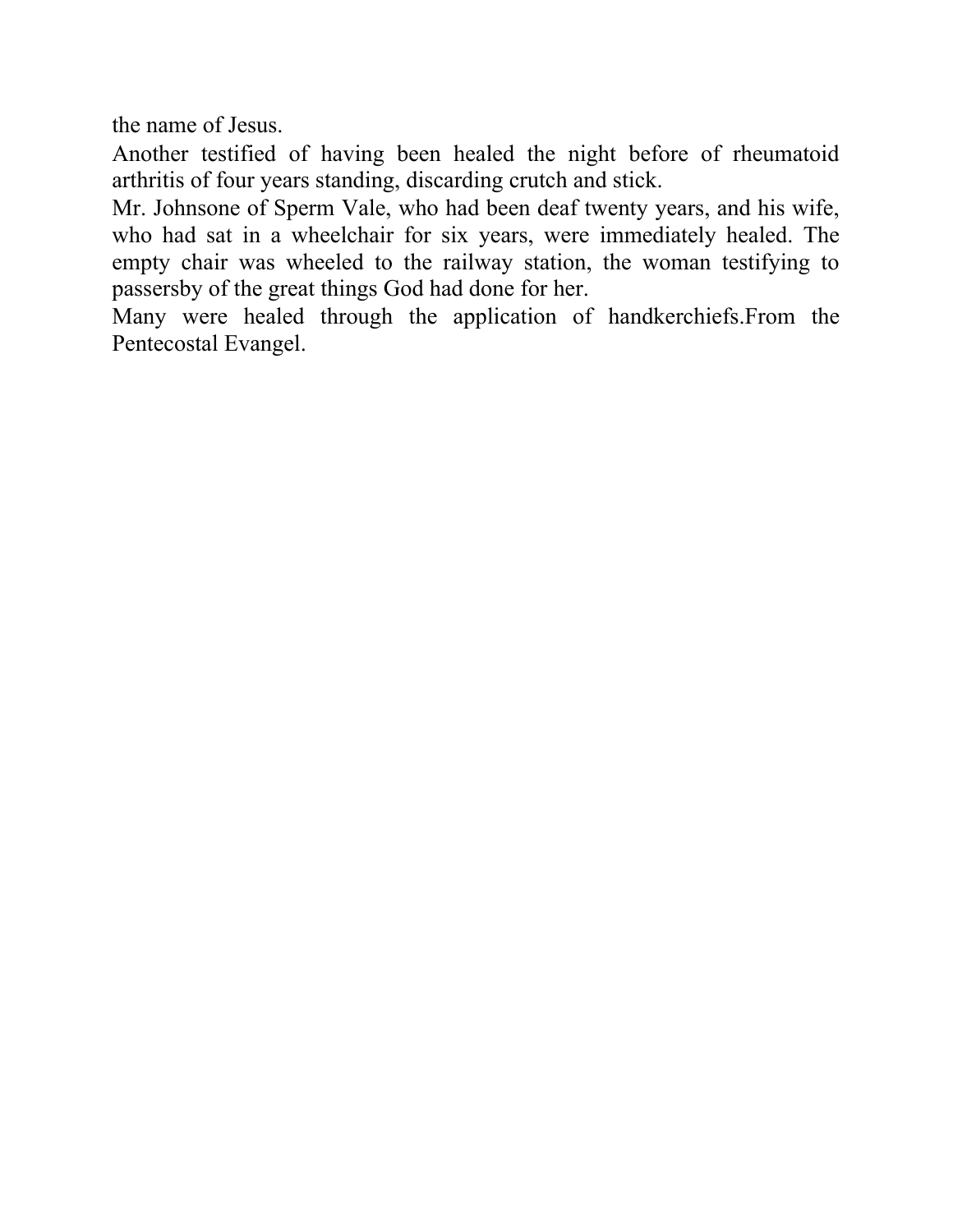# **"I Am The Lord That Healeth Thee"**

"Is any sick among you? let him call for the elders of the church; and let them pray over him, anointing him with oil in the name of the Lord: and the prayer of faith shall save the sick, and the Lord shall raise him up; and if he have committed sins, they shall be forgiven him" (James 5 :14, 15) .

We have in this precious word a real basis for the truth of healing. In this scripture God gives very definite instructions to the sick. If you are sick, your part is to call for the elders of the church; it is their part to anoint and pray for you in faith, and then the whole situation rests with the Lord. When you have been anointed and prayed for, you can rest assured that the Lord will raise you up. It is the word of God.

I believe that we all can see that the church cannot play with this business. If any turn away from these clear instructions they are in a place of tremendous danger. Those who refuse to obey, do so to their unspeakable loss.

James tells us in connection with this, "if any of you do err from the truth, and one convert him, let him know, that he which converteth the sinner from the error of his ways shall save a soul from death." Many turn away from the Lord, as did King Asa, who sought the physicians in his sickness and consequently died; and I take it that this passage means that if one induces another to turn back to the Lord, he will save such from death and God will forgive a multitude of sins that they have committed. This scripture can also have a large application on the line of salvation. If you turn away from any part of God's truth, the enemy will certainly get an advantage over you.

Does the Lord meet those who look to Him for healing and obey the instructions set forth in James? Most assuredly. Let me tell you a story to show how He will undertake for the most extreme case.

One day I had been visiting the sick, and was with a friend of mine, an architect, when I saw a young man from his office coming down the road in a car, and holding in his hand a telegram. It contained a very urgent request that we go immediately to pray for a man who was dying. We went off in an auto as fast as possible and in about an hour and a half reached a large house in the country where the man who was dying resided. There were two staircases in that house, and it was extremely convenient, for the doctors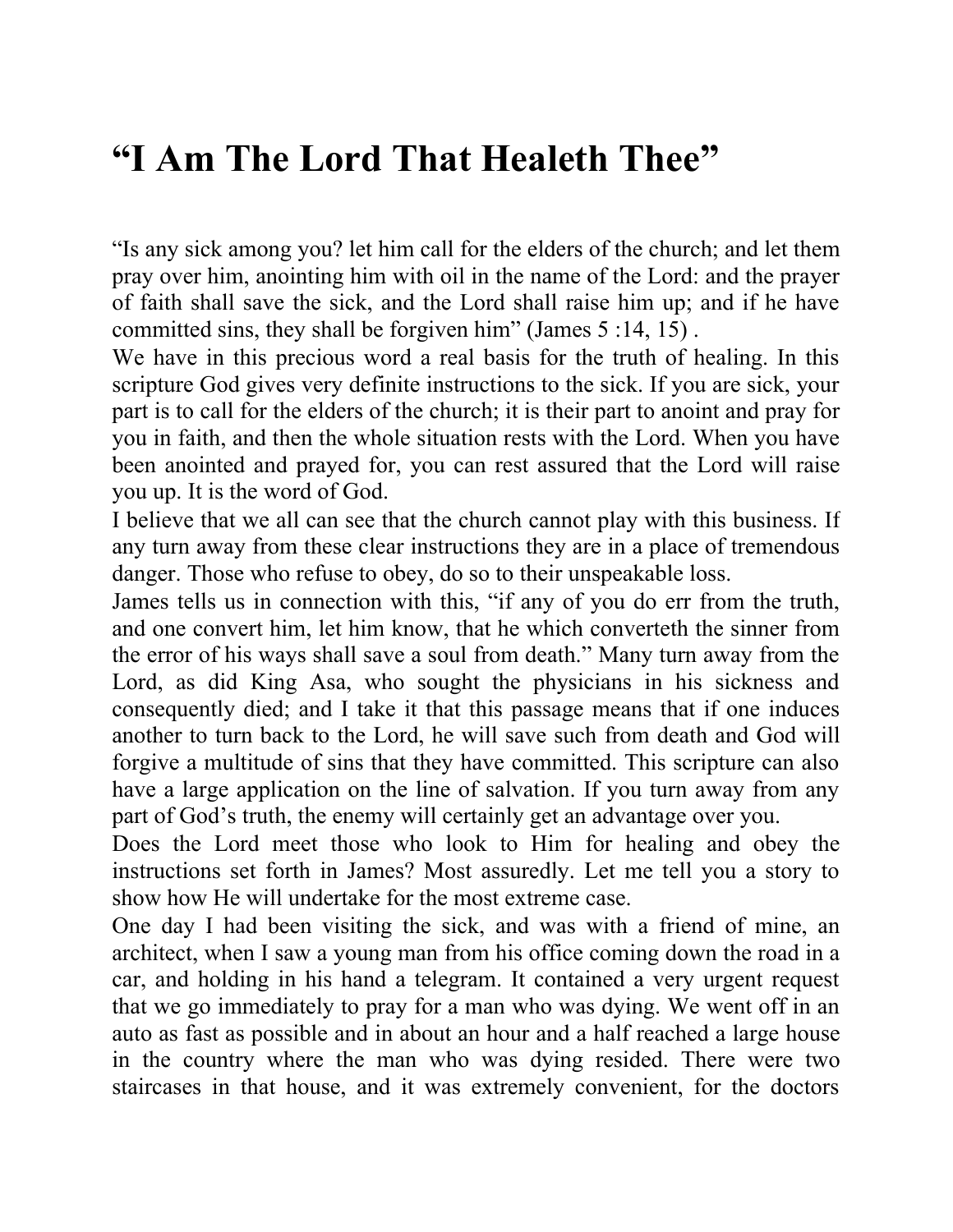could go up and down one, and my friend and I could go up and down the other, and so we had no occasion to meet.

I found on arrival that it was a case of this sort. The man's body had been broken, he was ruptured, and his bowels had been punctured in two places. The discharge from the bowels had formed abscesses, and blood poisoning had set in. The man's face had turned green. Two doctors were in attendance, but they saw that the case was beyond their power. They had telegraphed to London for a great specialist, and, when we arrived, they were at the railway station awaiting bis arrival.

The man was very near death and could not speak. I said to his wife, "If you desire, we will anoint and pray for him." She said, "That is why I sent for you." I anointed him in the name of the Lord and asked the Lord to raise him up. Apparently there was no change. (God often hides what He does. From day to day we find that God is doing wonderful things, and we receive reports of healings that have taken place that we heard nothing about at the time of our meetings. Only last night a woman came into the meeting suffering terribly. Her whole arm was filled with poison, and her blood was so poisoned that it was certain to bring her to her death. We rebuked the thing, and she was here this morning and told us that she was without pain and had slept all night, a thing she had not done for two months. To God be all the praise. You will find He will do this kind of thing all along.)

As soon as we anointed and prayed for this brother we went down the back staircase and the three doctors came up the front staircase. As we arrived downstairs, I said to my friend who had come with me, "Friend let me have hold of your hands." We held each other's hands, and I said to him, "Look into my face and let us agree together, according to Matthew 19:19, that this man shall be brought out of this death." We laid the whole matter before God, and said, "Father, we believe."

Then the conflict began. The wife came down to us and said, "The doctors have got all their instruments out and they are about to operate." I cried, "What? Look here, he's your husband, and I tell you this, if those men operate on him, he will die. Go back and tell them you cannot allow it." She went back to the doctors and said, "Give me ten minutes." They said, "We can't afford to, the man is dying and it is your husband's only chance." She said, "I want ten minutes, and you don't touch his body until I have had them."

They went downstairs by one staircase and we went up by the other. I said to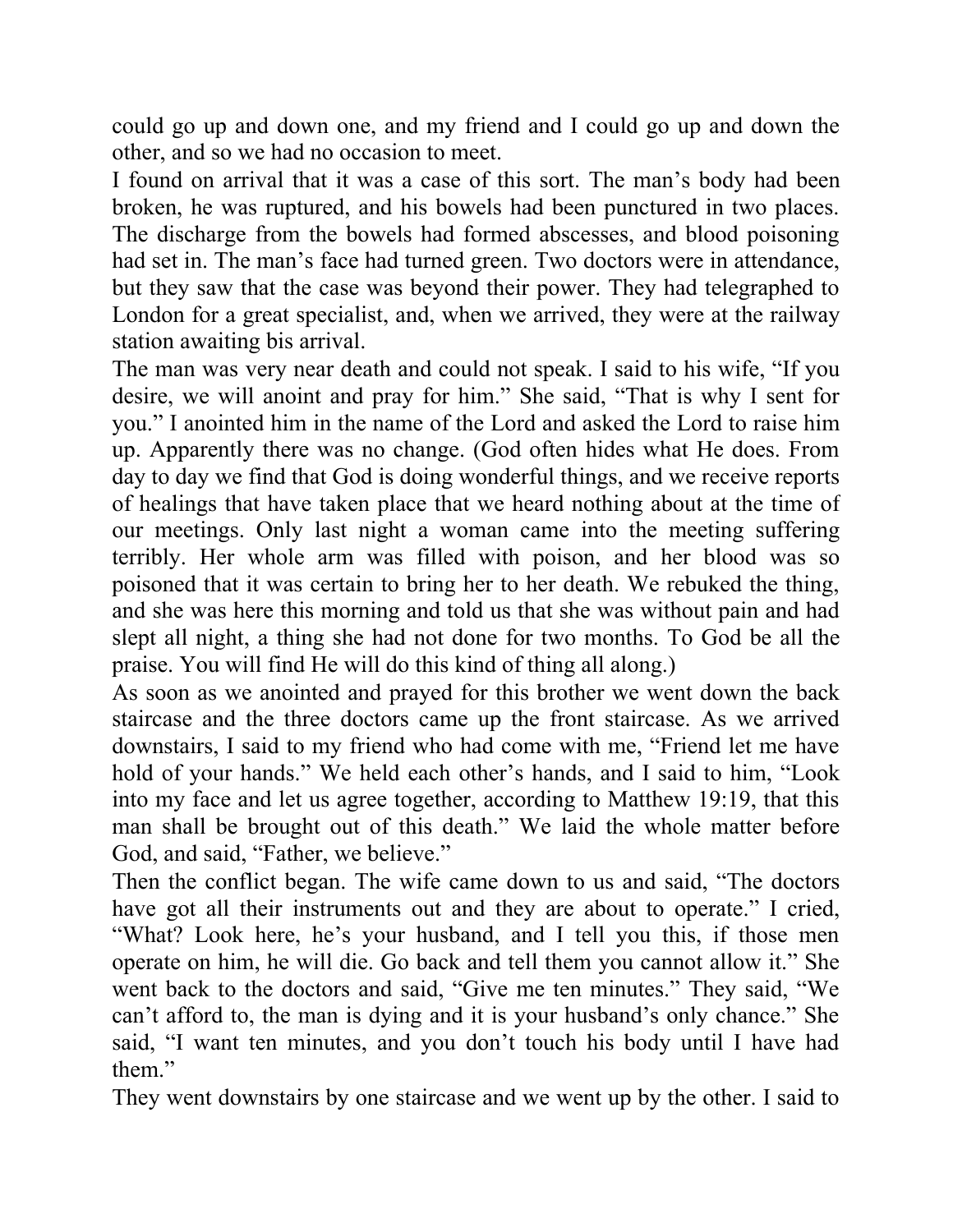the woman, "This man is your husband, and he cannot speak for himself. It is now the time for you to put your whole trust in God and prove Him wholly true. You can save him from a thousand doctors. You must stand with God and for God in this critical hour." After that, we came down and the doctors went up. The wife faced those three doctors and said, "You shan't touch this man's body. He is my husband. I am sure that if you operate on him he will die, but he will live if you don't touch him."

Suddenly the man in the bed spoke. "God has done it," he said. They rolled back the bed clothes and the doctors examined him, and the abscesses were cut clear away. The nurse cleaned the place where they had been. The doctors could see the bowels still open and they said to the wife, "We know that you have great faith, and we can see that a miracle has taken place. But you must let us unite these broken parts and put in silver tubes, and we know that your husband will be all right after that, and it need not interfere with your faith at all." She said to them, "God has done the first thing and He can do the rest. No man shall touch him now." And God healed the whole thing. And that man is well and strong today. I can give his name and address to any who want it.

Do you ask by what power this was done? I would answer in the words of Peter, "His name, through faith in His name, made this man strong." The anointing was done in the name of the Lord. And it is written, "The LORD shall raise him up." And He provides the double cure; even if sin has been the cause of the sickness, His Word declares, "If he have committed sins, they shall be forgiven."

You ask, "What is faith?" Faith is the principle of the Word of God. The Holy Spirit, who inspired the Word, is called the Spirit of Truth, and, as we receive with meekness the engrafted Word, faith springs in our heart-faith in the sacrifice of Calvary: faith in the shed blood of Jesus; faith in the fact that He took our weakness upon Himself, has borne our sicknesses and carried our pains, and that He is our life today.

God has chosen us to help one another. We dare not be independent. He brings us to a place where we submit ourselves to one another. If we refuse to do this, we get away from the Word of God and out of the place of faith. I have been in this place once and I trust I shall never be there again. I went one time to a meeting. I was very, very sick, and I got worse and worse. I knew the perfect will of God was for me to humble myself and ask the elders to pray for me. I put it off and the meeting finished. I went home without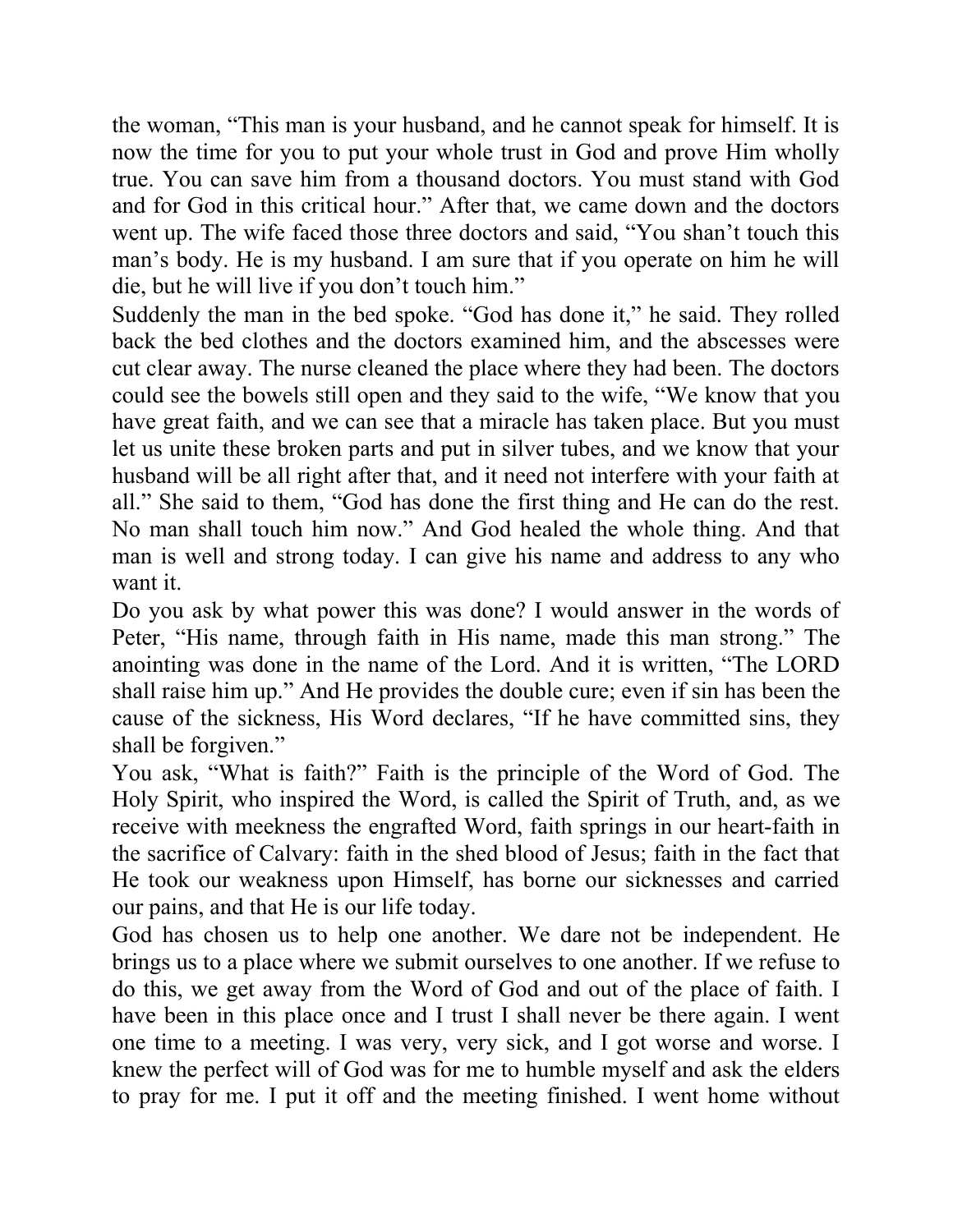being anointed and prayed with, and everyone in the house caught the thing I was suffering with.

My boys did not know anything else but to trust the Lord as the family Physician, and my youngest boy, George, cried out from the attic, "Dadda, come." I cried, "I cannot come. The whole thing is from me. I shall have to repent and ask the Lord to forgive me." I made up my mind to humble myself before the whole church. Then I rushed to the attic and laid my hands on my boy in the name of Jesus. I placed my hands on his head and the pain left and went lower down; he cried again, "Put your hands still lower." At last the pain went right down to the feet and as I placed my hand on the feet be was completely delivered. Some evil power had evidently gotten hold and as I laid my hands on the different parts of the body it left. (We have to see the difference between anointing the sick and casting out demons.) God will always be gracious when we humble ourselves before Him and come to a place of brokenness of spirit.

I was at a place one time ministering to a sick woman, and she said, "I'm very sick. I become all right for an hour, and then I have another attack." I saw that it was an evil power that was attacking her, and I learned something in that hour that I had never learned before. As I moved my hand down her body in the name of the Lord that evil power seemed to move just ahead of my hands and as I moved them down further and further the evil power went right out of her body and never returned.

I was in Havre in France and the power of God was being mightily manifested. A Greek named Felix attended the meeting and became very zealous for God. He was very anxious to get all the Catholics he could to the meeting in order that they should see that God was graciously visiting France. He found a certain bed-ridden woman who was fixed in a certain position and could not move, and he told her about the Lord healing at the meetings and that he would get me to come if she wished. She said, "My husband is a Catholic and he would never allow anyone who was not a Catholic to see me."

She asked her husband to allow me to come and told him what Felix had told her about the power of God working in our midst. He said, "I will have no Protestant enter my house." She said, "You know the doctors cannot help me, and the priests cannot help, won't you let this man of God pray for me?" He finally consented and I went to the house. The simplicity of this woman and her child-like faith were beautiful to see.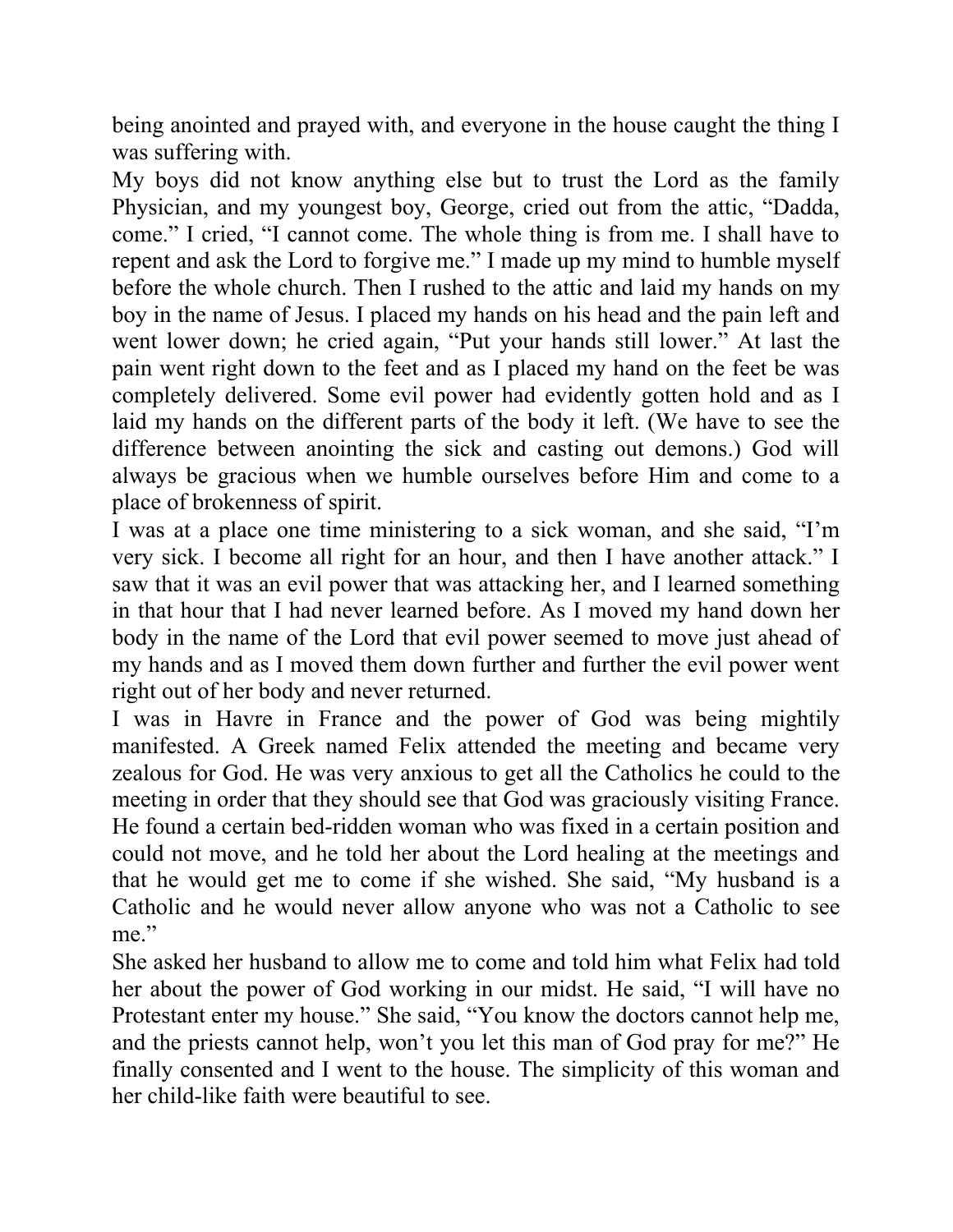I showed her my oil bottle and said to her, "Here is oil. It is a symbol of the Holy Ghost. When that comes upon you, the Holy Ghost will begin to work, and the Lord will raise you up." And God did something the moment the oil fell upon her. I looked toward the window and I saw Jesus. (I have seen Him often. There is no painting that is a bit like Him.

No artist can ever depict the beauty of my lovely Lord.) The woman felt the power of God in her body and cried, "I'm free, my hands are free, my shoulders are free, and oh, I see Jesus! I'm free! I'm free!"

The vision vanished and the woman sat up in bed. Her legs were still bound, and I said to her, "I'll put my hands over your legs and you will be free entirely." And as I put my hands on those legs covered with bed clothes, I looked and saw the Lord again. She saw Him too and cried, "He's there again. I'm free! I'm free!" She rose from her bed and walked round the room praising God, and we were all in tears as we saw His wonderful works. The Lord shall raise them up when conditions are met.

When I was a young man I always loved the fellowship of old men, and was always careful to hear what they had to say. I had a friend, an old Baptist minister who was a wonderful preacher. I spent much of my time with him. One day he came to me and said, "My wife is dying." I said, "Brother Clark, why don't you believe God? God can raise her up if you will only believe Him." He asked me to come to his house, and I looked for some one to go with me.

I went to a certain rich man who was very zealous for God, and spent much money in opening up rescue. missions, and I asked him to go with me. He said, "Never you mind me. You go yourself, but I don't take to this kind of business." Then I thought of a man who could pray by the hour. When he was on his knees he could go round the world three times and come out at the same place. I asked him to go with me and said to him, "You'll have a real chance this time. Keep at it, and quit when you're through." (Some go on after they are through.)

Brother Nichols, for that was his name, went with me and started praying. He asked the Lord to comfort the husband in his great bereavement and prayed for the orphans and a lot more on this line. I cried, "O my God, stop this man." But there was no stopping him and he went on praying and there was not a particle of faith in anything he uttered. He did stop at last, and I said, "Brother Clark, it's now your turn to pray. He started, "Lord, answer the prayer of my brother and comfort me in this great bereavement and sorrow.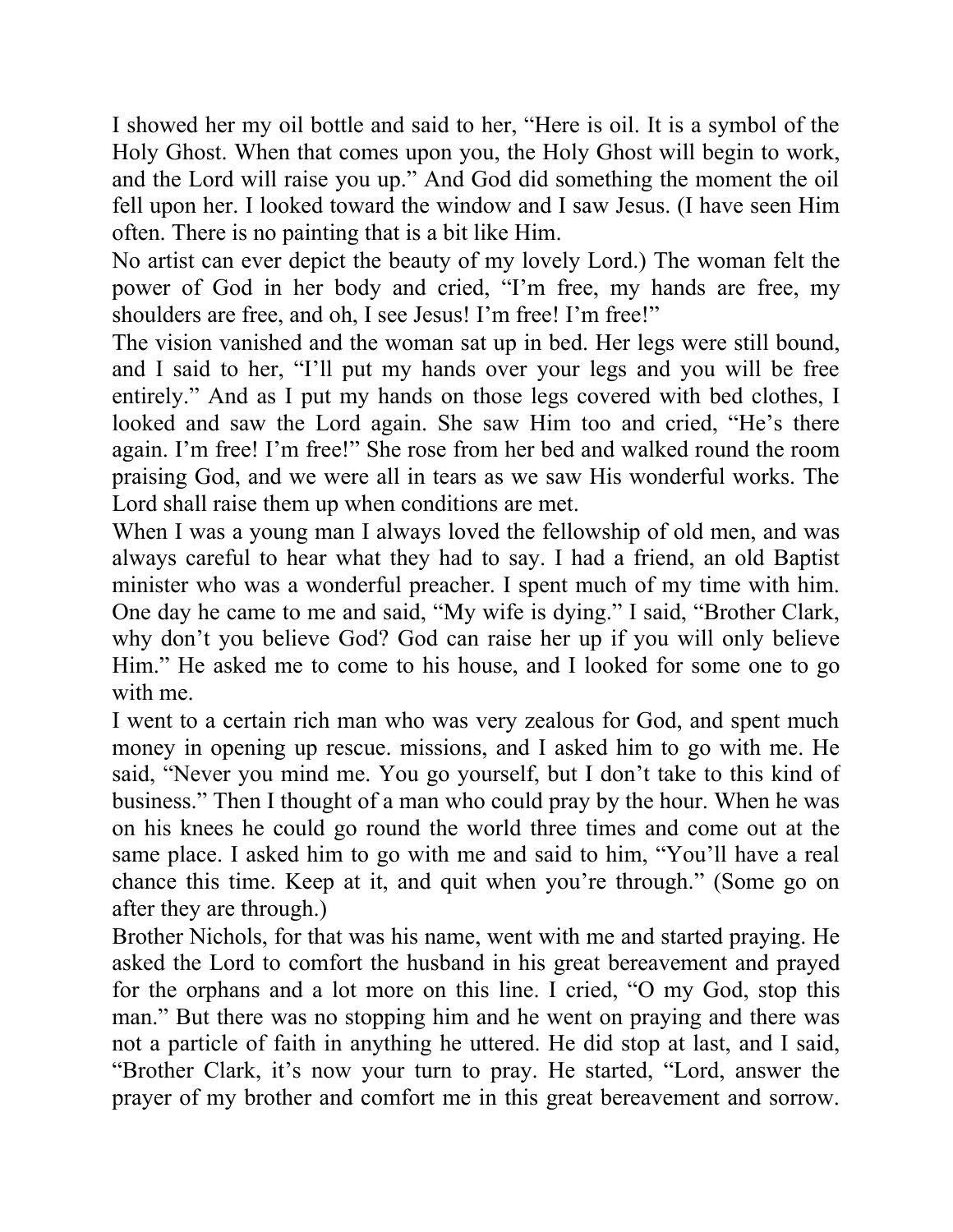Prepare me to face this great trial." I cried out, "My God, stop this man." The whole atmosphere was being charged with unbelief.

I had a glass bottle full of oil and I went up tea the woman and poured the whole lot on her in the name of Jesus. Suddenly Jesus appeared, standing at the foot of the bed. He smiled and vanished. The woman stood up, perfectly healed, and she is a strong woman today.

We have a big God. We have a wonderful Jesus. We have a glorious Comforter. God's canopy is over you and will cover you at all times, preserving you from evil. Under His wings shalt thou trust. The Word of God is living and powerful and in its treasures you will find eternal life. If you dare trust this wonderful Lord, this Lord of life, you will find in Him everything you need.

So many are tampering with drugs, quacks, pills and plasters. Clear them all out and believe God. It is sufficient to believe God. You will find that if you dare trust Him, He will never fail. "The prayer of faith shall save the sick, and the LORD shall raise him up." Do you trust Him? He is worthy to be trusted.

I was one time asked to go to Weston-super-mare, a seaside resort in the West of England. I learned from a telegram that a man had lost his reason and had become a raving maniac, and they wanted me to go to pray for him. I arrived at the place, and the wife said to me, "Will you sleep with my husband?" I agreed, and in the middle of the night an evil power laid hold of him. It was awful. I put my hand on his head and his hair was like a lot of sticks. God gave deliverance-a temporary deliverance. At 6 o'clock the next morning, I felt that it was necessary that I should get out of the house for a short time.

The man saw me going and cried out, "If you leave me, there is no hope." But I felt that I had to go. As I went out I saw a woman with a Salvation Army bonnet on and I knew that she was going to their 7 o'clock prayer meeting. I said to the Captain who was in charge of the meeting, when I saw he was about to give out a hymn, "Captain, don't sing. Let's get to prayer." He agreed, and I prayed my heart out, and then I grabbed my hat and rushed out of the hall. They all thought they had a madman in their prayer meeting that morning.

I saw the man I had spent the night with, rushing down toward the sea, without a particle of clothing on, about to drown himself. I cried, "In the name of Jesus, come out of him!" The man fell full length on the ground and that evil power went out of him never to return. His wife came rushing after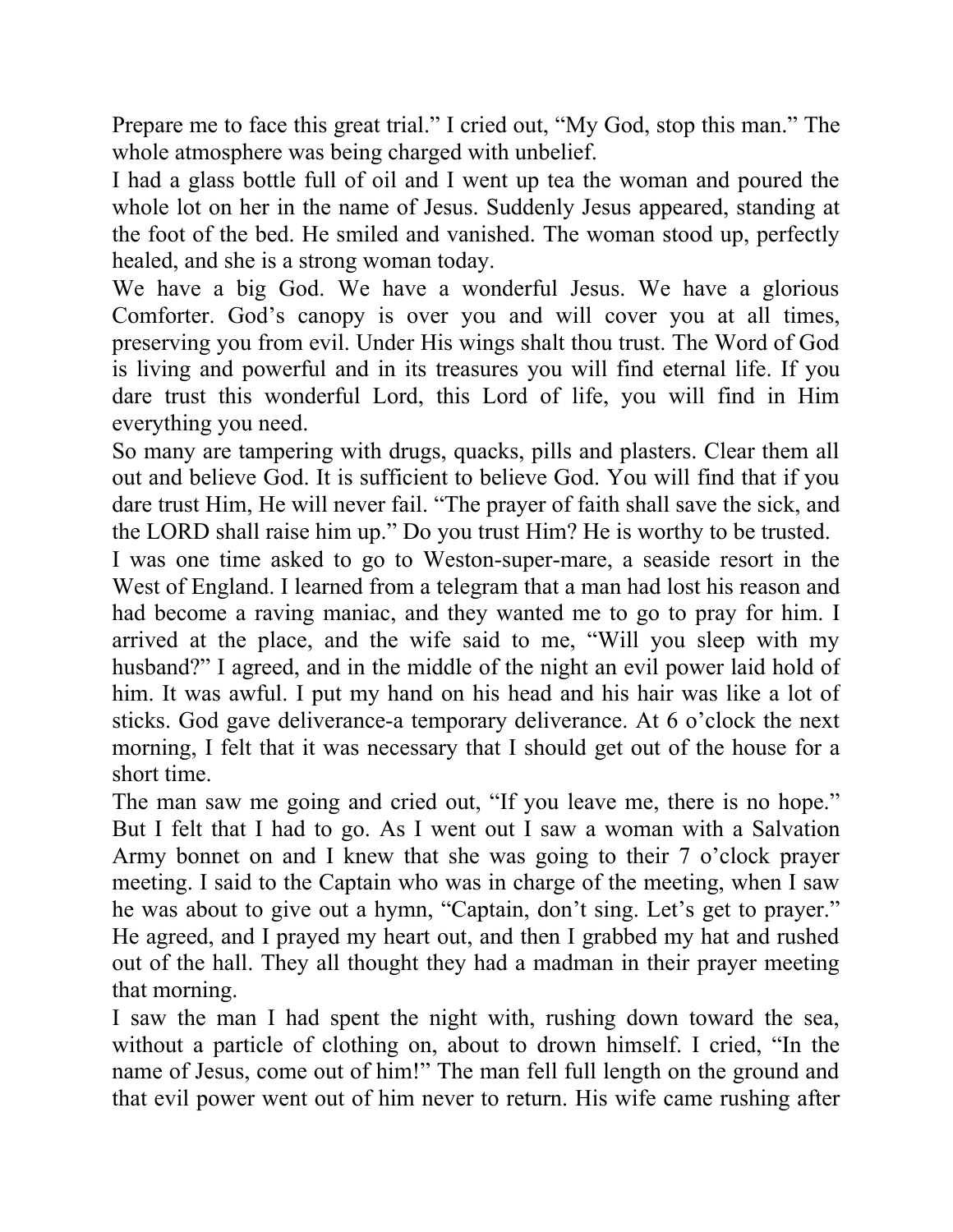him, and the husband was restored to her in a perfect mental condition.

There are evil powers, but Jesus is greater than all evil powers. There are tremendous diseases, but Jesus is healer. There is no case too hard for Him. The Lion of Judah shall break every chain. He came to relieve the oppressed and to set the captive free. He came to bring redemption, to make us as perfect as man was before the fall.

People want to know how to be kept by the power of God. Every position of grace into which you are led-forgiveness, healing, deliverance of any kindwill be contested by Satan. He will contend for your body. When you are saved, Satan will come round and say, "See, you are not saved." The devil is a liar. If he says you are not saved, it is a sure sign that you are.

You will remember the story of the man who was swept and garnished. The evil power had been swept out of him. But the man remained in a stationary position. If the Lord heals you, you dare not remain in a stationary position. The evil spirit came back to that man and found the house swept, and took seven others worse than himself, and the last state of that man was worse than the first. Be sure to get filled with God. Get the Occupier. Be filled with the Spirit.

God has a million ways of undertaking for those who go to Him for help. He has deliverance for every captive. He loves you so much that He even says, "Before they call, I will answer." Don't turn Him away.

"I slipped and fell on Broadway, San Diego, in February, 1921, and as was afterwards discovered, fractured the coccyx (the base of the spine), and so severely wrenched the hips and pelvic bones that I became a great sufferer. As the broken bone was not discovered and set until about two months after the accident, the constant pain and irritation caused a general inflammation of the nervous system, and the long delay in getting the bone set, made it impossible to heal, so that, my condition steadily grew worse, and I was taken to the hospital and the bone was removed about a month after it had been set. Though the wound healed rapidly, the nervous inflammation remained, and so for many months longer I was in constant pain and unable to get around without assistance. I was taken to the first service held by Mr. Wigglesworth on the 2nd of October, 1922. At the close of the service all those who were sick and in pain and had come for healing were requested to rise if possible. My husband assisted me to my feet, and as those were prayed for by the speaker I was instantly healed. How?

I do not know. I only know the Great Physician touched my body and I was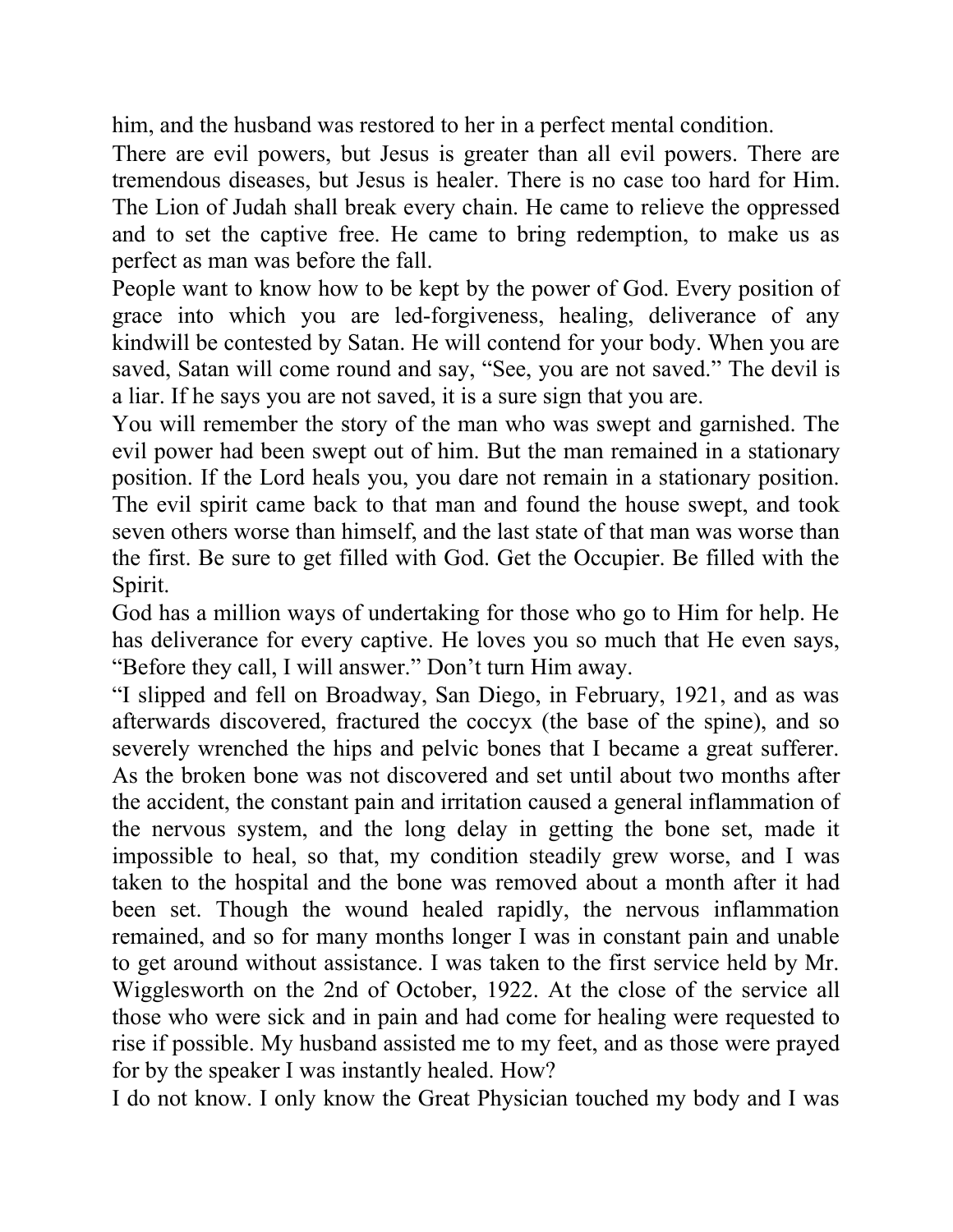made whole, and freed from pain.

"After I got home I showed how I could sit down and rise with my hands above my head; when before it had taken both hands to push up my feeble body, and I had to have straps on my bed to pull up by. No more use for them now! I lay down and turned over for the first time without pain. I shall never cease to praise God for the healing of my body through the precious blood of Jesus and in His name. I walked to the street car alone the next day and attended the next service and have been "on the go" ever since. Can give names of friends who can substantiate all I have written. To Jesus be all the, praise and glory." -Mrs. Sanders, 4051 Bay View Court, San Diego, Calif.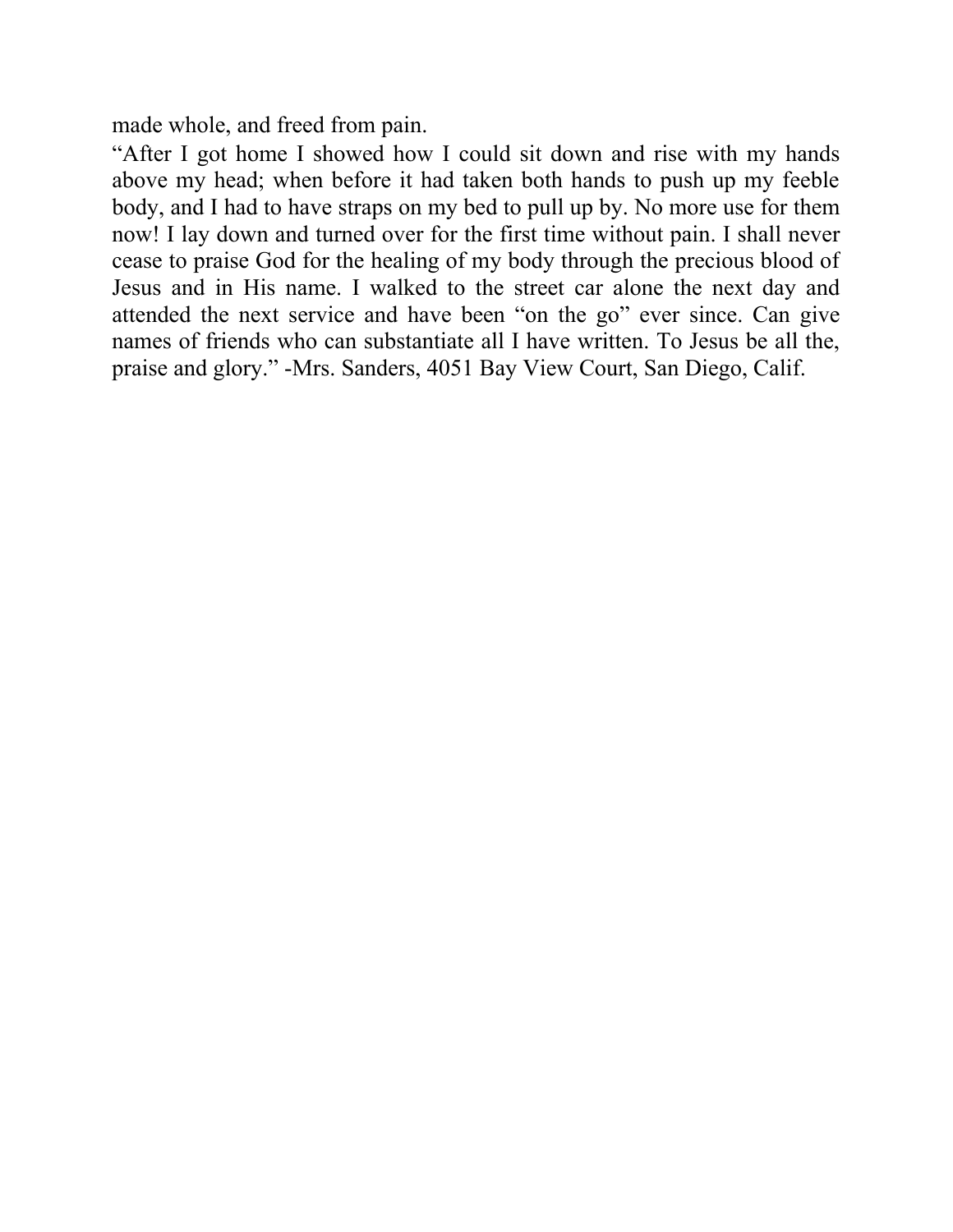## **"Himself Took Our Infirmities"**

#### Bible Reading Matt. 8:1-17.

Here we have a wonderful word. All the Word is wonderful. This blessed Book brings such life and health and peace, and such an abundance that we should never be poor any more. This Book is my heavenly bank. I find everything I want in it. I want to show you how rich you may be, that in everything you can be enriched in Christ Jesus. He has abundance of grace for you and the gift of righteousness, and through His abundant grace all things are possible. I want to show you that you can be a living branch of the living Vine, Christ Jesus, and that it is your privilege to be right here in this world what He is. John tells us, "As He is, so are we in this world." Not that we are anything in ourselves, but Christ within us is our all in all.

The Lord Jesus is always wanting to show forth Ills grace and love in order to draw us to Himself. God is willing to do things, to manifest His Word, and let us know in measure the mind of our God in this day and hour. There are many needy ones, many afflicted ones, but I do not think any present are half as bad as this first case that we read of in Matthew 8. This man was a leper. You may be suffering with consumption or cancers or other things, but God will show forth His perfect cleansing, His perfect healing, if you have a living faith in Christ. He is a wonderful Jesus.

This leper must have been told about Jesus. How much is missed because people are not constantly telling what Jesus will do in this our day. Probably someone had come to that leper and said, "Jesus can heal you." And so he was filled with expectation as he saw the Lord coming down the mountain side. Lepers were not allowed to come within reach of people, they were shut out as unclean. And so in the ordinary way it would have been very difficult for him to get near because of the crowd that surrounded Jesus. But as He came down from the mount He met this poor leper. Oh, this terrible disease! There was no help for him humanly speaking, but nothing is too hard for Jesus. The man cried, "Lord, if thou wilt, thou canst make me clean." Was Jesus willing? You will never find Jesus missing an opportunity of doing good. You will find that He is always more willing to work than we are to give Him an opportunity to work. The trouble is we do not come to Him, we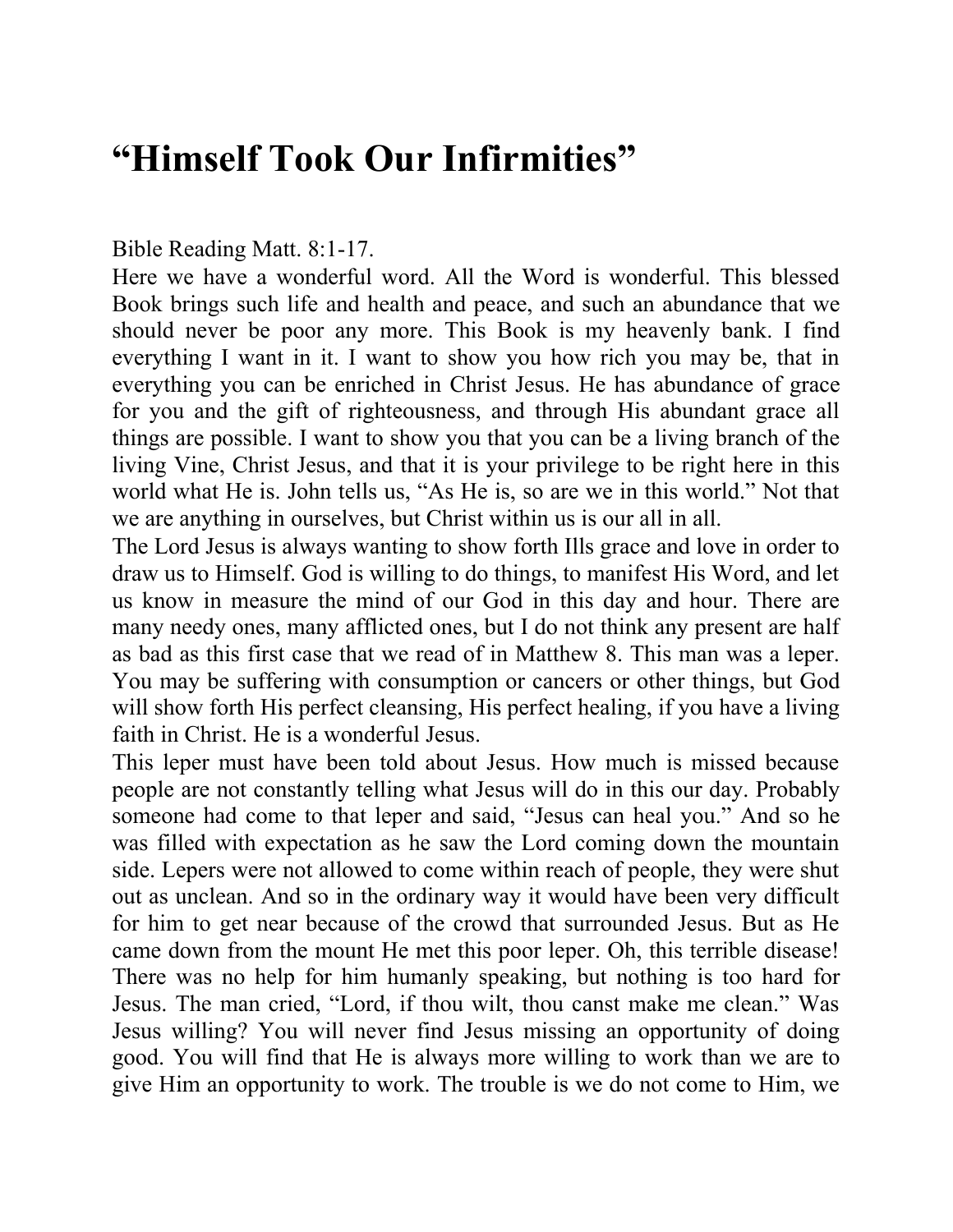do not ask Him for what He is more than willing to give.

And Jesus put forth His band, and touched him, saying, "I will; be thou clean." And immediately his leprosy was cleansed. I like that. If you are definite with Him you will never go away disappointed. The divine life will flow into you and instantaneously you will be delivered. This Jesus is just the same today, and He says to you, "I will; be thou clean." He has an overflowing cup for thee, a fullness of life. He will meet you in your absolute helplessness. All things are possible if you will only believe. God has a real plan. It is so simple. Just come to Jesus. You will find Him just the same as He was in days of old.

The next case we have in this chapter is that of the centurion coming and beseeching Jesus on behalf of his servant who was sick of the palsy and grievously tormented. This man was so in earnest that he came seeking for Jesus. Notice this, that there is one thing certain, there is no such thing as seeking without finding. He that seeketh findeth. Listen to the gracious words of Jesus, "I will come and heal him." Most places that we go to there are so many people that we cannot pray for. In some places there are 200 or 300 who would like us to visit them, but we are not able to do so. But I am so glad that the Lord Jesus is always willing to come and heal. He longs to meet the sick ones. He loves to heal them of their afflictions. The Lord is healing many people today by means of handkerchiefs as you read that He healed people in the days of Paul. You can read of this in Acts 19:12.

A woman came to me in the city of Liverpool and said, "I would like you to help me. I wish you would join with me in prayer. My husband is a drunkard and every night comes into the home under the influence of drink. Won't you join me in prayer for him?" I said to the woman, "Have you a handkerchief ?" She took out a handkerchief and I prayed over it and told her to lay it on the pillow of the drunken man. He came home that night and laid his head on the pillow in which this handkerchief was tucked. He laid his head on more than the pillow that night. He laid his head on the promise of God. In Mark 11 :24, we read, "What things soever ye desire when ye pray, believe that ye receive them and ye shall have them."

The next morning the man got up and called at the first saloon that he had to pass on his way to work and ordered some beer. He tasted it and said to the bartender, "You have put some poison in this beer." He could not drink it, and went on to the next saloon and ordered some more beer. He tasted it and said to the man behind the counter, "You put some poison in this beer, I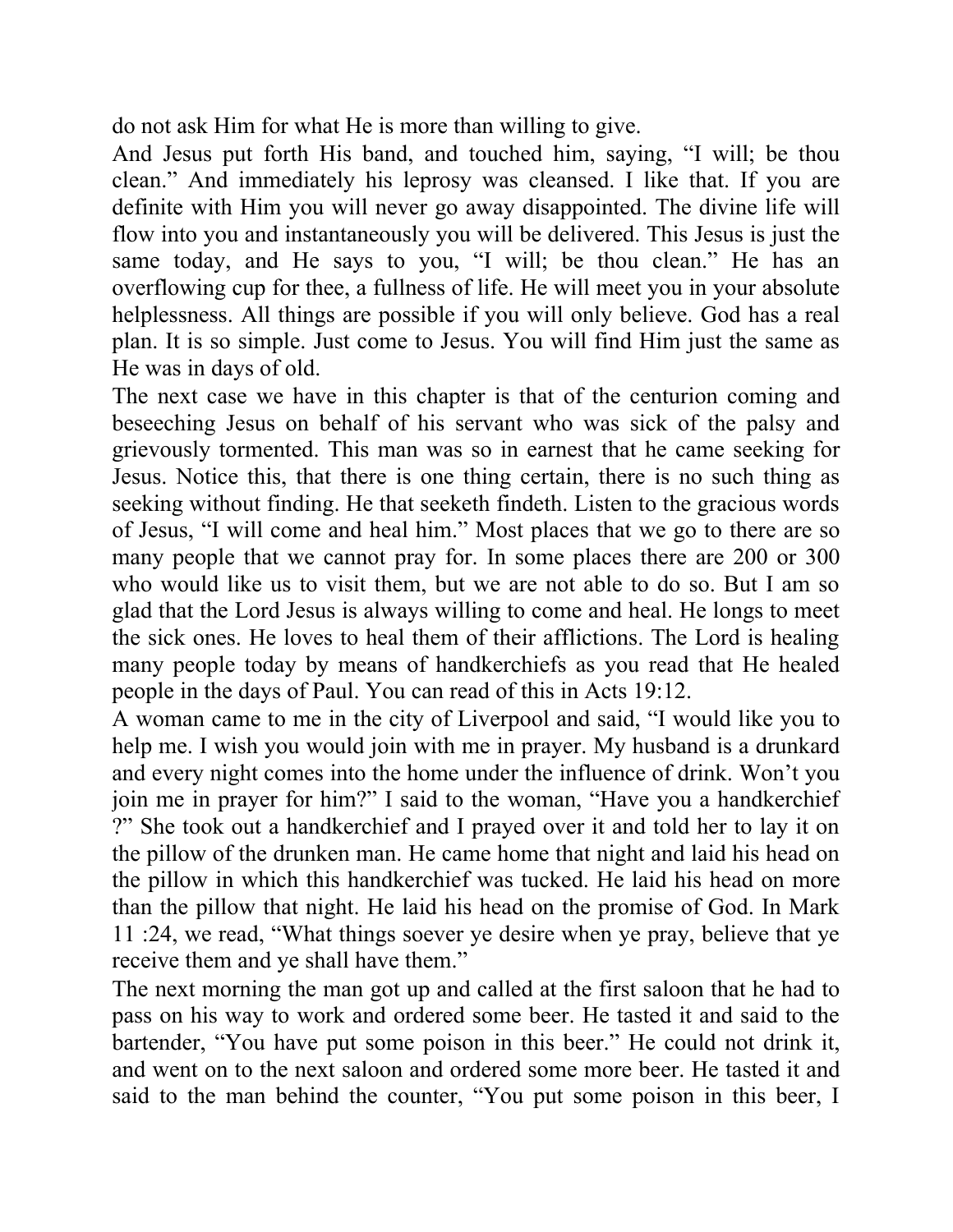believe you folks have agreed to poison me." The bartender was indignant at being thus charged. The man said, "I will go somewhere else." He went to another saloon and the same thing happened as in the two previous saloons. He made such a fuss that they turned him out. After he came out from work he went to another saloon to get some beer, and again he thought he had been poisoned and he made so much disturbance that he was thrown out. He went to his home and told his wife what had happened and said, ".It seems as though all the fellows have agreed to poison me." His wife said to him, "Can't you see the hand of the Lord in this, that He is making you dislike the stuff that has been your ruin?" This word brought conviction to the man's heart and he came to the meeting and got saved. The Lord has still power to set the captives free.

When I was in Australia a lady came to me who was much troubled about her son who was so lazy. I prayed over a handkerchief which was placed on the boy's pillow. He slept that night on the handkerchief and the next morning he got up and went out and secured a position and went to work. Oh, praise the Lord, you can't shut God out, but if you will only believe He will shut the devil out.

Jesus was willing to go and heal the sick one but the centurion said, "Lord, I am not worthy that thou shouldest come under my roof; but speak the word only, and my servant shall be healed." Jesus was delighted with this expression and said to the man, "Go thy way; and as thou hast believed, so be it done unto thee." And his servant was healed the self-same hour.

When I was in Australia a man came up to me. He was leaning on a big stick and said, "I would like you to help me. It will take you half an hour to pray for me." I said, "Believe God and in one moment you will be whole." His faith was quickened to receive an immediate healing and he went away glorifying God for a miraculous healing. The word of the Lord is sufficient today. If you will dare to believe God's Word you will see a performance of ills Word that will be truly wonderful. Here we have with the centurion an audacity of faith, a faith that did not limit God. Failures come when we limit the Holy One of Israel. I want to encourage you to a living faith to believe God's Word.

The next healing we read of here is the healing of Peter's wife's mother who was sick of a fever. Luke tells us that Jesus rebuked the fever. The fever could hear. The moment it could hear it went. Jesus had a new method. Today there are a lot of folks who try to sweat out a fever. You can't sweat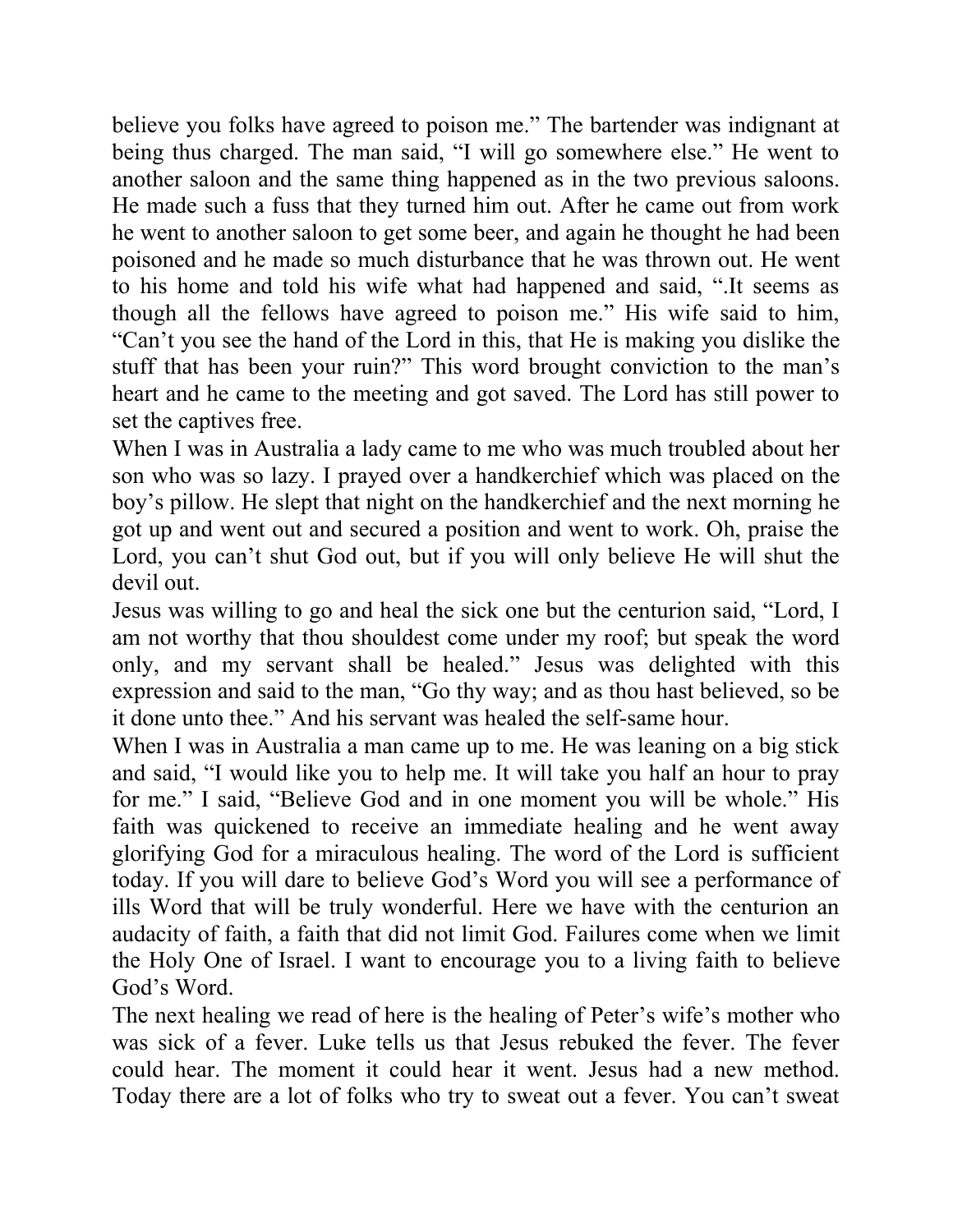the devil out. He can stand all the heat that you can apply to him. But if thou canst believe, deliverance is as sure and certain for you as it was for Peter's wife's mother.

I received a telegram once urging me to visit a case about 200 miles from my home. As I went to this place I met the father and mother and found them broken hearted. They lead me up a staircase to a room and I saw a young woman on the floor and five people were holding her down. She was a frail young woman but the power in her was greater than all those young men. As I went into the room the evil powers looked out of her eyes and they used her lips saying, "We are many, you can't cast us out." I said, "Jesus can." He is equal to every occasion. He is waiting for an opportunity to bless. He is ready for every opportunity to deliver souls. When we receive Jesus it is true of us, "Greater is He that is in you than he that is in the world." He is greater than all the powers of darkness. No man can meet the devil in his own strength, but any man filled with the knowledge of Jesus, filled with His presence, filled with His power, is more than a match for the powers of darkness. God has called us to be more than conquerors through Him that loved us.

The living Word is able to destroy Satanic forces. There is power in the name of Jesus. I would that every window in the street had the name of Jesus written large upon it. His name, through faith in His name. brought deliverance to this poor, bound soul, and thirty-seven demons came out giving their names as they came forth. The dear woman was completely delivered and they were able to give her back her child. That night there was heaven in that home and the father and mother and son and his wife were all united in glorifying Christ for His infinite grace. The next morning we had a gracious time in the breaking of bread. All things are wonderful with our wonderful Jesus. If you would dare rest your all upon Him, things would take place and He would change the whole situation. In a moment, through the name of Jesus, a new order of things can be brought in.

In the world they are always having new diseases and the doctors cannot locate them. A doctor said to me, "The science of medicine is in its infancy, and

really we doctors have no confidence in our medicine. We are always experimenting." But the man of God does not experiment. He knows, or ought to know, redemption in its fullness. He knows, or ought to know, the mightiness of the Lord Jesus Christ. He is not, or should not be, moved by outward observation, but should get divine revelation of the mightiness of the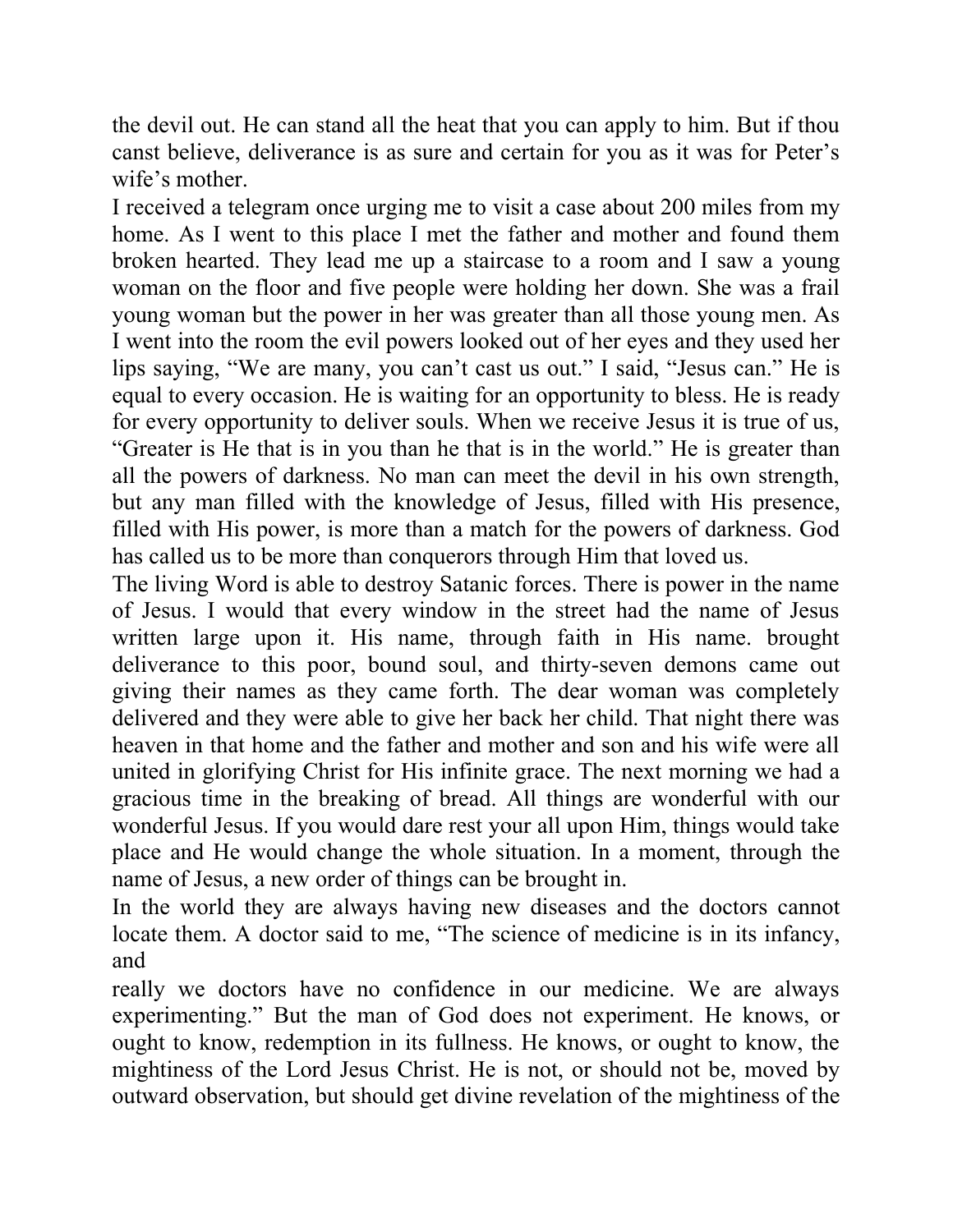name of Jesus and the power of His blood. If we exercise our faith in the Lord Jesus Christ He will come forth and get glory over all the powers of darkness.

At eventide they brought unto Him many that were possessed with devils; and He cast out the spirits with His word and healed all that were sick: that it might be fulfilled which was spoken by Esaias the prophet, saying, "Himself took our infirmities, and bare our sicknesses." The work is done if you only believe it. It is done. Himself took our infirmities and bare our sicknesses. If you can only see the Lamb of God as He went to Calvary! He took our flesh that He might take upon Himself the full burden of all our sin and all the consequences of sin. There on the cross God laid upon Him the iniquities of us all. There on the cross of Calvary the results of sin were also dealt with. "As the children are partakers of flesh and blood, he also himself took part of the same; that through death he might destroy him that had the power of death, that is, the devil; and deliver them who through fear of death were all their life time subject to bondage." Through His death there is deliverance for you today.

#### **Husband Healed of Double Rupture and Other Ills**

One year ago my husband was instantly healed of double rupture of 3 years' standing, dropsy (2 years), a weak heart, and tobacco chewing (47 years), and praise the Lord, it was all taken away when the shock from heaven's battery went through him. Nine weeks ago today we went to Portland, Oregon, to hear Brother Smith Wigglesworth, and my husband was healed instantly of heavy blood-pressure and varicose veins which had broken in his ankles and for a year had to be dressed twice a day. No doctor could help him, but, praise God, Jesus was the doctor and healed him. Should anyone wish to write me, I shall be glad to hear from them and will answer all letters. Mrs. Frank Nephews, 202 E. 1st St., Newberg, Ore.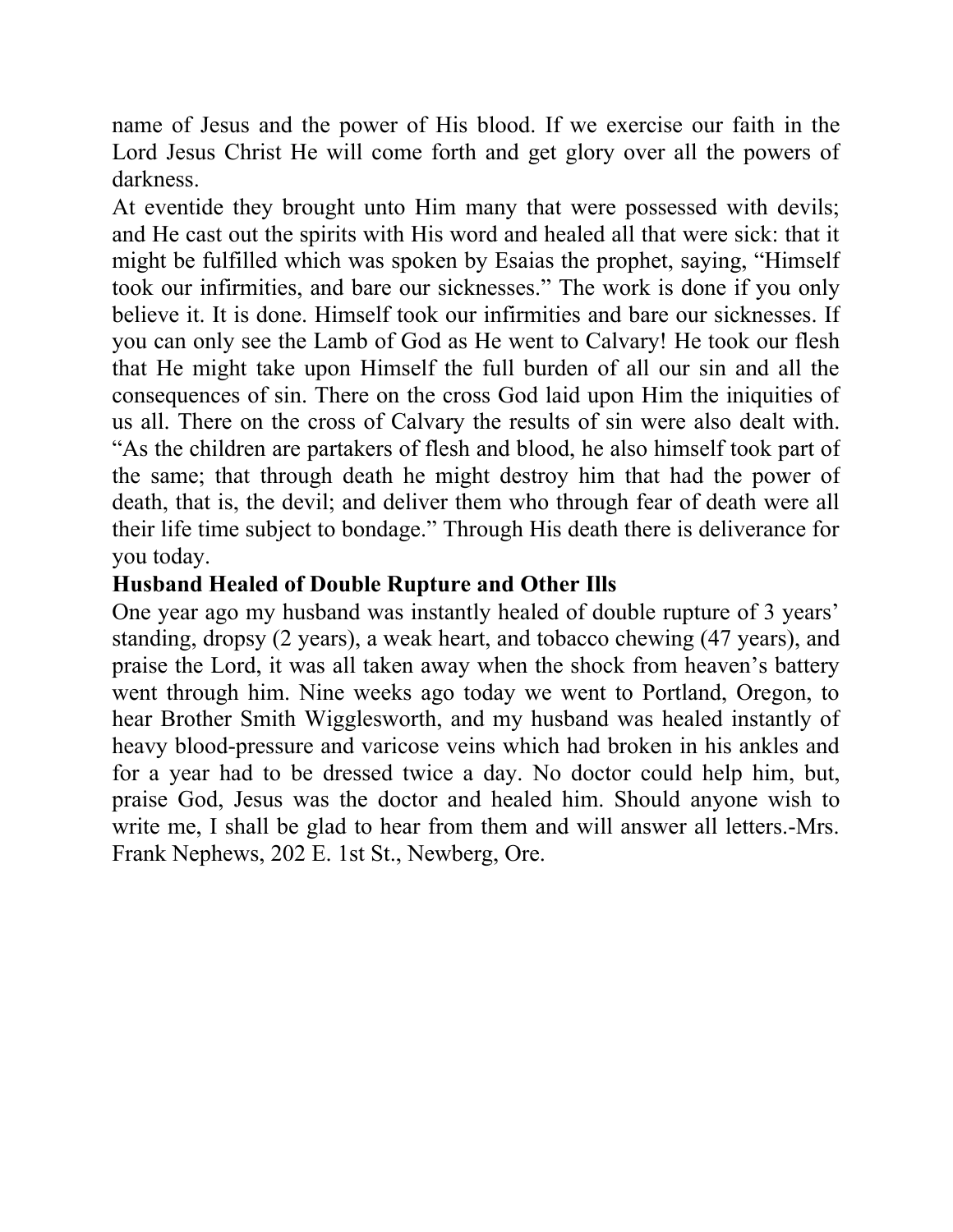### **"Our Risen Christ"**

Bible Reading the fourth chapter of Acts.

Today we praise God for the fact that our glorious Jesus is the risen Christ. Those of us who have tasted the power of the indwelling Spirit know something of the manner in which the hearts of those two disciples burned as they walked to Emmaus with their risen Lord as their companion.

Note the words of verse 30, "And when they had prayed, the place was shaken." There are many churches where they never pray the kind of prayer that you read of here. A church that does not know how to pray and to shout will never lie shaken. If you live in a place like that you may as well write "Ichabod -the glory of the Lord has departed"-over the threshold. It is only when men have learned the secret of prayer, of power, and of praise, that God comes forth. Some people say, "Well, I praise God inwardly," but if there is an abundance of praise in your heart, your mouth cannot help speaking it.

There was a man who had a large business in London who was a great church-Boer. The church he attended was beautifully decorated, and his pew was delightfully cushioned-just about enough to make it easy to sleep through the sermons. He was a prosperous man in business, but he had no peace in his heart. But there was a boy at his business who always looked happy. He was always jumping and whistling. One day he said to this boy, "I want to see you ?n my office." When the boy was in his office he asked him, "How is it that you can always whistle and be happy?" "I cannot help it," answered the boy. "Where did you get it?" asked the master. "I got it at the Pentecostal mission." "Where is that?" The boy told him, and the next thing was, that the man was attending. The Lord broke him up there, and in a short while he was entirely changed. One day, shortly after this, he found that, instead of being distracted by his business as he formerly had been, he was actually whistling and jumping. His whole position and his whole life had been changed.

The shout cannot come out unless it is in. There must first be the inner working of the power of God. It is He who changes the heart, and transforms the life, and before there is any real outward evidence there must be the inflow of divine life. Sometimes I say to people, "You weren't at meeting the other night." They reply, "Oh yes, I was there in spirit." I say to them, "Well,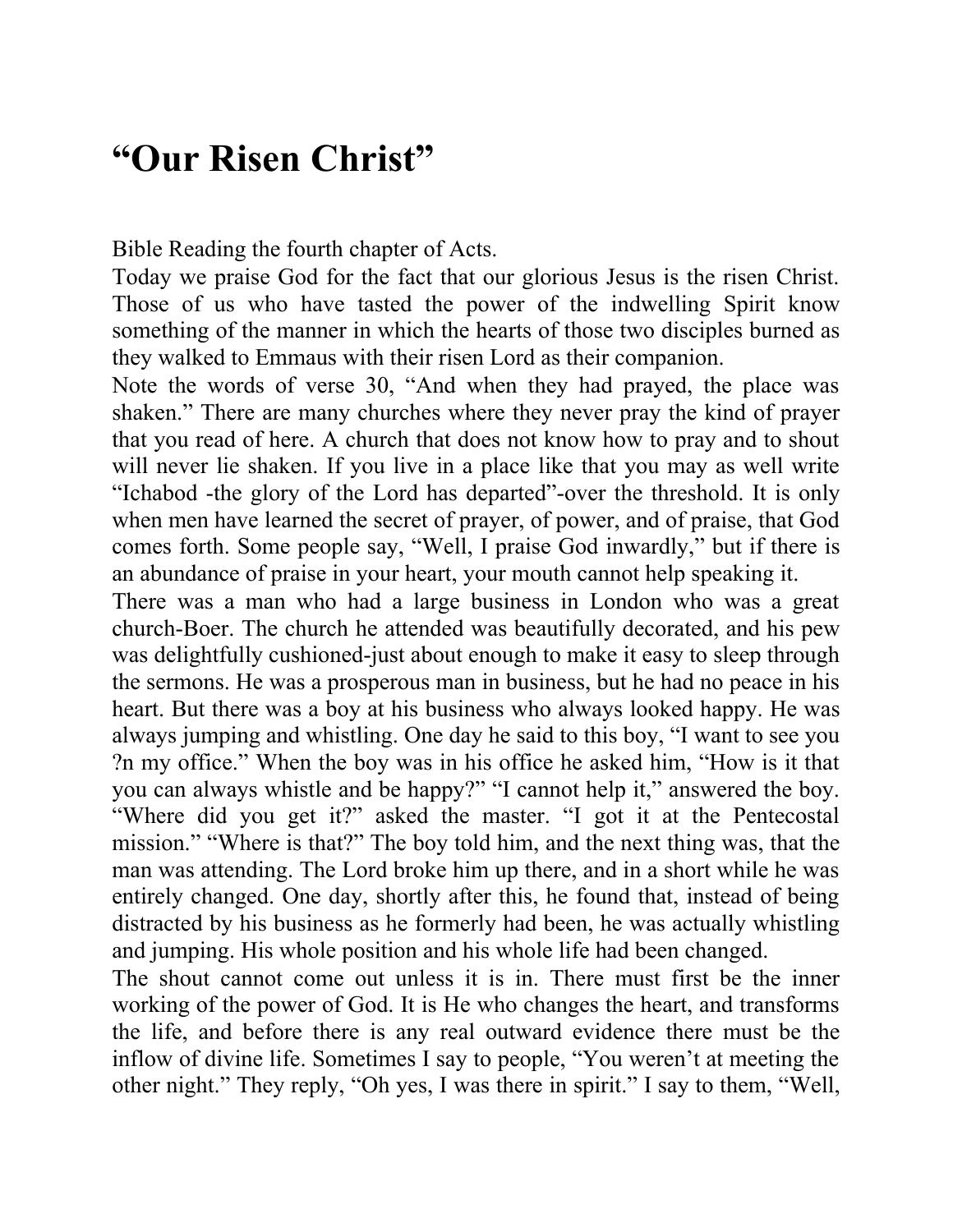come next time with your body also. We don't want a lot of spirit here and no bodies. We want you to come and get filled with God." When all the people will come and pray and praise as did these early disciples there will be something doing. People who come will catch fire and they will want to come again. But they will have no use for a place where everything has become formal, dry, and dead.

The power of Pentecost as it came at first came to loose men. God wants us free on every line. Men and women are tired of imitations; they want reality; they want to see people who have the living Christ within, and are filled with Holy Ghost power.

I received several letters and telegrams about a certain case, but when I arrived I was told I was too late. I said, "That cannot be. God has never sent me too late anywhere." God showed me when I went that something different would happen to anything I had seen previously. The people I went to were all strangers. I was introduced to a young man who lay helpless, and for whom there was no hope. The doctor had been to see him that morning and had declared that he would not live through the day. He lay with his face to the wall, and when I spoke to him he whispered, "I cannot turn over." His mother said that they had had to lift him out of bed on sheets for weeks, and that he was so weak and helpless that he had to stay in one position.

The young man said, "My heart is very weak." I assured him, "God is the strength of thy heart and thy portion forever. If you will believe God, it shall be so today."

Our Christ is risen. He is a living Christ who indwells us. We must not have this truth merely as a theory, Christ must be risen in us by the power of the Spirit. The power that raised Him from the dead must animate us, and as this glorious resurrection power surges through your being, you will be freed from all your weaknesses and you will become strong in the Lord and in the power of His might. There is a resurrection power that God wants you to have and to have it today. Why not? Receive your portion here and now.

I said to these people, "I believe your son will rise today." They only laughed. People do not expect to see signs and wonders today as the disciples saw them of old. Has God changed? Or has our faith waned so that we are not expecting the greater works that Jesus promised? We must not harp on any minor key. Our message must rise to concert pitch, and there must be nothing left out of it that is in the Book.

It was winter time, and I said to the parents, "Will you get the boy's suit and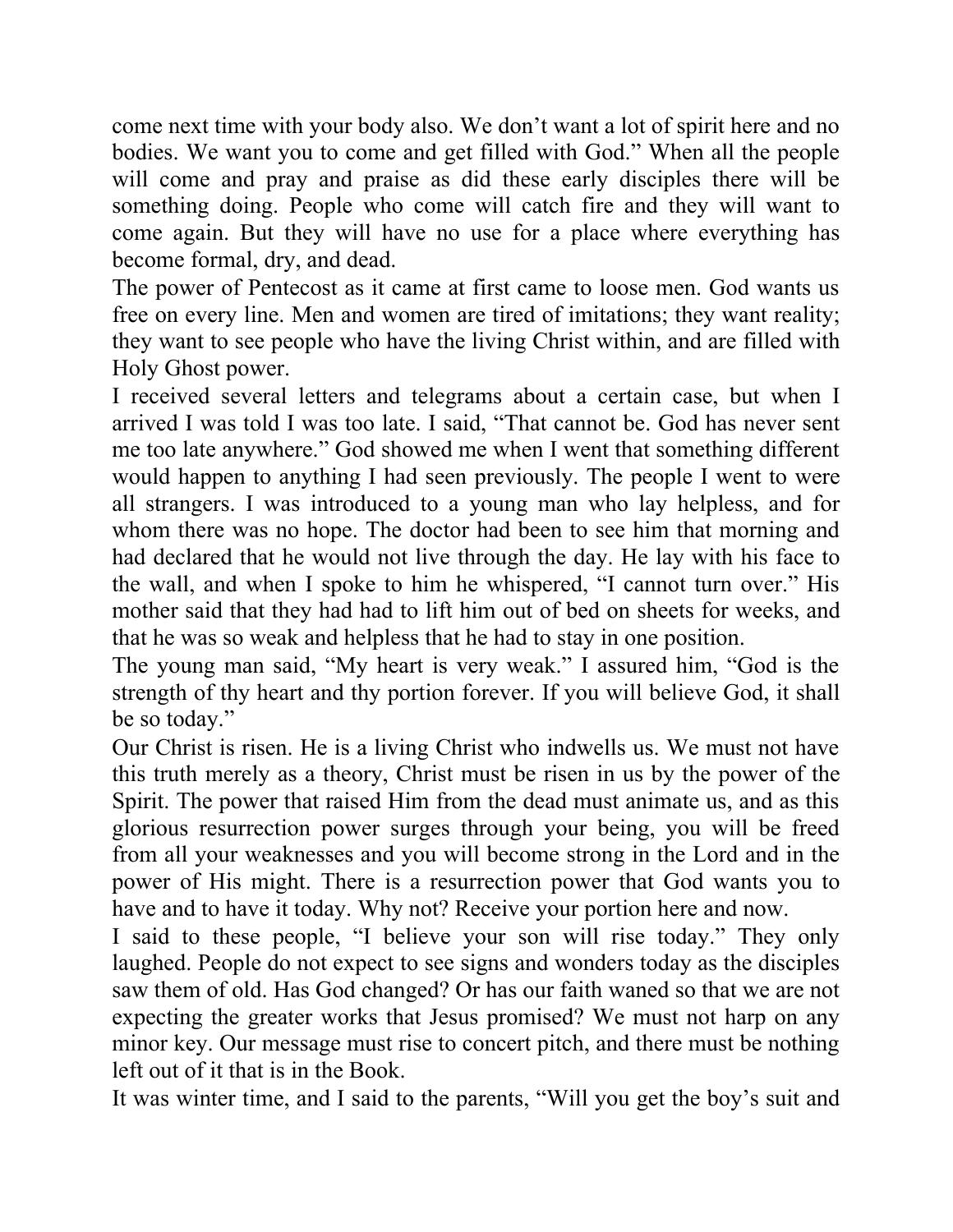bring it here?" They would not listen to the request, for they were expecting the boy to die. But I had gone to that place believing God. In Romans 4:17, we read of Abraham, "(I have made thee a father of many nations,) before him whom he believed, even God, who quickeneth the dead, and calleth those things which be not as though they were." God help us to understand this. It is time people knew how to shout in faith as they contemplate the eternal power of our God to whom it is nothing to quicken and raise the dead. I come across some who would be giants in the power of God but they have no shout of faith. I find everywhere people who go down even when they are praying simply because they are just breathing sentences without uttering speech, and you cannot get victory that way. You must learn to take the victory and shout in the face of the devil, "It is done!" There is no man who can doubt if he learns to shout. When we know how to shout properly, things will be different, and tremendous things will happen. In verse 24 we read, "They lifted up their voice with one accord." It surely must have been a loud prayer. We must know that God means us to have life. If there is anything in the world that has life in it, it is this Pentecostal revival we are in. I believe in the Baptism of the Holy Ghost with the speaking in tongues, and I believe that every man who is baptized in the Holy Ghost will speak in other tongues as the Spirit gives him utterance. I believe in the Holy Ghost. And if you are filled with the Spirit you will be superabounding in life-living waters will flow from you.

At last I persuaded the parents to bring the boy's clothes and lay them on the bed. From the natural viewpoint, the young man lay dying. I spoke to the afflicted one, "God has revealed to me that, as I lay my hands upon you, the place will be filled with the Holy Ghost, the bed will be shaken, you will be shaken and thrown out of bed by the power of the Holy Ghost, you will dress yourself and be strong." I said this to him in faith. I laid hands on him in the name of Jesus and instantly the power of God fell and filled the place. I felt helpless and fell flat on the floor. I knew nothing except that a short while after the place was shaken, I heard the young man walking over me and saying, "For Thy glory, Lord! For Thy glory, Lord!"

He dressed himself and cried, "God has healed me." The father fell, the mother fell, and another who was present fell also. God manifested His power that day in saving the whole household and healing the young man. It is the power of the risen Christ we need. That young man is today preaching the gospel.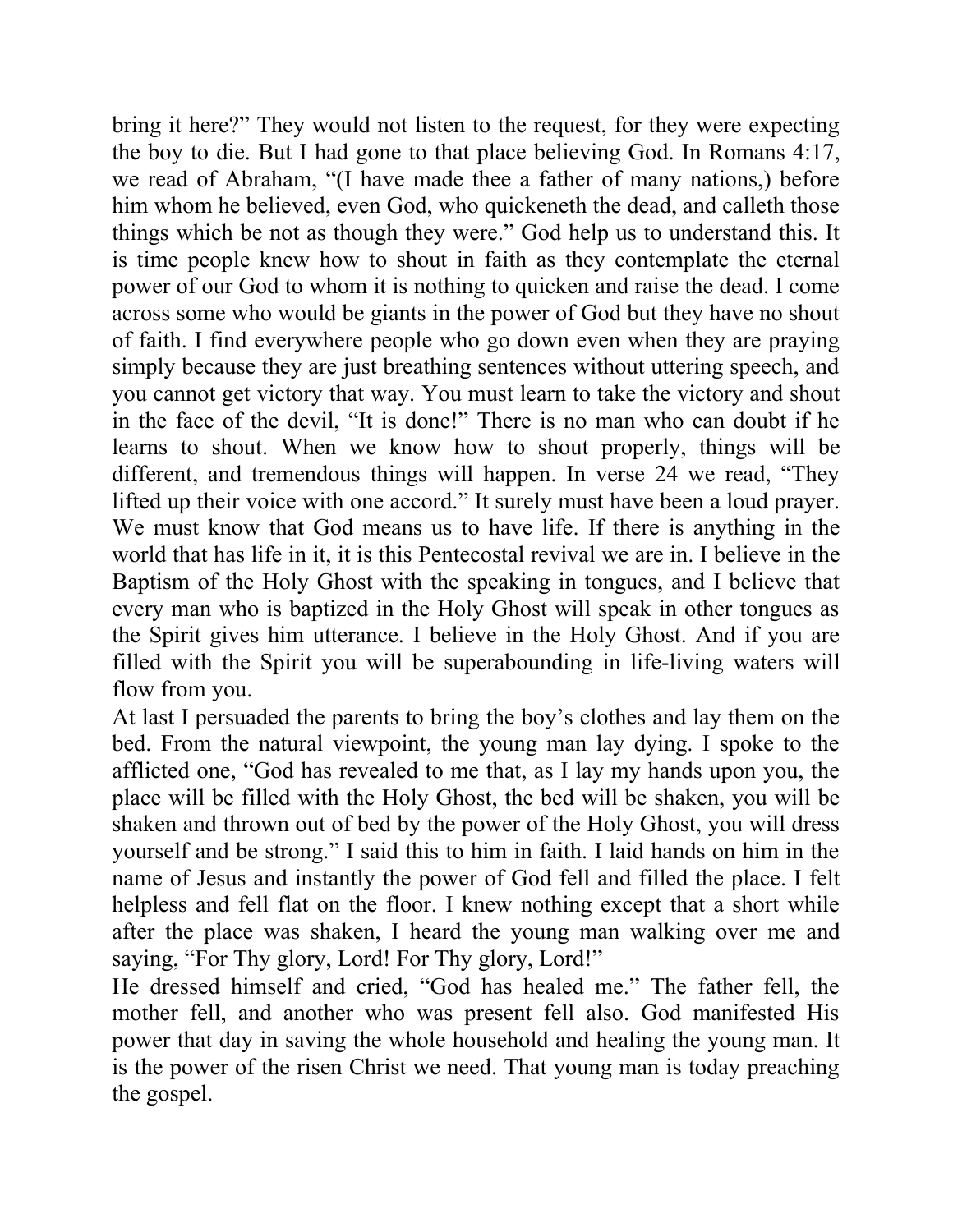For years we have been longing for God to come forth, and, praise Him, He is coming forth. The tide is rising everywhere. I was in Switzerland not long ago, preaching in many places where the Pentecostal message had not been heard, and today there are nine new Pentecostal assemblies in different places going on blessedly for God. All over the world it is the same, this great Pentecostal work is in motion. You can hardly get to a place now where God is not pouring out His Spirit on hungry hearts. God has promised to pcur out His Spirit upon all flesh, and His promises never fail. Our Christ is risen. His salvation was not a thing done in a corner. Truly He was a man of glory who went to Calvary for us, in order that He might free us from all that would mar and hinder, that He might transform us by His grace, and bring us out from under the power of Satan into the glorious power of God. One touch of our risen Christ will raise the dead. Hallelujah!

Oh, this wonderful Jesus of ours! He comes and indwells us. He comes to abide. He it is who baptizes us with the Holy Ghost, and makes everything different. We are to be a kind of firstfruits unto God and are to be like Christ who is the firstfruit, walking in His footsteps, living in His power. What a salvation this is, having this risen Christ in us. I feel that everything else must go to nothingness, helplessness and ruin. Every thought of advantage for ourselves must be on the decrease in order that Christ may increase, that we may live in another state, where all things are under the power of the Spirit.

Dare you take your inheritance from God? Dare you believe God ? Dare you stand on the record of His Word? What is the record? If thou shalt believe thou shalt see the glory of God. You will be sifted as wheat. You will be tried as though some strange thing tried you. You will be put in places where you will have to put your whole trust in God. There is no such thing as anyone being tried beyond what God will allow. There is no temptation that will come, but God will be with you right in the temptation to deliver you, and when you have been tried, He will bring you forth as gold. Every trial is to bring you to a greater position in God. The trial that tries your faith will take you on to the place where you will know that the faith of God will be forthcoming in the next test. No man is able to win any victory save through the power of the risen Christ within him. You will never be able to say, "I did this or that." You will desire to give God the glory for everything.

If you are sure of your ground, if you are counting on the presence of the living Christ within, you can laugh when you see things getting worse. God would have you settled and grounded in Christ, and it is only as you are filled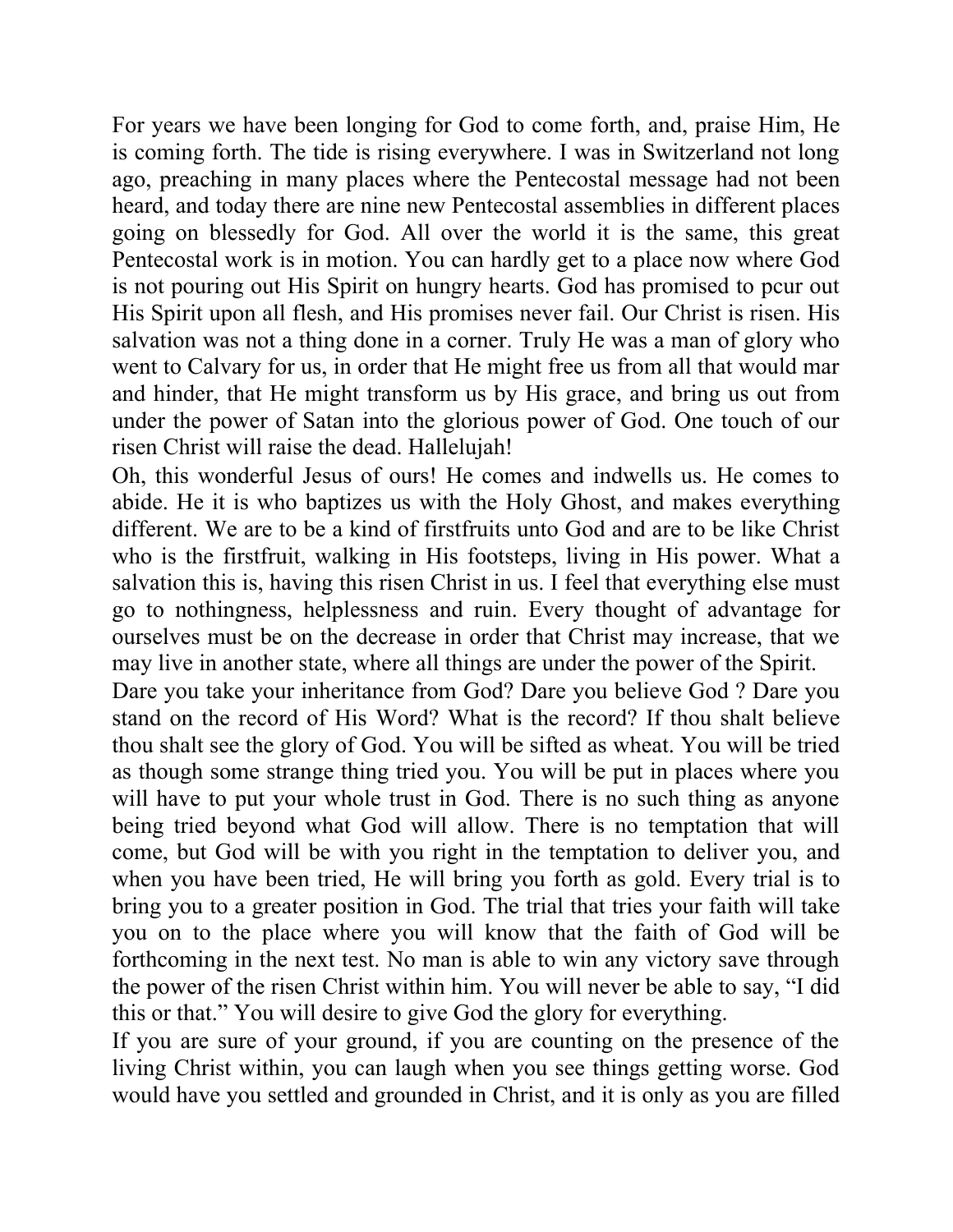with the Holy Ghost that you become steadfast and unmoveable in Him.

The Lord Jesus said, "I have a baptism to be baptized with; and how am I straitened till it be accomplished." He was assuredly straitened in the way, at Gethsemane, at the judgment hall, and, after that, at the cross, where He, through the eternal Spirit, offered Himself without spot to God. God will take us right on in like manner, and the Holy Spirit will lead every step of the way. God led Him right through to the empty tomb, to the ascension glory, to a place on the throne; and the Son of God will never be satisfied until He has us with Himself, sharing His glory and sharing His throne.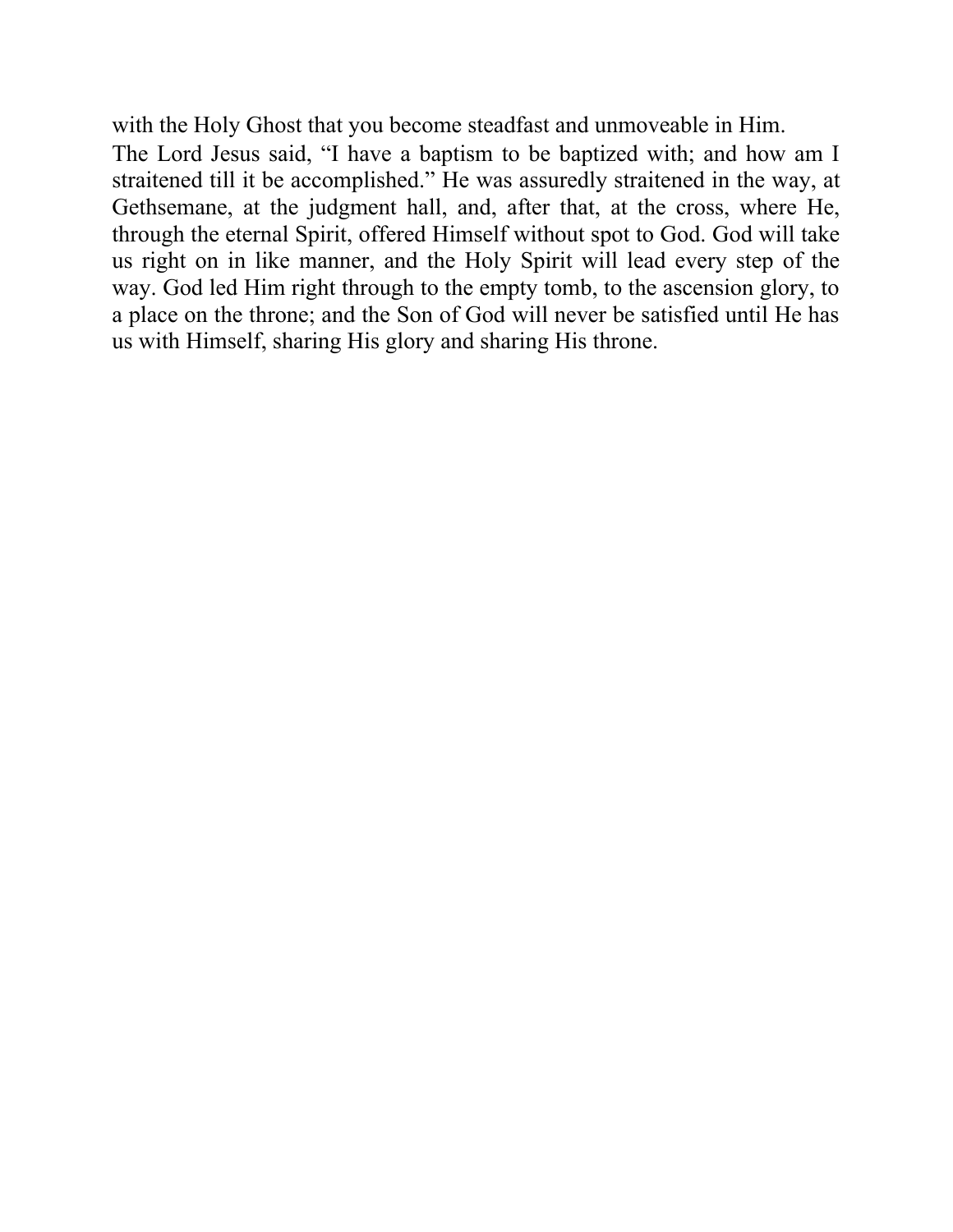## **We Should Love**

It is written of our blessed Lord, "Thou hast loved righteousness, and hated iniquity; therefore God, even thy God, hath anointed thee with the oil of gladness above thy fellows." It is the purpose of God that we, as we are indwelt by the Spirit of His Son, should likewise love righteousness and hate iniquity. I see that there is a place for us in Christ Jesus where we are no longer under condemnation but where the heavens are always open to us. I see that God has a realm of divine life opening up to us where there are boundless possibilities, where there is limitless power, where there are untold resources, where we have victory over all the power of the devil. I believe that, as we are filled with the desire to press on into this life of true holiness, desiring only the glory of God, there is nothing that can hinder our true advancement.

Peter commences his second epistle with these words, "Simon Peter, a servant and an apostle of Jesus Christ, to them that have obtained like precious faith with us through the righteousness of God and our Saviour Jesus Christ." It is through faith that we realize that we have a blessed and glorious union with our risen Lord. When He was on earth Jesus told us, "I am in the Father and the Father in me." "The Father that dwelleth in Me, He doeth the works." And He prayed to His Father, not only for His disciples but for those who should believe on Him through their word; "That they all may be one; as Thou, Father, art in Me, and I in Thee, that they also may be one in us: that the world may believe that Thou bast sent Me." Oh what an inheritance is ours when the very nature, the very righteousness, the very power of the Father and the Son are made real in us. That is God's purpose, and as we by faith lay hold on the purpose we shall be ever conscious of the fact that greater is He that is in us than he that is in the world. The purpose of all Scripture is to move us on to this wonderful and blessed elevation of faith where our constant experience is the manifestation of God's life and power through us.

Peter goes on writing to these who have obtained like precious faith, saying, "Grace and peace be multiplied unto you through the knowledge of God, and of Jesus our Lord." We can have the multiplication of this grace and peace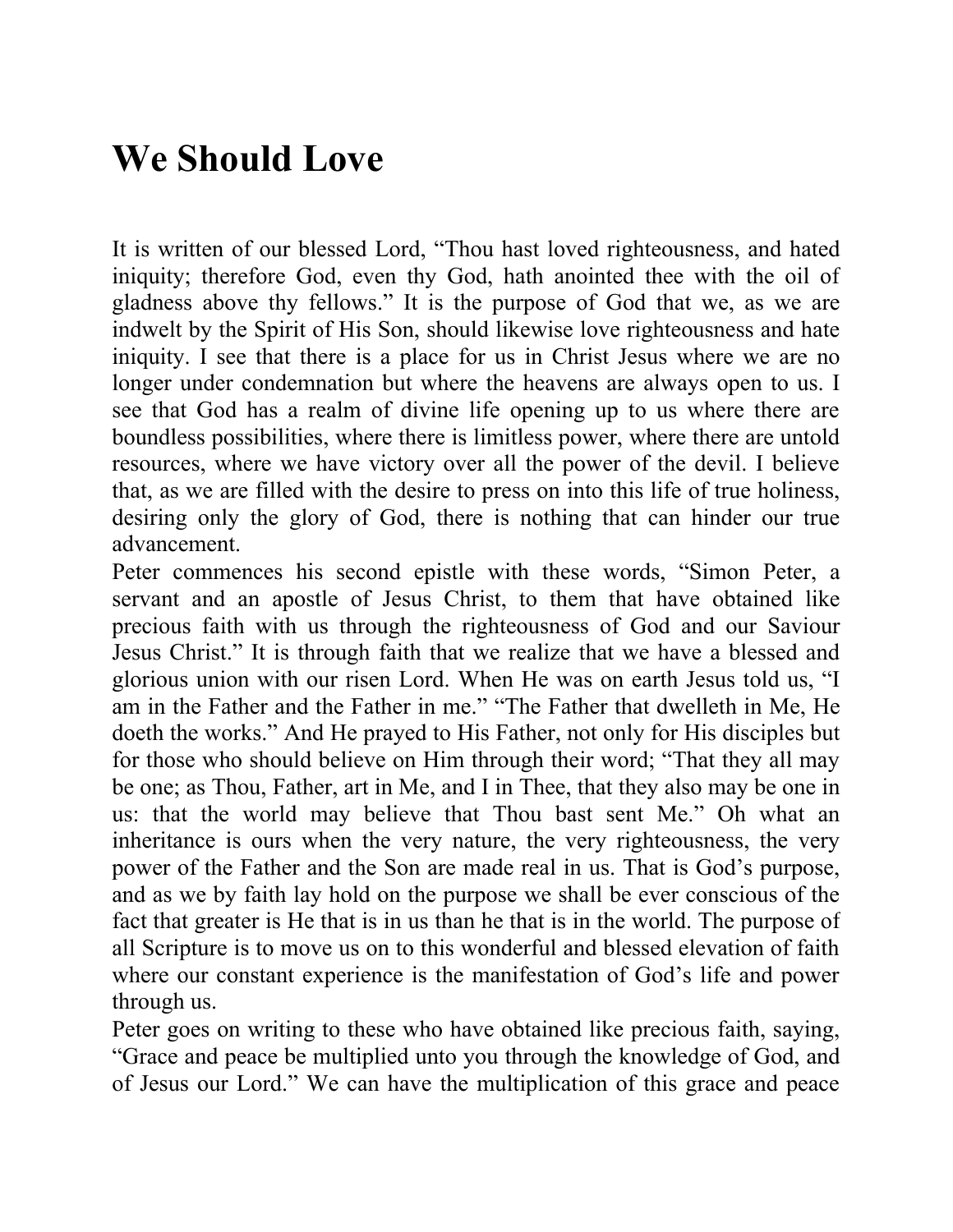only as we live in the realm of faith. Abraham attained to the place where he became a friend of God, on no other line than that of believing God. He believed God and God counted that to him for righteousness. Righteousness was imputed to him on no other ground than that he believed God. Can this be true of anybody else? Yes, every person in the whole wide world who is saved by faith is blessed with faithful Abraham. The promise which came to him because he believed God was that in Him all the families of the earth should be blessed. When we believe God there is no knowing where the blessing of our faith will end.

Some are tied up because, when they are prayed for, the thing that they are expecting does not come the same night. They say they believe, but you can see that they are really in turmoil of unbelief. Abraham believed God. You can hear him saying to Sarah, "Sarah, there is no life in you and there is nothing in me, but God has promised us a son and I believe God." And that kind of faith is a joy to our Father in heaven.

One day I was having a meeting in Bury, in Lancashire, England. A young woman was present who came from a place called Ramsbottom, to be healed of goiter. Before she came she said, "I am going to be healed of this goiter, mother." After one meeting she came forward and was prayed for. The next meeting she got up and testified that she had been wonderfully healed, and she said, "I shall be so happy to go and tell mother that I have been wonderfully healed." She went to her home and testified how wonderfully she had been healed, and the next year when we were having the convention she came again. To the natural view it looked as though the goiter teas just as big as ever; but that young woman was believing God and she was soon on her feet giving her testimony, and saying, "I was here last year and the Lord wonderfully healed me. I want to tell you that this has been the best year of my life." She seemed to be greatly blessed in that meeting and she went home to testify more strongly than ever that the Lord had healed her. She believed God. The third year she was at the meeting again, and some people who looked at her said, "How big that goiter has become." But when the time came for testimony she was up on her feet and testified, "Two years ago the Lord graciously healed me of goiter. Oh I had a most wonderful healing. It is grand to be healed by the power of God." That day someone remonstrated with her and said, "People will think there is something the matter with you. Why don't you look in the glass? You will see your goiter is bigger than ever." That good woman went to the Lord about it and said, "Lord, you so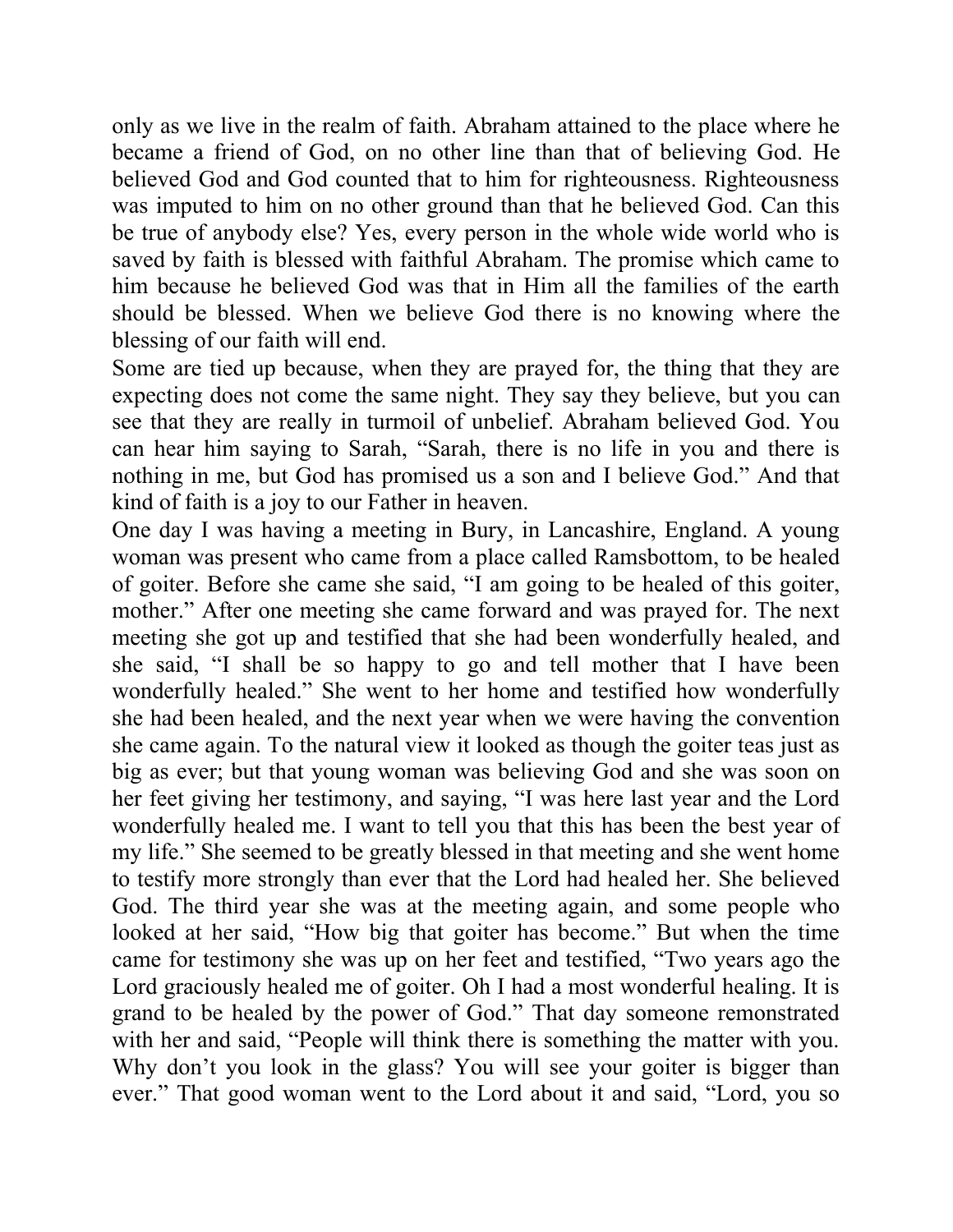wonderfully healed me two years ago. Won't you show all the people that you healed me." She went to sleep peacefully that night still believing God and when she came down the next day there was not a trace or a mark of that goiter.

God's word is from everlasting to everlasting. His word cannot fail. God's word is true and when we rest in the fact of its truth what mighty results we can get. Faith never looks in the glass. Faith has a glass into which it can look. It is the glass of the perfect law of liberty. "Whoso looketh into the perfect law of liberty, and continueth therein, he being not a forgetful hearer, but a doer of the work, this man shall be blessed in his deed." To the man who looks into this perfect law of God all darkness is removed and he sees his completeness in Christ. There is no darkness in faith. There is only darkness in nature. Darkness only exists when the natural is put in the place of the divine.

Not only is grace multiplied to us through knowledge of God and of Jesus Christ, but peace also. As we really know our God and Jesus Christ whom He has sent, we will have peace multiplied to us even in the multiplied fires of ten thousand Nebuchadnezzars. It will be multiplied to us even though we are put into the den of lions, and we will live with joy in the midst of the whole thing. What was the difference between Daniel and the king that night when Daniel was put into the den of lions? Daniel knew, but the king was experimenting. The king came around the next morning and cried, "Oh Daniel, servant of the living God, is thy God, whom thou servest continually, able to deliver thee from the lions?" Daniel answered, "My God bath sent His angel, and bath shut the lions' mouths." The thing was done. It was done when Daniel prayed with his windows open toward heaven. All our victories are won before we go into the fight. Prayer links us on to our lovely God, our abounding God, our multiplying God. Oh I love Him ! He is so wonderful You will note, as you read these first two verses of the first chapter of the second epistle of Peter, that this grace and peace is multiplied through the knowledge of God, but that first our faith comes through the righteousness of God. Note that righteousness comes first and knowledge afterwards. It cannot be otherwise. If you expect any revelation of God apart from holiness you will have only a mixture. Holiness opens the door to all the treasures of God. He must first bring us to the place where we, like our Lord, love righteousness and hate iniquity, before He opens up to us these good treasures. When we regard iniquity in our hearts the Lord will not hear us,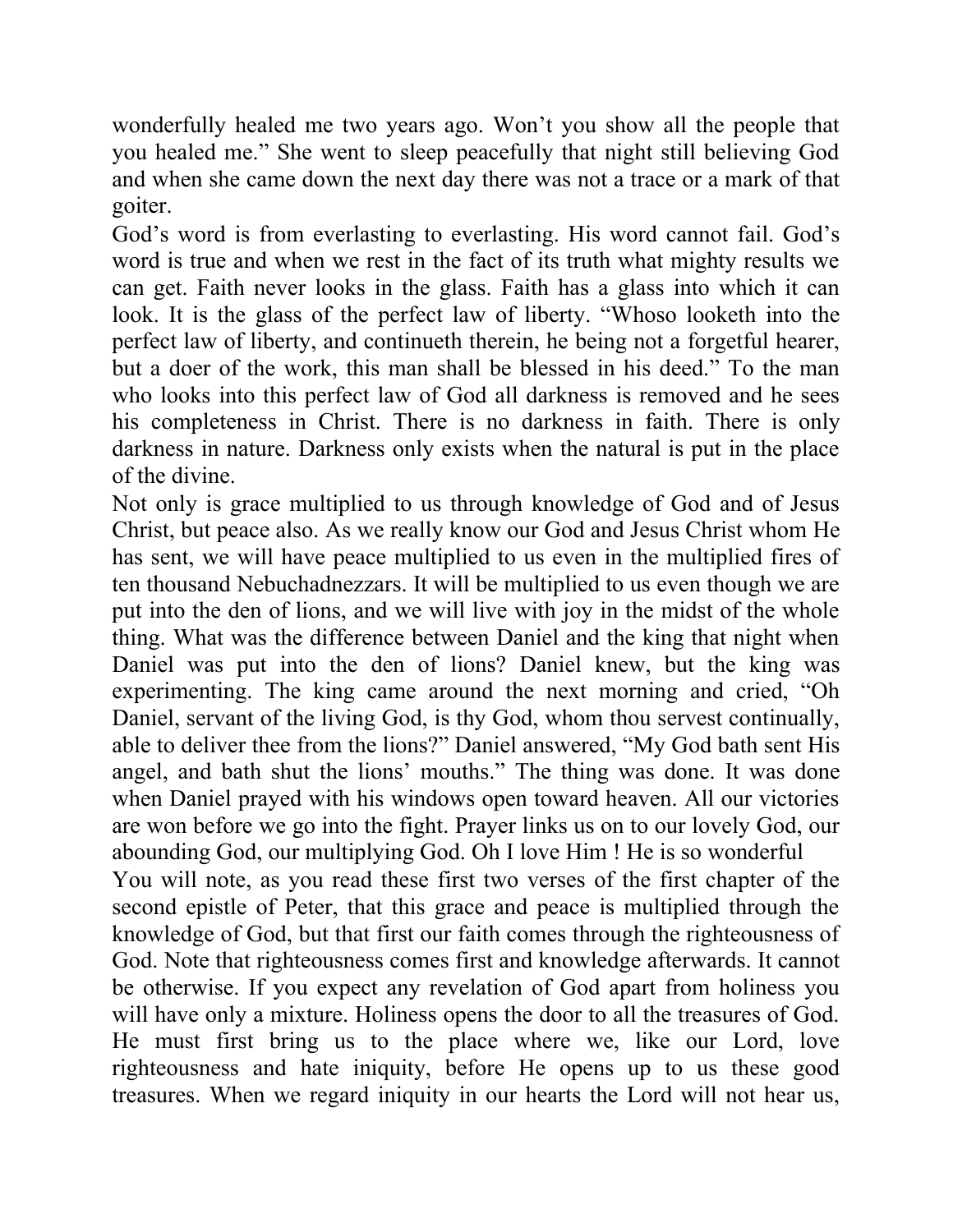and it is only as we are made righteous and pure and holy through the precious blood of God's Son that we can enter into this life of holiness and righteousness in the Son. It is the righteousness of our Lord Himself made real in us as our faith is stayed in Him.

After I was baptized with the Holy Ghost the Lord gave me a blessed revelation. I saw Adam and Eve turned out of the garden for their disobedience and unable to partake of the tree of life, for the cherubim with flaming sword kept them away from this tree. When I was baptized I saw that I had begun to eat of this tree of life and I saw that the flaming sword was all round about. It was there to keep the devil away. Oh, what privileges are ours when we are born of God. How marvelously He keeps us so that the wicked one touches us not. I see a place in God where Satan dare not come. Hidden in God. And He invites us all to come and share this wonderful hidden place where our lives are hid with Christ in God, where we dwell in the secret place of the Most High and abide under the shadow of the Almighty. God has this place for you in this blessed realm of grace.

Peter goes on to say, "According as His divine power bath given unto us all things that pertain unto life and godliness, through the knowledge of Him that hath called us to glory and virtue." God is calling us to this realm of glory and virtue where, as we feed on His exceeding great and precious promises, we are made partakers of the divine nature. Faith is the substance of things hoped for right here in this life. It is right here that God would have us partake of His divine nature. It is nothing less than the life of the Lord Himself imparted and flowing into our whole beings, so that our very body is quickened, so that every tissue and every drop of blood and our bones and joints and marrow receive this divine life. I believe that the Lord wants this divine life to flow right into our natural bodies, this law of the spirit of life in Christ Jesus that makes us free from the law of sin and death. God wants to estabish our faith so that we shall lay hold on this divine life, this divine nature of the Son of God, so that our spirit and soul and body will be sanctified wholly and preserved unto the corning of the Lord Jesus Christ.

When that woman was healed of the issue of blood, Jesus perceived that power had gone out of Him. The woman's faith laid hold and this power was imparted and immediately the woman's being was surcharged with life and her weakness departed. The impartation of this power produces everything you need; but it comes only as our faith moves out for its impartation. Faith is the victory. If thou canst believe, it is thine.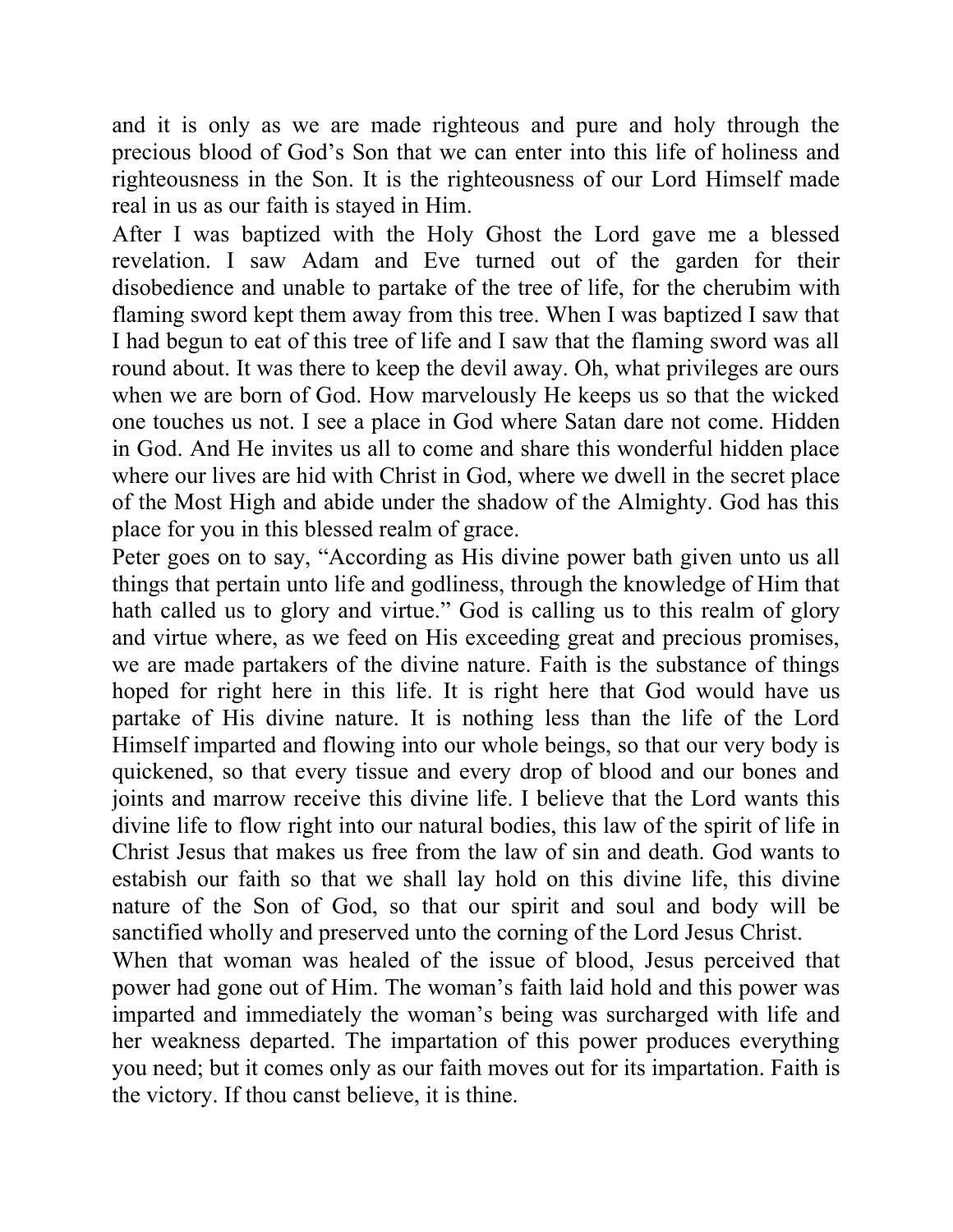I suffered for many years from piles, till my whole body was thoroughly weak; the blood used to gush from me. One day I got desperate and I took a bottle of oil and anointed myself. I said to the Lord, "Do what you want to, quickly." I was healed at that very moment. God wants us to have an activity of faith that dares to believe God. There is what seems like faith, and appearance of faith, but real faith believes God right to the end.

What was the difference between Zacharias and Mary? The angel came to Zacharias and told him, "Thy wife Elizabeth shall bear thee a son." Zacharias was there in the holy place, but he began to question this message, saying, "I am an old man, my wife is well stricken in years." Gabriel rebuked him for his unbelief and told him, "Thou shalt be dumb, and not able to speak, until the day that these things shall be performed, because thou believest not my words." But note the contrast when the angel came to Mary. She said, "Behold the handmaid of the Lord; be it unto me according to thy word." And Elizabeth greeted Mary with the words, "Blessed is she that believed: for there shall be a performance of those things which were told her from the Lord." God would have us to lay hold on His word in like manner. He would have us to come with boldness of faith declaring, "You have promised it, Lord. Now do it." God rejoices when we manifest a faith that holds Him to His word. Can w e get there

The Lord has called us to this glory and virtue; and, as our faith lays hold on Him, we shall see this in manifestation. I remember one day I was holding an open-air meeting. My uncle came to that meeting and said, "Aunt Mary would like to see Smith before she dies." I went to see her and she was assuredly dying. I said, "Lord, can't you do something?" All I did was this, to stretch out my hands and lay them on her. It seemed as though there was an immediate impartation of the glory and virtue of the Lord. Aunt Mary cried, "It is going all over my body." And that day she was made perfecly whole.

One day I was preaching and a man brought a boy who was done up in bandages. The boy was in irons and it was impossible for him to walk and it was difficult for them to get him to the platform. They passed him over about six seats. The power of the Lord was present to heal and it entered right into the child as I placed my hands on him. The child cried, "Daddy, it is going all over me." They stripped the boy and found nothing imperfect in him.

The Lord would have us to be walking epistles of His word. Jesus is the Word and is the power in us, and it is His desire to work in and through us His own good pleasure. We must believe that He is in us. There are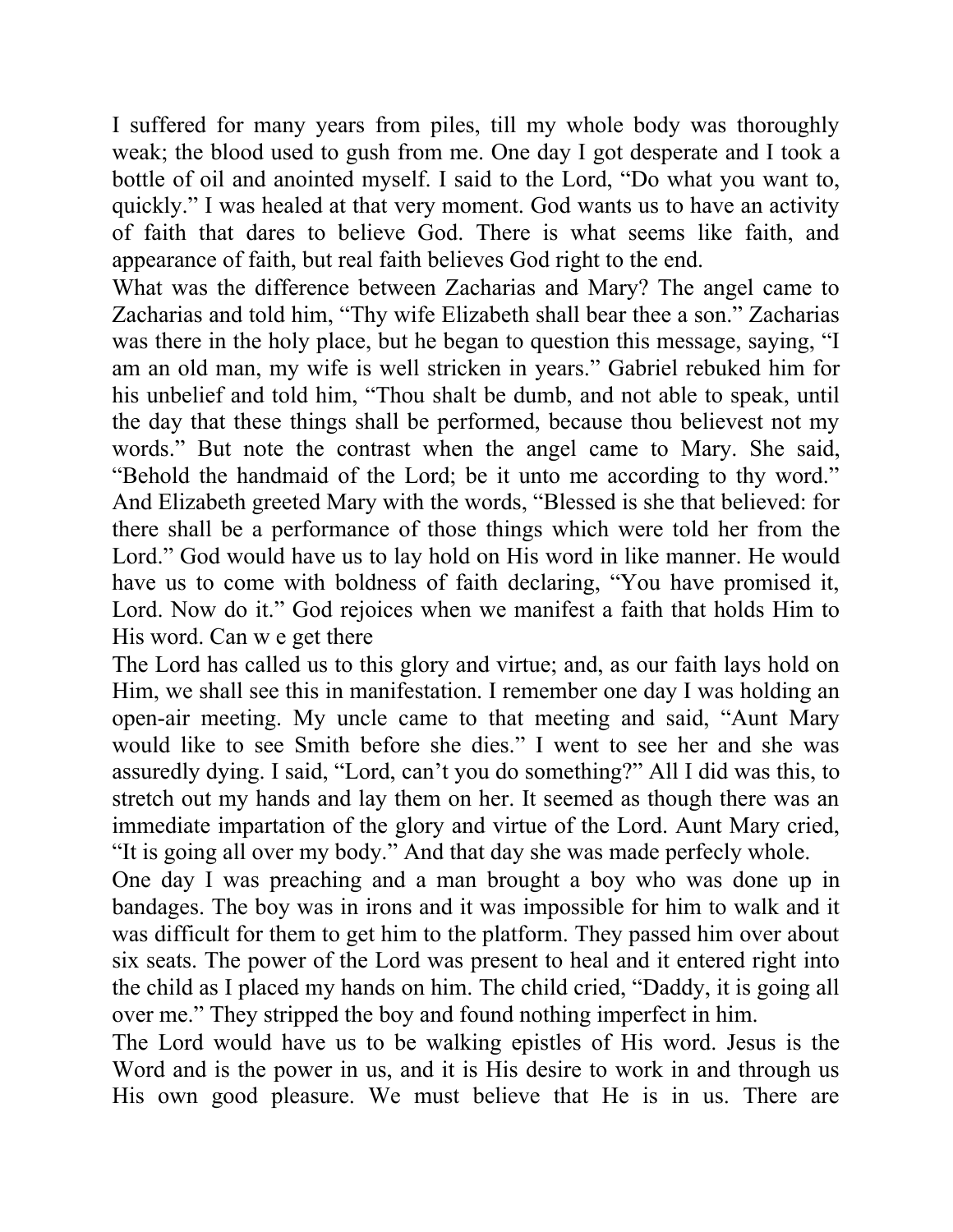boundless possibilities for us if we dare to act in God and dare to believe that the wonderful virtue of our living Christ shall be made manifest through us as we lay our hands on the sick in His name.

The exceeding great and precious promises of the Word are given to us that we might be partakers of the divine nature. I feel the Holy Ghost is grieved with us because, when we know these things, we do not do greater exploits for God. Does not the Holy Ghost show us wide-open doors of opportunity? Shall we not let God take us on to greater things? Shall we not believe God to take us on to greater manifestations of His power? His call for us is to forget the things that are behind, and reach forth unto the things which are before and to press toward the mark for the prize of the high calling of God in Christ Jesus.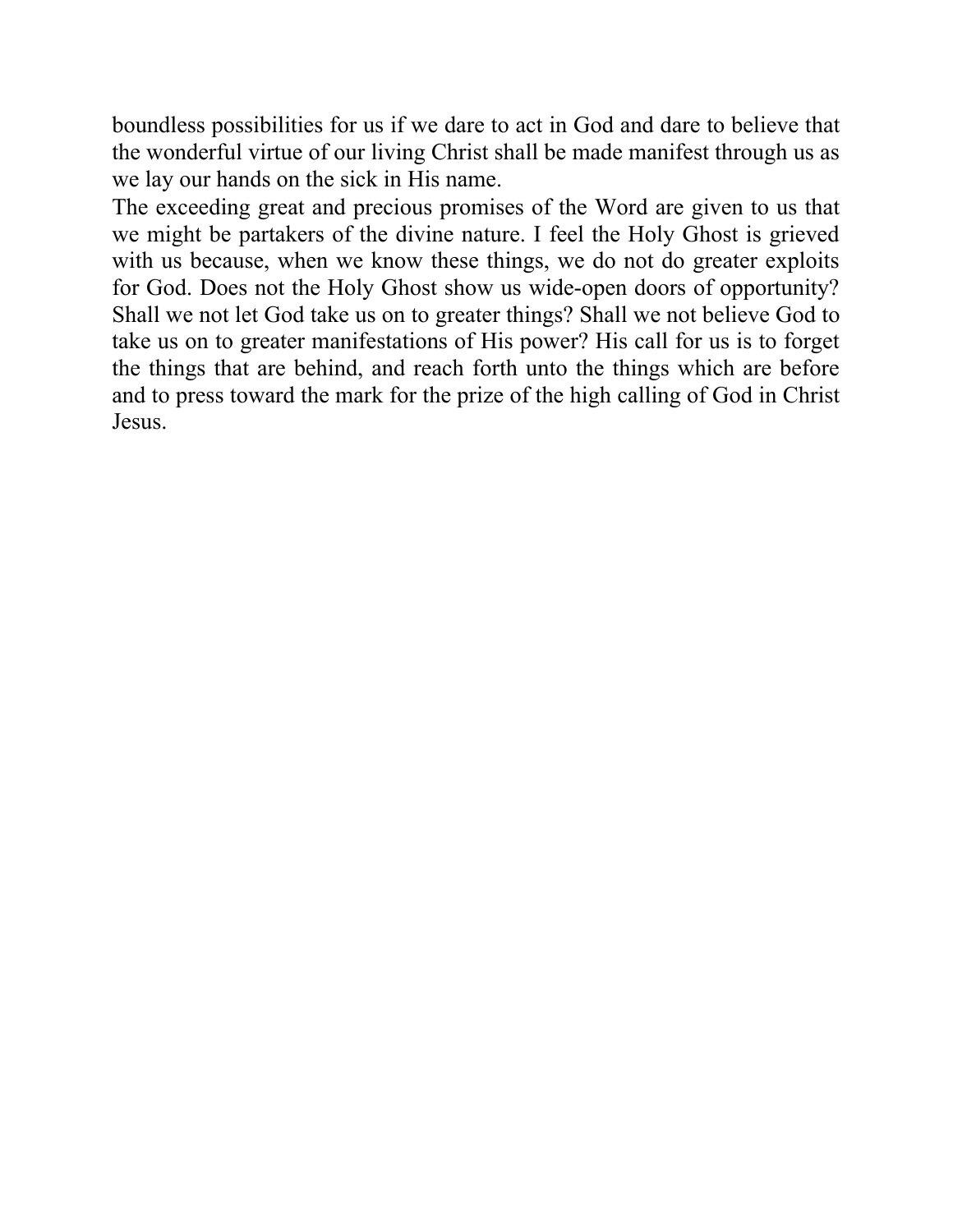### **"The Words of This Life"**

#### Bible Reading Acts 5:1-20.

Notice this expression that the Lord gives of the Gospel message-"the words of this life." It is the most wonderful life possible-the life of faith in the Son of God. This is the life where God is all the time. He is round about and He is within. It is the life of many revelations and of many manifestations of God's Holy Spirit, a life in which the Lord is continually seen, known, felt and heard. It is a life without death, for "we have passed from death unto life." The very life of God has come within us. Where that life is within in its fullness, disease cannot exist. It would take me a month to tell out what there is in this wonderful life. Everyone can go in and possess and be possessed by this life.

It is possible for you to be within the vicinity of this life and yet miss it. It is possible for you to be in a place where God is pouring out His Spirit and yet miss the blessing that God is so willing to bestow. It all comes through shortness of revelation and through a misunderstanding of the infinite grace of God, and of the "God of all grace," who is willing to give to all who will reach out the hand of faith. This life that He freely bestows is a gift. Some think they have to earn it and they miss the whole thing. Oh, for a simple faith to receive all that God so lavishly offers. You can never be ordinary from the day you receive this life from above. You become extraordinary, filled with the extraordinary power of our extraordinary God.

Ananias and Sapphira were in this thing and yet they missed it. They thought that possibly the thing might fail. So they wanted to have a reserve for themselves in case it did turn out to be a failure. They were in the wonderful revival that God gave to the early church and yet they missed it. There are many people like them today who make vows to God in times of a great crisis in their lives. But they fail to keep their vows and in the end they become spiritually bankrupt. Blessed is the man who will swear to his own hurt and change not; who keeps the vow he has made to God; who is willing to lay his all at God's feet. The man who does this never becomes a lean soul. God has promised to "make fat his bones." There is no dry place for such a man; he is always fat and flourishing, and he becomes stronger and stronger. It pays to trust God with all and to make no reservation.

I wish I could make you see how great a God we have. Ananias and Sapphira were really doubting God and were questioning whether this work that He had begun would go through. They wanted to get some glory for selling their property, but because of their lack of faith they kept back part of the price in reserve in case the work of God should fail.

Many are doubting whether this Pentecostal revival will go through. Do you think this Pentecostal work will stop? Never. For fifteen years I have been in constant revival and I am sure that it will never stop. When George Stephenson made his first engine he took his sister Mary to see it. She looked at it and said to her brother, "George, it'll never go." He said to her, "Get in, Mary." She said again, "It'll never go." He said to her, "We'll see, you get in." Mary at last got in-the whistle blew, there was a puff and a rattle, and the engine started off. Then Mary cried out, "George, it'll never stop! It'll never stop!"

People are looking on at this Pentecostal revival and they are very critical and they are saying, "It'll never go;" but when they are induced to come into the work, they one and all say, "It'll never stop." This revival of God is sweeping on and on and there is no stopping the current of life, of love, of inspiration, and of power.

(Interpretation; It is the living Word who has brought this. It is the Lamb in the midst, the same yesterday, today and forever.)

God has brought unlimited resources for everyone. Do not doubt. Hear with the ear of faith. God is in the midst. See that it is God who bath set forth that which you see and hear today.

I want you to see that in the early church, controlled by the power of the Holy Ghost, it was not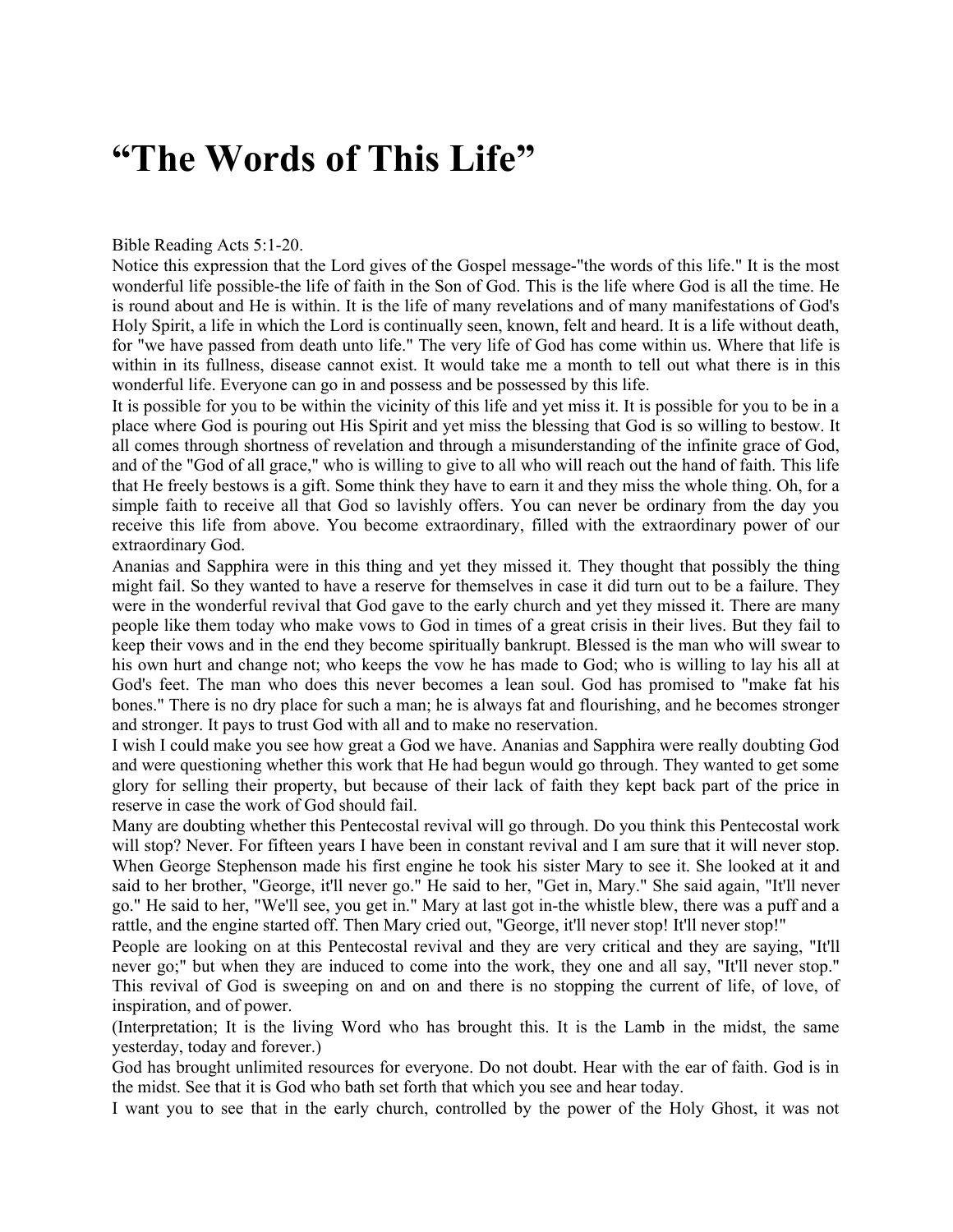possible for a lie to exist. The moment it came into the church, there was instant death. And as the power of the Holy Ghost increases in these days of the Latter Rain, it will be impossible for any man to remain in our midst with a lying spirit. God will purify the church; the Word of God will be in such power in healing and other spiritual manifestations, that great fear will be upon all those who see the same.

It seems to the natural mind a small thing for Ananias and Sapphira to want to have a little to fail back on; but I want to tell you that you can please God, and you can get things from God, only ova the line of a living faith. God never fails. God never can fail.

When I was in Bergen, Norway, there came to the meeting a young woman who was employed at the hospital as a nurse. A big cancer had developed on her nose, and the nose was enlarged and had become black and greatly inflamed. She came out for prayer and I said to her, "What is your condition?" She said, "I dare not touch my nose, it gives me so much pain." I said to all the people, "I want you to look at this nurse and notice her terrible condition. I believe that our God is merciful and that He is faithful, and that He will bring to naught this condition that the devil has brought about. I am going to curse this disease in the all powerful name of Jesus. The pain will go. I believe God will give us an exhibition of His grace and I will ask this young woman to come to the meeting tomorrow night and declare what God has done for her."

Oh, the awfulness of sin! Oh, the awfulness of the power of sin! Oh, the awfulness of the consequences of the fall! When I see a cancer I always know it is an evil spirit. I can never believe it is otherwise. The same with tumors. Can this be the work of God? God help me to show you that this is the work of the devil, and to show you the way out.

I do not condemn people that sin. I don't scold people. I know what is back of the sin. I know that Satan is always going about as a roaring lion, seeking whom he may devour. I always remember the patience and love of the Lord Jesus Christ. When they brought to Him a woman that they had taken in adultery, telling Him that they had caught her in the very act, He simply stooped down and wrote on the ground. Then He quietly said, "He that is without sin among you, let him cast the first stone." I have never seen a man without sin. "All have sinned and come short of the glory of God." But I read in this blessed Gospel message that God bath laid upon Jesus the iniquity of us all; so, when I see an evil condition, I feel that I must stand in my office and rebuke the condition.

I laid my hands on the nose of that suffering nurse and cursed the evil power that was causing her so much distress. The next night the place was packed and the people were jammed together, so that it seemed that there was not room for one more to come into that house. How God's rain fell upon us. How good God is, so full of grace and so full of love. I saw the nurse in the audience and I asked her to come forward. She came and showed everyone what God had done. He had perfectly healed her. Oh, I tell you He is just the same Jesus. He is just the same today. All things are possible if you dare to trust God.

When the power of God came so mightily upon the early church, even in the death of Ananias and Sapphira, great fear came upon all the people. And when we are in the presence of God, when God is working mightily in our midst, there comes a great fear, a reverence, a holiness of life, a purity that fears to displease God. We read that no man durst join them, but God added to the church such as should be saved. I would rather have God add to our Pentecostal church than have all the town join it. God added daily to His own church.

The next thing that happened was that people became so assured that God was working that they knew that anything would be possible, and they brought their sick into the streets and laid them on beds and couches, that at least the shadow of Peter passing by might overshadow them. Multitudes of sick people and those oppressed with evil spirits were brought to the apostles and God healed them every one. I do not believe that it was the shadow of Peter that healed, but the power of God was mightily present and the faith of the people was so aroused that they joined with one heart to believe God. God will always meet people on the line of faith.

God's tide is rising all over the earth. I had been preaching at Stavanger in Norway, and was very tired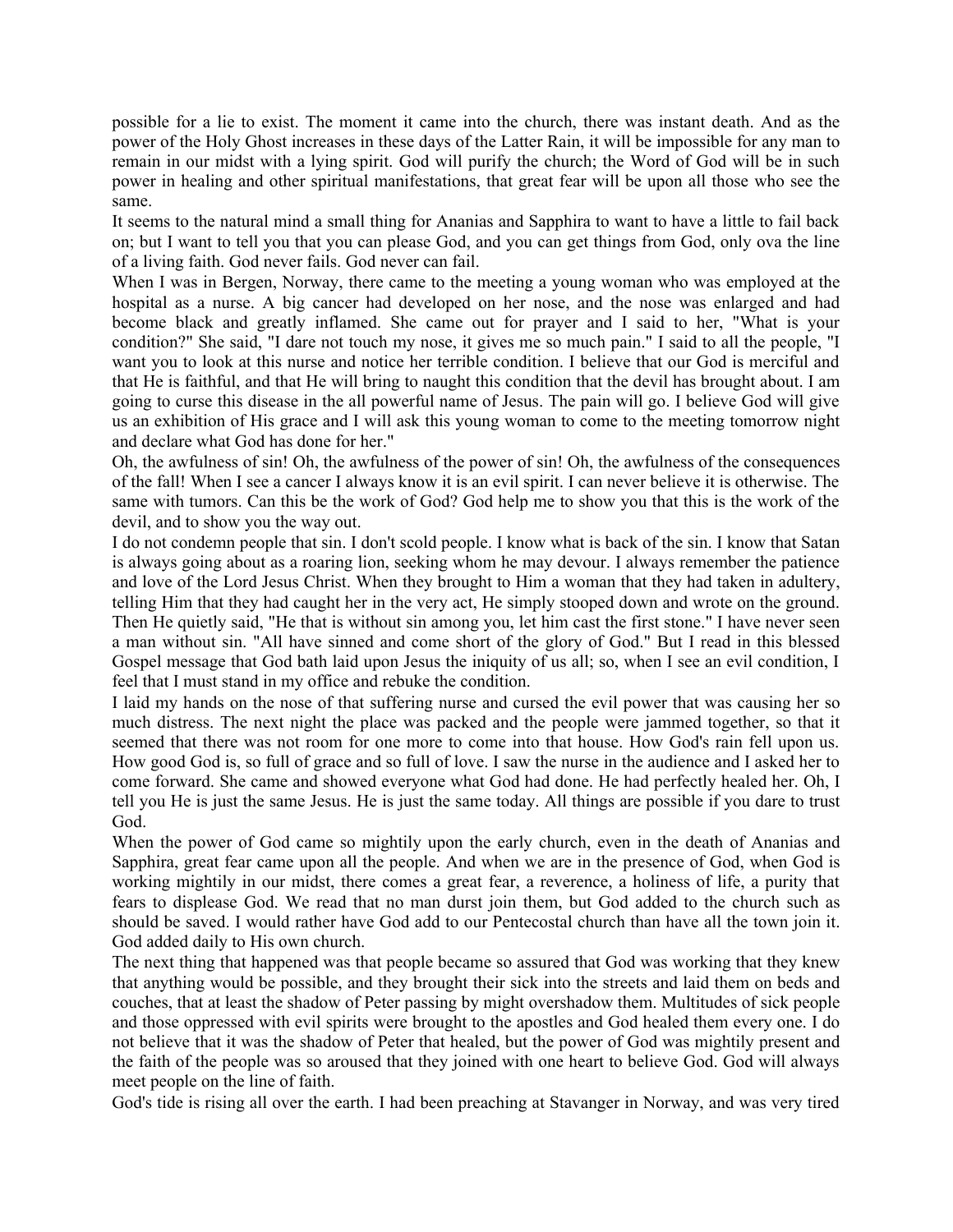and wanted a few hours rest. I went to my next appointment, arriving at about 9:30 in the morning. My first meeting was to be at night. I said to my interpreter, "After we have had something to eat, let us go down to the fjords." We spent three or four hours down by the sea and at about 4:30 returned. We found the end of the street, which has a narrow entrance, just filled with autos, wagons, etc., containing invalids and sick people of every kind. I went up to the house and was told that the house was full of sick people. It reminded me of the scene described in the fifth chapter of Acts. I began praying for the people in the street and God began to heal the people. How wonderfully He healed those people who were in the house. We sat down for a lunch and the telephone bell rang and someone at the other end was saying, "What shall we do? The town hall is already full; the police cannot control things."

In that little Norwegian town the people were jammed together, and oh, how the power of God fell upon us. A cry went up from every one, "Isn't this the revival?"

Revival is coming. The breath of the Almighty is coming. The breath of God shows up every defect, and as it comes flowing in like a river, everybody will need a fresh anointing, a fresh cleansing of the blood. You can depend upon it that that breath is upon us.

At one time I was at a meeting in Ireland. There were many sick carried to that meeting and helpless ones were helped there. There were many people in that place who were seeking for the Baptism of the Holy Ghost. Some of them had been seeking for years. There were sinners there who were under mighty conviction. There came a moment when the breath of God swept through the meeting. In about ten minutes every sinner in the place was saved. Everyone who had been seeking the Holy Spirit was baptized, and every sick one was healed. God is a reality and His power can never fail. As our faith reaches out, God will meet us and the same rain will fall. It is the same blood that cleanseth, the same power, the same Holy Ghost, and the same Jesus made real through the power of the Holy Ghost l What would happen if we should believe God?

Right now the precious blood of the Lord Jesus Christ is efficacious to cleanse your heart and bring this life, this wonderful life of God, within you. The blood will make you every whit whole if you dare believe. The Bible is full of entreaty for you to come and partake and receive the grace, the power, the strength, the righteousness, and the full redemption of Jesus Christ. He never fails to hear when we believe.

At one place where I was, a lame man was brought to me who had been in bed for two years, with no hope of recovery. He was brought thirty miles to the meeting, and he came up on crutches to be prayed for. His boy was also afflicted in the knees and they had four crutches between the two of them. The man's face was filled with torture. There is healing virtue in the Lord and He never fails to heal when we believe. In the name of Jesus-that name so full of virtue-I put my hand down that leg that was so diseased. The man threw down his crutches and all were astonished as they saw him walking up and down without aid. The little boy called out to his father, "Papa, me; papa, me, me, me!" The little boy who was withered in both knees wanted a like touch. And the same Jesus was there to bring a real deliverance for the little captive. He was completely healed.

These were legs that were touched. If God will stretch out His mighty power to loose afflicted legs, what mercy will He extend to that soul of yours that must exist forever? Hear the Lord say, "The Spirit of the Lord is upon me, because be hath anointed me to preach the gospel to the poor; he hath sent me to heal the broken hearted, to preach deliverance to the captive, and recovering of sight to the blind, to set at liberty them that are bruised." He invites you, "Come unto me, all ye that labor and are heavy laden, and I will give you rest." God is willing in His great mercy to touch thy limbs with His mighty vital power, and if He is willing to do this, how much more anxious is He to deliver thee from the power of Satan and to make thee a child of the King. How much more necessary it is for you to be healed of your soul sickness than of your bodily ailments. And God is willing to give the double cure.

I was passing through the city of London one time, and Mr. Mundell, the secretary of the Pentecostal Missionary Union, learned that I was there. He arranged for me to meet him at a certain place at 3:30 p. m. I was to meet a certain boy whose father and mother lived in the city of Salisbury. They had sent this young man to London to take care of their business. He had been a leader in Sunday school work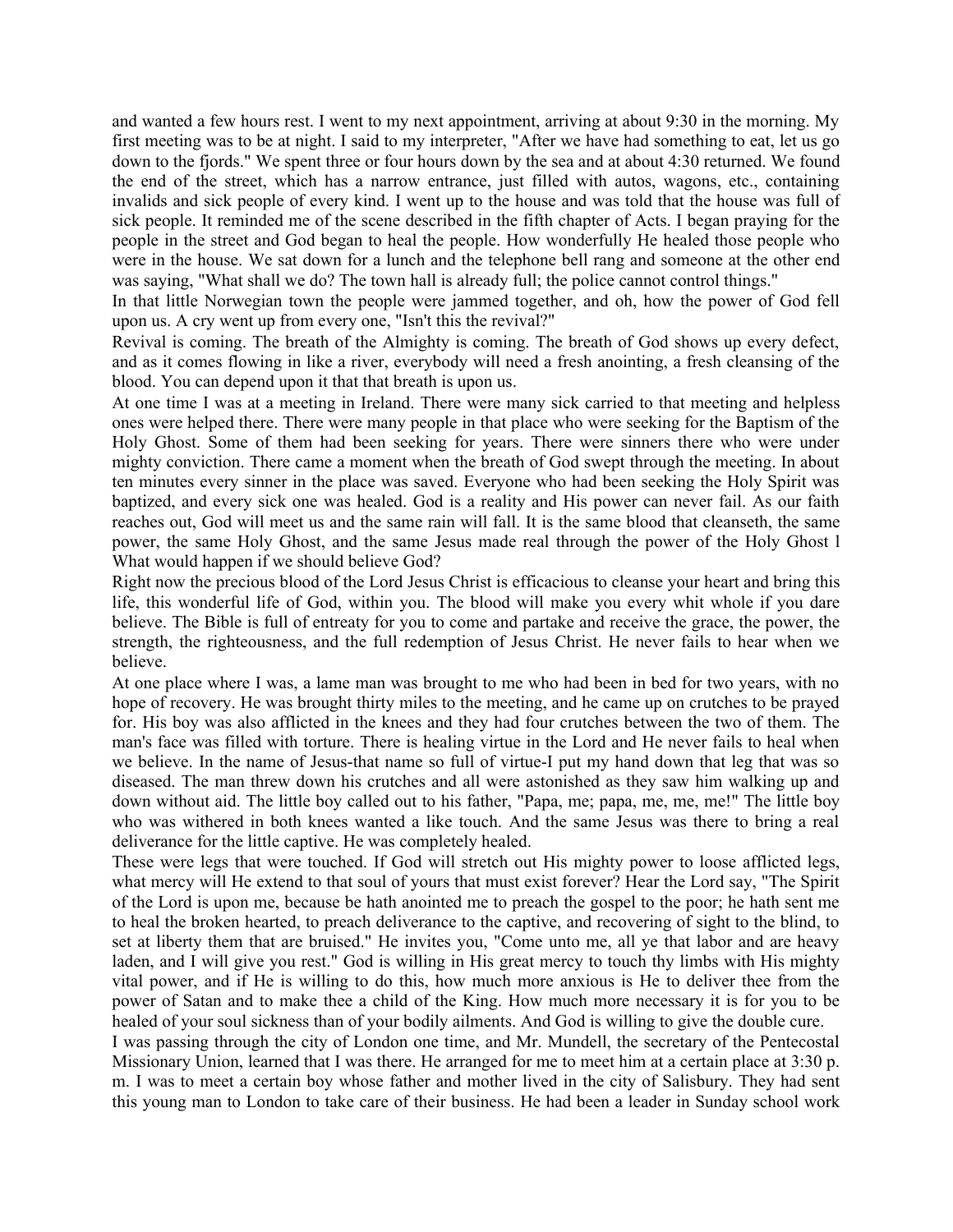but he had been betrayed and had fallen. Sin is awful and the wages of sin is death. But there is another side-the gift of God is eternal life.

This young man was in great distress; he had contracted a horrible disease and feared to tell anyone. There was nothing but death ahead for him. When the father and mother got to know of his condition they suffered inexpressible grief.

When we got to the house, Brother Mundell suggested, that we get down to prayer. I said, "God does not say so, we are not going to pray yet. I want to quote a scripture, 'Fools, because of their transgression, and because of their iniquities, are afflicted: their soul abhorreth all manner of meat; and they draw near unto the gates of death."' The young man cried out, "I am that fool." He broke down and told us the story of his fall. Oh, if men would only repent, and confess their sins, how God would stretch out His hand to heal and to save. The moment that young man repented, a great abscess burst, and God sent virtue into his life, giving him a mighty deliverance.

God is gracious and not willing that any should perish. How many are willing to make a clean breast of their sins ? I tell you that the moment you do this, God will open heaven. It is an easy thing for Him to save your soul and heal your disease if you will but come and shelter today in the secret place of the Most High. He will satisfy you with long life and show you His salvation. In His presence there is fullness of joy, at His right hand there are pleasures forevermore. There is full redemption for all through the precious blood of the Son of God.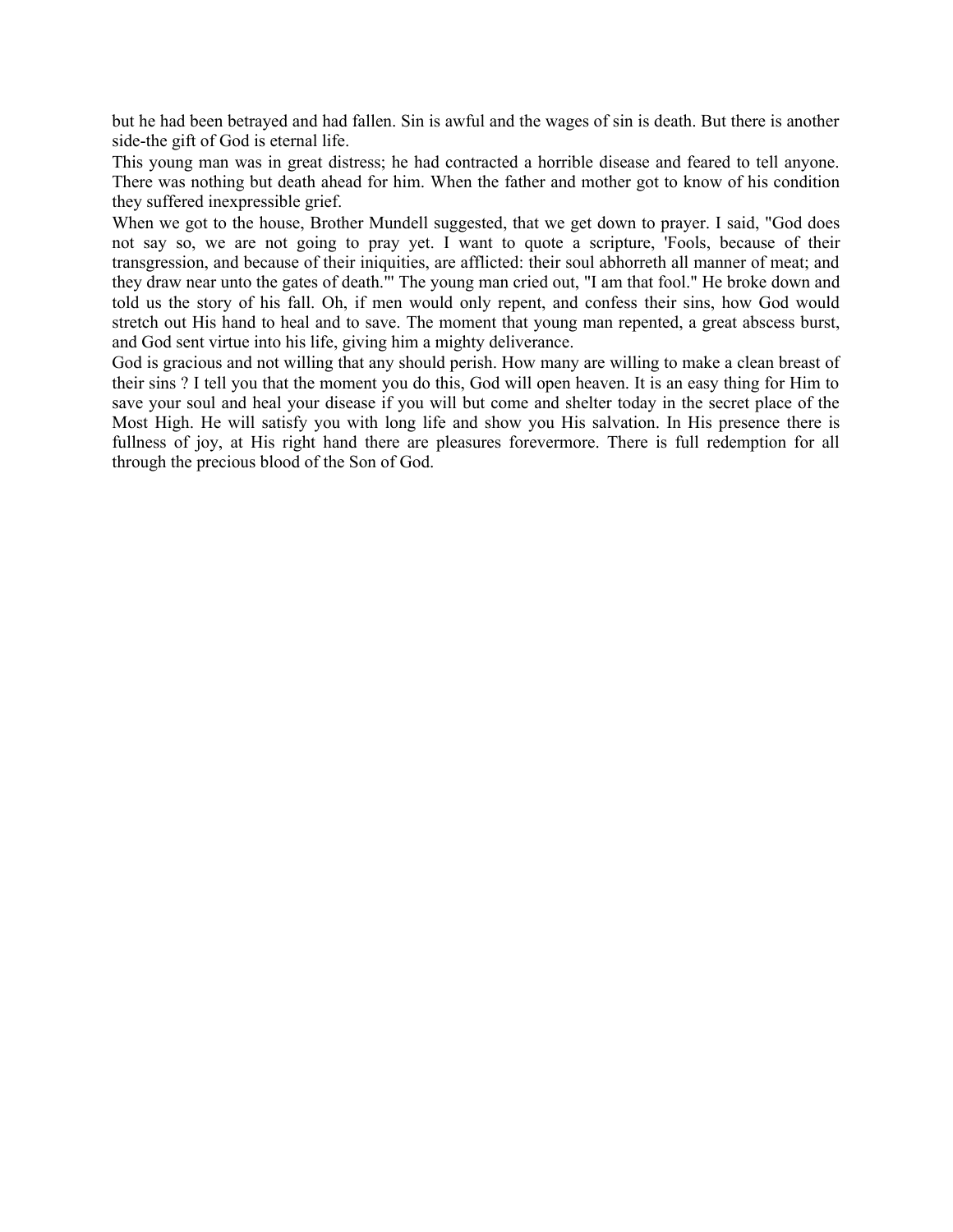#### **"Life in the Spirit"**

#### Bible Reading 2 Corinthians 3

We are told that we are to leave the first principles of the doctrine of Christ and go on to perfection, not laying again the foundation of repentance from dead works and the doctrine of baptisms and other first principles (Hebrews 6). What would you think of a builder who was everlastingly pulling down his house and putting in fresh foundations? Never look back if you want the power o f God in your life. You will find out that in the measure you have allowed yourself to look back you have missed that which God has for you.

The Holy Ghost shows us that we must never look back to the law of sin and death from which we have been delivered. God has brought us into a new order of things, a life of love and liberty in Christ Jesus that is beyond all human comprehension. Many are brought into this new life through the power of the Spirit of God, and then, like the Galatians, who ran well at the beginning, they try to perfect themselves on the lines of legalism. They go back from the life in the Spirit to a life on natural lines. God is not pleased with this, for He has no place for the man who has lost the vision. The only thing to do is to repent. Don't try to cover up anything. If you have been tripped tip on any line, confess it out, and then look to God to bring you to a place of stability of faith where your whole walk will be in the Spirit.

We all ought to have a clear conviction that salvation is of the Lord. It is more than a human order of things. If the enemy can move you from a place of faith, he can get you outside the plan of God. The moment a man falls into sin, divine life ceases to flow, and his life becomes one of helplessness. But this is not God's thought for any of His children. Read the third chapter of John's first epistle and take your place as a son of God. Take the place of knowing that you are a son of God, and remember that, as your hope is set in Christ, it should have a purifying effect on your life. The Holy Spirit says, "Whosoever is born of God doth not commit sin; for His seed remaineth in him: and he cannot sin, because he is born of God." There is life and power in the seed of the Word that is implanted within. God is in that "cannot," and there is more power in that word of His than in any human objections. God's thought for everyone of us is that we shall reign in life by Jesus Christ. You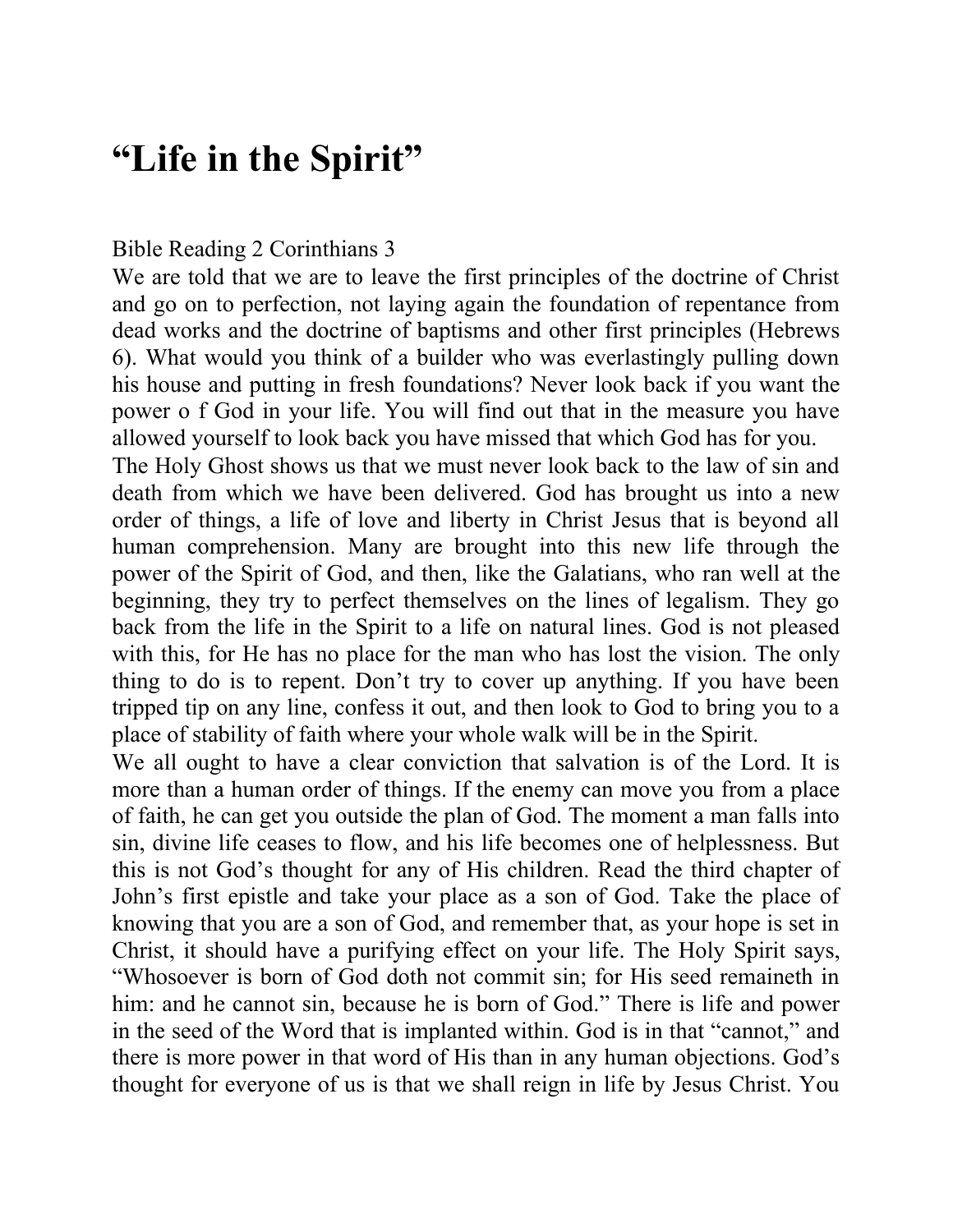must come to see how wonderful you are in God and how helpless you are in yourself.

God declared Himself more mighty than every opposing power when He cast out the powers of darkness from heaven. I want you to know that the same power that cast Satan out of heaven dwells in every man that is born of God. If you would but realize this, you would reign in life. When you see people laid out under an evil power, when you see the powers of evil manifesting themselves, always put the question, "Did Jesus come in the flesh?" I have never seen an evil power answer in the affirmative. When you know you have an evil spirit to deal with you have power to cast it out. Believe it and act on it, for greater is He that is in you than he that is in the world" (1 John 4:4). God means you to be in a place of overcoming, and has put a force within you whereby you may defeat the devil.

Temptations will come to all. If you are not worth tempting you are not worth powder and shot. Job said: "When He hath tried me, I shall come forth as gold." In every temptation that comes, the Lord lets you be tempted up to the very hilt, but will never allow you to be defeated if you walk in obedience; for right in the midst of the temptation He will always "make a way of escape."

Tongues and Interpretation: "God comes forth and with His power sweeps away the refuge of lies and all the powers of darkness, and causes you always to triumph in Christ Jesus. The Lord loveth His saints and covereth them with His almighty wings."

May God help us to see it. We cannot be to the praise of His glory until we are ready for trials, and are able to triumph in them. We cannot get away from the fact that sin came in by nature, but God comes into our nature and puts it into the place of death, that the Spirit of God may come into the temple in all His power and liberty, that right here in this present evil world Satan may be dethroned by the believer.

Satan is always endeavoring to bring the saints of God into disrepute, bringing against them railing accusations, but the Holy Ghost never comes with condemnation. He always reveals the blood of Christ. He always brings us help. The Lord Jesus referred to Him as the Comforter who would come. He is always on hand to help in the seasons of trial and test. The Holy Ghost is the lifting power of the church of Christ. And Paul tells us that we "are manifestly declared to be the epistle of Christ, . . . written not with ink, but with the Spirit of the living God; not in tables of stone, but in fleshly tables of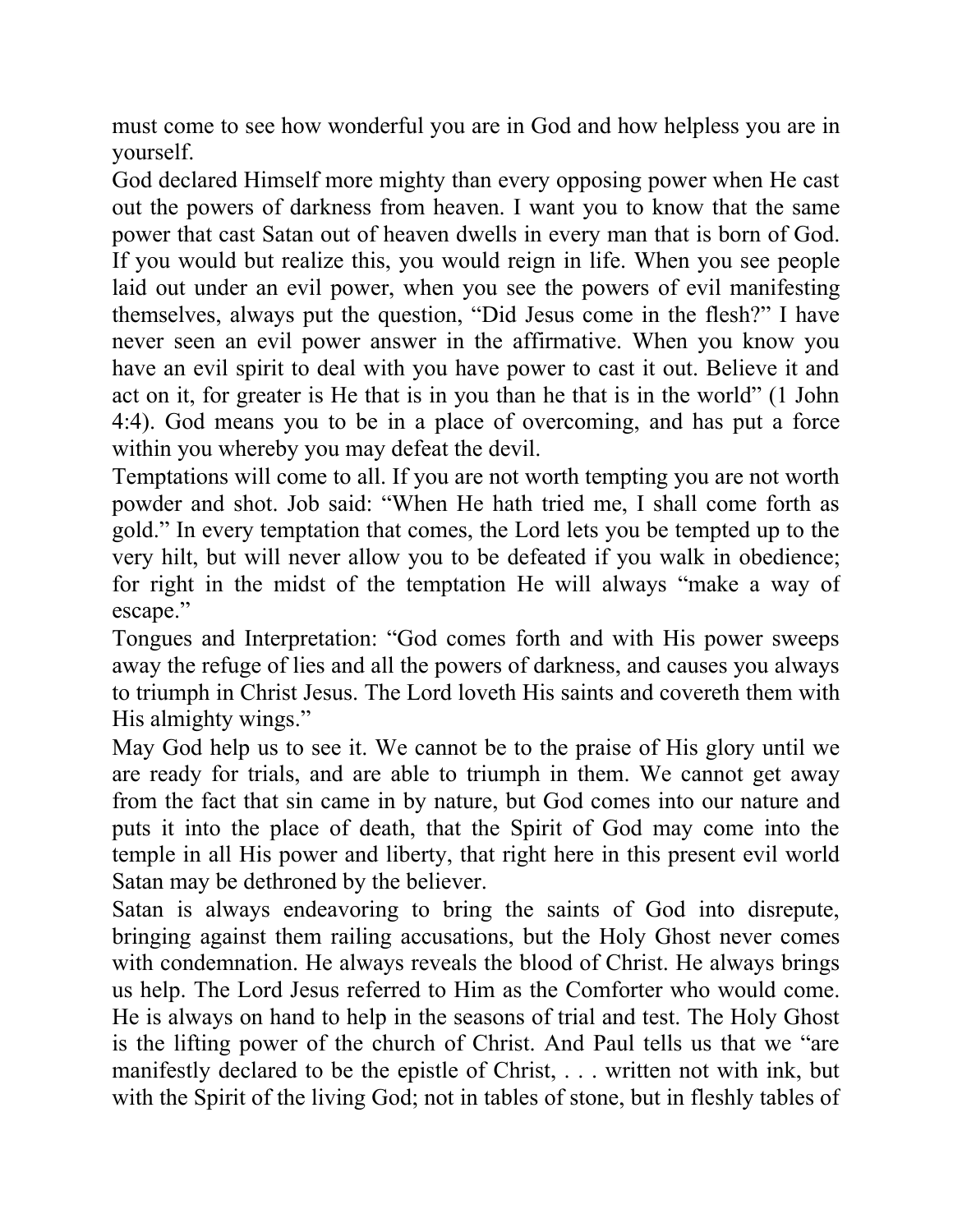the heart." The Holy Ghost begins in the heart, right in the depths of human affections. He brings into the heart the riches of the revelation of Christ, implanting purity and holiness there, so that, out of its depths, praises may well up continually.

The Holy Ghost will make us epistles of Christ, ever telling out that Jesus our Lord is our Redeemer and God has never put away that revelation. And because of the perfect atonement of that slain Lamb, there is salvation, healing and deliverance for all. Some people think that they have only to be cleansed once, but as we walk in the light the blood of Jesus Christ is ever cleansing.

The very life of Christ has been put within us, and is moving within us-a perfect life. May the Lord help us to see the power of this life. The years of a man's life are threescore and ten, and so in the natural order of things, my life will be finished in seven years, but I have begun a new life that will never end. "From everlasting to everlasting Thou art God." This is the life I have come into, and there is no end to this life. In me is working a power stronger than every other power; Christ, the power of God, formed within me. I can see why we need to be clothed upon from above, for the life that is in me is a thousand times bigger than I am outside. There must be a tremendous expansion. I see, and cannot help seeing, that this thing cannot be understood on natural lines; no natural reason can comprehend the divine plan.

"We are not sufficient to think anything as of ourselves, but our sufficiency is of God." If you go back, you miss the plan. We leave the old order of things. We can never have confidence in the flesh; we cannot touch that. We are in a new order, a spiritual order. It is a new life of absolute faith in the sufficiency of our God in everything that pertains to life and godliness.

You could never come into this place and be a Seventh-day Adventist. The law has no place in you. You are set free from everything. At the same time, like Paul, you are "bound in the Spirit" so that you would not do anything to grieve the Lord.

Paul further tells us that He has made us "able ministers of the New Testament, not of the letter, but of the spirit: for the letter killeth, but the spirit giveth life." It is one thing to read this, and another to have the revelation of it and to see the spiritual force of it. Any man can live in the letter and become dry and wordy, limited in knowledge of spiritual verities, and spend his time everlastingly in splitting hairs; but as soon as he touches the realm of the Spirit, all the dryness goes, all the spirit of criticism leaves.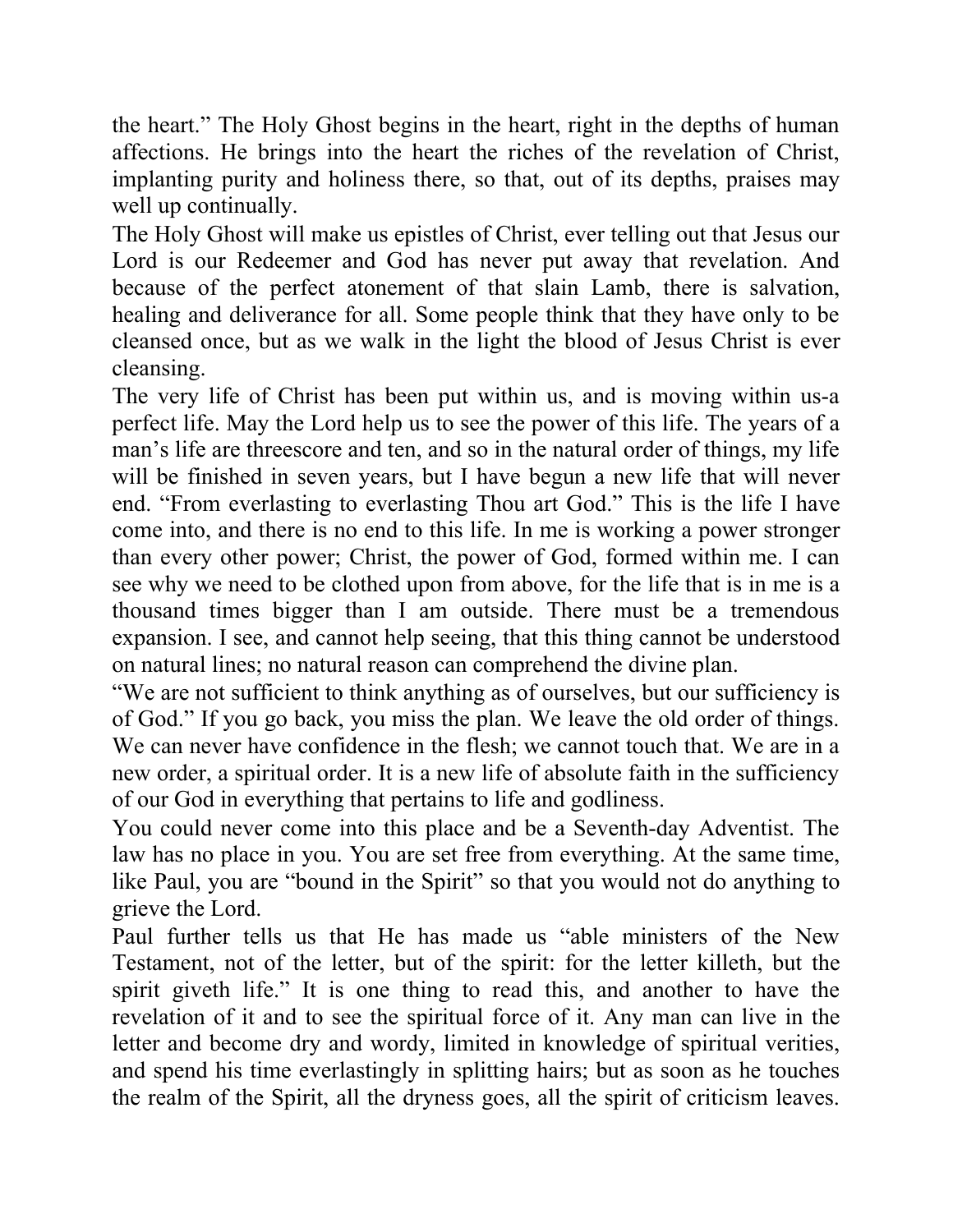There can be no divisions in a life in the Spirit. The Spirit of God brings such pliability and such love! There is no love like the love in the Spirit. It is a pure, a holy, a divine love that is shed in our hearts by the Spirit. It loves to serve and to honor the Lord.

I can never estimate what the Baptism of the Holy Ghost has been to me these past fifteen years. It seems that every year has had three years packed into it, so that I have had forty-five years of happy service since 1907. And it is getting better all the time. It is a luxury to be filled with the Spirit, and at the same time it is a divine command for us, not to be filled with wine wherein is excess, but to be filled with the Spirit. No Pentecostal person ought to get out of bed without being lost in the Spirit and speaking in tongues as the Spirit gives utterance. No one should come into the door of an assembly without speaking in tongues or having a psalm, or a note of praise. We emphasize that at the incoming of the Spirit He should so fill us that the last member in the body is yielded to Him, and that no one is baptized in the Spirit without speaking in tongues as the Spirit gives utterance; and I maintain that, with a constant filling, you will speak in tongues morning, noon and night. As you live in the Spirit, when you walk down the steps of the house where you live, the devil will have to go before you. You will be more than a conqueror over the devil.

I see everything a failure except that which is done in the Spirit. But as you live in the Spirit, you move, act, eat, drink, and do everything to the glory of God. Our message is always this, "Be filled with the Spirit. This is God's place for you, and it is as far above the natural life as the heavens are above the earth. Yield yourselves for God to fill.

Moses had a tremendous trial with the people. They were always in trouble. But as he went up into the mount, and God unfolded to him the ten commandments, the glory fell. He rejoiced to bring those two tables of stone down from the mount, and his very countenance shone with the glory. He was bringing to Israel that which, if obeyed, would bring life.

I think of my Lord coming from heaven. I think all heaven was moved by the sight. The law of the letter was brought by Moses and it was made glorious, but all its glory was dimmed before the excelling glory which Jesus brought to us in the Spirit of life. The glory of Sinai paled before the glory of Pentecost. Those tables of stone with their "Thou shalt not, thou shalt not," are done away; for they never brought life to anyone, and the Lord has brought in a new covenant, putting His law in our minds and writing it in our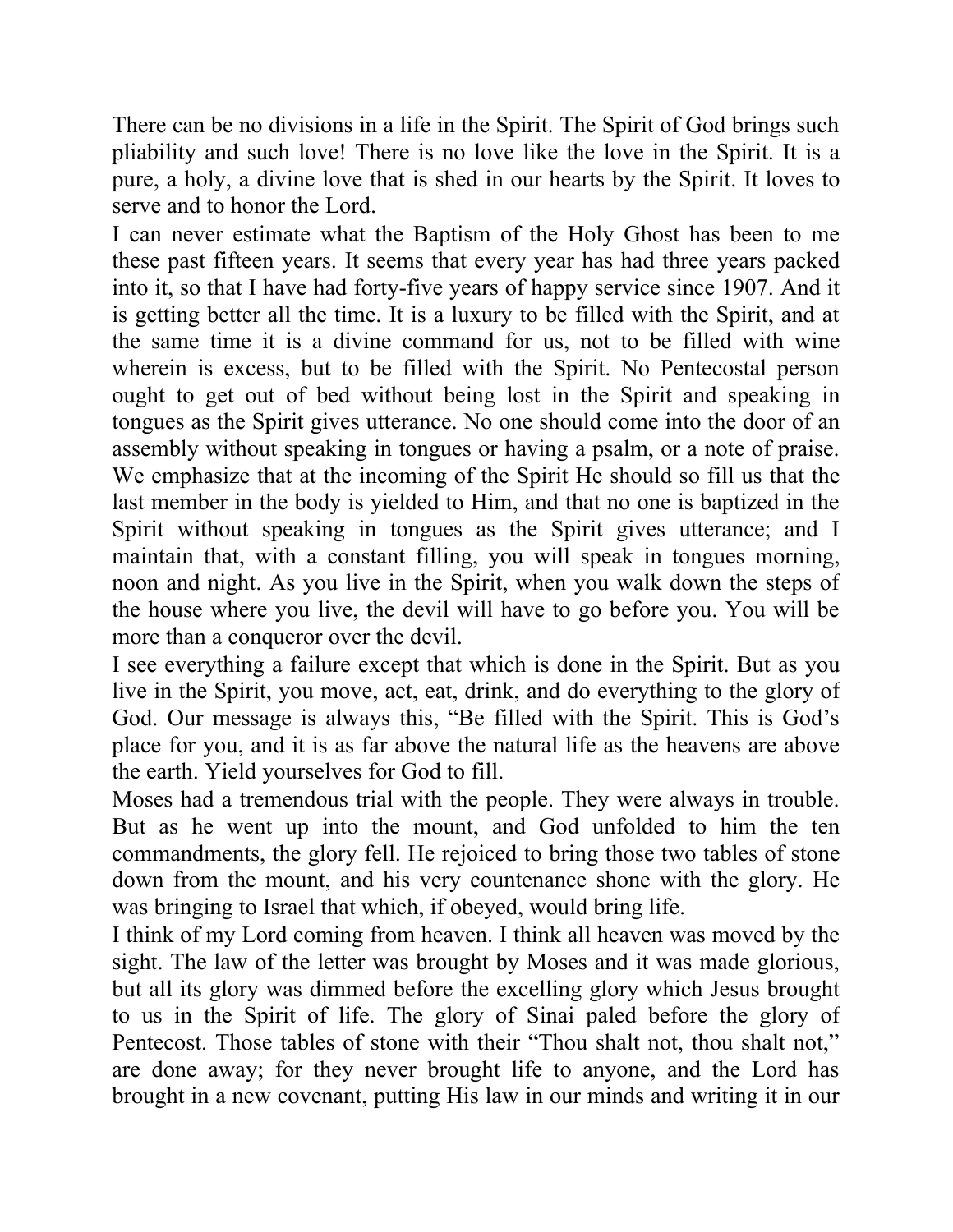hearts, this new law of the Spirit of life. As the Holy Ghost comes in, He fills us with such love and liberty that we shout for joy these words of this 11th verse, "Done away! Done away!" Henceforth there is a new cry in our hearts, "I delight to do Thy will, O God." He taketh away the first, the ministration of death, written and engraven in stones, that He might establish the second, this ministration of righteousness, this life in the Spirit.

You ask, "Does a man who is filled with the Spirit cease to keep the commandments?" I simply repeat what the Spirit of God has told us here, that this ministration of death, written and engraven in stones (and you know that the ten commandments were written on stones) is "*done away*." The man who becomes a living epistle of Christ, written with the Spirit of the living God, has ceased to be an adulterer, or a murderer or a covetous man; the will of God is his delight. I love to do the will of God; there is no irksomeness to it; it is no trial to pray; no trouble to read the Word of God; it is not a hard thing to go to the place of worship. With the psalmist you say, "I was glad when they said unto me, Let us go into the house of the Lord."

How does this new life work out? The thing works out because God works in you to will and to do of His own good pleasure (Phil. 2:13). There is a great difference between a pump and a spring. The law is a pump, the Baptism is a spring. The old pump gets out of order, the parts perish, and the well runs dry. The letter killeth. But the spring is ever bubbling up and there is a ceaseless flow direct from the throne of God. There is life.

It is written of Christ, "Thou lovest righteousness, and hatest wickedness." And in this new life in the Spirit, in this new covenant life, you love the things that are right and pure and holy, and shudder at all things that are wrong. Jesus was able to say, "The prince of this world cometh, and bath nothing in Me," and the moment we are filled with the Spirit of God we are brought into like wonderful condition, and, as we continue to be filled with the Spirit, the enemy cannot have an inch of territory in us.

Do you not believe that you can be so filled with the Spirit that a man who is not living right can be judged and convicted by your presence? As we go on in the life of the Spirit, it will be said of us, "in whose eyes a vile person is contemned" (Psalm 15:4). Jesus lived there and moved in this realm, and His life was a constant reproof to the wickedness around. But He was the Son of God, you say. God, through Him has brought us into the place of sonship, and I believe that if He has a chance with the material, the Holy Ghost can make something of us, and bring us to the same place.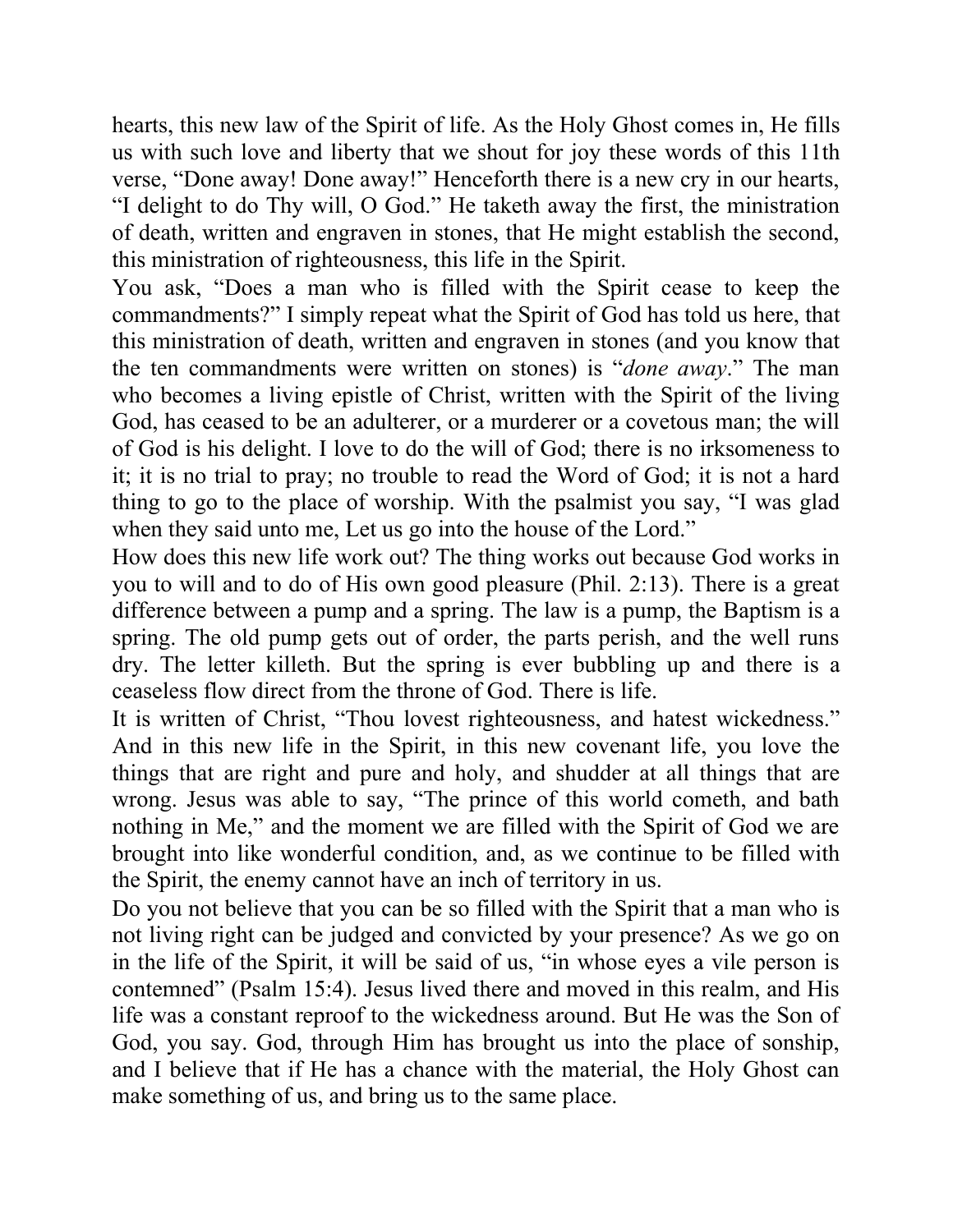I don't want to boast. If I glory in anything, it is only in the Lord who has been so gracious to me. But I remember one time stepping out of a railroad carriage to wash my hands. I had a season of prayer, and the Lord just filled me to overflowing with His love. I was going to a convention in Ireland, and I could not get there fast enough. As I returned, I believe that the Spirit of the Lord was so heavily upon me that my face must have shone. (No man can tell himself when the Spirit transforms his very countenance.) There were two clerical mere sitting together, and as I got into the carriage again, one of them cried out, "You convince me of sin." Within three minutes every one in the carriage was crying to God for salvation. This thing has happened many times in my life. It is this ministration of the Spirit that Paul speaks of, this filling of the Spirit, that will make your life effective, so that even the people in the stores where you trade will want to leave your presence because they are brought under conviction.

We must move from everything of the letter. All that we do must be done under the anointing of the Spirit. The trouble has been that we as Pentecostal people have been living in the letter. Believe what the Holy Spirit says through Paul-that all this ministration of condemnation that has hindered your liberty in Christ is done away. The law is *Done Away*! As far as you are concerned, all that old order of things is forever done away, and the Spirit of God has brought in a new life of purity and love. The Holy Ghost takes it for granted that you are finished with all the things of the old life when you become a new creation in Christ. In the life in the Spirit, the old allurements have lost their power. The devil will meet you at every turn, but the Spirit of God will always lift up a standard against him.

O, if God had His way, we should be like torches, purifying the very atmosphere wherever we go, moving back the forces of wickedness.

Tongues and Interpretation: "The Lord is that Spirit. He moves in your heart. He shows you that the power within you is mightier than all the powers of darkness."

Done away! What do I mean? Will you be disloyal? You will be more than loyal. Will you grumble when you are treated badly? No, you will turn the other cheek. This is what you will always do when God lives in you. Leave yourselves in God's hands. Enter into rest. "He that is entered into His rest, he also hath ceased from his own works, as God did from His" (Hebrews 4). O this is a lovely rest! The whole life is a Sabbath. This is the only life that can glorify God. It is a life of joy, and every day is a day of heaven on earth.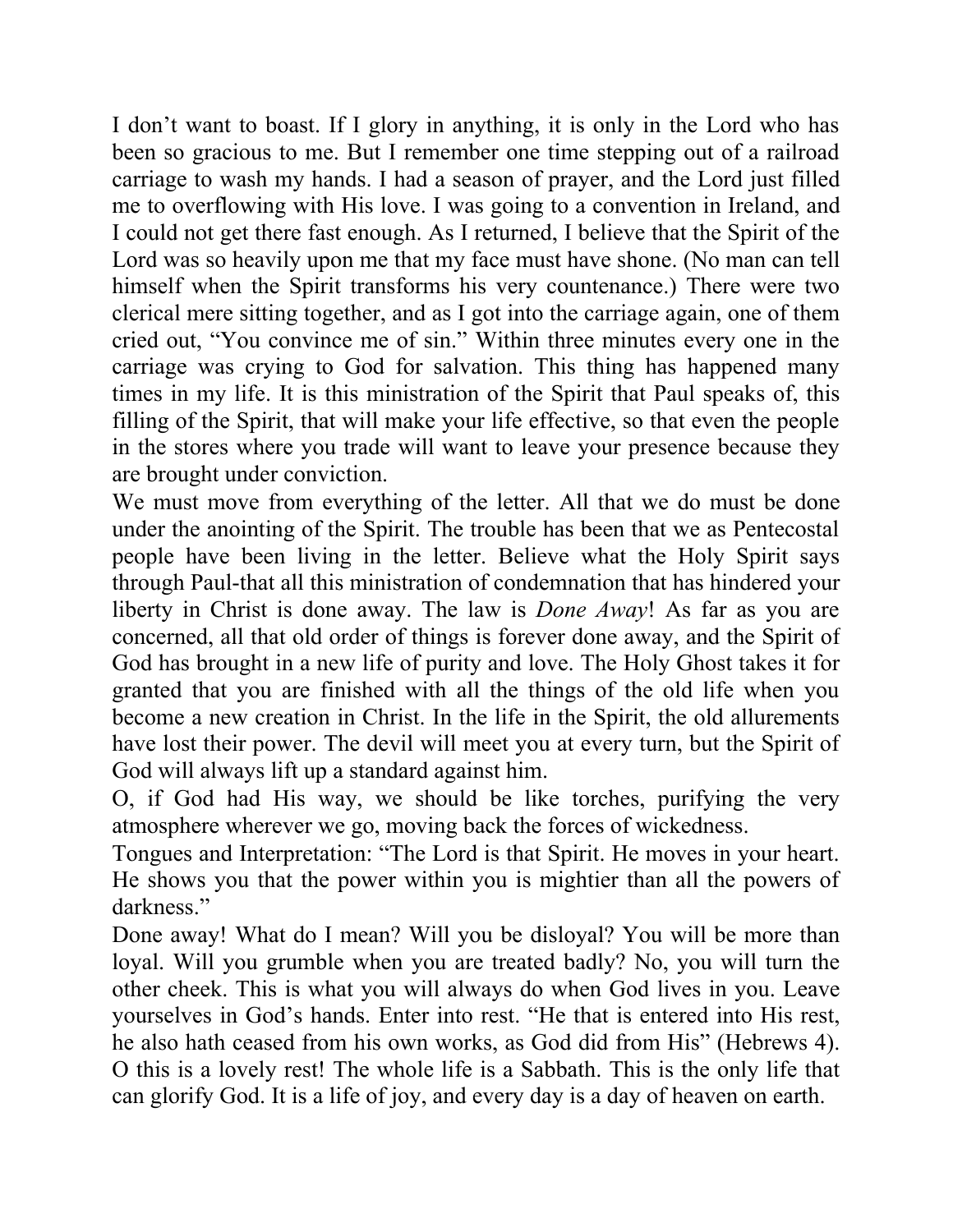There is a continued transformation in this life. Beholding the Lord and His glory we are changed into the same image from glory to glory, even by the Spirit of the Lord. There is a continued unveiling, a constant revelation, a repeated clothing upon from above. I want you to promise God never to look back, never to go back to that which the Spirit has said is "done away." I made this promise to the Lord that I would never allow myself to doubt His Word.

There is one thing about a baby, it takes all that comes to it. A prudent man lets his reason cheat him out of God's best. But a baby takes all that its mother brings, and tries to swallow the bottle and all. The baby can't walk, but the mother carries it; the baby cannot dress itself, but the mother dresses it. The baby can't even talk. So in the life of the Spirit, God undertakes to do what we cannot do. We are carried along by Him, He clothes us, and HC gives us utterance. Would that we all had the simplicity of the babes.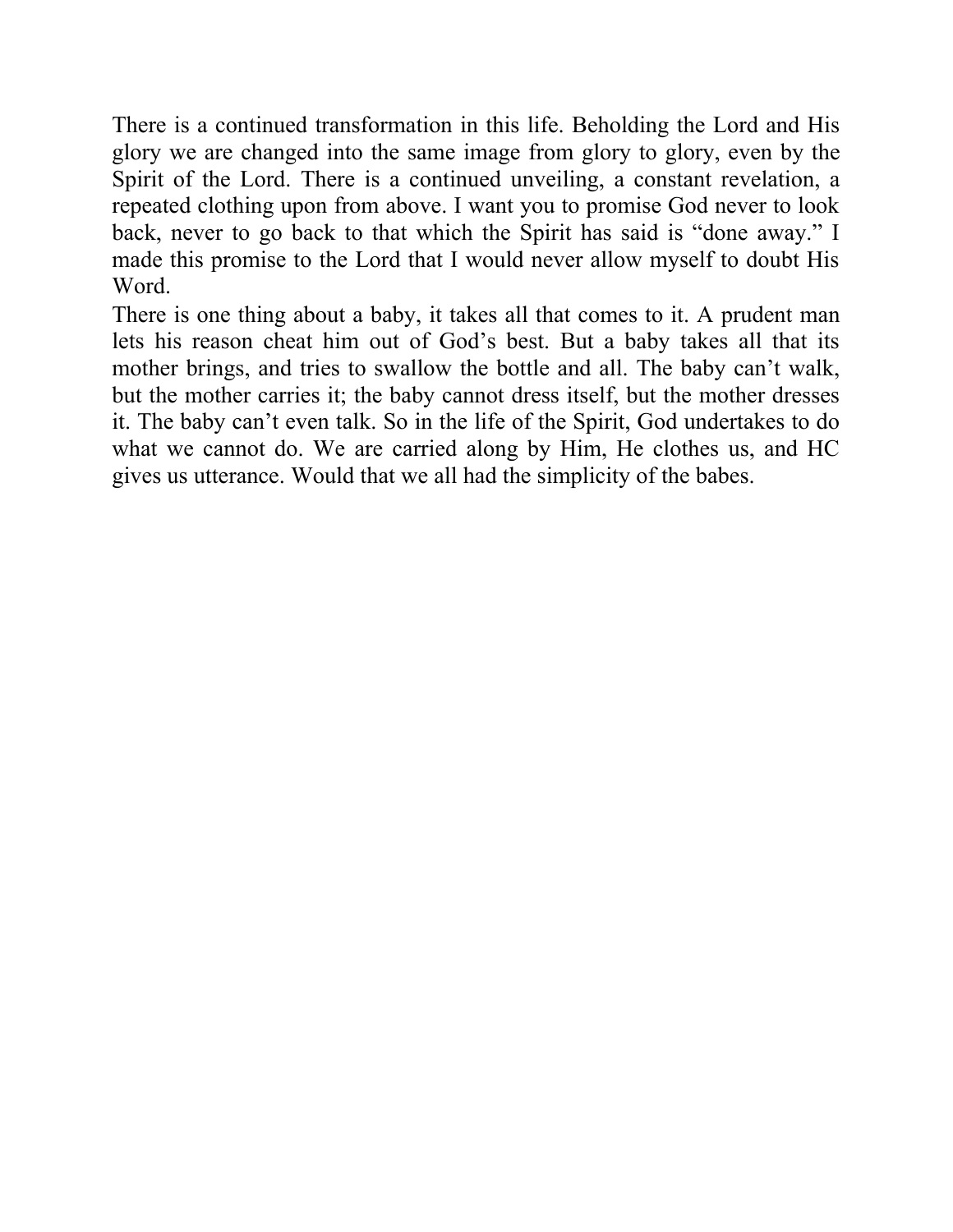### **"What it Means to be Full of the Holy Ghost"**

#### Bible Reading Acts 6.

In the days when the number of disciples began to be multiplied there developed a situation which caused the twelve to make a definite decision not to occupy themselves with serving tables, but to give themselves continually to prayer and to the ministry of the Word. How important it is for all God's ministers to be continually in prayer, and constantly feeding on the Scriptures of Truth. I often offer a reward to anyone who can catch me anywhere without my Bible or my Testament.

None of you can be strong in God unless you are diligently and constantly hearkening to what God has to say to you through His Word. You cannot know the power and the nature of God unless you partake of His inbreathed Word. Read it at morn and at night, and at every opportunity you get. After every meal, instead of indulging in unprofitable conversation round the table, read a chapter from the Word and then have a season of prayer. I endeavor to make a point of doing this no matter where or with whom I am staying.

The Psalmist said that he had hid God's Word in his heart, that he might not sin against Him; and you will find that the more of God's Word you hide in your heart, the easier it is to live a holy life. He also testified that God's Word lead quickened him; and, as you receive God's Word into your being, your whole physical being will be quickened and you will be made strong. As you receive with meekness the Word, you will find faith upspringing within. And you will have life through the Word.

The twelve told the rest to look out seven men to look after the business end of things. They were to be men of honest report and filled with the Holy Ghost. These were just ordinary men who were chosen, but they were filled with the Holy Spirit, and this infilling always lifts a man to a plane above the ordinary. It does not take a cultured or a learned man to fill a position in God's church; what God requires is a yielded, consecrated, holy life, and He can make of such a flame of fire. Baptized with the Holy Ghost and fire!

The multitude chose out seven men to serve tables. They were doubtless faithful in their appointed tasks, but we see that God soon had a better choice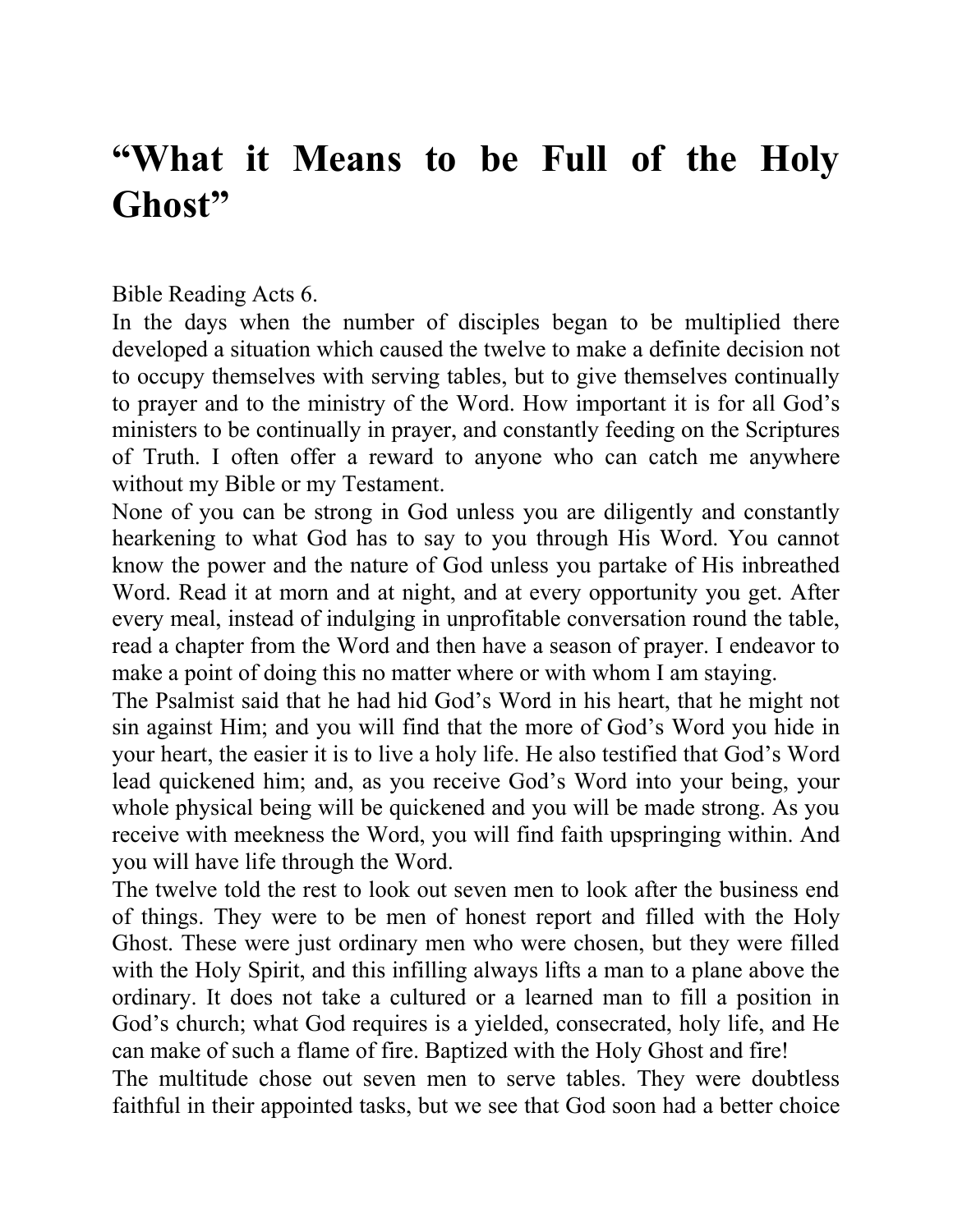for two of them. Philip was so full of the Holy Ghost that he could have a revival wherever God put him down. Man chose him to serve tables, but God chose him to win souls. O, if I could only stir you up to see that as you are faithful in performing the humblest office, God can fill you with His Spirit and make you a chosen vessel for Himself, and promote you to a place of mighty ministry in the salvation of souls and in the healing of the sick. There is nothing impossible to a man filled with the Holy Ghost. It is beyond all human comprehension. When you are filled with the power of the Holy Ghost, God will wonderfully work wherever you go.

When you are filled with the Spirit you will know the voice of God. I want to give you one illustration of this. When I was going out to Australia recently, our boat stopped at Aden and at Bombay. In the first place the people came round the ship selling their wares, beautiful carpets and all sorts of oriental things. There was one man selling some ostrich feathers. As I was looking over the side of the ship watching the trading, a gentleman said to me, "Would you go shares with me in buying that bunch of feathers?" What did I want with feathers? I had no use for such things and no room for them either. But the gentleman put the question to me again, "Will you go shares with me in buying that bunch?" The Spirit of God said to me, "Do it."

The feathers were sold to us for three pounds, and the gentleman said, "I have no money on me, but if you will pay the man for them, I will send the cash down to you by the purser." I paid for the feathers and gave the gentleman his share. He was traveling first, and I was traveling second class. I said to him, "No, please don't give that money to the purser, I want you to bring it to me personally to my cabin." I said to the Lord, "What about these feathers?" He showed me that He had a purpose in my purchasing them.

At about 10 o'clock the gentleman came to my cabin and said, "I've brought the money." I said to him, "It is not your money that I want, it is your soul that I am seeking for God." Right there he opened up the whole plan of his life and began to seek God; and that morning he wept his way through to God's salvation.

You have no conception what God can do through you when you are filled with His Spirit. Every day and every hour you can have the divine leading of God. To be filled with the Holy Ghost means much in every way. I have seen some who have been suffering for years, and when they have been filled with the Holy Ghost everything of their sickness has passed away. The Spirit of God has made real to them the life of Jesus and they have been completely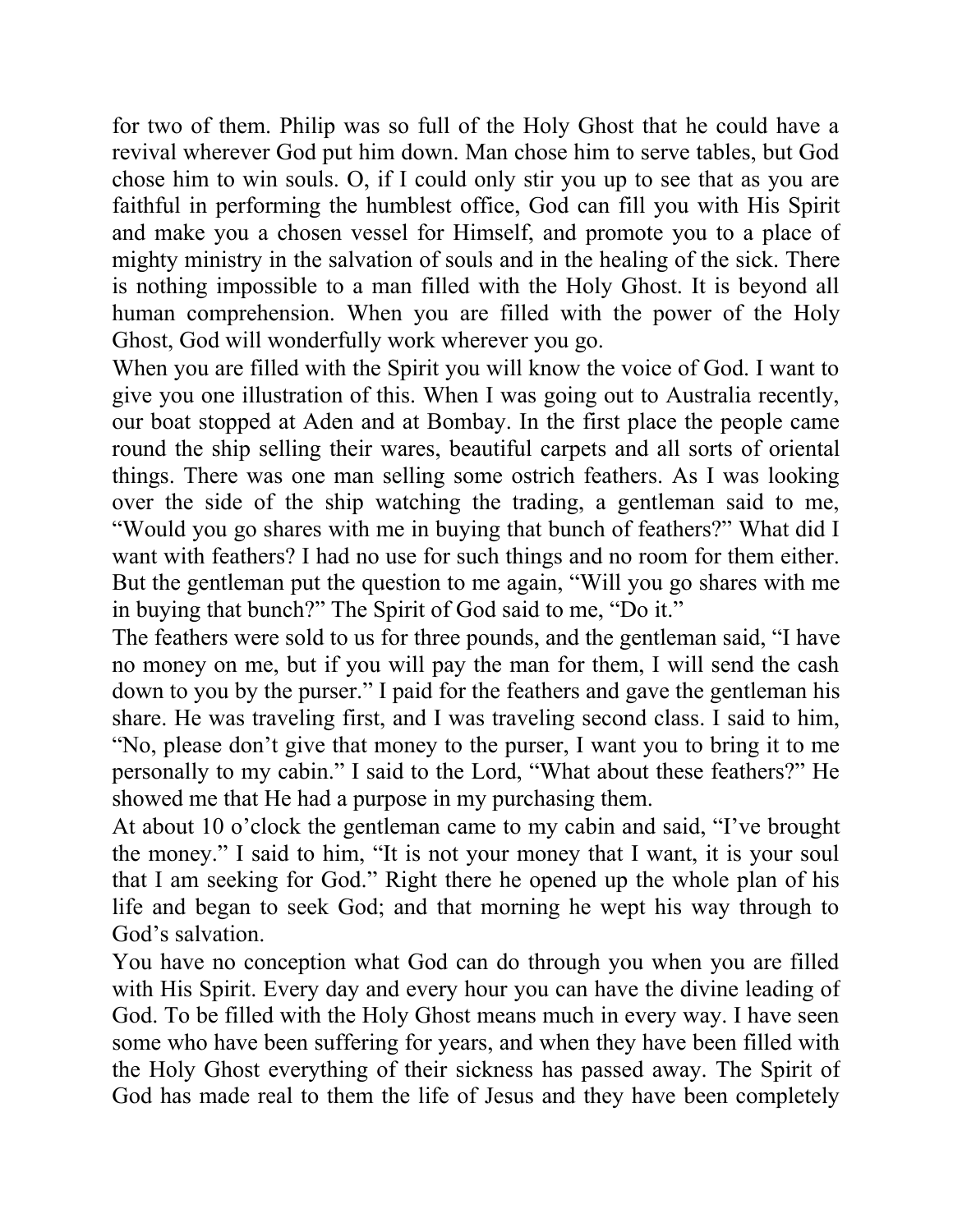liberated of every sickness and infirmity.

Look at Stephen. He was just an ordinary man chosen to serve tables. But the Holy Ghost was in him and he was full of faith and power, and did great wonders and miracles among the people. There was no resisting the wisdom and the spirit by which he spake. How important it is that every man shall be filled with the Holy Spirit.

Tongues and Interpretation: "The divine will is that you should be filled with God; for the power of the Spirit to fill you with the mightiness of God. There is nothing God will withhold from a man filled with the Holy Ghost."

I want to impress the importance of this upon you. It is not healing that I am presenting to you-it is the living Christ. It is a glorious fact that the Son of God came down to bring liberty to the captives.

How is it that the moment you are filled with the Holy Ghost persecution starts? It was so with the Lord Jesus Himself. We do not read of any persecutions before the Holy Spirit came down like a dove upon Him. Shortly after this we find that, after preaching in His home town, they wanted to throw Him over the brow of a hill. It was the same with the twelve disciples. They had no persecution before the day of Pentecost; but after they were filled with the Spirit, they were soon in prison. The devil and the priests of religion will always get stirred when a man is filled with the Spirit and does things in the power of the Spirit. And persecution is the greatest blessing to a church. When we have persecution we will have purity. If you desire to be filled with the Spirit you can count on one thing, and that is persecution. The Lord came to bring division, and even in your own household you may find three against two.

The Lord Jesus came to bring peace; and soon after you get peace within, you get persecution without. If you remain stationary, the devil and his agents will not disturb you much. But when you press on and go the whole length with God the enemy has you as a target. But God will vindicate you in the midst of the whole thing.

At a meeting I was holding, the Lord was working and many were being healed. A man saw what was taking place and remarked, "I'd like to try this thing." He came up for prayer and told me that his body was broken in two places. I laid my hands on him in the name of the Lord, and said to him, "Now, you believe God." The next night he was at meeting and he got up like a lion. He said, "I want to tell you people that this man here is deceiving you. He laid his hands on me last night for rupture in two places, but I'm not a bit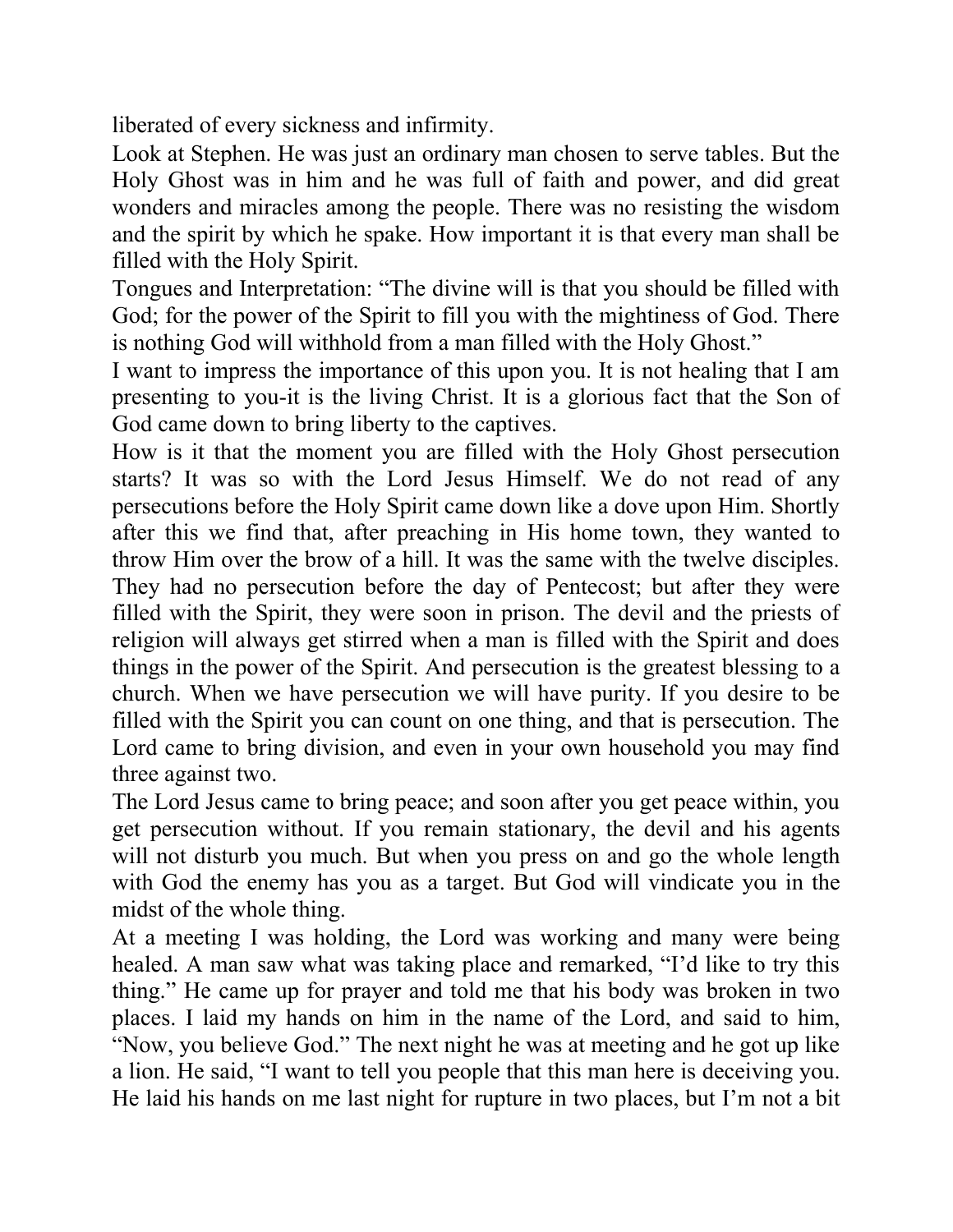better." I stopped him and said, "You are healed, your trouble is that you won't believe it."

He was at meeting the next night and when there was opportunity for testimony this man arose. He said, "I'm a mason by trade. Today I was working with a laborer and he had to put a big stone in place. I helped him and did not feel any pain. I said to myself, 'How have I done it?' I went away to a place where I could strip, and found that I was healed." I told the people, "Last night this man was against the Word of God, but now he believes it. It is true that these signs shall follow them that believe, they shall lay hands on the sick and they shall recover. And all through the power that is in the name of Christ." It is the Spirit who has come to reveal the Word of God, and to make it spirit and life to us.

You people who are seeking the Baptism are entering a place where you will have persecution. Your best friends will leave you-or those you may esteem your best friends. No good friend will ever leave you. But it is worth while. You enter into a realm of illumination, or revelation by the power of the Holy Ghost. He reveals the preciousness and the power of the blood of Christ. I find by the revelation of the Spirit that there is not one thing in me that the blood does not cleanse. I find that God sanctifies me by the blood and reveals that efficacy of the work by the Spirit.

Stephen was just an ordinary man clothed with the divine. He was full of faith and power, and great wonders and miracles were wrought by him. Oh, this life in the Holy Ghost! this life of deep, inward revelation, of transformation from one state to another, of growing in grace and in all knowledge and in the power of the Spirit, the life and the mind of Christ being renewed in you, and of constant revelations of the might of His power. It is the only kind of thing that will enable us to stand.

In this life, the Lord puts you in all sorts of places, and then reveals His power. I had been preaching in New York, and sailed one day for England on the Lusitania. As soon as I got on board I went down to my cabin. Two men were there, and one of them said, "Well, will I do for company?" He took out a bottle and poured out a glass of whiskey and drank it, and then he filled it up for me. "I never touch that stuff," I said. "How can you live without it?" he asked. "How could I live with it?" I asked. He admitted, "I have been under the influence of this stuff for months, and they say my 'inside is all shrivelled up,' and I know that I am dying. I wish I could be delivered, but I just have to keep on drinking. Oh, if I could only be delivered! My father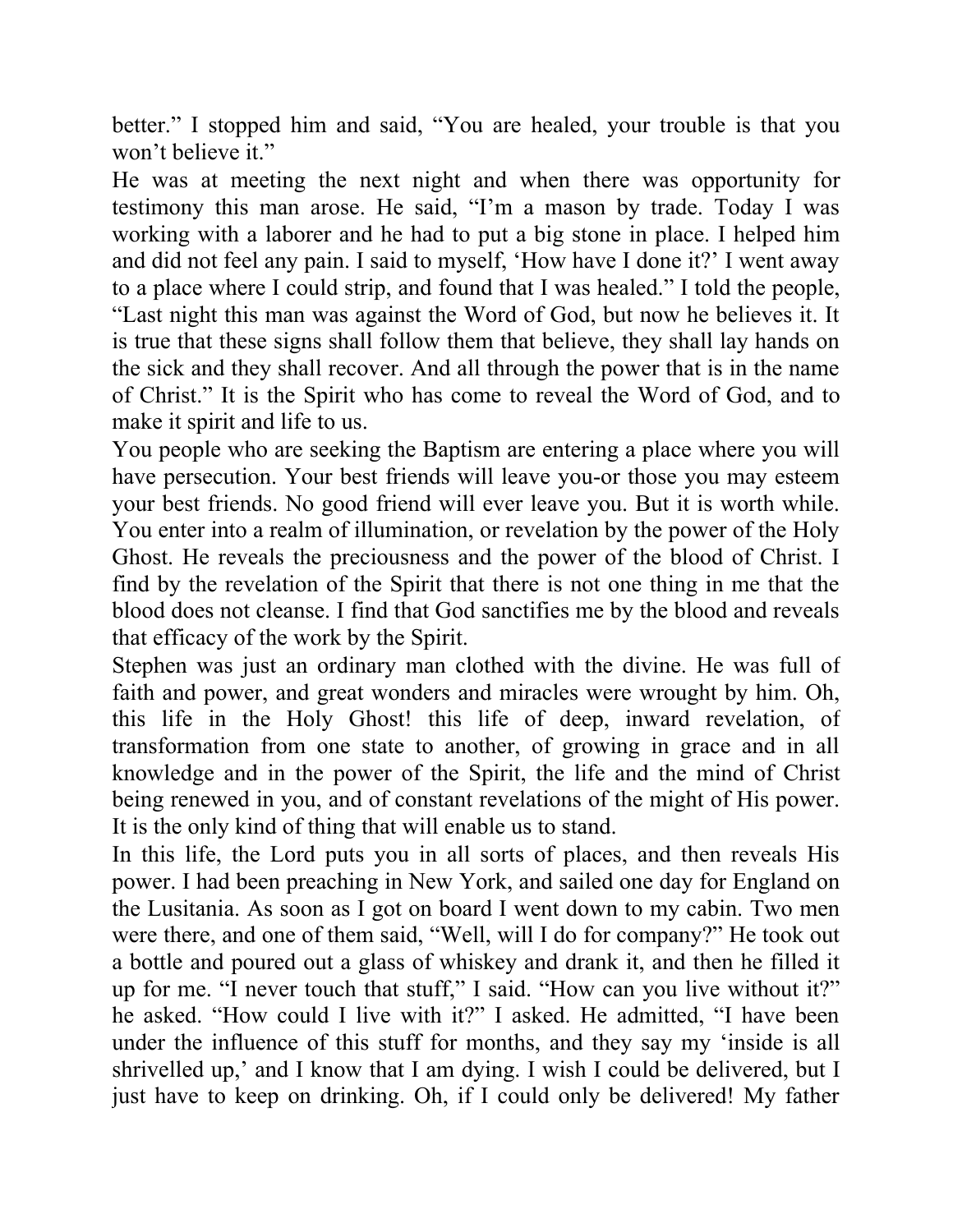died in England and has given me his fortune, but what will the good of it be to me except to hasten me to my grave?"

I said to this man, "Say the word, and you will be delivered." He enquired, "What do you mean?" I said, "Say the word, show that you are willing to be delivered and God will deliver you." But it was just as if I was talking to this platform for all the comprehension he showed. I said to him, "Stand still," and I laid my hands on his head in the name of Jesus and cursed that drink demon that was taking his life. He cried out, "I'm free! I'm free! I know I'm free!" He took two bottles of whiskey and threw them overboard, and God saved, sobered and healed him. I was preaching all the way across. He sat beside me at the table. Previous to this he had not been able to eat; but at every meal he went right through the menu. You only have to have a touch from Jesus to have a good time. The power of God is just the same today. To me, He's lovely. To me, He's saving health. To me, He's the lily of the valley. O this blessed Nazarene, this King of kings! Hallelujah! Will you let Him have your will? Will you let Him have you? If you will, all His power is at your disposal.

They were not able to resist the wisdom and spirit by which Stephen spake, and so, full of rage, they brought him to the council. And God filled his face with a ray of heaven's light. It is worth being filled with the Spirit, no matter what it costs. Read the seventh chapter, the mighty prophetic utterance by this holy man. Without fear he tells them, "Ye stiffnecked and uncircumcised in heart, ye do always resist the Holy Ghost." And when they heard these things they were cut to the heart. There are two ways of being affected at the heart. Here they gnashed their teeth and cast him out of the city and stoned him. On the day of Pentecost, when they were pricked at the heart they cried out, "What shall we do?" They took the opposite way. The devil, if he can have his way, will cause you to commit murder. If Jesus has His way, you will repent.

And Stephen, full of the Holy Ghost, looked up steadfastly into heaven, and saw the glory of God, and the Son of man standing on the right hand of God. O, this being full of the Holy Ghost! How much it means. I was riding for sixty miles one summer day and as I looked up in the heavens I had an open vision of Jesus all the way. It takes the Holy Ghost to give this.

Stephen cried out, "Lord, lay not this sin to their charge." As he was full of the Spirit he was full of love, and he manifested the very same compassion for his enemies that Jesus did at Calvary. This being filled with the Holy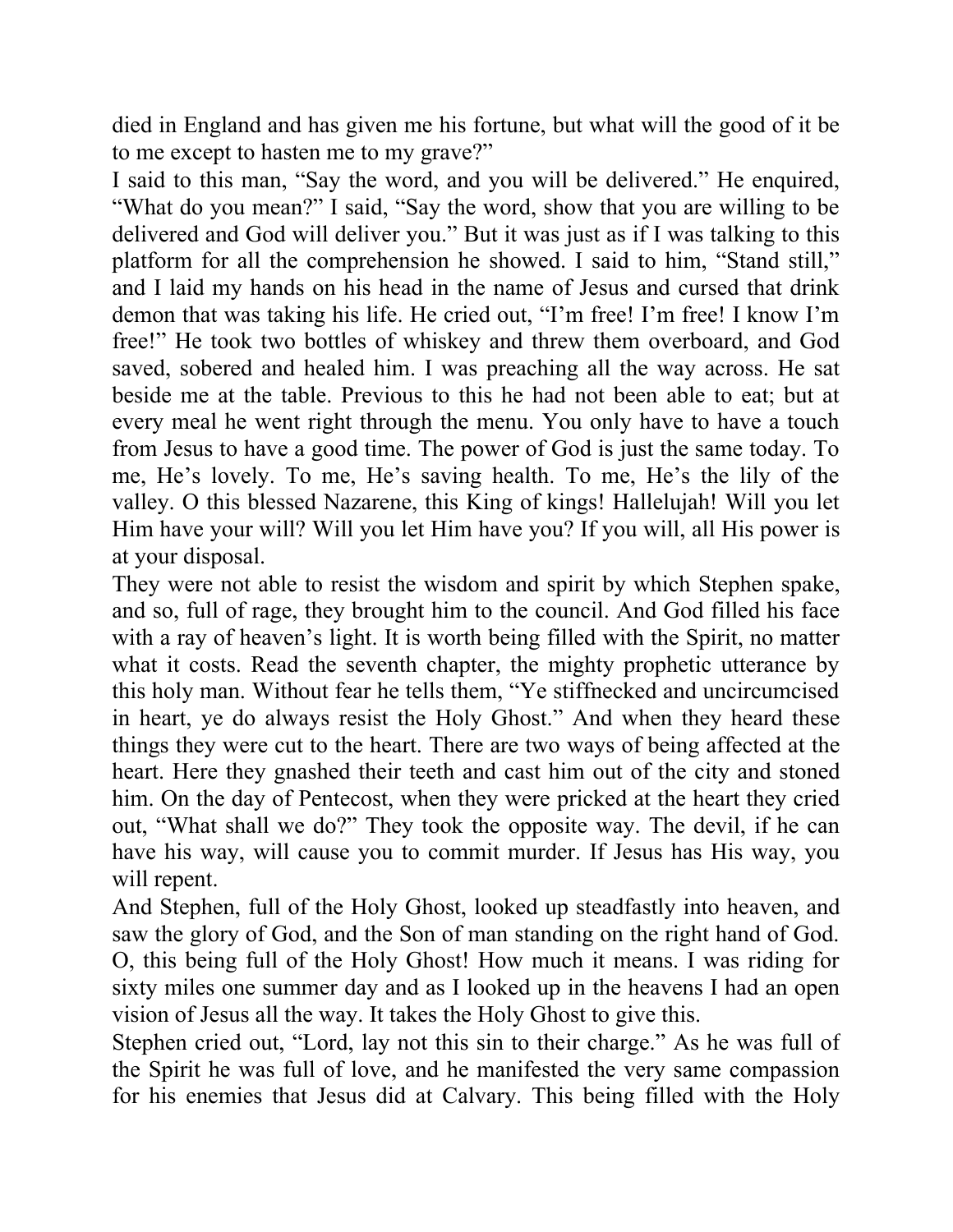Ghost means much in every way. It means constant filling, quickening, and a new life continually. Oh, it's lovely! We have a wonderful gospel and a great Saviour! If you will but be filled with the Holy Ghost you will have a constant spring within, yea, as your faith centers in the Lord Jesus, from within you shall flow rivers of living water.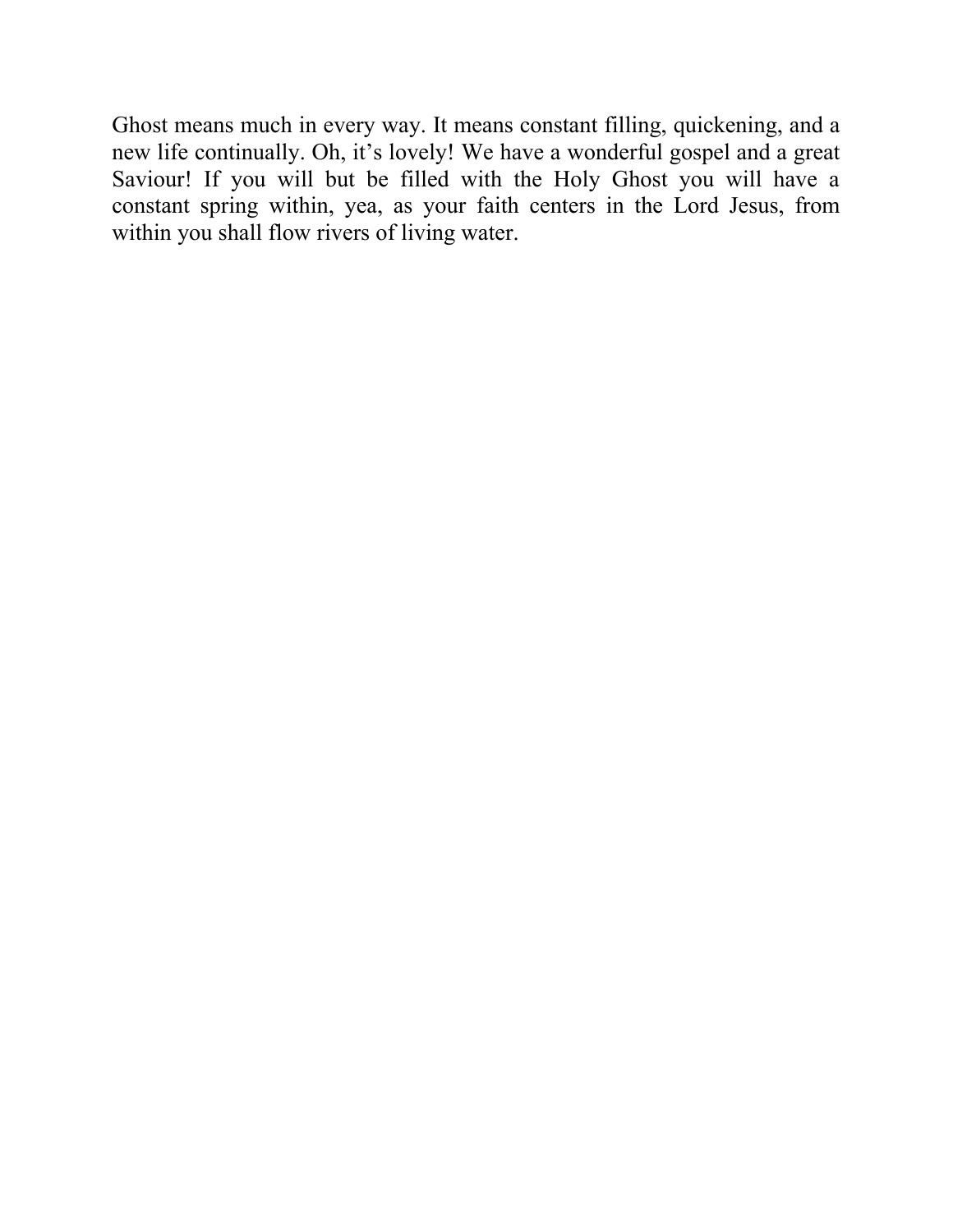# **"The Bible Evidence of the Baptism of the Spirit"**

There is much controversy today as regards the genuineness of this Pentecostal work, but there is nothing so convincing as the fact that over fifteen years ago a revival on Holy Ghost lines began and has never ceased. You will find that in every clime throughout the world God has poured out His Spirit in a remarkable way in a line parallel with the glorious revival that inaugurated the church of the first century. People, who could not understand what God was doing when He kept them concentrated in prayer, wondered as these days were being brought about by the Holy Ghost, and found themselves in exactly the same place and entering into an identical experience as the Apostles on the day of Pentecost.

Our Lord Jesus said to His disciples, "Behold, I send the promise of My Father upon you: but tarry ye in the city of Jerusalem, until ye be endued with power from on high" (Luke 24:49). God promised through the prophet Joel, "I will pour out My Spirit upon all flesh... Upon the servants and upon the handmaids in those days will I pour out My Spirit." As there is a widespread misconception concerning this receiving of the Holy Spirit, I believe the Lord would have us examine the Scriptures on this subject.

You know, beloved, it had to be something on the line of solid facts to move me. I was as certain as possible that I had received the Holy Ghost, and was absolutely rigid in this conviction. When this Pentecostal outpouring began in England I went to Sunderland and met with the people who had assembled for the purpose of receiving the Holy Ghost. I was continually in those meetings causing disturbances until the people wished I had never come. They said that I was disturbing the whole conditions. But I was hungry and thirsty for God, and had gone to Sunderland because I heard that God was pouring out His Spirit in a new way. I heard that God had now visited His people, had manifested His power and that people were speaking in tongues as on the day of Pentecost.

When I got to this place I said, "I cannot understand this meeting. I have left a meeting in Bradford all on fire for God. The fire fell last night and we were all laid out under the power of God. I have come here for tongues, and I don't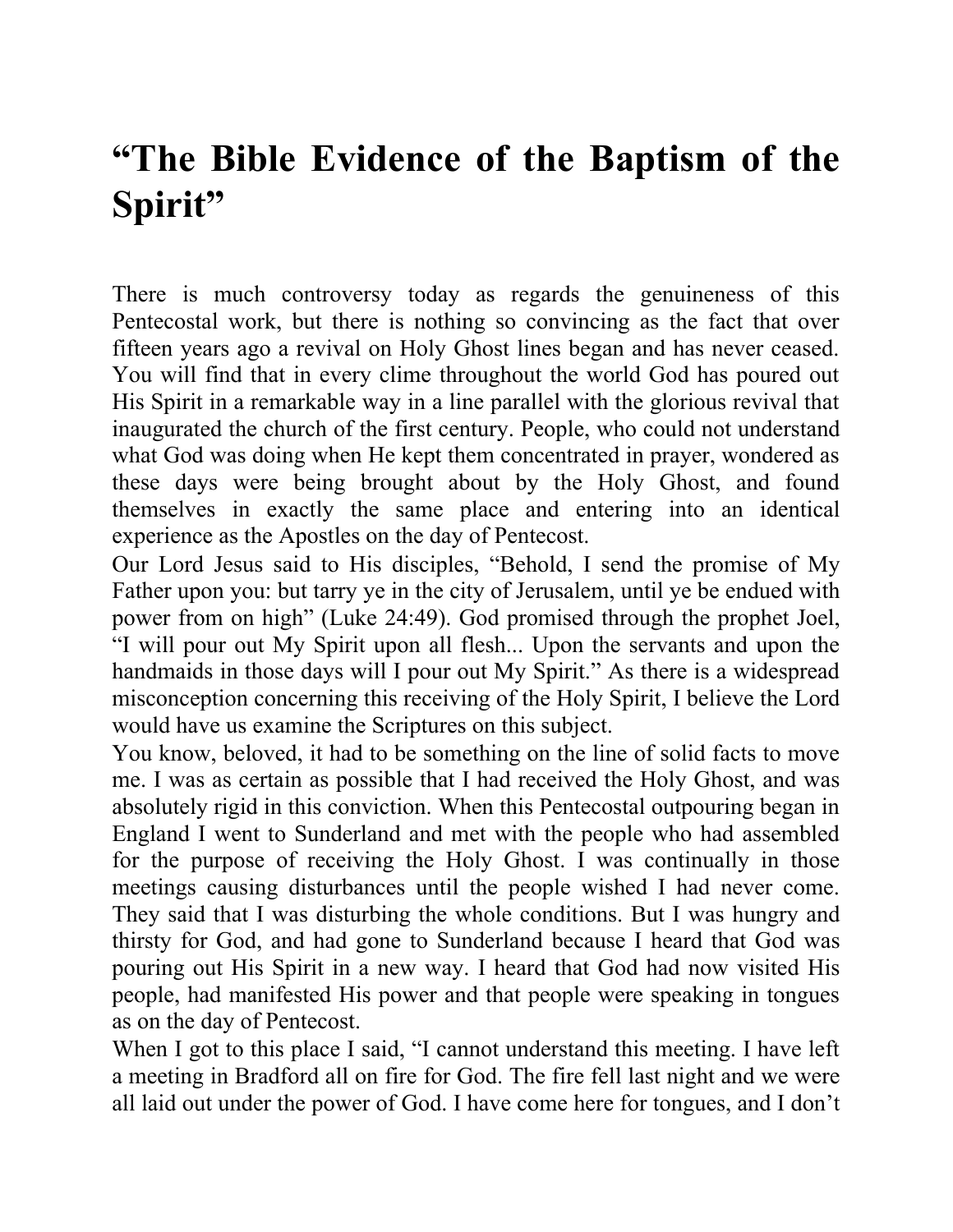hear them-I don't hear anything."

"Oh!" they said, "when you get baptized with the Holy Ghost you will speak in tongues." "Oh, is that it?" said I, "when the presence of God came upon me, my tongue was loosened, and really I felt as I went in the open air to preach that I had a new tongue." "Ah no," they said, "that is not it." "What is it, then?" I asked. They said, "When you get baptized in the Holy Ghost-" "I am baptized," I interjected, "and there is no one here who can persuade me that I am not baptized." So I was up against them arid they were up against me.

I remember a man getting up and saying, "You know, brothers and sisters, I was here three weeks and then the Lord baptized me with the Holy Ghost and I began to speak with other tongues." I said, "Let us hear it. That's what I'm here for." But he would not talk in tongues. I was doing what others are doing today, confusing the 12th of I Corinthians with the 2nd of Acts. These two chapters deal with different things, one with the gifts of the Spirit, and the other with the Baptism of the Spirit with the accompanying sign. I did not understand this and so I said to the man, "Let's hear you speak in tongues." But he could not. He had not received the "gift" of tongues, but the Baptism.

As the days passed I became more and more hungry. I had opposed the meetings so much, but the Lord was gracious, and I shall ever remember that last day-the day I was to leave. God was with me so much that last night. They were to have a meeting and I went, but I could not rest. I went to the Vicarage, and there in the library I said to Mrs. Boddy, "I cannot rest any longer, I must have these tongues." She replied, "Brother Wigglesworth, it is not the tongues you need but the Baptism. If you will allow God to baptize you, the other will be all right." "My dear sister, I know I am baptized," I said. "You know that I have to leave here at 4 o'clock. Please lay hands on me that I may receive the tongues."

She rose up and laid her hands on me and the fire fell. I said, "The fire's falling." Then came a persistent knock at the door, and she had to go out. That was the best thing that could have happened, for I was *alone with god.* Then He gave me a revelation. Oh, it was wonderful! He showed me an empty cross and Jesus glorified. I do thank God that the cross is empty, that Christ is no more on the cross. It was there that He bore the curse, for it is written, "Cursed is everyone that hangeth on a tree." He became sin for us that we might be made the righteousness of God in Him, and now, there He is in the glory. Then I saw that God had purified me. It seemed that God gave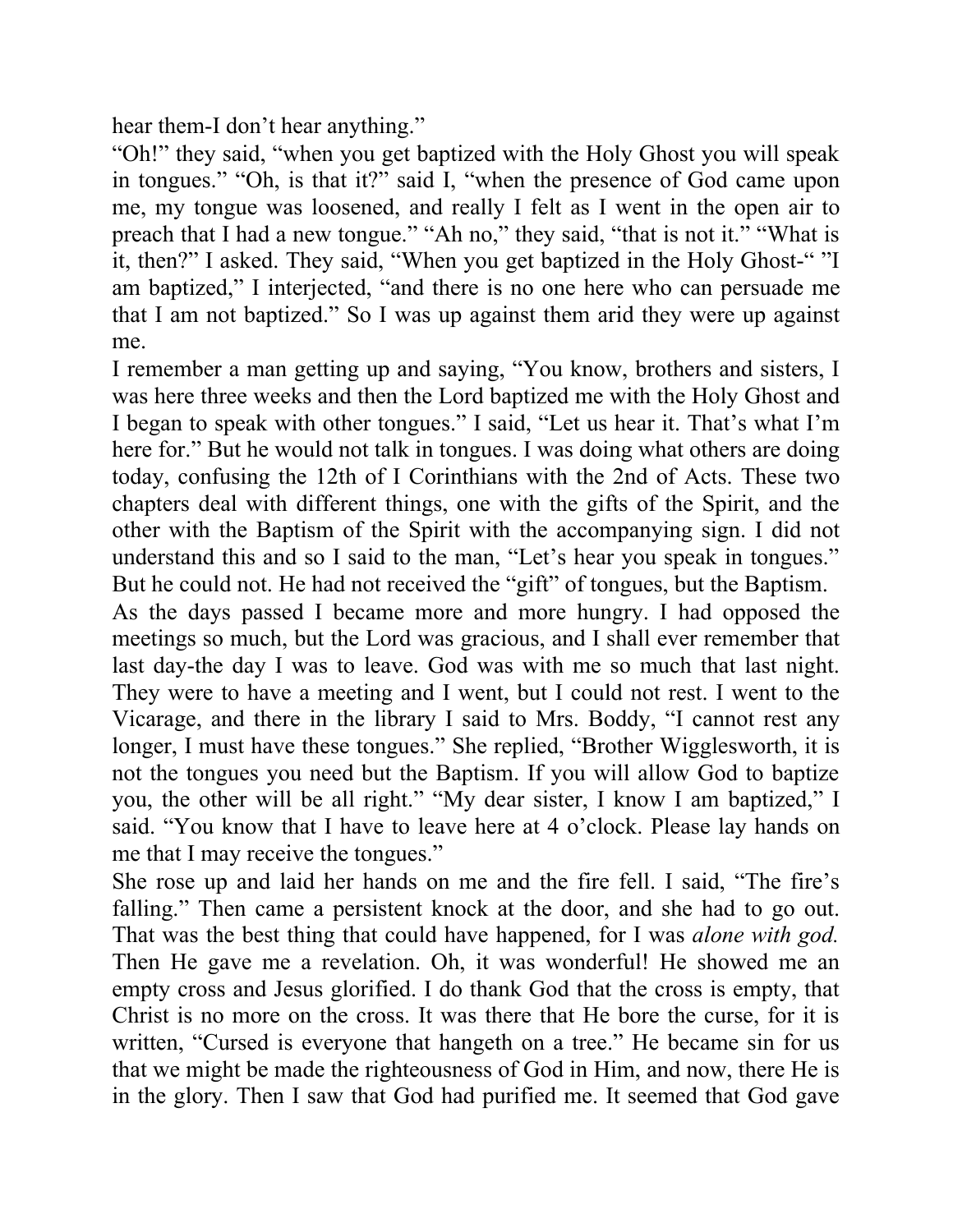me a new vision, and I saw a perfect being within me with mouth open, saying, "Clean 1 Clean! Clean!" When I began to repeat it I found myself speaking in other tongues. The joy was so great that when I came to utter it my tongue failed, and I began to worship God in other tongues as the Spirit gave me utterance.

It was all as beautiful and peaceful as when Jesus said, "Peace, be still!" and the tranquillity of that moment and the joy surpassed anything I had ever known up to that moment. But, Hallelujah l these days have grown with greater, mightier, more wonderful divine manifestations and power. That was but the beginning. There is no end to this kind of beginning. You will never get an end to the Holy Ghost till you are landed in the glory-till you are right in the presence of God forever. And even then w e shall ever be conscious of His presence.

What had I received? I had received the Bible evidence. This Bible evidence is wonderful to me. I knew I had received the very evidence of the Spirit's incoming that the Apostles received on the day of Pentecost. I knew that everything I had had up to that time was in the nature of an anointing bringing me in line with God in preparation, but now I knew I had the Biblical Baptism in the Spirit. It had the backing of the Scriptures. You are always right when you have the backing of the Scriptures and you are never right if you have not a foundation for your testimony in the Word of God.

For many years I have thrown out a challenge to any person who can prove to me that he has the Baptism without speaking in tongues as the Spirit gives utterance-to prove it by the Word that he has been baptized in the Holy Ghost without the Bible evidence, but so far no one has accepted the challenge. I only say this because so many were as I was; they have a rigid idea that they have received the Baptism without the Bible evidence. The Lord Jesus wants those who preach the Word to have the Word in evidence. Don't be misled by anything else. Have a Bible proof for all you have, and then you will be in a place where no man can move you.

I was so full of joy that I wired home to say that I had received the Holy Ghost. As soon as I got home, my boy came running up to me and said, "Father, have you received the Holy Ghost?" I said, "Yes, my boy." He said, "Let's hear you speak in tongues." But I could not. Why? I had received the Baptism in the Spirit with the speaking in tongues as the Bible evidence according to Acts 2:4, and had not received the gift of Tongues according to 1 Corinthians 12. I had received the Giver of all gifts. At some time later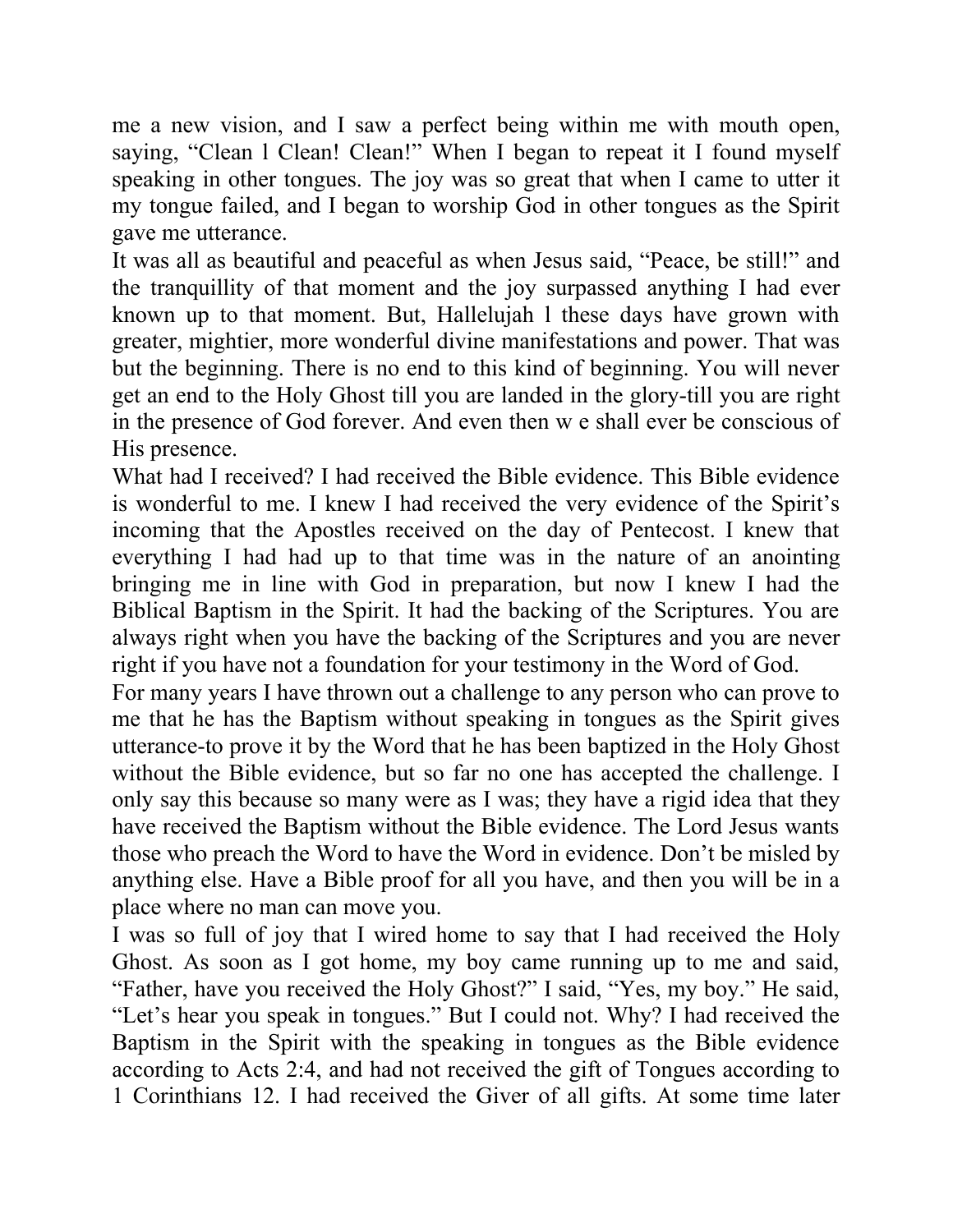when I was helping some souls to seek and receive the Baptism of the Spirit, God gave me the gift of Tongues so that I could speak at any time. I could speak, but will not-no never! I must allow the Holy Ghost to use the gift. It should be so, so that we shall have divine utterances only by the Spirit. I would be very sorry to use a gift, but the Giver has all power to use the whole nine gifts.

I want to take you to the Scriptures to prove my position. There are business men here, and they know that in cases of law, where there are two clear witnesses they could win a case before any judge in Australia. On the clear evidence of two witnesses any judge will give a verdict. What has God given us? Three clear witnesses on the Baptism in the Holy Spirit-more than are necessary in law courts.

The first is in Acts 2:4, "They were all filled with tile Holy Ghost, and began to speak with other tongues, as the Spirit gave them utterance." Here we have the original pattern. And God gave to Peter an eternal word that couples this experience with the promise that went before. "This is that." And God wants you to have thatnothing less than that. He wants you to receive the Baptism in the Holy Spirit according to this original Pentecostal pattern.

In Acts 10 we have another witness. Peter is in the house of Cornelius. Cornelius had had a vision of a holy angel and had sent for Peter. A person said to me one day, "You don't admit that I am filled and baptized with the Holy Ghost. Why, I was ten days and ten nights on my back before the Lord and He was flooding my soul with joy." I said, "Praise the Lord, sister, that was only the beginning. The disciples were tarrying that time, and they were still, and the mighty power of God fell upon them then and the Bible tells what happened when the power fell. And that is just what happened in the house of Cornelius. The Holy Ghost fell on all them which heard the word. "And they of the circumcision which believed were astonished, as many as came with Peter, because that on the Gentiles was poured out the gift of the Holy Ghost." What convinced these prejudiced Jews that the Holy Ghost had come? "For they heard them speak with tongues and magnify God." There was no other way for them to know. This evidence could not be contradicted. It is the Bible evidence.

We have heard two witnesses, and that is sufficient to satisfy the world. But God goes one better. Let us look at Acts 19:6, "And when Paul had laid his hands upon them, the Holy Ghost came on them; and they spake with tongues and prophesied." These Ephesians received the identical Bible evidence as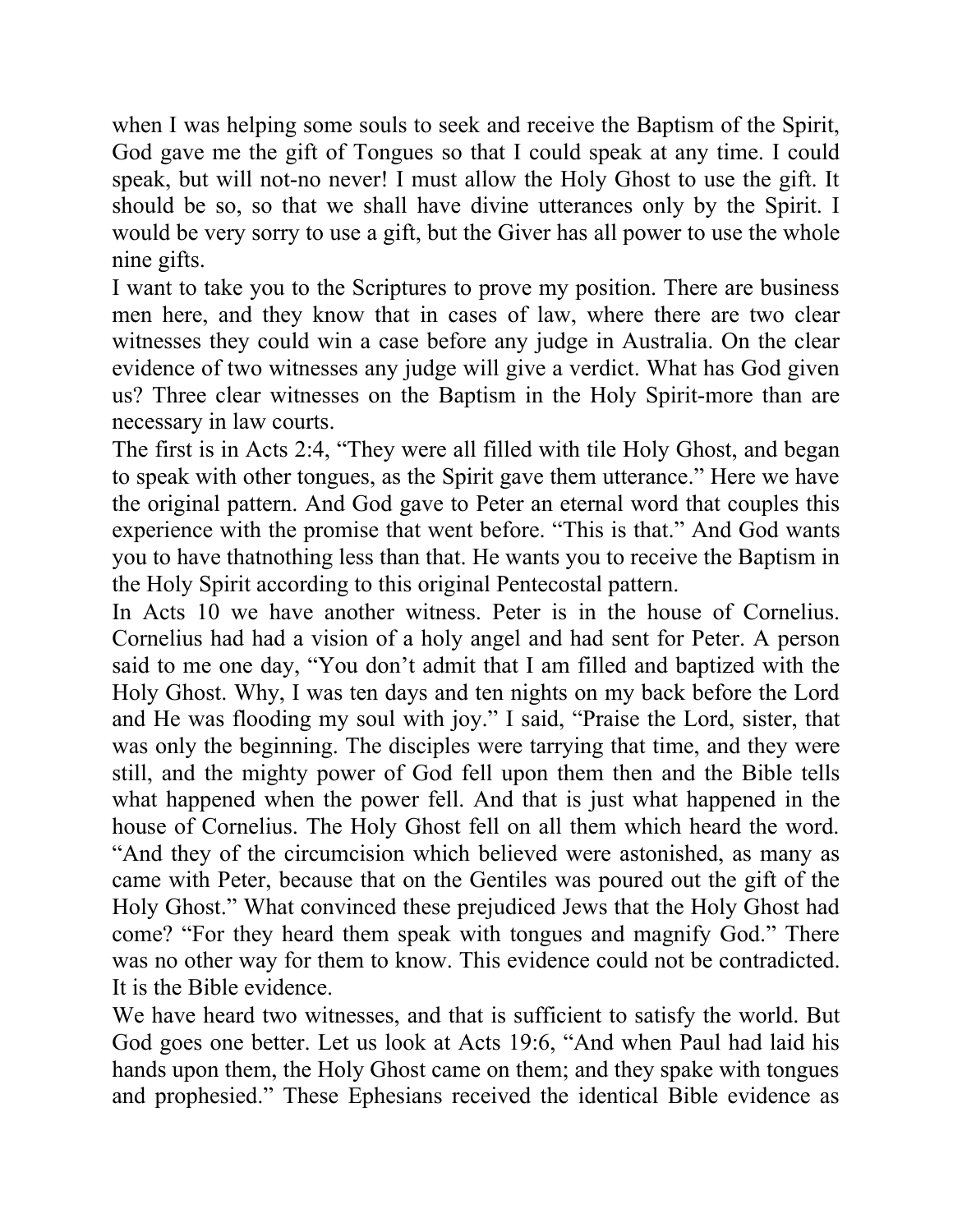the Apostles at the beginning and they prophesied in addition. Three times the Scriptures show us this evidence of the Baptism in the Spirit. I do not magnify tongues. No, by God's grace, I magnify the Giver of tongues. And I magnify above all Him whom the Holy Ghost has come to reveal to us, the Lord Jesus Christ. He it is who sends the Holy Spirit and I magnify Him because He makes no difference between us and those at the beginning.

But what are tongues for? Look at the 2nd verse of 1 Cor. 14 and you will see a very blessed truth. Oh, Hallelujah! Have you been there, beloved? I tell you, God wants to take you there. "He that speaketh in an unknown tongue, speaketh not unto men, but unto God: for no man understandeth him; howbeit in the spirit he speaketh mysteries." It goes on to say, "He that speaketh in an unknown tongue edifieth himself."

Enter into the promises of God. It is your inheritance. You will do more in one year if you are really filled with the Holy Ghost than you could do in fifty years apart from Him.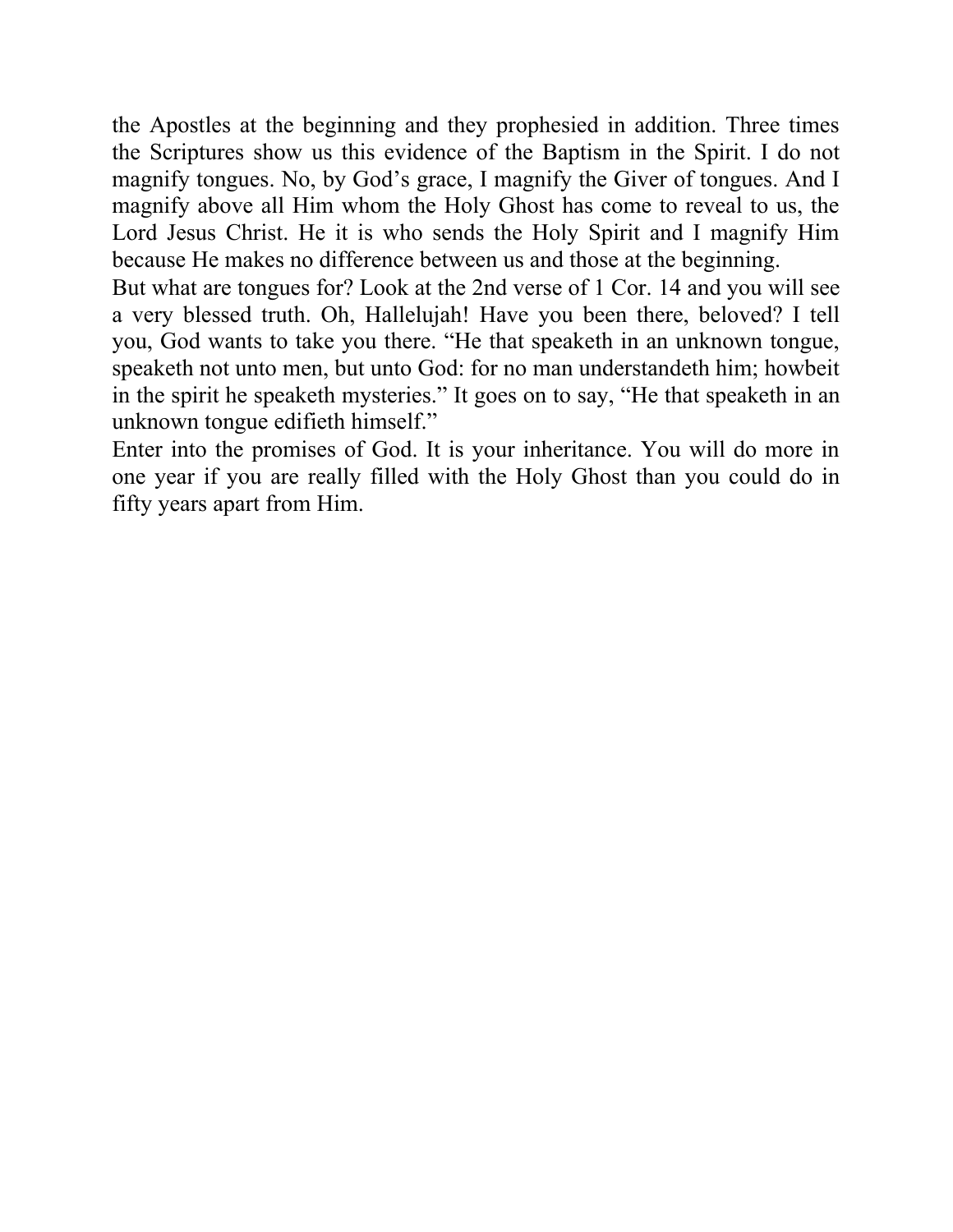## **"Concerning Spiritual Gifts"**

In 1 Cor. 12:1 we read, "Now concerning spiritual gifts, brethren, I would not have you ignorant." There is a great weakness in the church of Christ because of an awful ignorance concerning the Spirit of God and the gifts He has come to bring. God would have us powerful on all lines because of the revelation of the knowledge of His will concerning the power and manifestation of His Spirit. He would have us ever hungry to receive more and more of His Spirit. In times past I have arranged many conventions, and I have found that it is better to have a man on my platform who has not received the Baptism but who is hungry for all that God has for him, than a man who has received the Baptism and is satisfied and has settled down and become stationary and stagnant. But of course I would prefer a man that is baptized with the Holy Ghost and is still hungry for more of God. A man who is not hungry to receive more of God is out of order in any convention.

It is impossible to overestimate the importance of being filled with the Spirit. It is impossible for us to meet the conditions of the day, to walk in the light as He is in the light, to subdue kingdoms and work righteousness and bind the power of Satan unless we are filled with the Holy Ghost.

We read that in the early church they continued steadfastly in the apostles' doctrine and fellowship, and in breaking of bread, and in prayers. It is important for us also to continue steadfastly in these same things. For some years I was associated with the Plymouth Brethren. They are very strong on the Word, and are sound on water baptism, and they do not neglect the breaking of bread service, but have it every Lord's Day morning as they had it in the early church. These people seem to have everything except the match. They have the wood, but they need the fire and then they would be all ablaze. Because they lack the fire of the Holy Spirit there is no life in their meetings. One young man who attended their meetings received the Baptism with the speaking in other tongues as the Spirit gave utterance. The brethren were very upset about this and came to the father and said to him, "You must take your son aside and tell him to cease." They did not want any disturbance. The father told the son and said, "My boy, I have been attending this church for twenty years and have never seen anything of this kind. We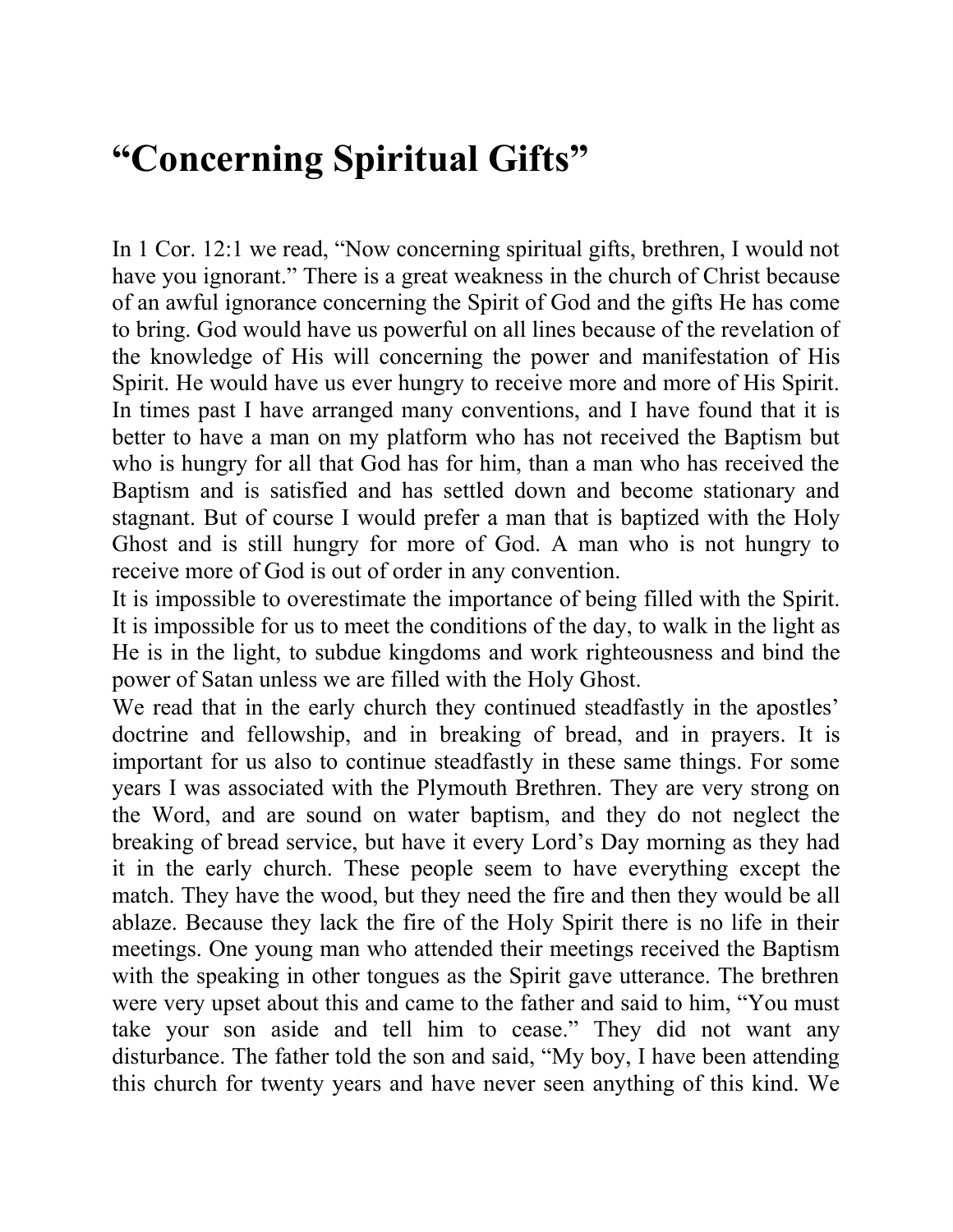are established in the truth and do not want anything new. We won't have it." The son replied, "If that is God's plan I will obey, but somehow or other I don't think it is." As they were going home the horse stood still; the wheels were in deep ruts. The father pulled at the reins but the horse did not move. He asked, "What do you think is up?" The son answered, "It has got established." God save us from becoming stationary.

God would have us to understand concerning spiritual gifts and to covet earnestly the best gifts, and also to enter into the more excellent way of the fruit of the Spirit. We must beseech God for these gifts. It is a serious thing to have the Baptism and yet be stationary; to live two days in succession on the same spiritual plane is a tragedy. We must be willing to deny ourselves everything to receive the revelation of God's truth and to receive the fullness of the Spirit. Only that will satisfy God, and nothing less must satisfy us. A young Russian received the Holy Spirit and was mightily endued with power from on High. Some sisters were anxious to know the secret of his power. The secret of his power was continuous waiting upon God. As the Holy Ghost filled him it seemed as though every breath became a prayer and so all his ministry was on an increasing line.

I know a man who was full of the Holy Ghost and would preach only when he knew that he was mightily unctionized by the power of God. He was asked to preach at a Methodist church. He was staying at the minister's house and he said, "You go on to church and I will follow." The place was packed with people and this man did not turn up and the Methodist minister, becoming anxious, sent his little girl to inquire why he did not come. As she came to the bedroom door she heard him crying out three times, "I will not go." She went bark and reported that she heard the man say three times that he would not go. The minister was troubled about it, but almost immediately after this the man came in, and, as he preached that night, the power of God was tremendously manifested. The preacher asked him, "Why did you tell my daughter that you were not coming?" He answered, "I know when I am filled. I am an ordinary man and I told the Lord that I dared not go and would not go until He gave me a fresh filling of the Spirit. The moment the glory filled me and overflowed I came to the meeting."

Yes, there is a power, a blessings. an assurance, a rest in the presence of the Holy Ghost. You can feel His presence and know that He is with you. You need not spend an hour without this inner knowledge of His holy presence. With His power upon you there can be no failure. You are above par all the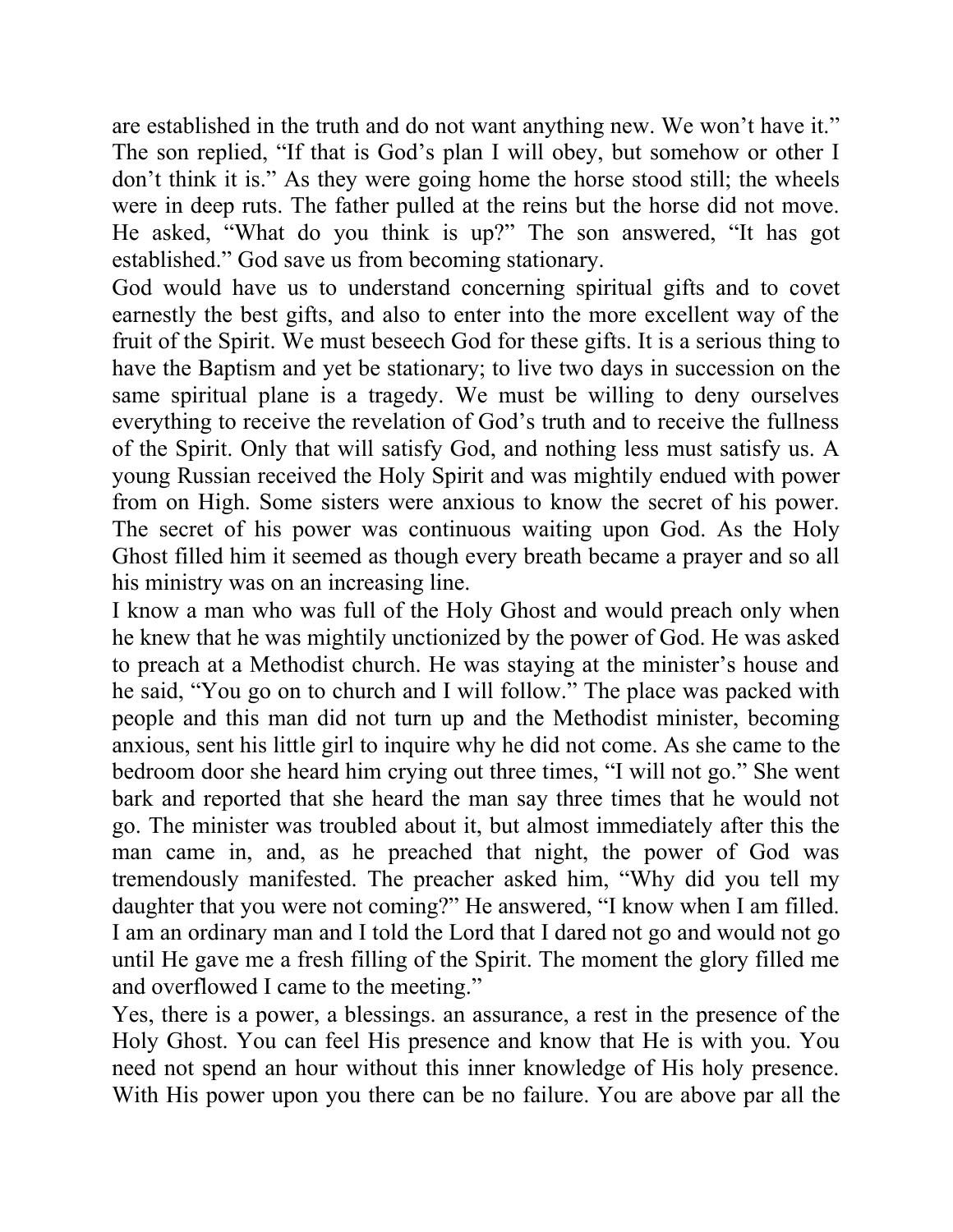time.

"Ye know that ye were Gentiles, carried away unto these dumb idols, even as ye were led." This is the Gentile day. When the Jews refused the blessings of God He scattered them, and He has grafted the Gentiles into the olive tree where the Jews were broken off. There never has been a time when God has been so favorable to a people who were not a people. He. has brought in the Gentiles to carry out His purpose of preaching the gospel to all nations and to receive the power of the Holy Ghost to accomplish this task. It is of the mercy of God that He has turned to the Gentiles and made us partakers of all the blessings that belong to the Jews; and here under this canopy of glory, because we believe, we get all the blessings of faithful Abraham.

"Wherefore I give you to understand, that no man speaking by the Spirit of God calleth Jesus accursed: and that no man can say that Jesus is the Lord, but by the Holy Ghost." There are many evil, deceiving spirits sent forth in these last days who endeavor to rob Jesus of His Lordship and of His rightful place. Many are opening the doors to these latest devils, such as New Theology and New Thought and Christian Science. These evil cults deny the fundamental truths of God's Word. They all deny eternal punishment and all deny the deity of Jesus Christ. You will never see the Baptism of the Holy Ghost come upon a man who accepts these errors. Neither will you see a Romanist receive. They put Mary in the place of the Holy Ghost. I would like you to produce a Romanist who knows that he is saved. No man can know he is saved by works. If you ever speak to a Romanist you will know that he is not definite on the line of the new birth. He cannot be. Another thing, you will never find a Russellite baptized in the Holy Ghost; nor a member of any other cult that does not put the Lord Jesus Christ pre-eminent above all.

The all important thing is to make Jesus Lord. Men can grow lopsided by emphasizing the truth of divine healing. Man can get wrong by all the time preaching on water baptism. But we never go wrong in exalting the Lord Jesus Christ, giving Him the preeminent place and magnifying Him as both Lord and Christ, yes, as very God of very God. As we are filled with the Holy Ghost our one desire is to magnify Him. We need to be filled with the Spirit to get the full revelation of the Lord Jesus Christ.

God's command is for us to be filled with the Spirit. We are no good if we have only a full cup; we need to have an overflowing cup all the time. It is a tragedy not to live in the fullness of overflowing. See that you never live below the overflowing tide.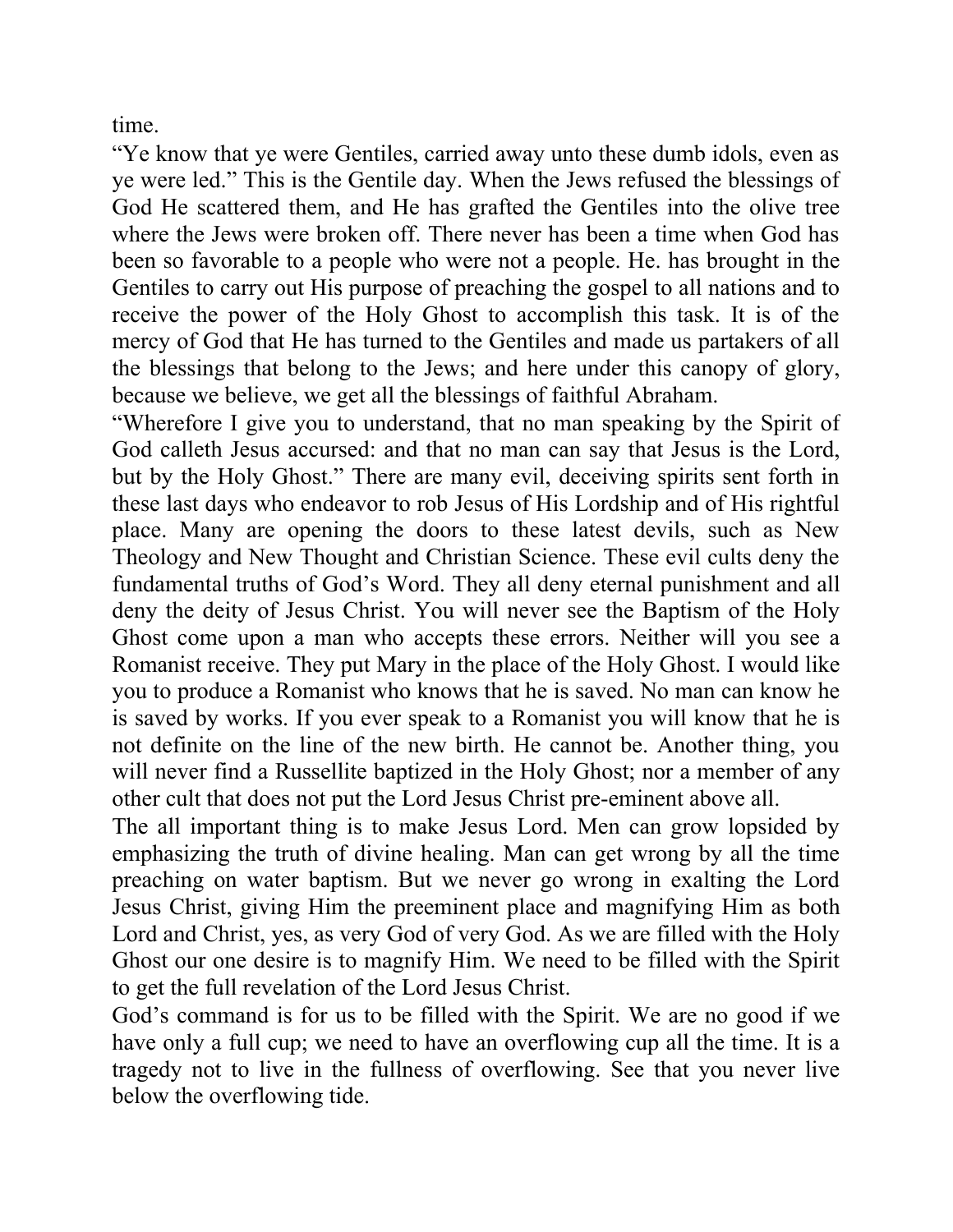"Now there are diversities of gifts but the same Spirit." Every manifestation of the Spirit is given that we might "profit withal." When the Holy Spirit is moving in an assembly and His gifts are in operation, everyone will receive profit. I have seen some who have been terribly switched. They believe in gifts, in prophecy, and they use these gifts apart from the power of the Holy Ghost. We must look to the Holy Spirit to show us the use of the gifts, what they are for, and when to use them, so that we may never use them without the power of the Holy Ghost. I do not know of anything which is so awful today as people using a gift without the power. Never do it God save us from doing it.

A man who is filled with the Holy Ghost, while he may not be conscious of having any gift of the Spirit, can have the gifts made manifest through him. I have gone to many places to help and have found that under the unction of the Holy Spirit many wonderful things have happened in the midst when the glory of the Lord was upon the people. Any man who is filled with God and filled with His Spirit might at any mo- have any of the nine gifts made manifest through him without knowing that he has a gift. Sometimes I have wondered whether it was better to be always full of the Holy Ghost and to see signs and wonders and miracles without any consciousness of possessing a gifts or whether it was better to know one has a gift. If you have received the gifts of the Spirit and they have been blessed, you should never under any circumstances use them without the power of God upon you pressing the gift through. Some have used the prophetic gift without the holy touch, and they have come into the realm of the natural, and it has brought ruin, caused dissatisfaction, broken hearts, upset assemblies. Do not seek the gifts unless you are purposed to abide in the Holy Spirit. They should be manifested only in the power of the Holy Spirit.

The Lord will allow you to be very drunk in His presence, but sober among people. I like to see people so filled with the Spirit that they are drunk like the 120 on the Day of Pentecost, but I don't like to see people drunk in the wrong place. That is what troubles us, somebody being drunk in a place of worship where a lot of people come in that know nothing about the Word. If you allow yourself to be drunk there you send people away; they look at you instead of seeing God. They condemn the whole thing because you have not been sober at the right time. Paul writes, "For whether we be beside ourselves, it is to God: or whether we be sober, it is for your cause" (2 Cor. 5:13). You can be beside yourself. You can go a bit further than being drunk.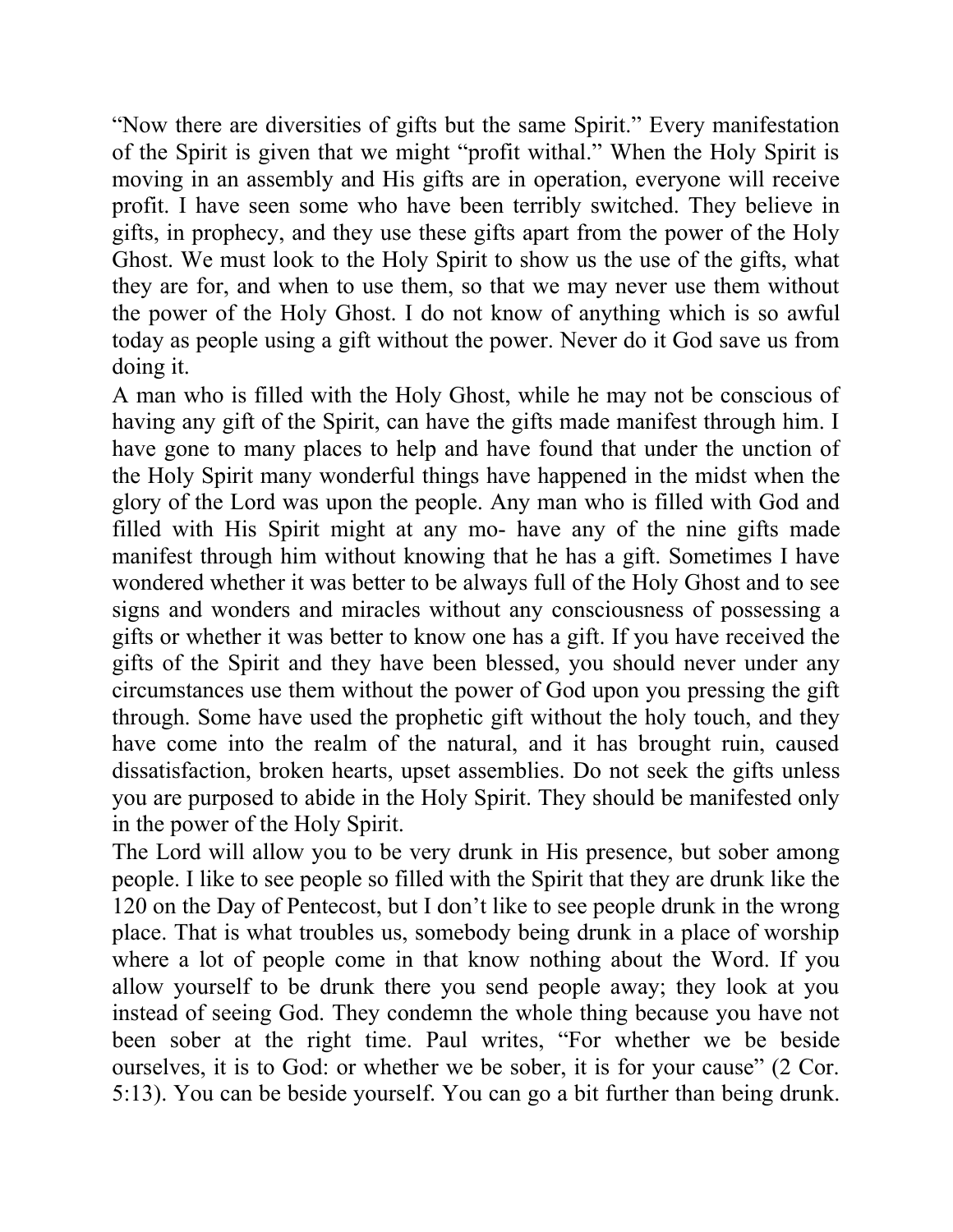You can dance, if you will do it at the right time. So many things are commendable when all the people are in the Spirit. Many things are very foolish if the people round about you are not in the Spirit. We must be careful not to have a good time at the expense of somebody else. When you have a good time you must see that the spiritual conditions in the place lend themselves to help you and that the people are falling in line with you. Then you will find it always a blessing.

While it is right to covet earnestly the best gifts, you must recognize that the all important thing is to be filled with the power of the Holy Ghost Himself. You will never have trouble with people who are filled with the power of the Holy Ghost, but you will have alot of trouble with people who have the gifts and have no power. The Lord wants us to come behind in no gift, but at the same time He wants us to be so filled with the Holy Ghost that it will be the Holy Spirit manifesting Himself through the gifts. Where the glory of God alone is desired you can look for every needed gift to be made manifest. To glorify God is better than to idolize gifts. We prefer the Spirit of God to any gift; but we can look for the Trinity in manifestation, different gifts by the same Spirit, different administrations but the sane Lord, diversities of operation but the same God working all in all. Can you conceive of what it will mean for our Triune God to be manifesting Himself in His fullness in our assemblies?

Watch that great locomotive boiler as it is filled with steam. You can see the engine letting off some of the steam as it remains stationary. It looks as though the whole thing might burst. You can see saints like that. They start to scream, but that is not to edification. But when the locomotive moves on, it serves the purpose for which it was built, and pulls along much traffic with it. It is wonderful to be filled with the power of the Holy Ghost, and for Him to serve His own purposes through us. Through our lips divine utterances flow, our hearts rejoice and our tongue is glad. It is an inward power within which is manifested in outward expression. Jesus Christ is glorified. As your faith in Him is quickened, from within you there will flow rivers of living water. The Holy Spirit will pour through you like a great river of life and thousands will be blessed because you are a yielded channel through whom the Spirit may flow.

The most important thing, the one thing that counts, is to see that we are filled with the Holy Spirit, filled to overflowing. Anything less than this is displeasing to God. We are commanded by God to be filled with the Spirit,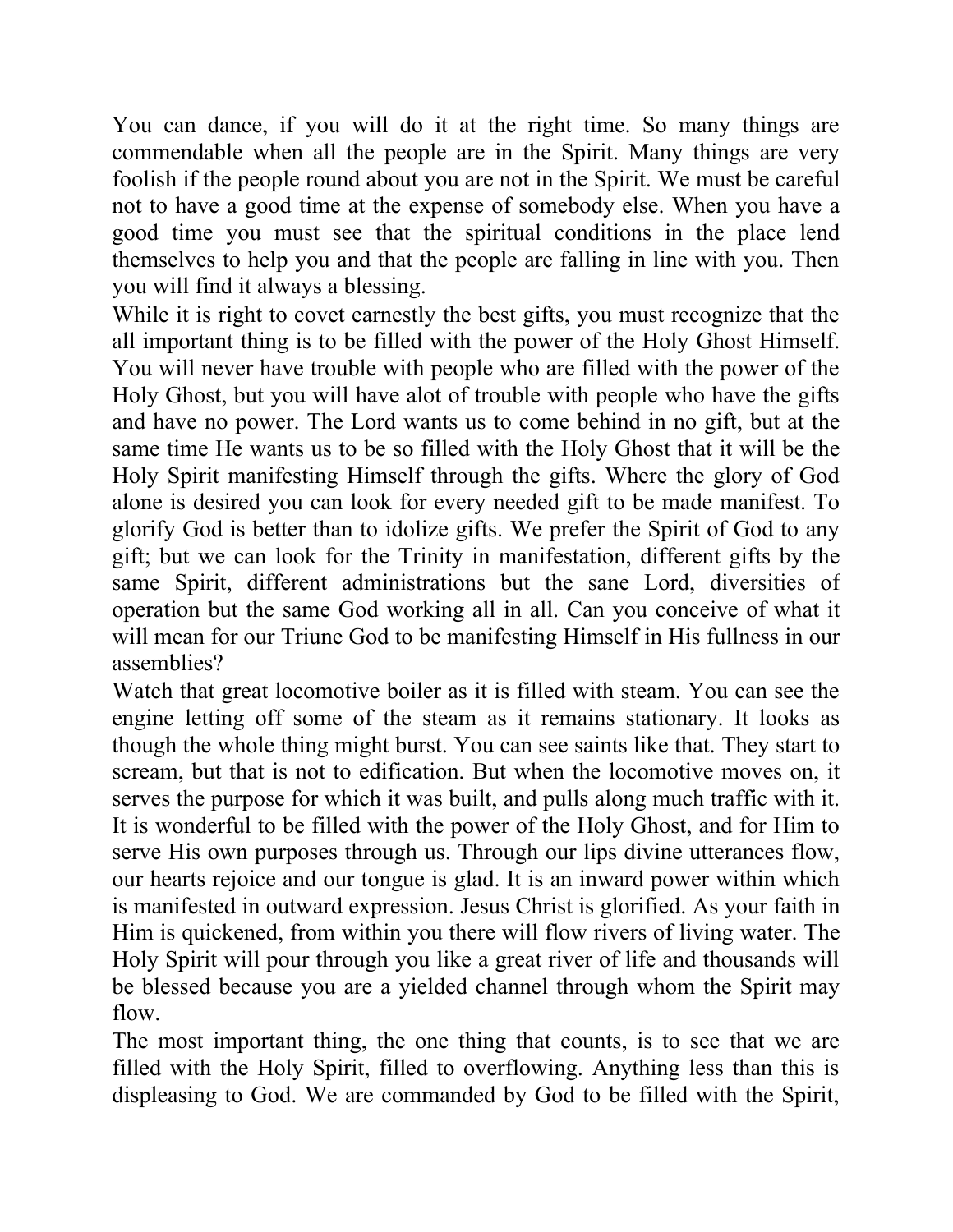and in the measure you fail of this you are that far short of the plan of God. The Lord would have us moving on from faith to faith, from glory to glory, from fullness to overflowing. It is not good for us to be ever thinking in the past tense, but we should be moving on to the place where we dare believe God. He has declared that after the Holy Ghost is come upon us we shall have power. I believe there is an avalanche of power from God to be apprehended if we will but catch the vision.

Paul wrote at one time, "I will now come to visions and revelations." God has put us in a place where He expects us to have His latest revelation, the revelation of that marvelous fact, *christ in us*, and what this really means. We can apprehend Christ fully only as we are filled and overflowing with the Spirit of God. Our only safeguard from dropping back into our natural mind from which we can never get anything, is to be filled and yet filled again with the Spirit of God and to be taken on to visions and revelations on a new line. The reason why I emphasize the importance of the fullness of the Holy Ghost is that I want to get you beyond all human plans and thoughts into the fullness of vision, into the full revelation of the Lord Jesus Christ. Do you want rest? It is in Jesus. Do you want to be saved from everything the devil is bringing up in these last times? Receive and continue in the fullness of the Holy Ghost, and He will be ever revealing to you that all you need for all times is in Christ Jesus your Lord.

I desire to emphasize the importance of the Spirit's ministration and of the manifestation of the Spirit which is given to every man to profit withal. As you yield to the Spirit of the Lord He has power over your intellect, over your heart, and over your voice. The Holy Spirit has power to unveil Christ and to project the vision of Christ upon the canvas of your mind, and then He uses your tongue to glorify and magnify Him in a way that you could never do apart from the Spirit's power.

Never say that when you are filled with the Holy Ghost you are "obliged" to do this or that. When people say that they are "obliged" to do this or that I know it is not the Spirit of God, but their own spirit moving them on to do that which is unseemly and unprofitable. Lots of people spoil meetings because they scream. If you want to do that kind of thing you had better get into some cellar. That is not to edification. I believe that, when the Spirit of God is upon you and moving you to speak as He gives utterance, it will always be to edification. But don't spoil the prayer meeting because when you ought to stop you go on. Who spoils the prayer meeting? The man who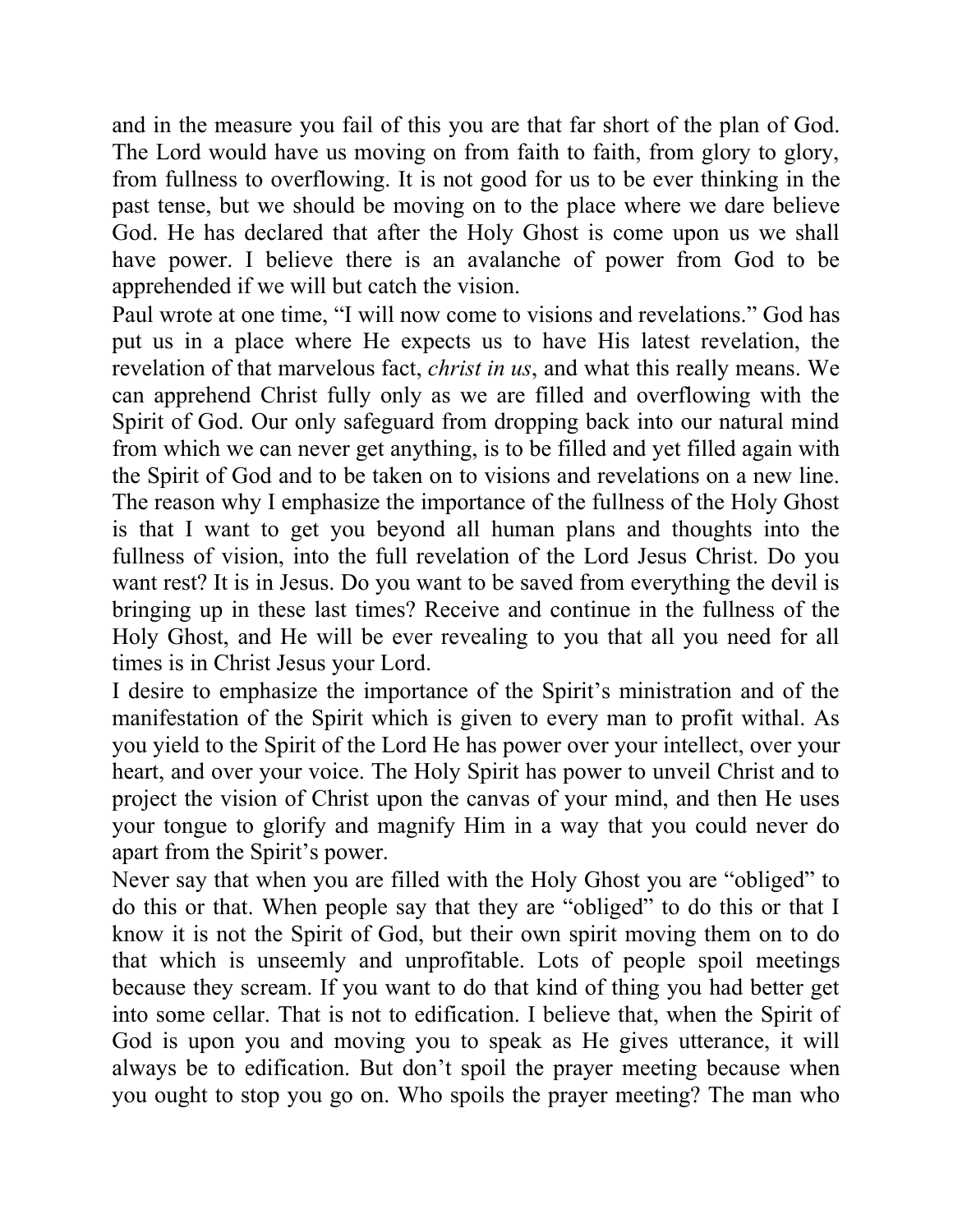starts in the Spirit and finishes in the flesh. Nothing is more lovely than prayer, but a prayer meeting is killed if you will go on and on in you! own spirit when the Spirit of God is through with you. You say as you come from some meetings, "That was a lovely message if the preacher only had stopped half an hour before he did." Learn to cease immediately the unction of the Spirit lifts. The Holy Ghost is jealous. Your body is the temple, the office of the Holy Ghost, but He does not fill the temple for human glorification, but only for the glory of God. You have no license to continue beyond a "Thus saith the Lord."

There is another side to this. God would have the assembly as free as possible, and you must not put your hand upon the working of the Spirit or it will surely bring trouble. You must be prepared to allow a certain amount of extravagance in young and newly baptized souls. You must remember that when you were brought into this life of the Spirit you had as many extravagances as anybody, but you have now become somewhat sobered down. It is a pity that some do get sobered down, for they are not where they were in the early days. We have to look to God for wisdom that we do not interfere or dampen the Spirit or quench the power of God when lie is manifested in our meetings. If you want to have an assembly full of life you must have an assembly full of manifestation. Nobody will come if there is no manifestation. We need to look to God for special grace that we do not move back to looking at things from a natural viewpoint.

The preacher, after he loses his unction, should inwardly repent and get right with God and get the unction back. We are no good without the unction of the Spirit of God. If you are filled with the grace of God you will not be judging everybody in the assembly, you will rather be trusting everybody, you will not be frightened at what is being done, you will have a heart to believe all things, and to believe that though there may be some extravagances, the Spirit of God will take control of things and will see that the Lord Jesus Christ Himself is exalted, glorified, and revealed to hungry hearts that desire to know Him. The Lord would have us wise unto that which is good and simple concerning evil, free from distrust, entering into a divine likeness to Jesus, that dares believe that God Almighty will surely watch over all. Hallelujah!

The Holy Ghost is the One who magnifies the Lord Jesus Christ, the One who gives illumination of Him. If you are filled with the Holy Ghost, it is impossible to keep your tongue still. Talk about a dumb baptized soul! It is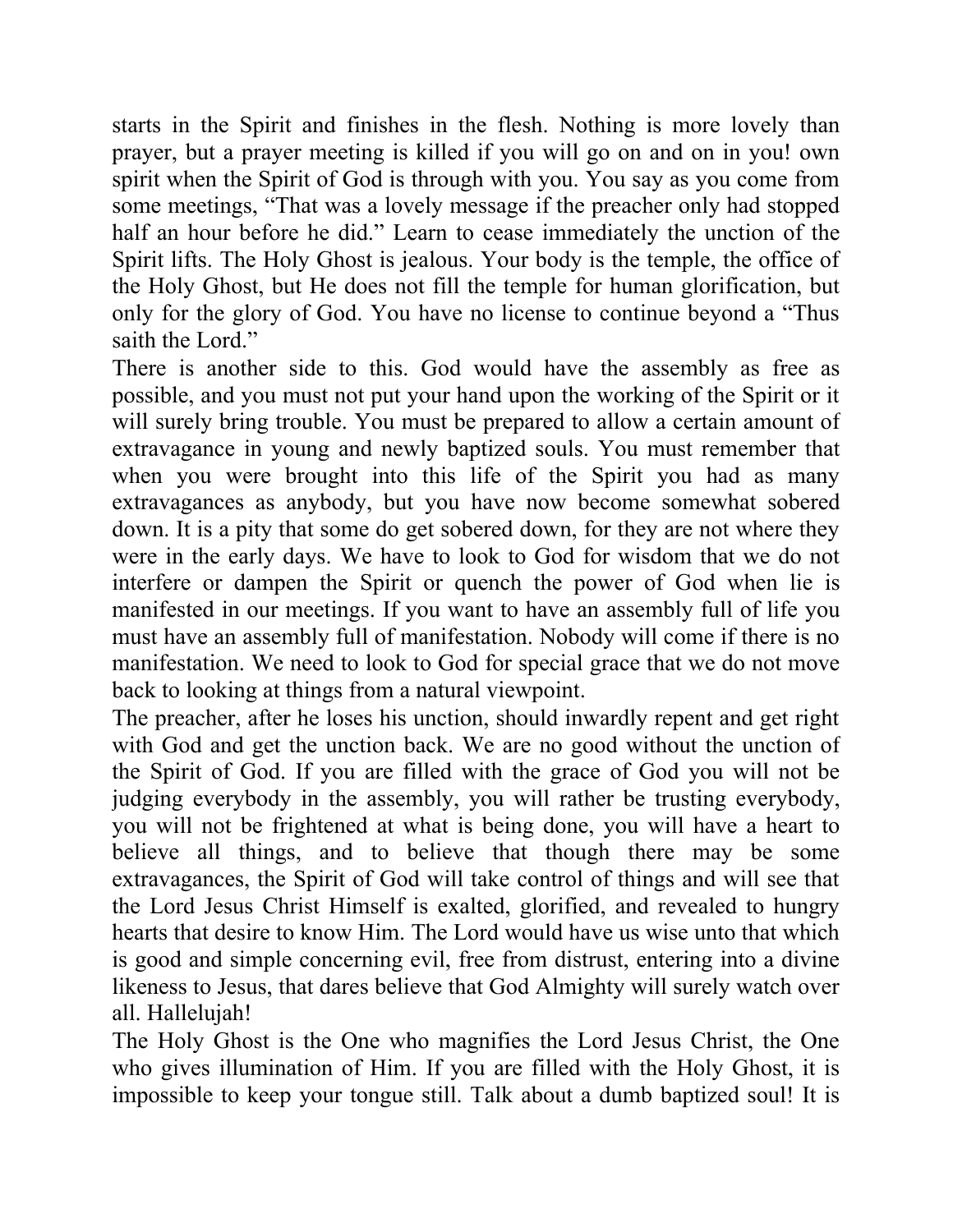not to be found in the Scriptures or outside of the Scriptures. We are filled with the Spirit in order that we may magnify the Lord, and there should be no meeting in which the saints do not glorify, magnify, praise, and worship the Lord in Spirit and in truth.

I would like to give one word of caution, for failure often comes through our not recognizing the fact that we are always in the body. We will need our bodies as long as we live. But our body is to be used and controlled by the Spirit of God. We are to present our bodies, holy and acceptable unto God, which is our reasonable service. Every member of our body must be so sanctified that it works in harmony with the Spirit of God. Our very eyes must be sanctified. God hates the winking of the eye. Front the day that I read in the Proverbs what God had to say about the winking of the eye (Prov. 6:13 and 10:10) I have never winked. I desire that my eyes may be so sanctified that they can always be used for the Lord. The Spirit of God will bring within us a compassion for souls that will be seen in our very eyes.

God has never changed the order of things that first, there comes the natural, and then the spiritual. For instance, when it is on your heart to pray, you begin in the natural and your second word will probably be under the power of the Spirit. You begin and God will end. It is the same in giving forth utterances under the Spirit's power. You feel the moving of the Spirit within and you begin to speak and the Spirit of God will give forth utterance. Thousands have missed wonderful blessings because they have not had faith to move out and begin in the natural, in faith that the Lord would take them into the realm of the supernatural. When you receive the Holy Ghost you receive God's Gift, in whom are all the gifts of the Spirit. Paul counsels Timothy to stir up the gift that was within. You have power to stir up God's executive within you. The way you stir up the gift within you is by beginning in faith, and then He gives forth what is needed for the occasion. You would never begin unless you were full of God. When we yield to timidity and fear we simply yield to Satan. Satan. whispers, "It is all self." He is a liar. I have learned this, If the Spirit of God is stirring me up, I have no hesitation in beginning to speak in tongues, and the Spirit of God gives me utterance and gives me the interpretation. I find that every time I yield to the Lord on this line I get a divine touch, I get a leading thought from the Spirit of God and the meeting is moved up on the line of faith.

You attend a meeting in faith, believing that the Lord is going to meet you there. But perhaps the evangelist is not in harmony with God. The people in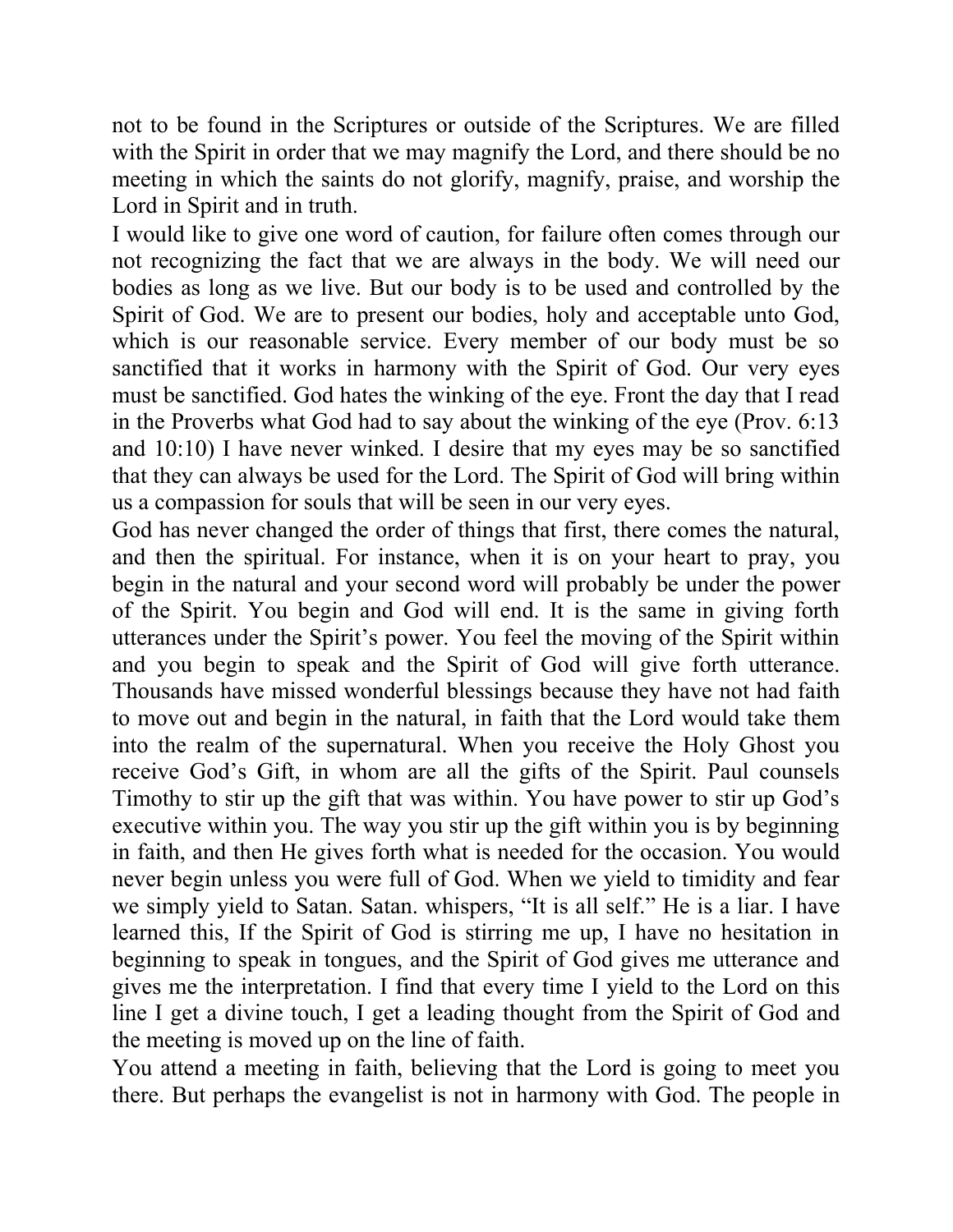the assembly are not getting what God wants. The Lord knows it. He knows His people are hungry. What happens? He will take perhaps the smallest vessels and put His power upon them. As they yield to the Spirit they break forth in a tongue. Another yields to the Spirit and there comes forth the interpretation. The Lord's church has to be fed, and the Lord will take this means of speaking to His peoplePentecostal people cannot be satisfied with the natural message. They are in touch with heavenly things and cannot be satisfied with anything less. They feel when there is something lacking in a meeting, and they look to God and He supplies that which is lacking.

When a man is filled with the Spirit he has no conception of what he has. We are so limited in our conception of what we have received. The only way we can know the power that has been given is through the ministration and manifestation of the Spirit of God. Do you think that Peter and John knew what they had when they went up to the temple to pray? They were limited in thought, and limited in their expression. The nearer we get to God the more conscious we are of the poverty of the hu- and we cry with Isaiah, "I am undone, I am unclean." But the Lord will bring the precious blood and the flaming coals for cleansing and refining and send us out to labor for Him empowered by His Spirit.

God has sent forth this outpouring that we may all be brought into a revelation of our sonship-tbat we are sons of God, men of power, that we are to be like the Lord Jesus Christ, that we are to have the powers of sonship, the power to lay hold of that which is weak and to quicken it. The Baptism of the Spirit is to make us sons of God with power. We shall be conscious of our human limits, but we shall not limit the Holy One who has come to dwell within. We must believe that since the Holy Ghost has come upon us we are indeed sons of God with power. Never say that you can't. All things are possible to them that believe. Launch out into the deep and believe that God has His all for you, and that you can do all things through Him who , strengthens you.

Peter and John knew that they had been in the upper room, they had felt the glory, they had been given divine utterances. They had seen conviction on the people. They knew that they had come into a wonderful thing. They know that what they had would be ever increasing and that it would be ever needful to cry, "Enlarge the vessel that the Holy Ghost may have more room within." They knew that all the old things were moved away and they had entered into an increasing and ever increasing knowledge of God, and that it was their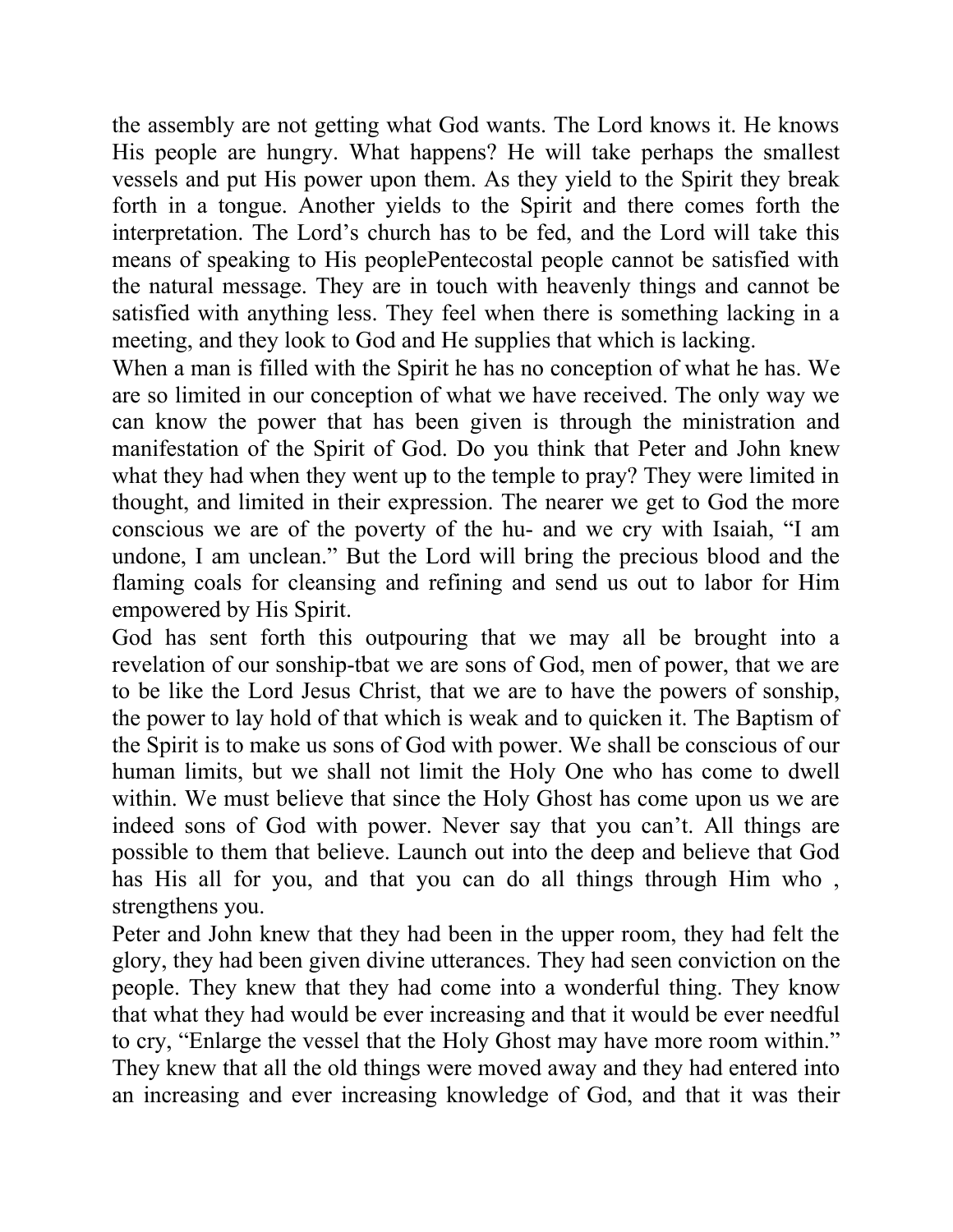Master's wish that they should be filled with the Spirit of God and with power every day and every hour. The secret of power is the unveiling of Christ, the all-powerful One within, the revelation of God who comes to abide within us. As they looked upon the crippled man at the Beautiful Gate they were filled with compassion. They were prompted by the Spirit to stop and speak with him. They said to the lame man, "Look on us." It was God's plan that the man should open his eyes with expectation. Peter said, "Of silver and gold we have none. But we have something and we will give it to you. We don't know what it is, but we give it to you. It is all in the name of Jesus." And then began the ministry of God. You begin in faith and you see what will happen. It is bidden from us at the beginning, but as we have faith in God He will come forth. The coming forth of the power is not of us but of God. There is no limit to what He will do. It is all in a nutshell as you believe God. And so Peter said, "Such as I have I give to thee: in the name of Jesus Christ of Nazareth rise up and walk." And the man who had been in that way for forty years stood up, and began to leap, and entered into the temple walking and leaping and praising God.

"For to one is given by the Spirit the word of wisdom." I want you to keep in mind the importance of never expecting the gifts of the Spirit apart from the power of the Spirit. In coveting the best gifts, covet to be so full of God and His glory that the gifts in manifestation will always glorify Him. We do not know all and we cannot know all that can be brought forth in the manifestation of the word of wisdom. One word of wisdom from God, one flash of light on the Word of God, is sufficient to save us from a thousand pitfalls. People have built without a word from God, they have bought things without a word from God, and they have been ensnared. They have lacked that word of wisdom which will bring them into God's plan for their lives. I have been in many places where I have needed a word of wisdom from God and this has been vouchsafed.

I will give you one instance. There is one thing I am very grateful to the Lord for, and that is that He has given me grace not to have a desire for money. The love of money is a great hindrance to many; and many a man is crippled in his ministry because he lets his heart run after financial matters. I was walking out one day when I met a godly man who lived opposite me and he said, "My wife and I have been talking together about selling our house and we feel constrained to sell it to you." As we talked together he persuaded me to buy his place, and before we said good-by I told him that I would take it.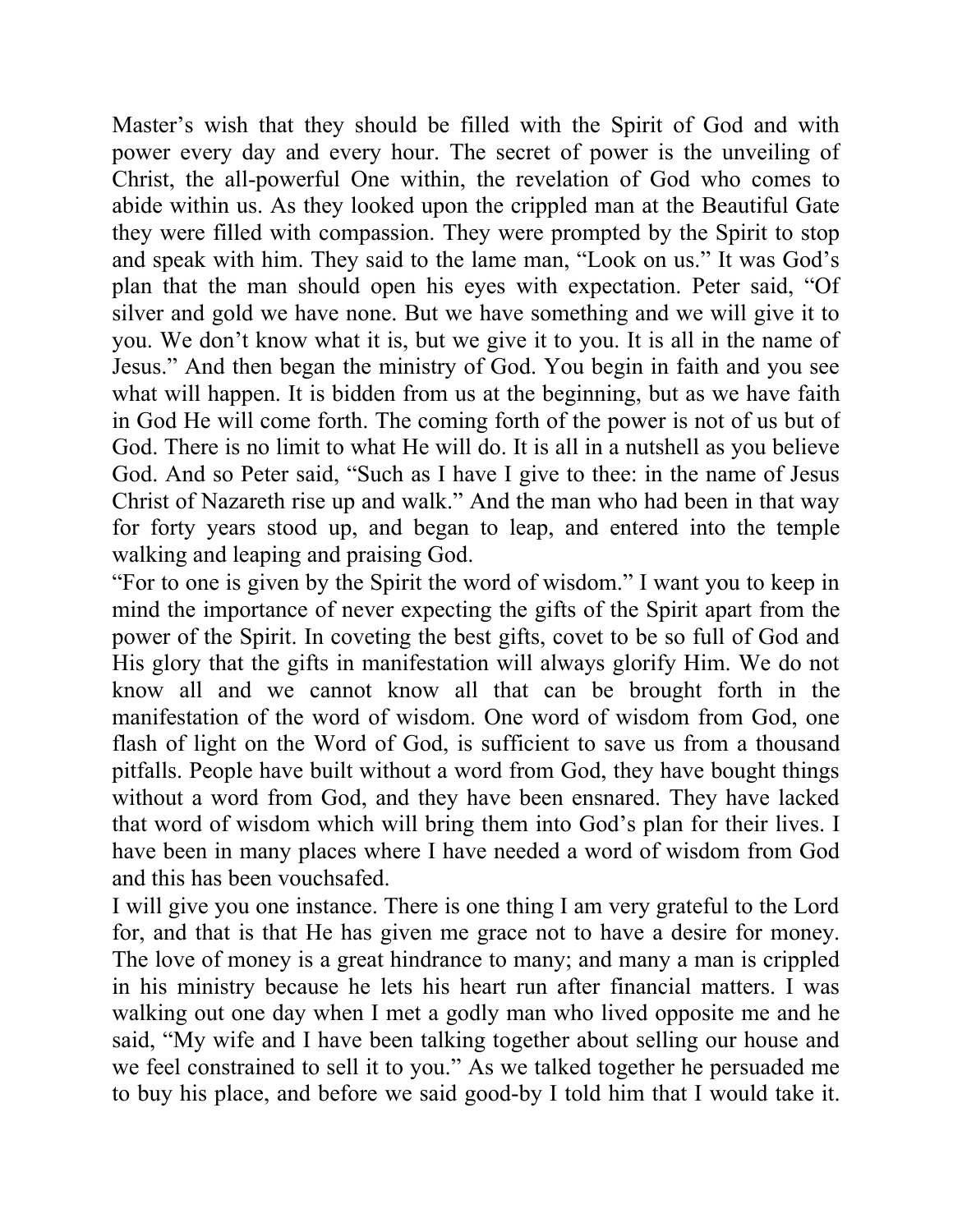We always make big mistakes when we are in a hurry. I told my wife what I had promised, and she said, "How will you manage it?" I told her that I had managed things so far, but I did not know how I was going to get through this. I somehow knew that I was out of divine order. But when a fellow gets out of divine order it seems that the last person he goes to is God. I was relying on an architect to help me, but that scheme fell through. I turned to my relations and I certainly had a wet shirt as one after another turned me down. I tried my friends and managed no better. My wife said to me, "Thou hast never been to God Yet." What could I do?

I have a certain place in our house where I go to pray. I Have been there very often. As I went I said, "Lord, i£ You will get me out of this scrape, I will never trouble Thee on this line again." As I waited on the Lord He just gave me one word. It seemed a ridiculous thing, but it was the wisest counsel. There is divine wisdom in every word He speaks. I came down to my wife, saying, "What do you think? The Lord has told me to go to Brother Webster." I said, "It seems very ridiculous, for he is one of the poorest men I know." He was the poorest man I knew, but he was also the richest man I knew, for he knew God. My wife said, "Do What God says, and it will be right."

I went off at once to see him, and he said as he greeted me, "Smith, what brings you so early?" I answered, "The word of God." I said to him, "About three weeks ago I promised to buy a house of a man, and I am short 100 pounds (\$500). I have tried to get this money, but somehow I seem to have missed God." "How is it," he asked, "that you have come to me only now?" I answered, "Because I went to the Lord about it only last night." "Well," he said, "it is a strange thing; three weeks ago I had 100 pounds. For years I have been putting money into a co-operative system and three weeks ago I had to go and draw 100 pounds out. I hid it under the mattress. Come with me and you shall have it. Take it. I hope it will bring as great a blessing to you as it has been a trouble to me." I had had a word from God, and all my troubles were ended. This has been multiplied in a hundred ways since that time. If I had been walking along filled with the Holy Ghost, I would not lave bought that house and would not have had all that strain. I believe the Lord wants to loose us from things of earth. But I am ever grateful for that word from God. There have been times in my life when I have been in great crises and under great weight of intercession. I have gone to the meeting without the knowledge of what I would say, but somehow or other God would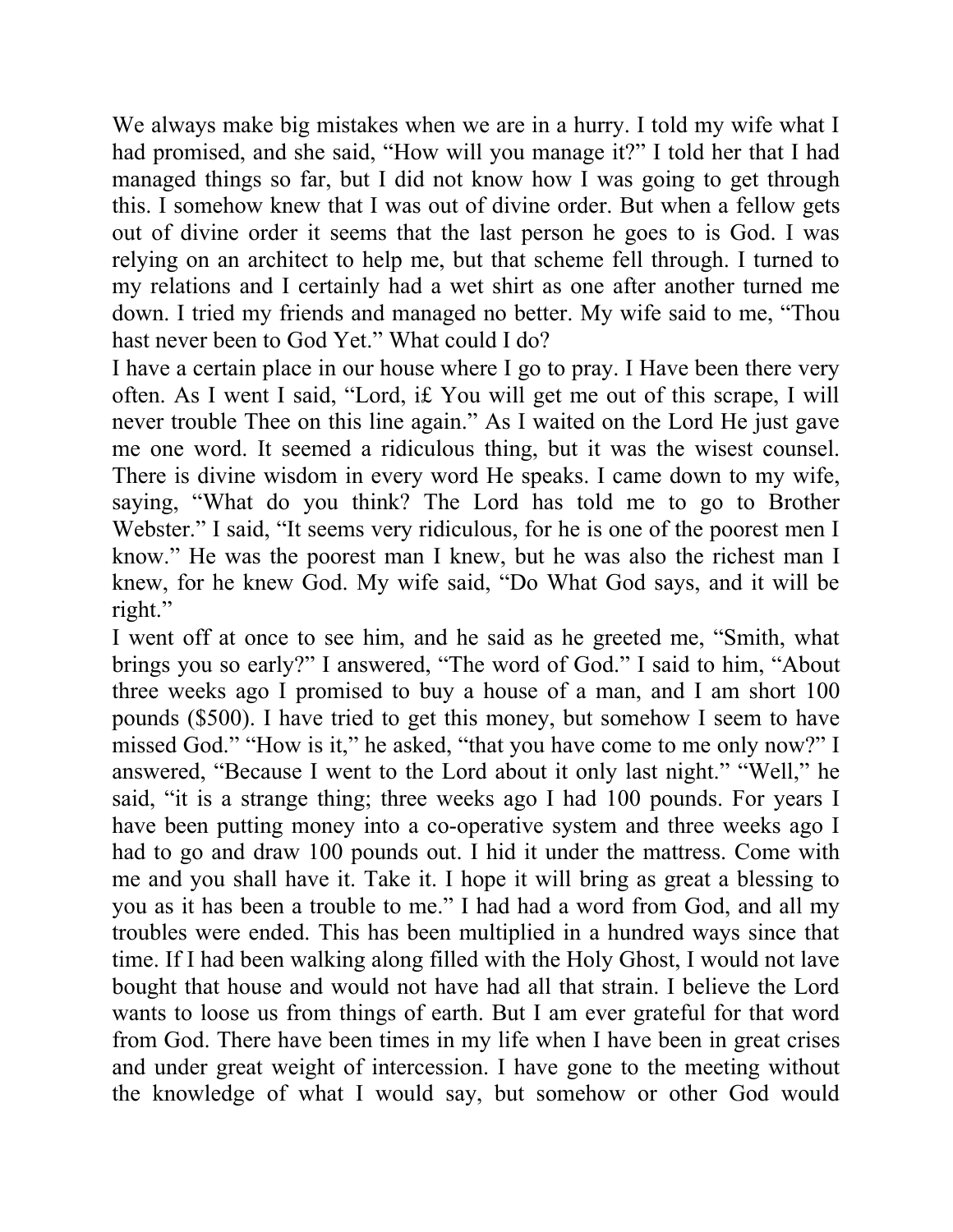vouchsafe the coming forth under the power of the Spirit of some word of wisdom, just what some souls in that meeting needed. As we look to God His mind will be made known, and His revelation and His word of wisdom will be forth coming.

"If thou shalt confess with thy mouth *Jesus as Lord*, and shalt believe in thine heart that God hath raised him from the dead, thou shalt be saved" (Romans 10:9).

"For *to this end* Christ died and lived again, *that he might be lord* of both the dead and the living" (Romans 14:9).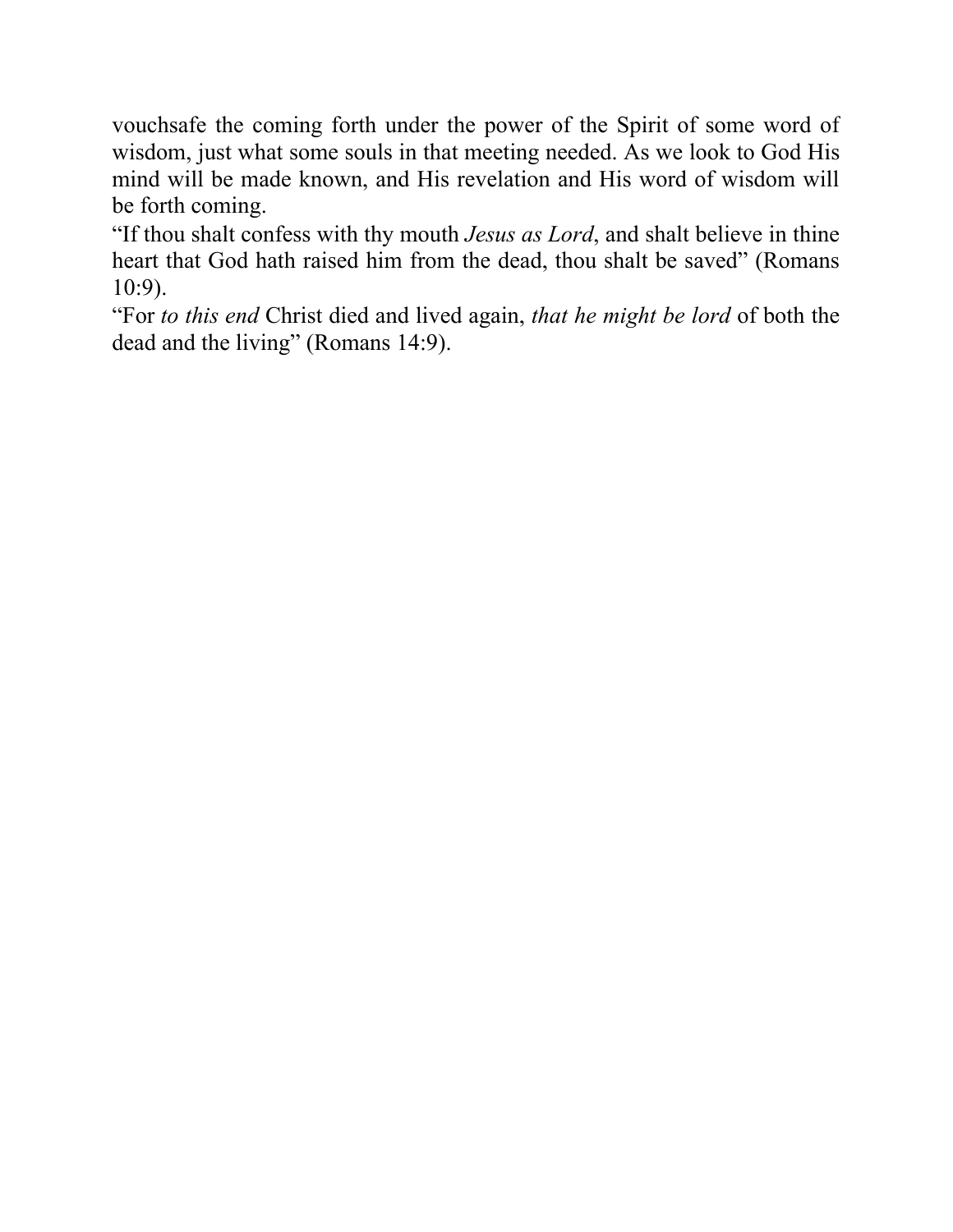#### **"The Word of Knowledge, and Faith"**

"To another the word of knowledge, by the same Spirit; to another faith, by the same Spirit" (1 Cor. 12:8, 9).

We have not passed this way hitherto. I believe that Satan has many devices and that they are worse today than ever before; but I also believe that there is to be a full manifestation on the earth of the power and glory of God to defeat every device of Satan.

In Ephesians 4 we are told to endeavor to keep the unity of the Spirit in the bond of peace, for there is one body, and one Spirit, one Lord, one faith, one baptism, and one God and Father of all. The Baptism of the Spirit is to make us all one. Paul tells us in 1 Cor. 12:13 that by one Spirit we are all baptized into one body, and have been all made to drink into one Spirit. It is God's thought that we speak the same thing. If we all have the full revelation of the Spirit of God we shall all see the same thing. Paul asked these Corinthians, "Is Christ divided?" When the Holy Ghost has full control, Christ is never divided, His body is not divided, there is no division. Schism and division are the products of the carnal mind.

How important it is that we shall have the manifestation of "the word of knowledge" in our midst. It is the same Spirit who brings forth the word of wisdom that brings forth the word of knowledge. The revelation of the mysteries of God comes by the Spirit, and we must have a supernatural word of knowledge in order to convey to others the things which the Spirit of God has revealed. The Spirit of God reveals Christ in all His wonderful fullness, and He shows Him to us from the beginning to the end of the Scriptures. It is the Scriptures that make us wise unto salvation, that open to us the depths of the kingdom of heaven, which reveal all the divine mind to us.

There are thousands of people who read and study the Word of God. But it is not quickened to them. The Bible is a dead letter except by the Spirit. The Word of God can never be vital and powerful in us except by the Spirit. The words that Christ spoke were not just dead words but they were spirit and life. And so it is the thought of God that a living word, a word of truth, the word of God, a supernatural word of knowledge, shall come forth from us through the power of the Spirit of God. It is the Holy Ghost who will bring forth utterances from our lips and a divine revelation of all the mind of God.

The child of God ought to thirst for the Word. He should know nothing else but the Word, and should know nothing among men save Jesus. "Man shall not live by bread alone, but by every word which proceedeth out of the mouth of God." It is as we feed on the Word and meditate on the message it contains, that the Spirit of God can vitalize that which we have received, and bring forth through us the word of knowledge that will be as full of power and life, as when He, the Spirit of God, moved upon holy men of old and gave them these inspired Scriptures. They were all inbreathed of God as they came forth at the beginning, and through the same Spirit they should come forth from us vitalized, living, powerful and sharper than any two-edged sword.

With the gifts of the Spirit should come the fruit of the Spirit. With wisdom we should have love, with knowledge we should have joy, and with the third gift, faith, we should have the fruit of peace. Faith is always accompanied by peace. Faith always rests. Faith laughs at impossibilities. Salvation is by faith, through grace, and it is the gift of God. We are kept by the power of God through faith. God gives faith and nothing can take it away. By faith we have power to enter into the wonderful things of God. There are three positions of faith; saving faith, which is the gift of God; the faith of the Lord Jesus; and the gift of faith. You will remember the word of the Lord Jesus Christ given to .Paul, to which he refers in the 26th of Acts, where the Lord commissioned him to go to the Gentiles, "to open their eyes, and to turn them from darkness unto light, and from the power of Satan unto God, that they may receive forgiveness of sins, and inheritance among them '*'which are sanctified by faith that is in me.*"

Oh, this wonderful faith of the Lord Jesus. Your faith comes to an end. How many times I have been to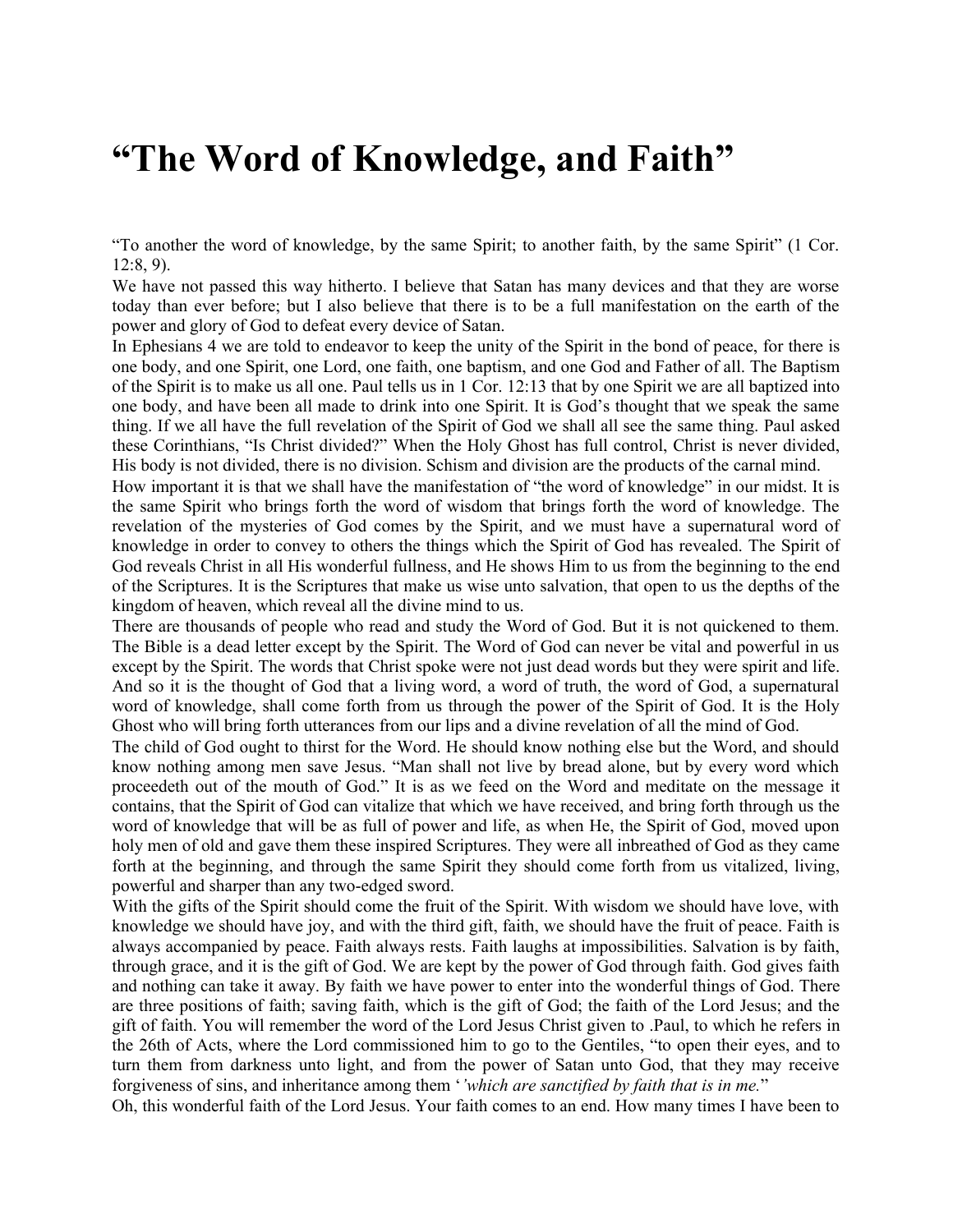the place where I have had to tell the Lord, "I have used all the faith I have," and then He has placed His own faith within me.

One of our workers said to me at Christmas time, "Wigglesworth, I never was so near the end of my purse in my life." I replied, "Thank God, you are just at the opening of God's treasures." It is when we are at the end of our own, that we can enter into the riches of God's resources. It is when we possess nothing, that we can possess all things.

The Lord will always meet you when you are on the line of living faith. I was in Ireland at one time and went to a house and said to the lady who came to the door, "Is Brother Wallace here?" She replied, "Oh, he has gone to Bangor, but God has sent you here for me. I need you. Come in." She told me her husband was a deacon of the Presbyterian Church. She had herself received the Baptism while she was a member of the Presbyterian Church, but they did not accept it as from God. The people of the church said to her husband, "This thing cannot go on. We don't want you to be deacon any longer, and your wife is not wanted in the church." The man was very enraged and he became incensed against his wife. It seemed as though an evil spirit possessed him, and the home that had once been peaceful became very terrible: At last he left home and left no money behind him, and the woman asked me what should she do.

We went to prayer and before we had prayed five minutes the woman was mightily filled with the Holy Ghost. I said to her, "Sit down and let me talk to you. Are you often in the Spirit like this?" She said. "Yes, and what could I do without the Holy Ghost now?" I said to her, "The situation is yours. The Word of God says that you have power to sanctify your husband. Dare to believe the Word of God. Now the first thing we must do is to pray that your husband come back tonight." She said, "I know he won't." I said, "If we agree together, it is done." She said, "I will agree." I said to her, "When he comes home show him all possible love, lavish everything upon him. If he won't hear what you have to say, let him go to bed. The situation is yours. Get down before God and claim him for the Lord. Get into the glory just as you have got in today, and as the Spirit of God prays through you, you will find that God will grant all the desires of your heart."

A month later I saw this sister at a convention. She told how her husband came home that night and that he went to bed, but she prayed right through to victory and then laid her hands upon him. The moment she laid hands upon him he cried out for mercy. The Lord saved him and baptized him in the Holy Spirit. The power of God is beyond all our conception. The trouble is that we do not have the power of God in a full manifestation because of our finite thoughts, but as we go on and let God have His way, there is no limit to what our limitless God will do in response to a limitless faith. But you will never get anywhere except you are in constant pursuit of all the power of God.

One day when I came home from our open-air meeting at eleven o'clock I found that my wife was out. I asked, "Where is she?" I was told that she was down at Mitchell's. I had seen Mitchell that day and knew that he was at the point of death. I knew that it was impossible for him to survive the day unless the Lord undertook.

There are many who let down in sickness and do not take hold of the life of the Lord Jesus Christ that is provided for them. I was taken to see a woman who was dying and said to her, "How are things with you?" She answered, "I have faith, I believe." I said, "You know that you have not faith, you know that you are dying. It is not faith that you have, it is language." There is a difference between language and faith. I saw that she was in the hands of the devil. There was no possibility of life until he was removed from the premises. I hate the devil, and I laid hold of the woman and shouted, "Come out, you devil of death. I command you to come out in the name of Jesus." In one minute she stood on her feet in victory.

But to return to the case of Brother Mitchell, I hurried down to the house, and as I got near I heard terrible screams. I knew that something had happened. I passed Mrs. Mitchell on the staircase and asked, "What is up?" She replied, "He is gone! He is gone!" I just passed her and went into the room, and immediately I saw that Mitchell had gone. I could not understand it, but I began to pray. My wife was always afraid that I would go too far, and she laid hold of ma and said, "Don't, Dad! Don't you see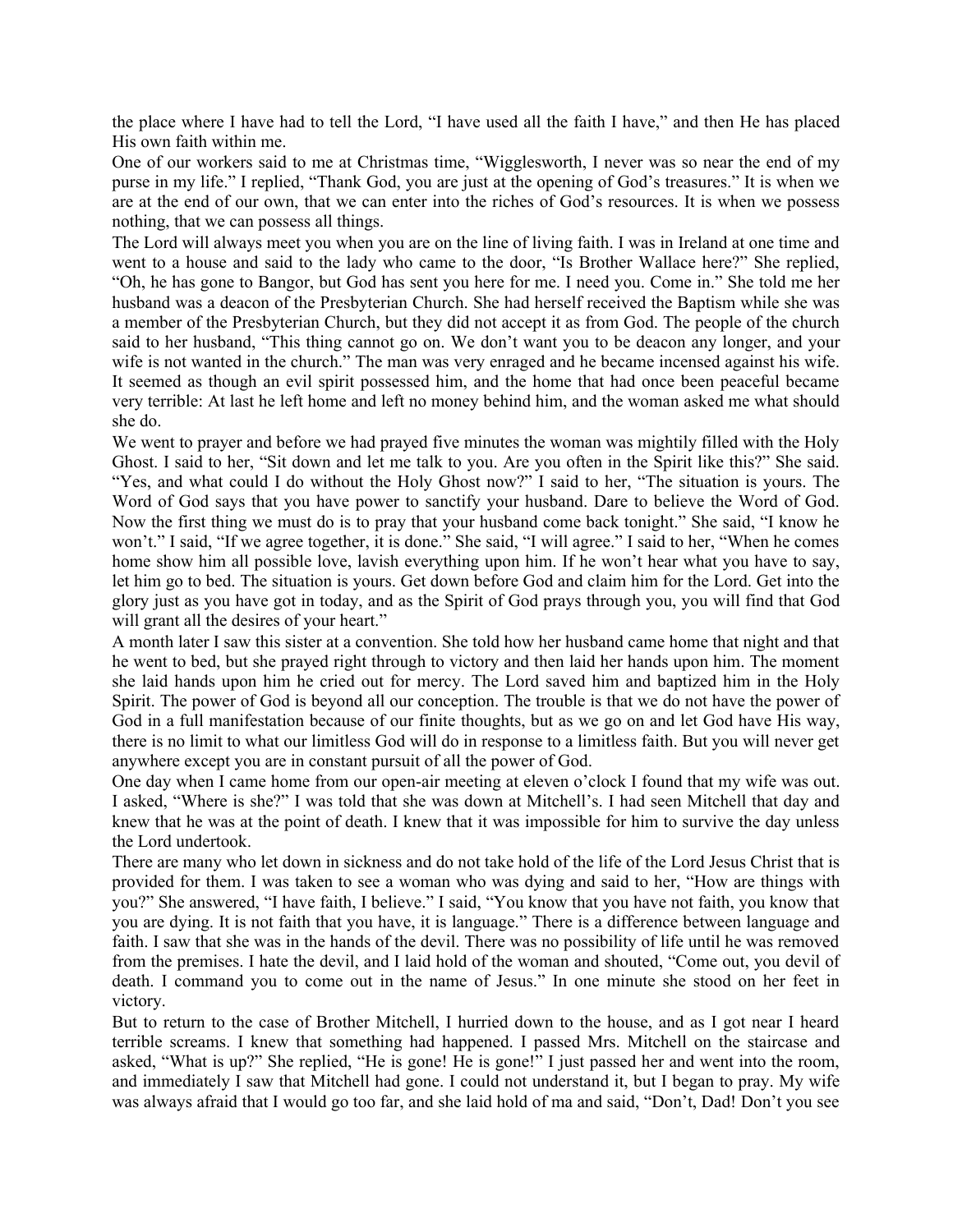that he is dead?" I continued to pray and my wife continued to cry out to me, "Don't, Dad. Don't you see that he is dead?" But I continued praying. I got as far as I could with my o-,vn faith, and then God laid hold of me. Oh, it was such a laying hold that I could believe for anything. The faith of the Lord Jesus laid hold of me and a solid peace came into my heart. I shouted, "He lives! He lives! He lives!" And he is living today. There is a difference between our faith and the faith of the Lord Jesus. The faith of the Lord Jesus is needed. We must change faith from time to time. Your faith may get to a place where it wavers. The faith of Christ never wavers. When you have that faith the thing is finished. When you have that faith you will never look at things as they are, you will see the things of nature give way to the things of the Spirit, you will see the temporal swallowed up in the eternal.

I was at a camp meeting in Cazadero, California, several years ago, and a remarkable thing happened. A man came there who was stone deaf. I prayed for him and I knew that God had healed hint. Then came the test. He would always move his chair up to the platform, and every time I got up to speak he would get up as close as he could and strain his ears to catch what I had to say. The devil said, "It isn't done." I declared, "It is done." This went on for three weeks and then the manifestation came and he could hear distinctly sixty yards away. When his ears were opened he thought it was so great that he had to stop the meeting and tell everybody about it. I met him in Oakland recently and he was hearing perfectly. As we remain steadfast and unmovable on the ground of faith, we shall see what we believe for in perfect manifestation.

People say to me, "Have you not the gift of faith?" I say that it is an important gift, but what is still more important is for us every moment to be making an advancement in God. Looking at the Word of God today I find that its realities are greater to me today than they were yesterday. It is the most sublime, joyful truth that God brings an enlargement. Always an enlargement. There is nothing dead, dry or barren in this life of the Spirit; God is always moving us on to something higher, and as we move on in the Spirit our faith will always rise to the occasion as different circumstances arise.

This is how the gift of faith is manifested. You see an object and you know that your own faith is nothing in the case. The other day I was in San Francisco. I sat on a car and saw a boy in great agony on the street. I said, "Let me get out." I rushed to where the boy was. He was in agony through cramp of the stomach. I put my hands on his stomach in the name of Jesus. The boy jumped, and stared at me with astonishment. He found himself instantly free. The gift of faith dared in the face of everything. It is as we are in the Spirit that the Spirit of God will operate this gift anywhere and at any time.

When the Spirit of God is operating this gift within a man, He causes him to know what God is going to do. When the man with the withered hand was in the synagogue, Jesus got all the people to look to see what would happen. The gift of faith always knows the results. He said to the man, "Stretch forth thine hand." His word had creative force. He was not living on the line of speculation. He spoke and something happened. He spake at the beginning and the world came into being. He speaks today and these things have to come to pass. He is the Son of God and came to bring us into sonship. He was the firstfruit of the resurrection and He calls us to be firstfruits, to be the same kind of fruit like to Himself.

There is an important point here. You cannot have the gifts by mere human desire. The Spirit of God distributes them severally as He will. God cannot trust some with the gift, but some who have a lowly, broken, contrite heart He can trust. One day I was in a meeting where there were a lot of doctors and eminent men, and many ministers. It was at a convention, and the power of God fell on the meeting. One humble little girl that waited at table opened her being to the Lord and was immediately filled with the Holy Ghost and began to speak in tongues. All these 'big men stretched their necks and looked up to see what was happening and were saying, "Who is it?" Then they learned it was "the servant!" Nobody received but "the servant!" These things are hidden and kept back from the wise and prudent, but the little children, the lowly ones, are the ones that receive. We cannot have faith if we have honor one of another. A man who is going on with God won't accept honor from his fellow beings. God honors the man of a broken, contrite spirit. How shall I get there? So many people want to do great things, and to be seen doing them, but the one that God will use is the one that is willing to be hidden. My Lord Jesus never said He could do things, but He did them. When that funeral procession was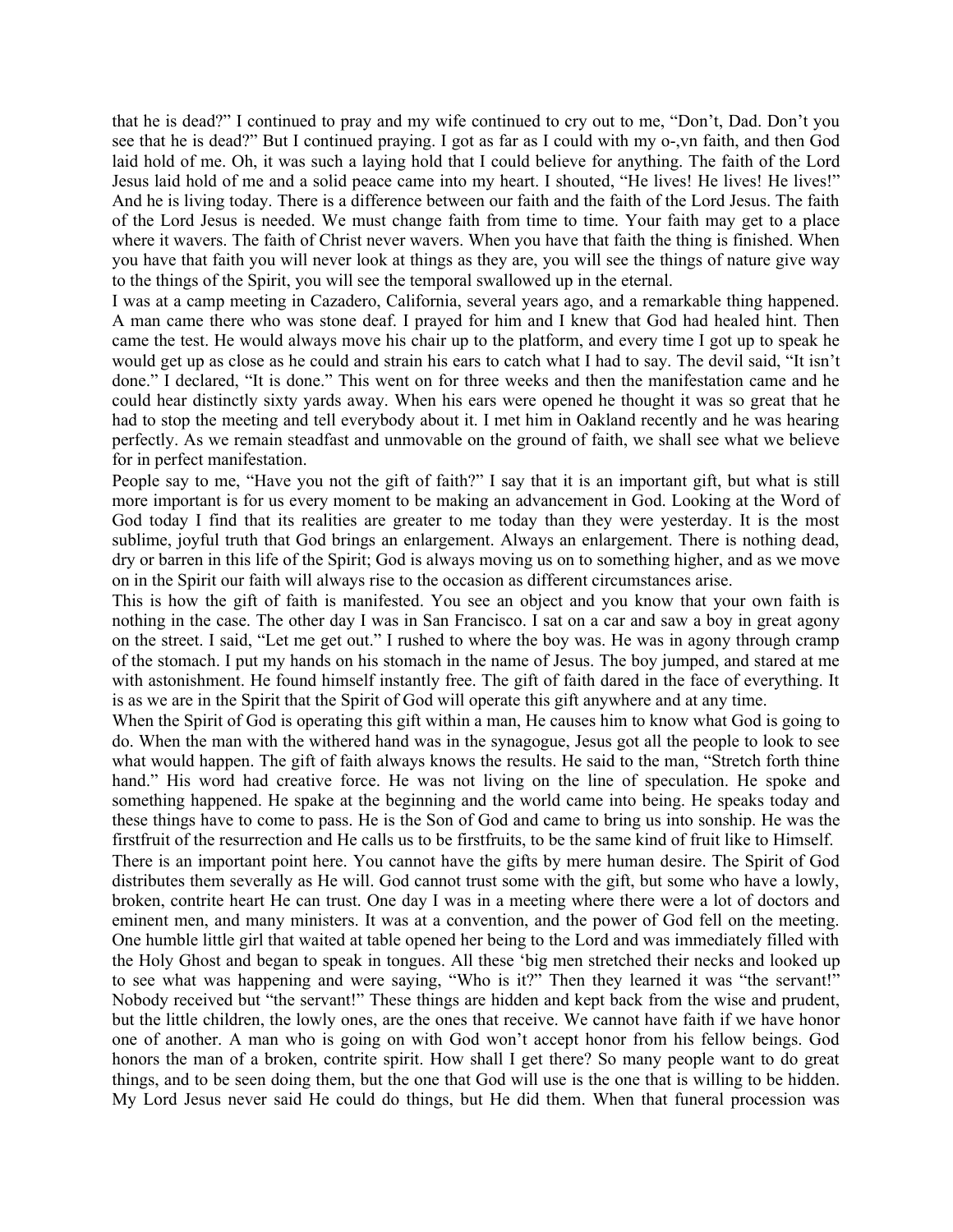coming up from Nain with the widow's son carried upon the bier, He made them lay it down. He spoke the word, "Arise!" and gave the son back to the widow. He had compassion for her. And you and I will never do anything except on the line of compassion. We shall never be able to remove the cancer until we are immersed so deeply into the power of the Holy Ghost, that the compassion of Christ is moving through us.

I find that, in all my Lord did, He said that He did not do it, but that another in Him did the work. What a holy submission! He was just an instrument for the glory of God. Have we reached a place where we dare to be trusted with the gift? I see in 1 Corinthians 13 that if I have faith to remove mountains and have not charity, all is a failure. When my love is so deepened in God that I only move for the glory of God, that I only seek the glory of God, then the gifts can be made manifest. God wants to be manifested, and to manifest His glory to humble spirits.

A faint heart can never have a gift. There are two things essential; first, love, and second, determination, a boldness of faith that will cause God to fulfill His word. When I was baptized I had a wonderful time and had utterance in the Spirit, but for some time afterwards I did not again speak in tongues. But one day as I was helping another, the Lord again gave me utterances in the Spirit. I was one day going down the road and speaking in tongues a long while. There were some gardeners doing their work, and they stuck their heads out to see what was going on. I said, "Lord, you have something new for me. You said that when a man speaks in tongues, he should ask for the interpretation. I ask for the interpretation, and I'll stay right here till I get it." And from that hour the Lord gave me interpretation.

At one time I was in Lincolnshire in England and came in touch with the old pastor of an Episcopalian Church. He became much interested and asked me into his library. I never heard anything sweeter than the prayer the old man uttered as he got down to pray. He began to pray, "Lord, make me holy. Lord, sanctify me." I called out, "Wake up! Wake up now! Get up and sit in your chair." He sat up and looked at me. I said to him, "I thought you were holy." He answered, "Yes." "Then what makes you ask God to do what He has done for you?" He began to laugh and then to speak in tongues. Let us move into the realm of faith, and live in the realm of faith, and let God have His way.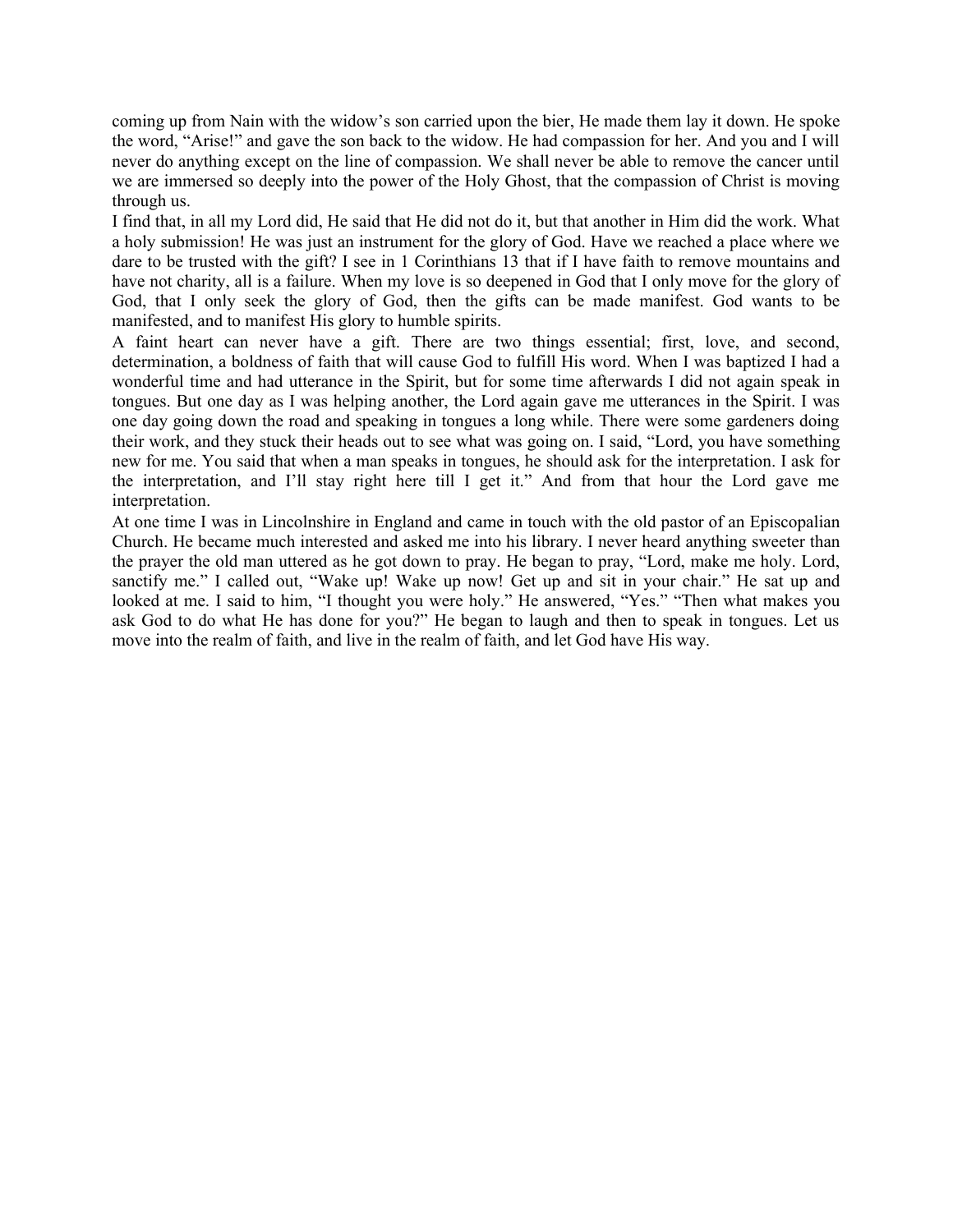#### **"Gifts of Healing, and Miracles"**

God has given us much in these last days, and where much is given much will be required. The Lord has said to us, "Ye are the salt of the earth: but if the salt have lost his savor, wherewith shall it be salted? It is thenceforth good for nothing, but to be cast out, and to be trodden under foot of men." We see a thought on the same line when our Lord Jesus says, "If a man abide not in Me, he is cast forth as a branch, and is withered; and men gather them, and cast them into the fire, and they are burned." On the other hand He tells us, "If ye abide in Me, and My words abide in you, ye shall ask what ye will, and it shall be done unto you." If we do not move on with the Lord these days, and do not walk in the light of revealed truth, we shall become as the savorless salt, as a withered branch. This one thing we must do, forgetting those things that are behind, the past failures and the past blessings, we must reach forth for those things which are before, and press toward the mark for the prize of our high calling of God in Christ Jesus.

For many years the Lord has been moving me on and keeping me from spiritual stagnation. When I was in the Wesleyan Methodist Church I was sure I was saved and was sure I was all right. The Lord said to me, "Come out," and I came out. When I was with the people known as the Brethren I was sure I was all right now. But the Lord said, "Come out." Then I went into the Salvation Army. At that time it was full of life and there were revivals everywhere. But the Salvation Army went into natural things and the great revivals that they had in those early days ceased. The Lord said to me, "Come out," and I came out. I have had to come out three times since. I believe that this Pentecostal revival that we are now in is the best thing that the Lord has on the earth today, and yet I believe that God has something out of this that is going to be still better. God has no use for any man who is not hungering and thirsting for yet more of Himself and His righteousness.

The Lord has told us to covet earnestly the best gifts, and we need to be covetous for those that will bring Him most glory. We need to see the gifts of healing and the working of miracles in operation today. Some say that it is necessary for us to have the gift of discernment in operation with the gifts of healing, but even apart from this gift I believe the Holy Ghost will have a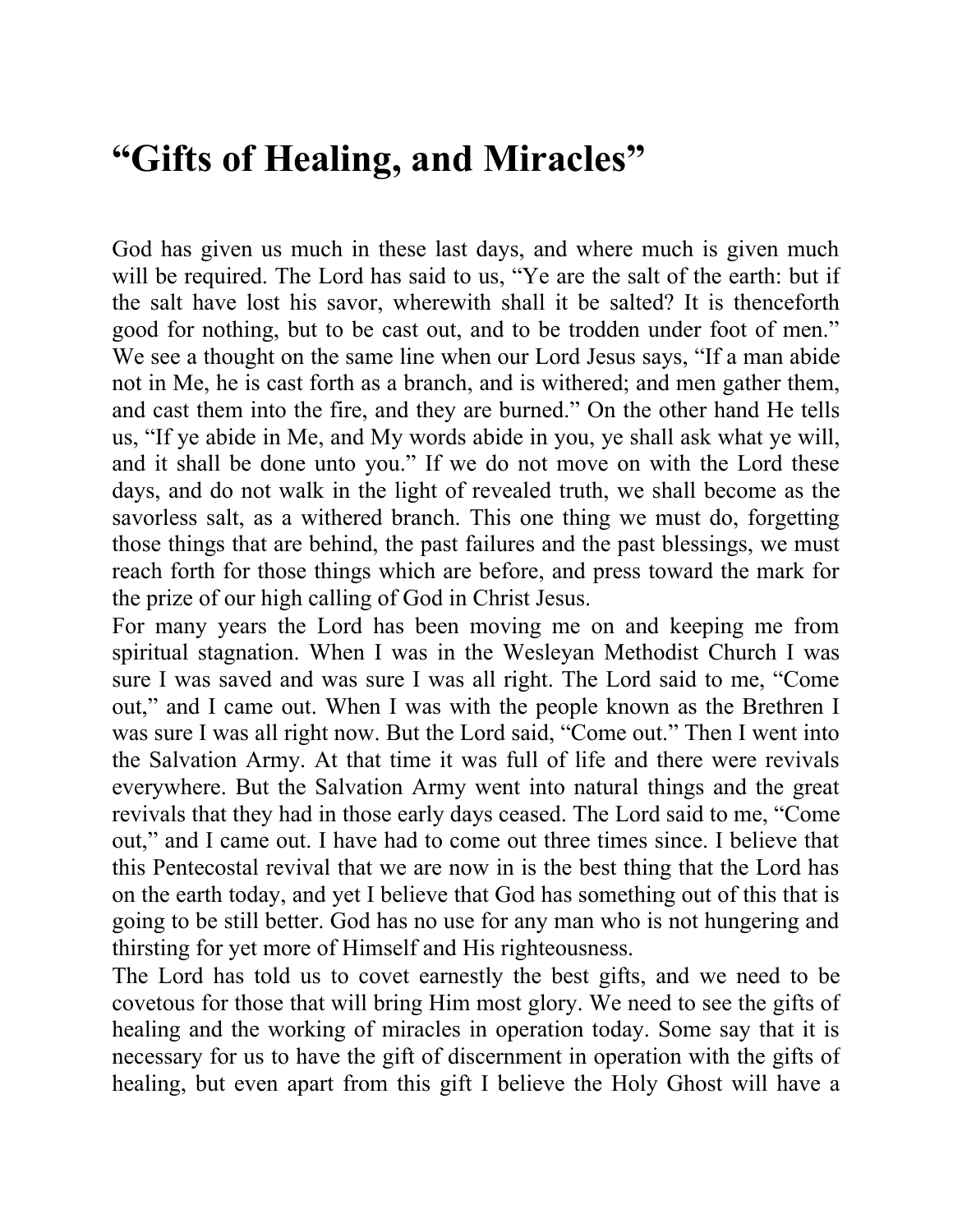divine revelation for us as we deal with the sick. Most people seem to have discernment, or think they have, and if they would turn it on themselves for twelve months they would never want to discern again. The gift of discernment is not criticism. I am satisfied that in Pentecostal circles today that our paramount need is more perfect love.

Perfect love will never want the preeminence in everything, it will never want to take the place of another, it will always be willing to take the back seat. If you go to a convention there is always someone who wants to give a message, who wants to be heard. If you have a desire to go to a convention you should have three things settled in your mind. Do I want to be heard? Do I want to be seen? Do I want anything on the line of finances? If I have these things in my heart I have no right to be there. The one thing that must move us must be the constraining love of God to minister for Him. A preacher always loses out when he gets his mind on finances. It is well for Pentecostal preachers to avoid making much of finances except to stir up people to help our missionaries on financial lines. A preacher who gets big collections for the missionaries need never fear, the Lord will take care of his finances. A preacher should not land at a place and say that God had sent him. I am always fearful when I hear a man advertising this. If he is sent of God, the saints will know it. God has His plans for His servants and we must so live in His plans that He will place us where He wants us. If you seek nothing but the will of God, He will always put you in the right place at the right time. I want you to see that the gifts of healing and the working of miracles are part of the Spirit's plan and will come forth in operation as we are working along that plan. I must know the movement of the Spirit and the voice of God. I must understand the will of God if I am to see the gifts of the Spirit in operation.

The gifts of healing are so varied. You may go and see ten people and every case is different. I am never happier in the Lord than when I am in a bedroom with a sick person. I have had more revelations of the Lord's presence when I have ministered to the sick at their bedsides than at any other time. It is as your heart goes out to the needy ones in deep compassion that the Lord manifests His presence. You are able to locate their position. It is then that you know that you must be filled with the Spirit to deal with the conditions before you.

Where people are in sickness you find frequently that they are dense about Scripture. They usually know three scriptures though. They know about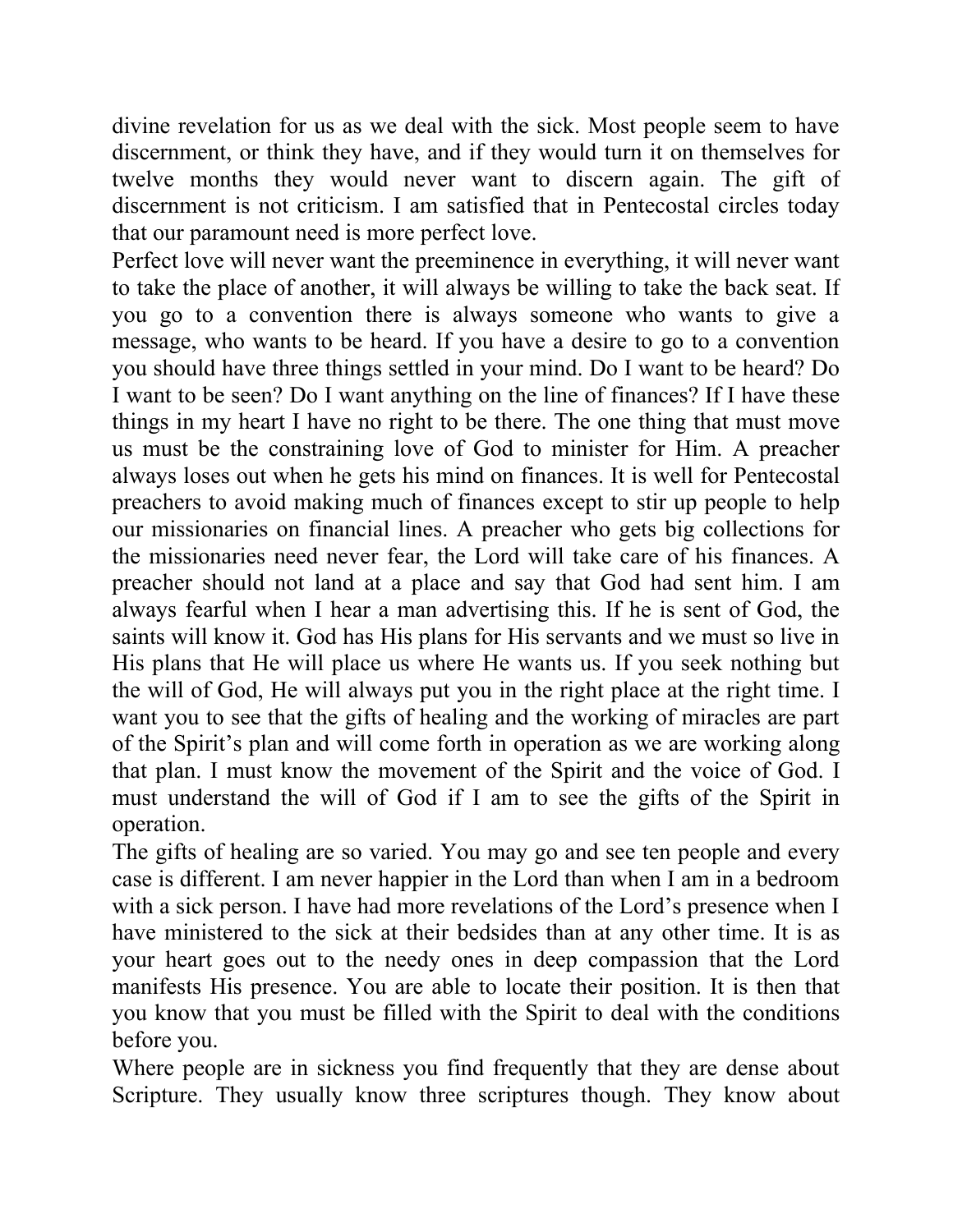Paul's thorn in the flesh, and that Paul told Timothy to take a little wine for his stomach's sake, and that Paul left someone sick somewhere; they forget his name, and don't remember the name of the place, and don't know where the chapter is. Most people think they have a thorn in the flesh. The chief thing in dealing with a person who is sick is to locate their exact position. As you are ministering under the Spirit's power the Lord will let you see just that which will be more helpful and most faith-inspiring to them.

When I was in the plumbing business I enjoyed praying for the sick. Urgent calls would come and I would have no time to wash, and with my hands all black I would preach to these sick ones, my heart all aglow with love. Ah, you must have your heart in the thing when you pray for the sick. You have to get right to the bottom of the cancer with a divine compassion and then you will see the gifts of the Spirit in operation.

I was called at 10 o'clock one night to pray for a young person given up by the doctor who was dying of consumption. As I looked, I saw that unless God undertook it was impossible for her to live. I turned to the mother and said, "Well, mother. you will have to go to bed." She said, "Oh, I have not had my clothes off for three weeks." I said to the daughters, "You will have to go to bed," but they did not want to go. It was the same with the son. I put on my overcoat and said, "Good-bye, I'm off." They said, "Oh, don't leave us." I said, "I can do nothing here." They said, "Oh, if you will stop, we will all go to bed." I knew that God would move nothing in an atmosphere of mere natural sympathy and unbelief.

They all went to bed and I stayed, and that was surely a time as I knelt by that bed face to face with death and with the devil. But God can change the hardest situation and make you know that He is almighty.

Then the fight came. It seemed as though the heavens were brass. I prayed from 11 to 3:30 in the morning. I saw the glimmering light on the face of the sufferer and saw her pass away. The devil said, "Now you are done for. You have come from Bradford and the girl has died on your hands." I said, "It can't be. God did not send me here for nothing. This is a time to change strength." I remembered that passage which said, "Men ought always to pray and not to faint." Death had taken place but I knew that my God was all powerful, and He that had split the Red Sea is just the same today. It was a time when I would not have "No," and God said "Yes." I looked at the window and at that moment the face of Jesus appeared. It seemed as though a million rays of light were coming from His face. As He looked at the one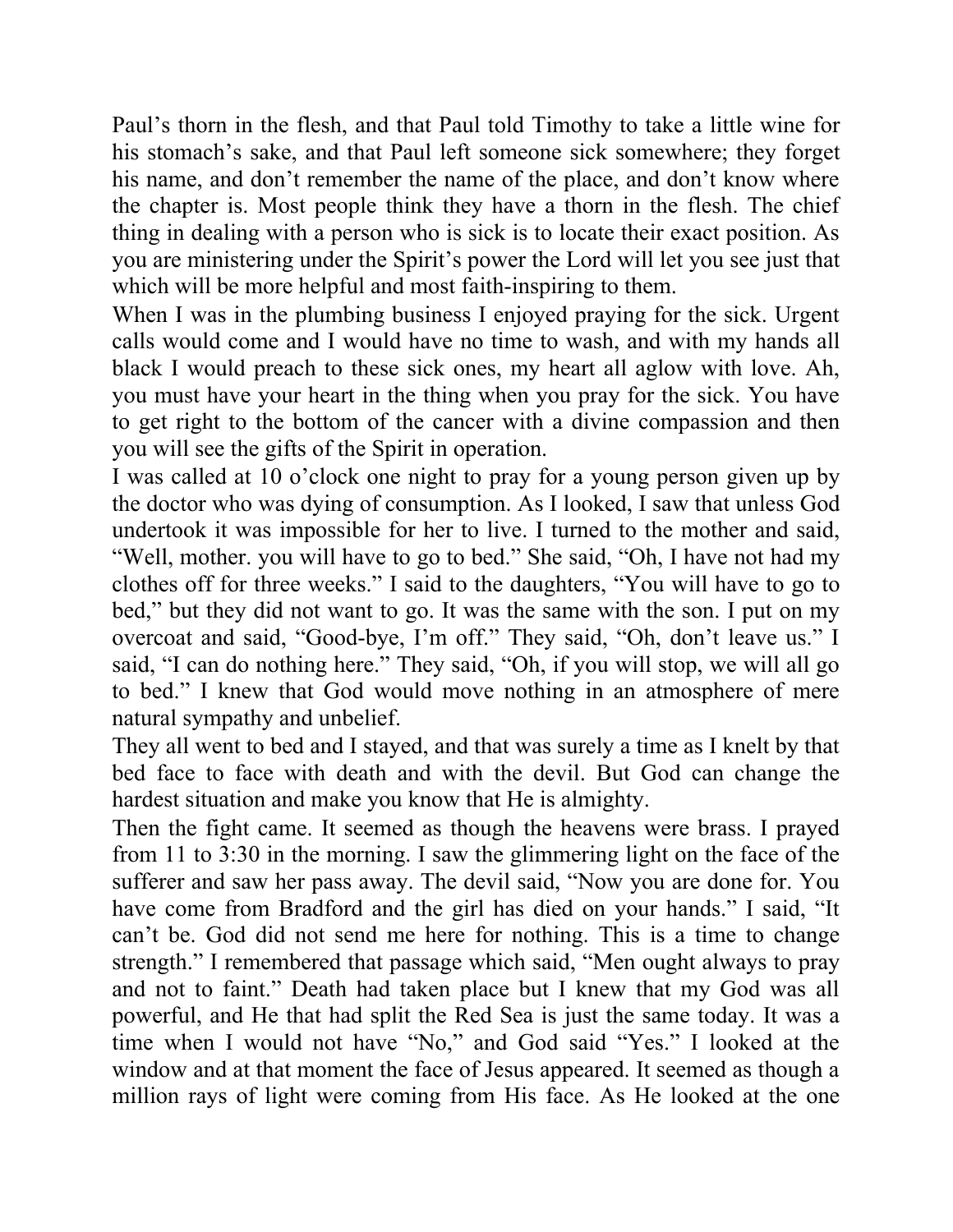who had just passed away, the color came back to the face. She rolled over and fell asleep. Then I had a glorious time. In the morning she woke early, put on a dressing gown and walked to the piano. She started to play and to sing a wonderful song. The mother and the sister and the brother had all come down to listen. The Lord had undertaken. A miracle had been wrought.

The Lord is calling us along this way. I am thanking God for difficult cases. The Lord has called us into heart union with Himself; He wants His bride to have one heart and one Spirit with Him and to do what He Himself loved to do. That case had to be a miracle. The lungs were gone, they were just in shreds, but the Lord restored lungs that were perfectly sound.

There is a fruit of the Spirit that must accompany the gift of healing and that is longsuffering. The man who is going through with God to be used in healing must be a man of longsuffering. He must be always ready with a word of comfort. If the sick one is in distress and helpless and does not see everything eye to eye with you, you must bear with him. Our Lord Tesus Christ was filled with compassion and lived and moved in a place of longsuffering, and we will have to get into this place if we are to help needy ones.

There are some times when you pray for the sick and you are apparently rough. But you are not dealing with a person, you are dealing with the Satanic forces that are binding the person. Your heart is full of love and compassion to all, but you are moved to a holy anger as you see the place the devil has taken in the body of the sick one, and you deal with his position with a real forcefulness. One day a pet dog followed a lady out of her house and ran all round her feet. She said to the dog, "My dear, I cannot have you with me today." The dog wagged its tail and made a big fuss. She said, "Go home, my dear." But the dog did not go. At last she shouted roughly, "Go home," and off it went. Some people deal with the devil like that, The devil can stand all the comfort you like to give him. Cast him out! You are dealing not with the person, you are dealing with the devil. Demon power must be dislodged in the name of the Lord. You are always right when you dare to deal with sickness as with the devil. Much sickness is caused by some misconduct, there is something wrong, there is some neglect somewhere, and Satan has had a chance to get in. It is necessary to repent and confess where you have given place to the devil, and then he can be dealt with.

When you deal with a cancer case, recognize that it is a living evil spirit that is destroying the body. I had to pray for a woman in Los Angeles one time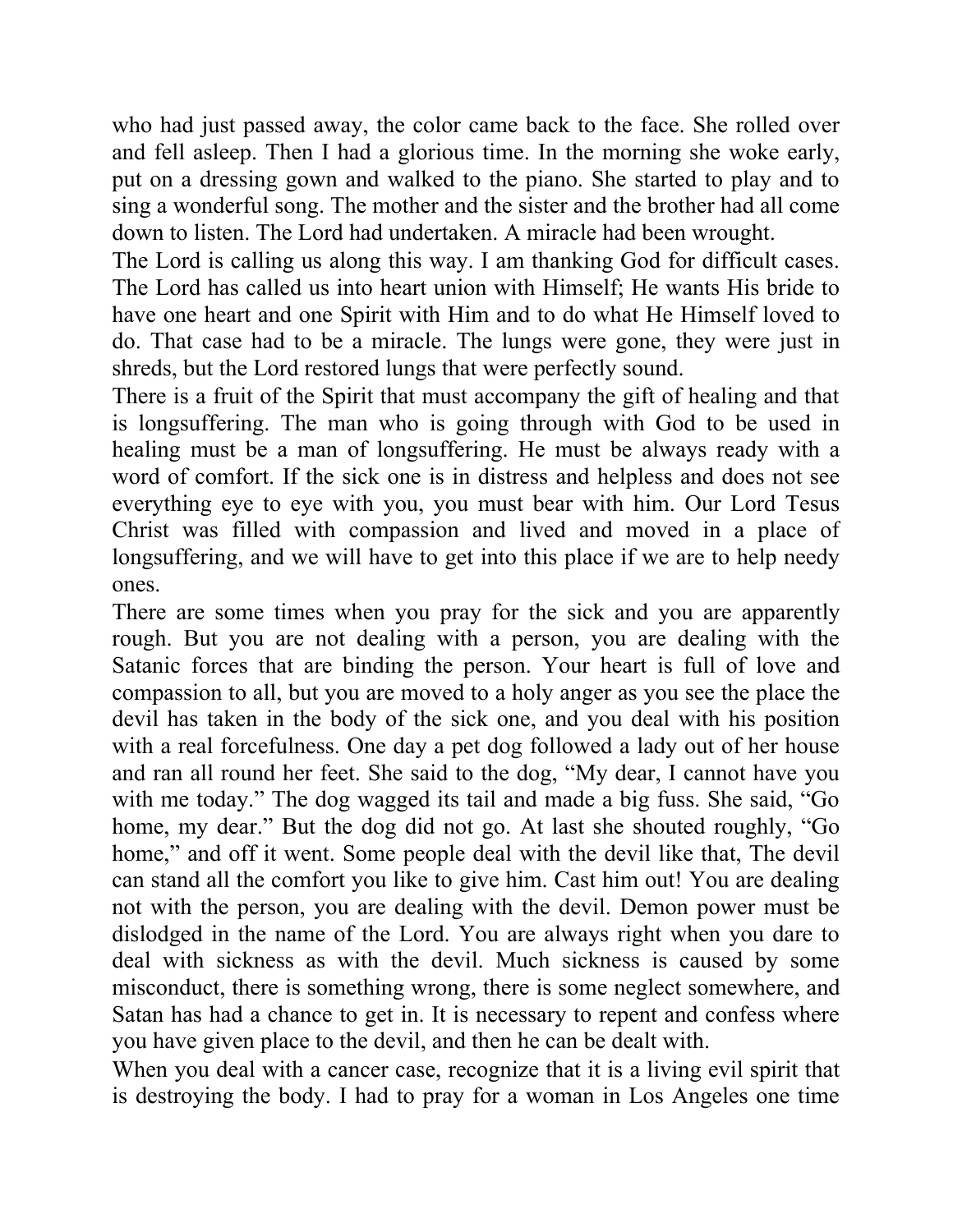who was suffering with cancer, and as soon as it was cursed it stopped bleeding. It was dead. The next thing that happened was that the natural body pressed it out, because the natural body had no room for dead matter. It came out like a great big ball with tens of thousands of fibers. All these fibers had been pressing into the flesh. These evil powers move to get further hold of the system, but the moment they are destroyed their hold is gone. Jesus said to His disciples that He gave them power to loose and power to bind. It is our privilege in the power of the Holy Ghost to loose the prisoners of Satan and to let the oppressed go free.

Take your position in the first epistle of John and declare, "Greater is He that is in me than he that is in the world." Then recognize that it is not yourself that has to deal with the power of the devil, but the Greater One that is in you. Oh, what it means to be filled with Him. You can do nothing of yourself, but He that is in you will win the victory. Your being has become the temple of the Spirit. Your mouth, your mind, your whole being becomes exercised and worked upon by the Spirit of God.

I was called to a certain town in Norway. The hall seated about 1500 people. When I got to the place it was packed, and hundreds were trying to get in. There were some policemen there. The first thing I did was to preach to the people outside the building. Then I said to the policemen, "It hurts me very much that there are more people outside than inside and I feel I must preach to the people. I would like you to get me the market place to preach in." They secured for me a great park and a big stand was erected and I was able to preach to thousands. After the preaching we had some wonderful cases of healing. One man came a hundred miles bringing his food with him. He had not been passing anything through his stomach for over a month as he had a great cancer on his stomach. He was healed at that meeting, and opening his parcel, he began eating before all the people. There was a young woman there with a stiff hand. Instead of the mother making the child use her arm she had allowed the child to keep the arm dormant until it was stiff, and she had grown up to be a young woman and was like the woman that was bowed down with the spirit of infirmity. As she stood before me I cursed the spirit of infirmity in the name of Jesus. It was instantly cast out and the arm was free. Then she waved it all over. At the close of the meeting the devil laid out two people with fits, When the devil is manifesting himself, then is the time to deal with him. Both of these people were delivered, and when they stood up and thanked and praised the Lord what a wonderful time we had.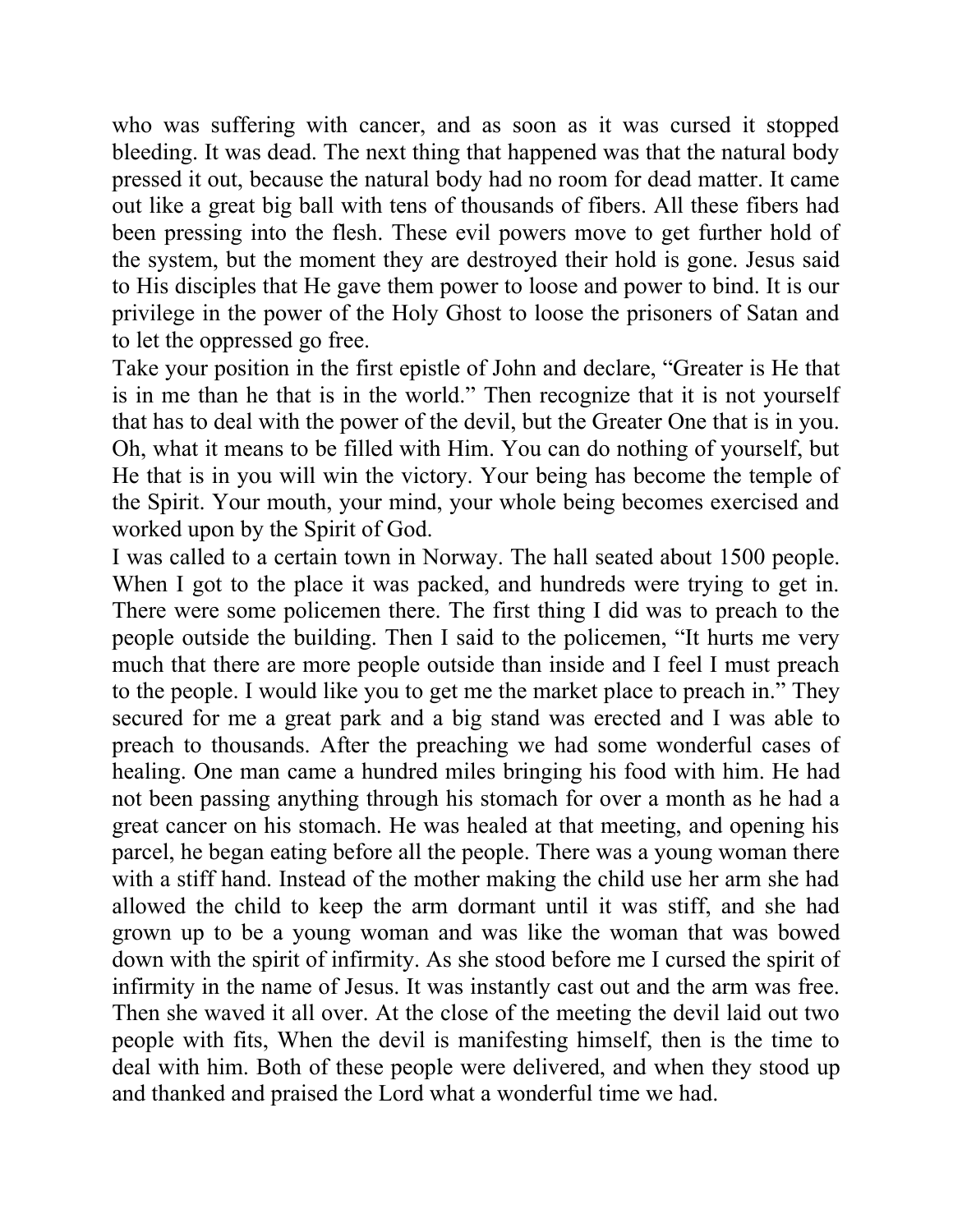We need to wake up and be on the stretch to believe God. Before God could bring me to this place He has broken me a thousand times. I have wept, I have groaned, I have travailed many a night until God broke me. It seems to me that until God has mowed you down you never can have this longsuffering for others. We can never have the gifts of healing and the working of miracles in operation only as we stand in the divine power that God gives us and we stand believing God, and having done all we still stand believing.

We have been seeing wonderful miracles these last days and they are only a little of what we are going to see. I believe that we are right on the threshold of wonderful things, but I want to emphasize that all these things will be through the power of the Holy Ghost. You must not think that these gifts will fall upon you like ripe cherries. There is a sense in which you have to pay the price for everything you get. We must be covetous for God's best gifts, and say Amen to any preparation the Lord takes us through, in order that we may be humble, usable vessels through whom He Himself can operate by means of the Spirit's power.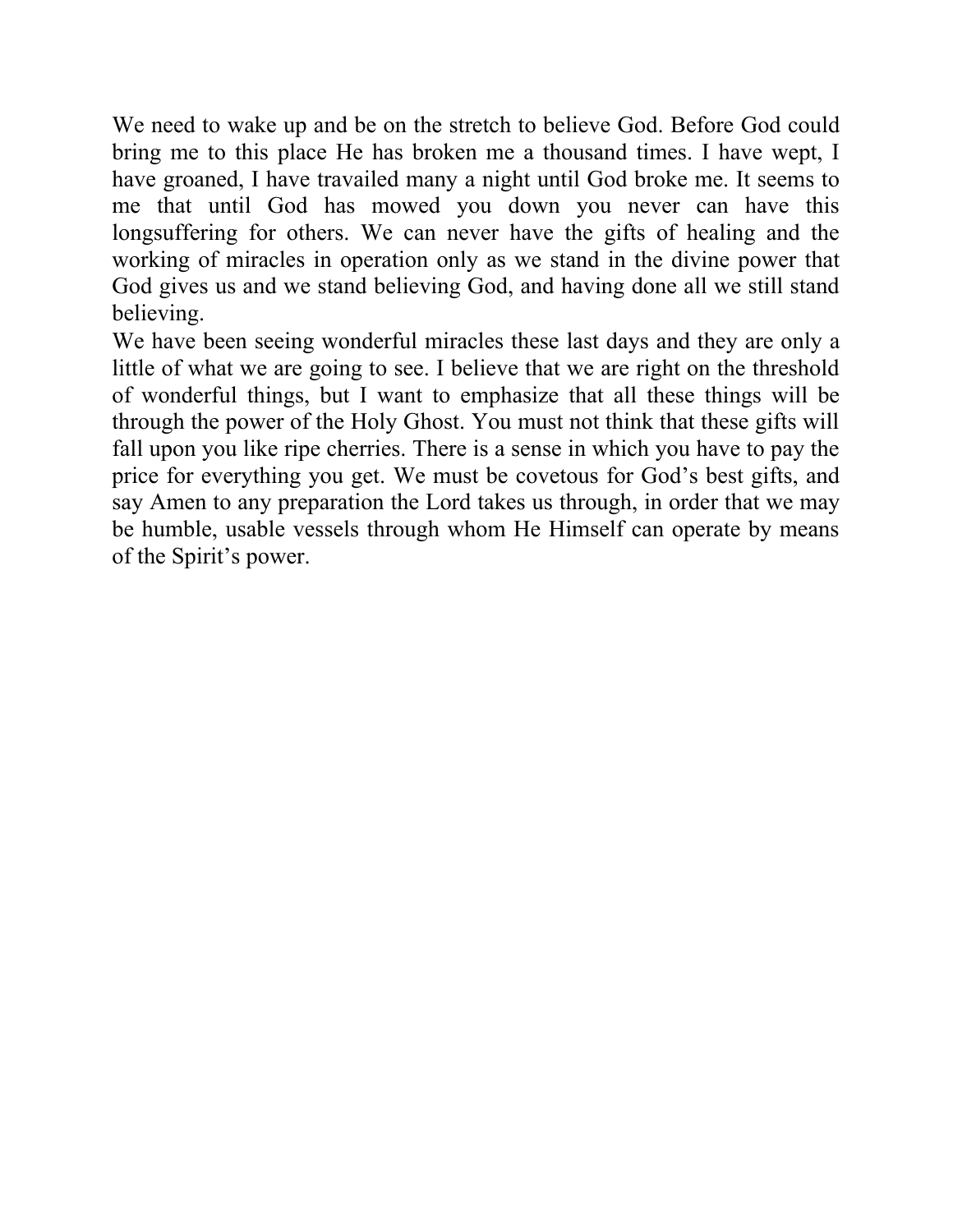## **"The Gift of Prophecy"**

In 1 Cor. 12:10, speaking of the diversities of gifts by the same Spirit, Paul writes, "To another prophecy." We see the importance of this gift from 1 Cor. 14:1, where we are told to follow after charity, and desire spiritual gifts, but rather that we may prophesy. We see also that he that prophesieth speaketh unto man to edification, and exhortation and comfort. How important it is then that we should have this gift in manifestation in the church in order that the saints might be built up and made strong and filled with the comfort of God. But with this as all other gifts we should see that it is operated by the Spirit's power and brought forth in the unction of the Spirit; so that everyone who shall hear prophecy, as it is brought forth by the Spirit of God, shall know that it is *God* who is bringing forth that which is for the edification of those who hear. It is the Spirit of God who takes of the deep things of God and reveals them, and unctionizes the prophet to give forth that which is a revelation of the things of God.

Utterance in prophecy has a real lifting power and gives real light on the truth to those who hear. Prophecy is never a mind reflection, it is something far deeper than this. By means of prophecy we receive that which is the mind of the Lord; and as we receive these blessed, fresh utterances through the Spirit of the Lord the whole assembly is lifted into the realm of the spiritual. Our hearts and minds and whole bodies receive a quickening through the Spiritgiven word. As the Spirit brings forth prophecy we find there is healing and salvation and power in every line. For this reason it is one of the gifts that we ought to covet.

While we appreciate true prophecy, we must not forget that the Scriptures warn us in no uncertain manner concerning that which is false. In 1 John 4:1 we are told, "Beloved, believe not every spirit, but try the spirits whether they are of God: because many false prophets are gone out into the world." And John tells us how we can tell the difference between the true and the false, "Hereby know ye the Spirit of God: every spirit that confesseth that Jesus Christ is come in the flesh is of God: and every spirit that confesseth not that Jesus Christ is come in the flesh is not of God; but this is that spirit of antichrist, whereof ye have heard that it should come." There are voices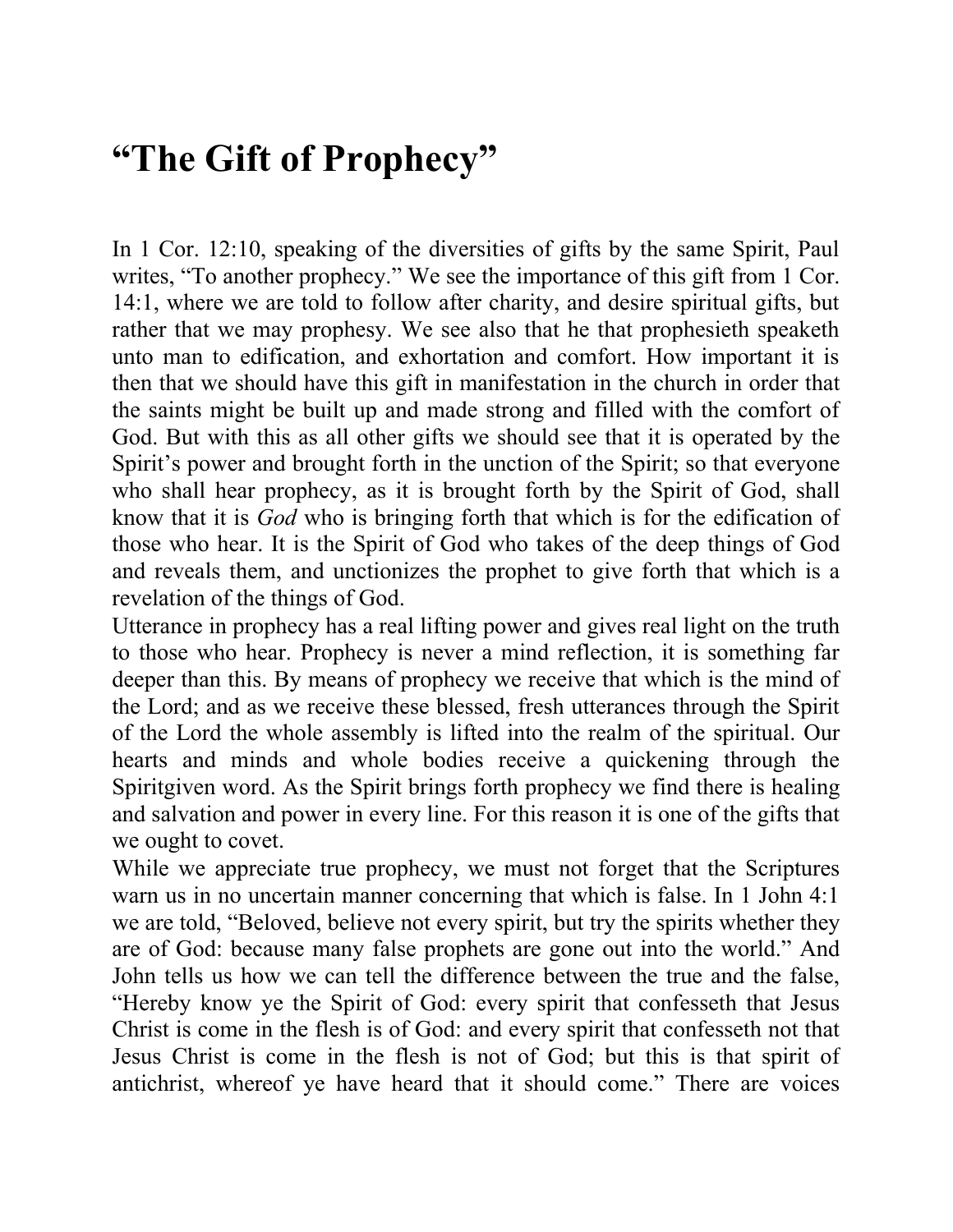which seem like prophecy and some have got into terrible darkness and bondage through listening to these counterfeits of the true gift of prophecy. True prophecy is always Christ-exalting, magnifying the Son of God, exalting the blood of Jesus Christ, encouraging the saints to praise and worship the true God. False prophecy deals with things that do not edify and is designed to puff up its hearers and to lead them into error.

Many picture Satan as a great, ugly monster with great ears, eyes and a tail; but the Scriptures give us no such picture of him. He was a being of great beauty whose heart became lifted up. He is manifesting himself everywhere today as an angel of light. He is full of pride, and if you don't watch he will try to make you think you are somebody. This is the weakness of most preachers and most men-the idea of being somebody! There are none of us who are anything, and the more we know we are nothing, the more God can make us a channel of His power. May the dear Lord save us from all these pride side-lines they are the devil's traps. True prophecy will show you that Christ is all in all, and that you are in yourself less than nothing and vanity. False prophecy will not magnify Christ but will make you think that after all you are going to be some great one. You may be sure that such is inspired by "the chief of the sons of pride."

I want to warn you against the foolishness of continually seeking to hear voices. Look in the Bible. Here we have the voice of God, who at sundry times and in divers manners, spake in time past unto the fathers by the prophets, and hath in these last days spoken unto us by His Son. Don't run away with anything else. If you hear the voice of God it will be on the line of the Scriptures of truth given in the inspired Word. In Rev. 22:18, 19 we see the danger of attempting to add to or take from the prophecy of this Book. True prophecy, as it comes forth in the power of the Spirit of God, will neither take from nor add to the Scriptures, but will intensify and quicken that which already has been given to us of God. The Holy Ghost will bring to our remembrance all the things that Jesus said and did. True prophecy will bring forth things new and old out of the Scriptures of truth and wall make them living and powerful to us.

Some may ask, "If we have the Scriptures, why do we need prophecy?" The Scriptures themselves answer this question. God has said that in the last days He will pour out of His Spirit upon all flesh, "and your sons and your daughters shall prophesy." The Lord knew that in these last days prophecy would be a real means of blessing to us, and that is why we can count on Him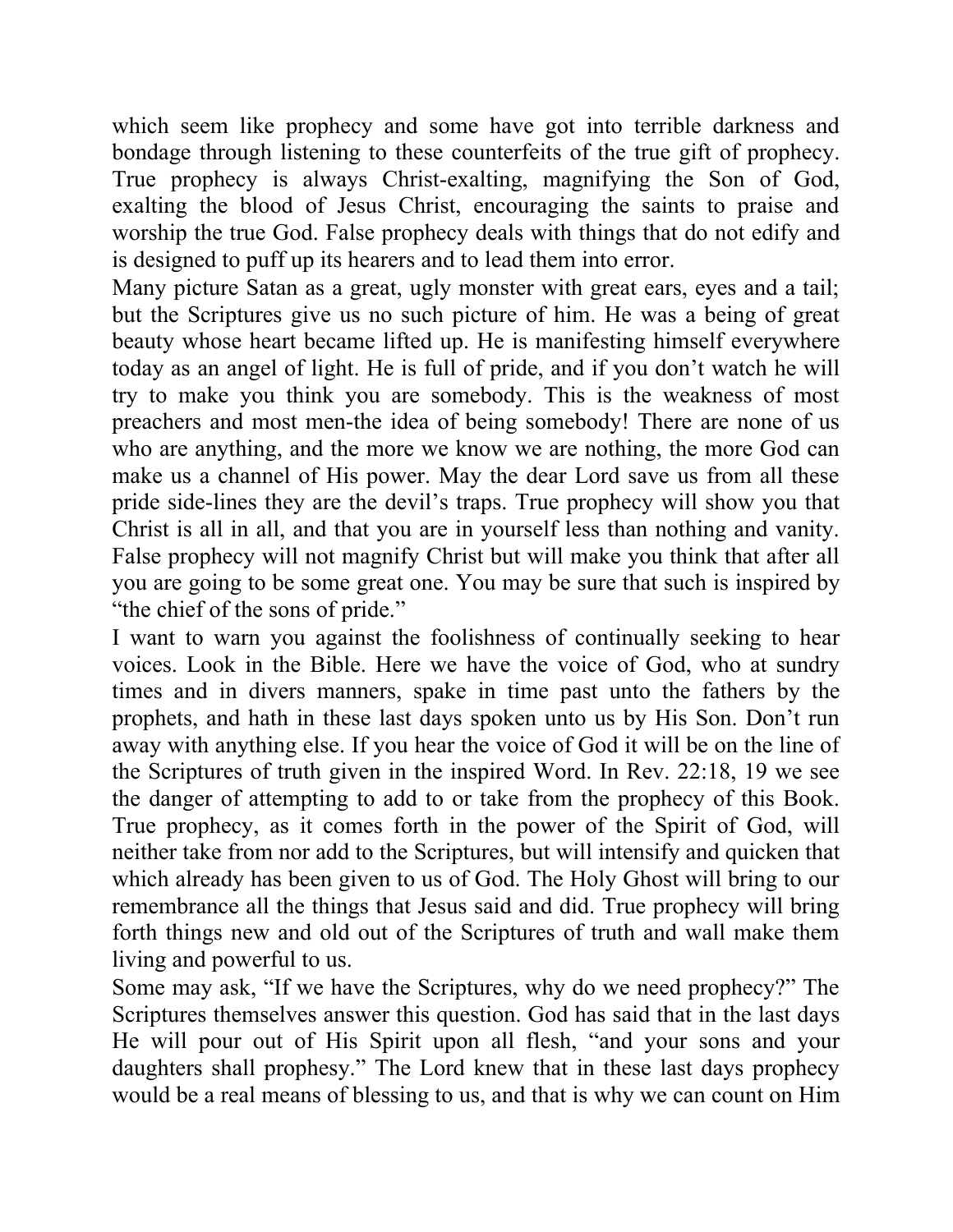giving us, by means of the Spirit, through His servants and His handmaids, true prophetic messages.

I want to give you a warning concerning listening to voices. I was at a meeting in Paisley in Scotland and came in touch with two young women. One of them wore a white blouse but it was smeared with blood. They were in a great state of excitement. These two girls were telegraph operators and were precious young women, having received the Baptism in the Spirit. They were both longing to be missionaries. But whatever our spiritual state is we are subject to temptations. An evil power came to one of these young women and said, "If you will obey me, I will make you one of the most wonderful missionaries that ever went out." This was just the devil or one of his agents acting as an angel of light. One of these young women was captured immediately and she became so excited that her sister saw there was something wrong and asked the overseer to allow them to be free for a time.

As she took her into a room, the power of Satan, endeavoring to imitate the Spirit of God, manifested itself in a voice, and led this young woman to believe that the missionary enterprise would be unfolded that night if she would obey. This evil spirit said, "Don't tell anybody but your sister." I reckon that everything of God can be told everybody. If you cannot preach what you live, your life is wrong. If you are afraid of telling what you do in secret. Some day it will be told from the housetop. Don't think you will get out of it. That which is pure cometh to the light He that doeth truth cometh to the light that his deeds may be made manifest, that they are wrought in God.

The evil power went on to say to this girl, "You go to the railroad station tonight, and there will be a train coming in at 7 :32. Buy a ticket for yourself and your sister. Then you will have six pence left. You will find a woman in a carriage dressed as a nurse, and opposite her will be a gentleman who has all the money you need." She bought her ticket and had just six pence left. The first thing came right. Next, the train came in at exactly 7:32. But the next thing did not come. They ran from the top to the bottom of that railroad train before it moved out and nothing turned out as they had been told. As soon as the train moved out the same voice came and said, "Over on the other platform." All that night until 9:30 these two young women were rushed from platform to platform. As soon as it was 9:30 this same evil power said, "Now that I know you will obey me, I will make you the greatest missionaries." Always something big! They might have known it was all wrong. This evil power said, "This gentleman will take you to a certain bank at a certain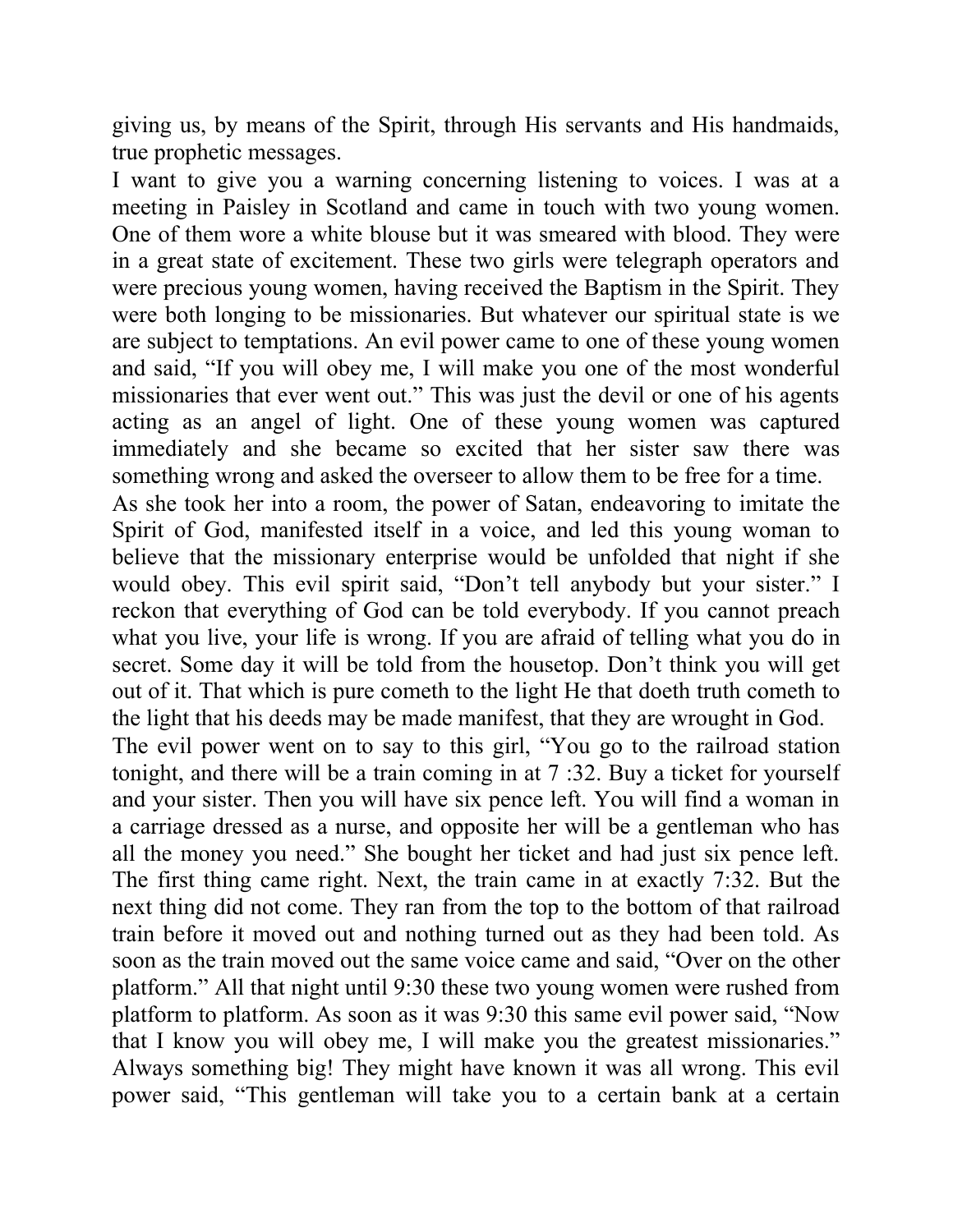corner in Glasgow where he will put all that money in for you." Banks are not open at that time of night in Glasgow. If she had gone to the street this evil spirit mentioned, there probably would not have been a bank there. All they needed was a little common sense and they would have seen that it was not the Lord. If you have your heart open for these kind of voices you will soon get into a trap. We must ever remember that there are many evil spirits in the world.

Were these two people delivered? Yes, after terrible travail with God, they were perfectly delivered. Their eyes were opened to see that this thing was not of God but of the devil. These two sisters are now laboring for the Lord in China and doing a blessed work for Him. If you do get into error on these lines, praise God there is a way out. I praise God that He will break us down till all pride leaves us. The worst pride we can have is the pride of exaltation of self.

Paul wrote at the commandment of the Lord, "Let the prophets speak two or three, and let the others judge. If anything be revealed to another that sitteth by, let the first hold his peace. For ye may all prophesy one by one, that all may learn, and all may be comforted." If you are not humble enough to allow your prophecy to be judged, it is as surely wrong as you are wrong. Prophecy has to be judged. A meeting such as this one that Paul suggests would certainly be the greatest meeting you ever had. Praise God, the tide will rise to this. It will all come into perfect order when the church is bathed and lost in the great ideal of only glorifying Jesus. Then things will come to pass that will be worth while.

Coupled with prophecy you will have the fruit of the Spirit that is goodness. They were holy men who spoke in prophecy in days of old as the Holy Ghost prompted them, and so today the prophet who can be trusted is a man that is full of goodness, that goodness which is the fruit of the Spirit. But when he gets out of this position, and rests upon his own individuality, he is in danger of being puffed up and becoming an instrument for the enemy.

I knew some people who had a wonderful farm, very productive, in a very good neighborhood. They listened to voices telling them to sell everything and go to Africa. These voices so unhinged them that they had scarcely had time to sell out. They sold their property at a ridiculous price. The same voices told them of a certain ship they were to sail on. When they got to the port they found there wasn't a ship of that name. The difficulty was this, to get them not to believe these false voices. They said perhaps it was the mind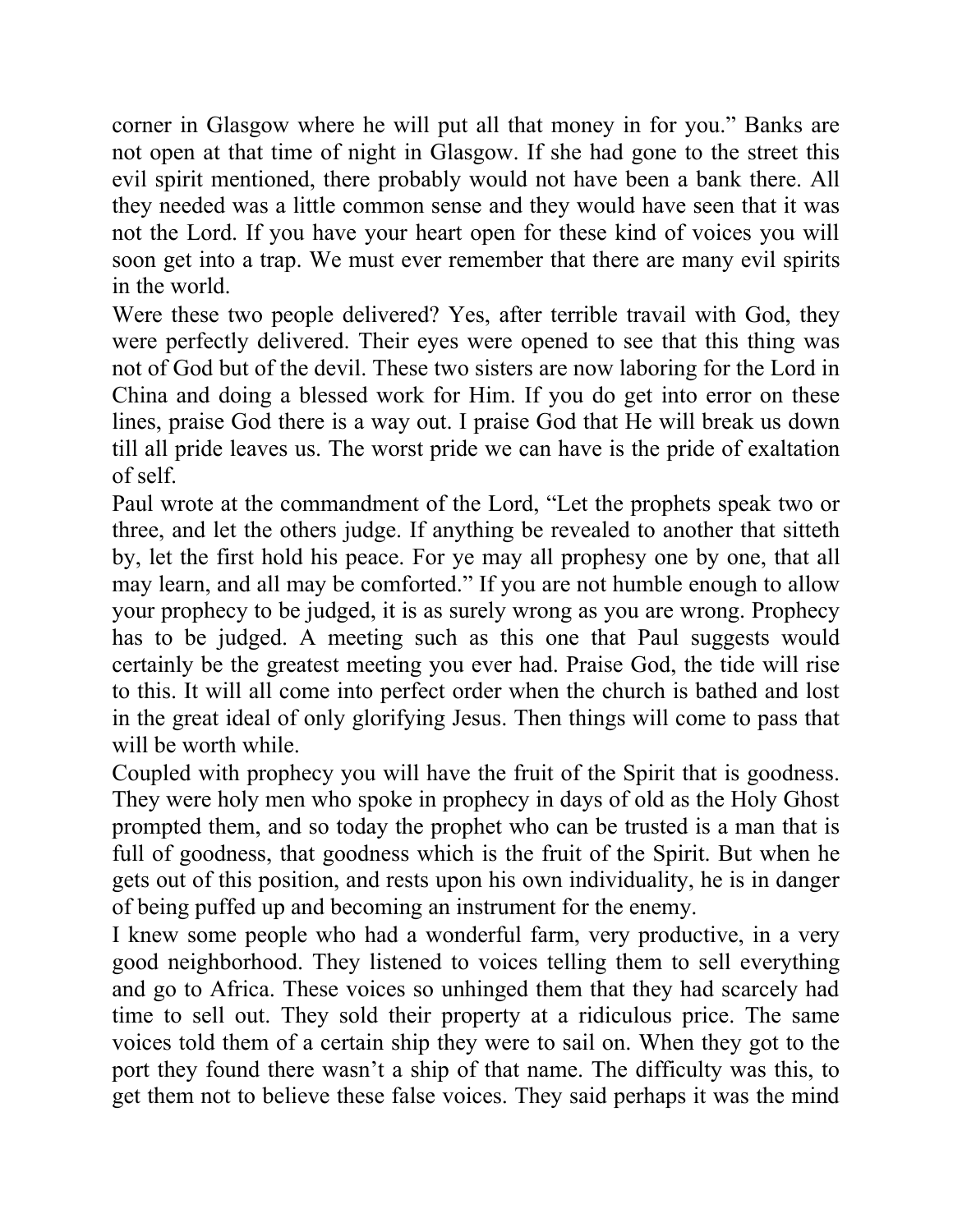of the Lord to give them another ship, and the voice soon gave them the name of another ship. When they reached Africa they knew no language that was spoken there. But the voice did not let them stop. They had to come back, brokenhearted, shaken through, and having lost all confidence in everything. If these people had had sense to go to some men of God who were filled with the Spirit and seek their counsel, they would soon have been persuaded that these voices were not of God. But listeing to these voices always brings about a spiritual pride that makes a man or woman think that they are superior to their brethren, and that they are above taking counsel of men who they think are not so filled with the Spirit as they are. If you hear any voices that make you think that you are superior to those whom God has put in the church to rule the church, watch out, that is surely the devil.

We read in the Revelation that the testimony of Jesus is the spirit of prophecy. You will find that true prophetic utterance always exalts the Lamb of God.

No prophetic touch is of any good unless there is fire in it. I never expect to be used of God till the fire burns. I feel that if I ever speak, it must be by the Spirit. At the same time remember that the prophet must prophesy according to the measure of faith. If you rise up in your weakness, but rise up in love because you want to honor God, and just begin, you will find the presence of the Lord upon you. Act in faith and the Lord will meet you.

May God take us on and on into this glorious fact of faith, that we may be so in the Holy Ghost that God will work through us on the line of the miraculous and on the lines of prophecy, where we shall always know that it is no longer we but He who is working through us, bringing forth that which is in His own divine good pleasure.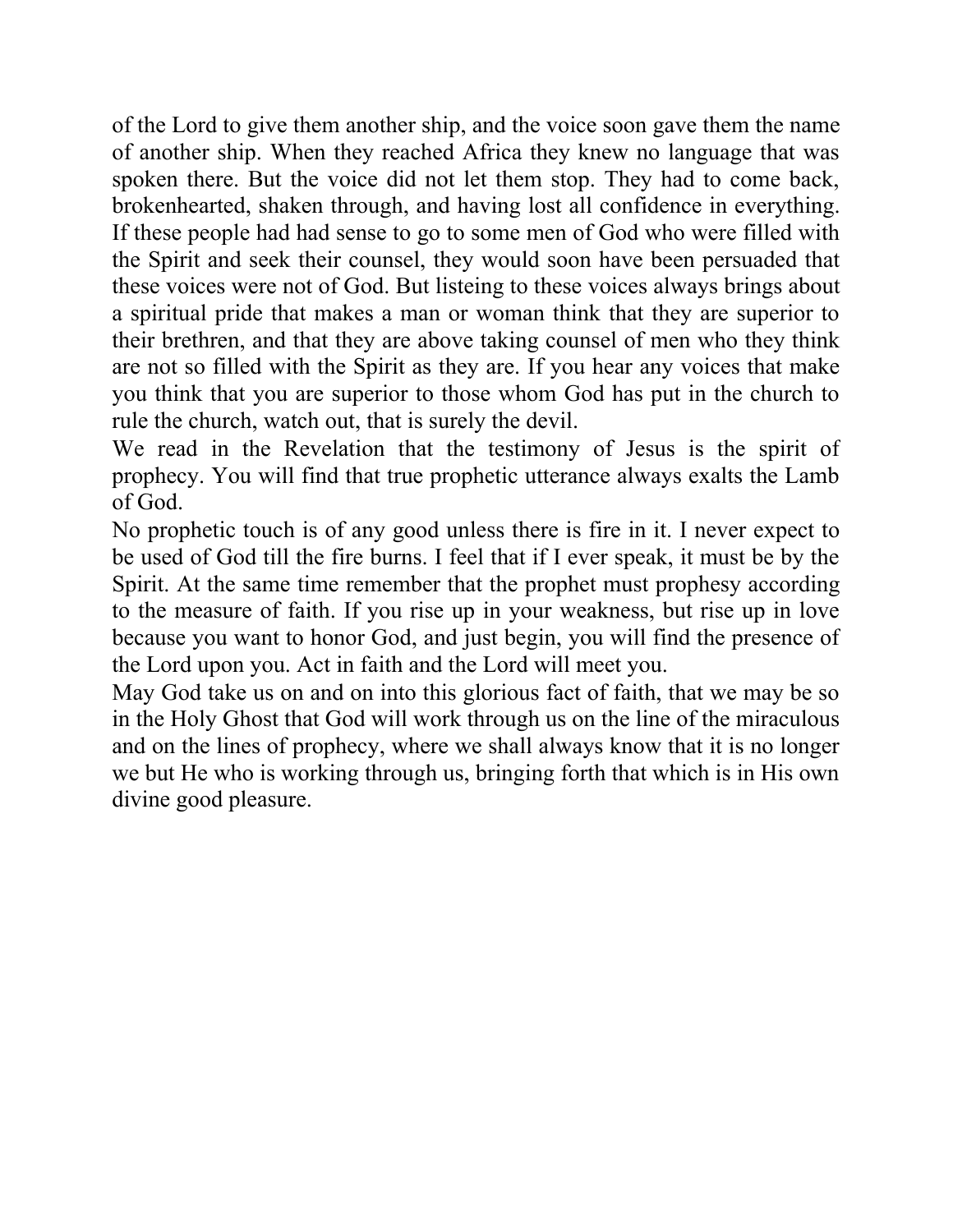#### **"The Discerning of Spirits"**

"To another discerning of spirits" (1 Cor. 12:10). There is a vast difference between natural discernment and spiritual. When it comes to natural discernment you will find many people loaded with it, and they can see so many faults in others. To such the words of Christ in the sixth chapter of Luke surely apply, "Why beholdest thou the mote that is in thy brother's eye, but perceivest not the beam that is in thine own eye?" If you want to manifest natural discernment, focus the same on yourself for at least twelve months and you will see so many faults in yourself that you will never want to fuss about the faults of another. In the sixth of Isaiah we read of the prophet being in the presence of God and he found that even his lips were unclean and everything was unclean. But praise God, there is the same live coal for us today, the baptism of fire, the perfecting of the heart, the purifying of the mind, the regeneration of the spirit. How important it is that the fire of God shall touch our tongues.

In 1 John 4:1 we are told, "Beloved, believe not every spirit, but try the spirits whether they are of God." We are further told, "And every spirit that confesseth not that Jesus Christ is come in the flesh is not of God: and this is that spirit of antichrist, whereof ye have heard that it should come; and even now already is it in the world." From time to time as I have seen a person under the power of evil, or having a fit, I have said to the power of evil, or Satanic force that is within the possessed person, "Did Jesus Christ come in the flesh?" and straightway they have answered, "No." They either say, "No," or hold their tongues, refusing altogether to acknowledge that the Lord Jesus Christ came in the flesh. It is then, remembering that further statement of John's, "Greater is He that is in you than he that is in the world," that you can in the name of the Lord Jesus Christ deal with the evil powers and command them to come out. We as Pentecostal people must know the tactics of the evil one and must be able to displace and dislodge him from his position.

I was preaching in Doncaster, England, at one time on the line of faith and a number of people were delivered. There was a man present who was greatly interested and moved by what he saw. He was suffering himself with a stiff knee and had yards and yards of flannel wound around it. After he got home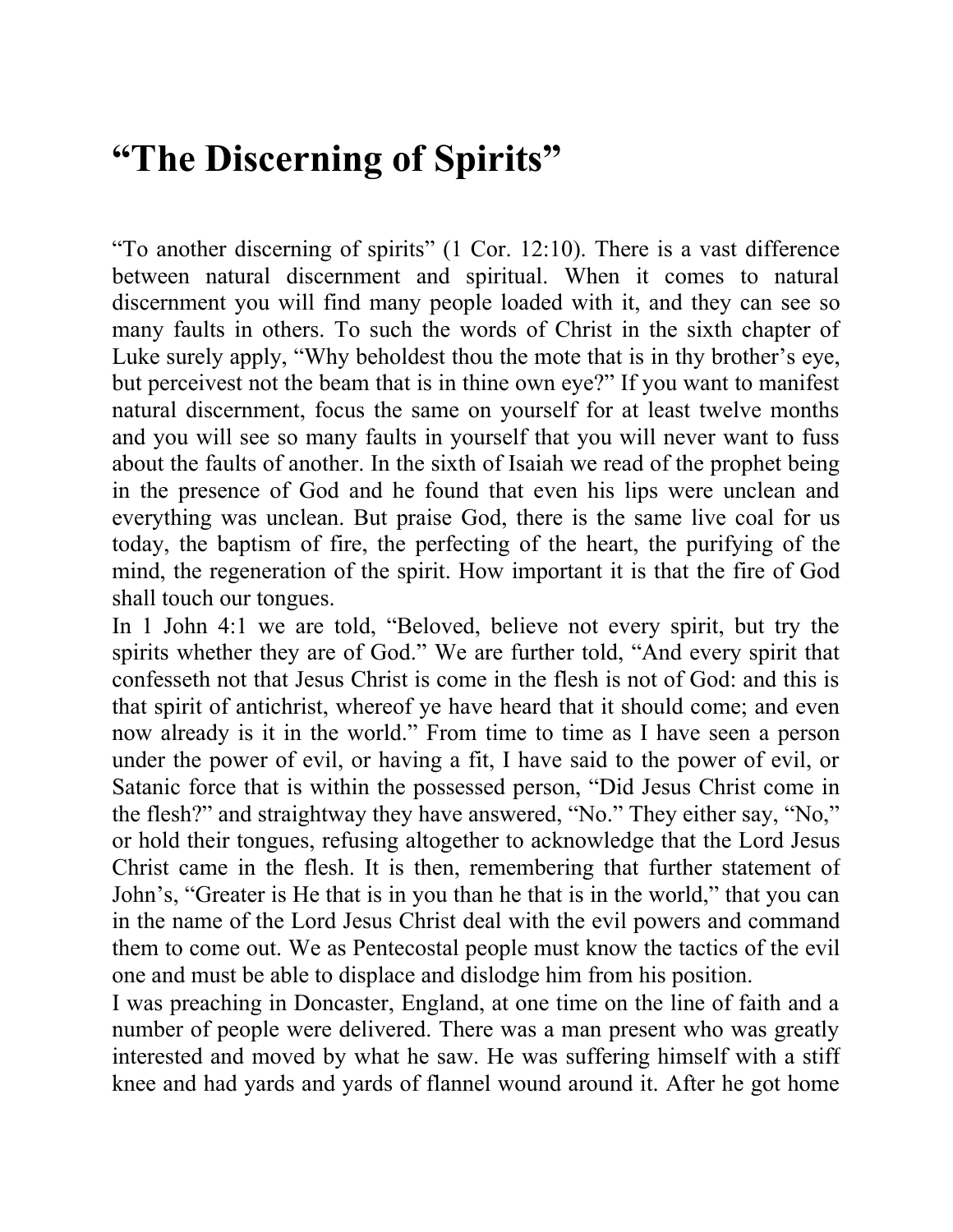he said to his wife, "I have taken in Wigglesworth's message and now I am going to act on it and get deliverance. Wife, I want you to be the audience." He took hold of his knee and said, "Come out, you devil, in the name of Jesus." Then he said, "It is all right, wife." He took the yards and yards of flannel off and found he was all right without the bandage. The next night he went to the little Primitive Methodist Church where he worshiped. There were a lot of young people who were in bad plight there and Jack had a tremendous business delivering his friends through the name of Jesus. He had been given to see that a great many ills to which flesh is heir are nothing else but the operation of the enemy, but his faith had risen and he saw that in the name of Jesus there was a power that was more than a match for the enemy.

I arrived one night at Gottenberg in Sweden and was asked to hold a meeting there. In the midst of the meeting a man fell full length in the doorway. The evil spirit drew him down, manifesting itself and disturbing the whole meeting. I rushed to the door and laid hold of this man and cried out to the evil spirit within him, "Come out, you devil! In the name of Jesus we cast you out as an evil spirit." I lifted him up and said, "Stand on your feet and walk in the name of Jesus." I don't know whether anybody in the meeting understood me except the interpreter, but the devils knew what I said. I talked in English but these devils in Sweden cleared out. A similar thing happened in Christiania.

The devil will endeavor to fascinate through the eyes and through the mind. At one time there was brought to me a beautiful young woman who had been fascinated with some preacher, and just because he had not given her satisfaction on the line of courtship and marriage, the devil took advantage and made her fanatical and mad. They brought her 250 miles in that condition. She had previously received the Baptism in the Spirit. You ask, "Is there any place for the enemy in one that has been baptized in the Holy Ghost?" Our only safety is in going on with God and in constantly being filled with the Holy Ghost. You must not forget Demas. He must have been baptized with the Holy Ghost for he appears to have been a right-hand worker with Paul, but the enemy got him to the place where he loved this present world and he dropped off. When they brought this young woman to me the evil power was immediately discerned and immediately I cast the thing out in the name of Jesus. It was a great joy to present her before all the people in her right mind again.

There is a life of perfect deliverance, and this is where God wants you to be.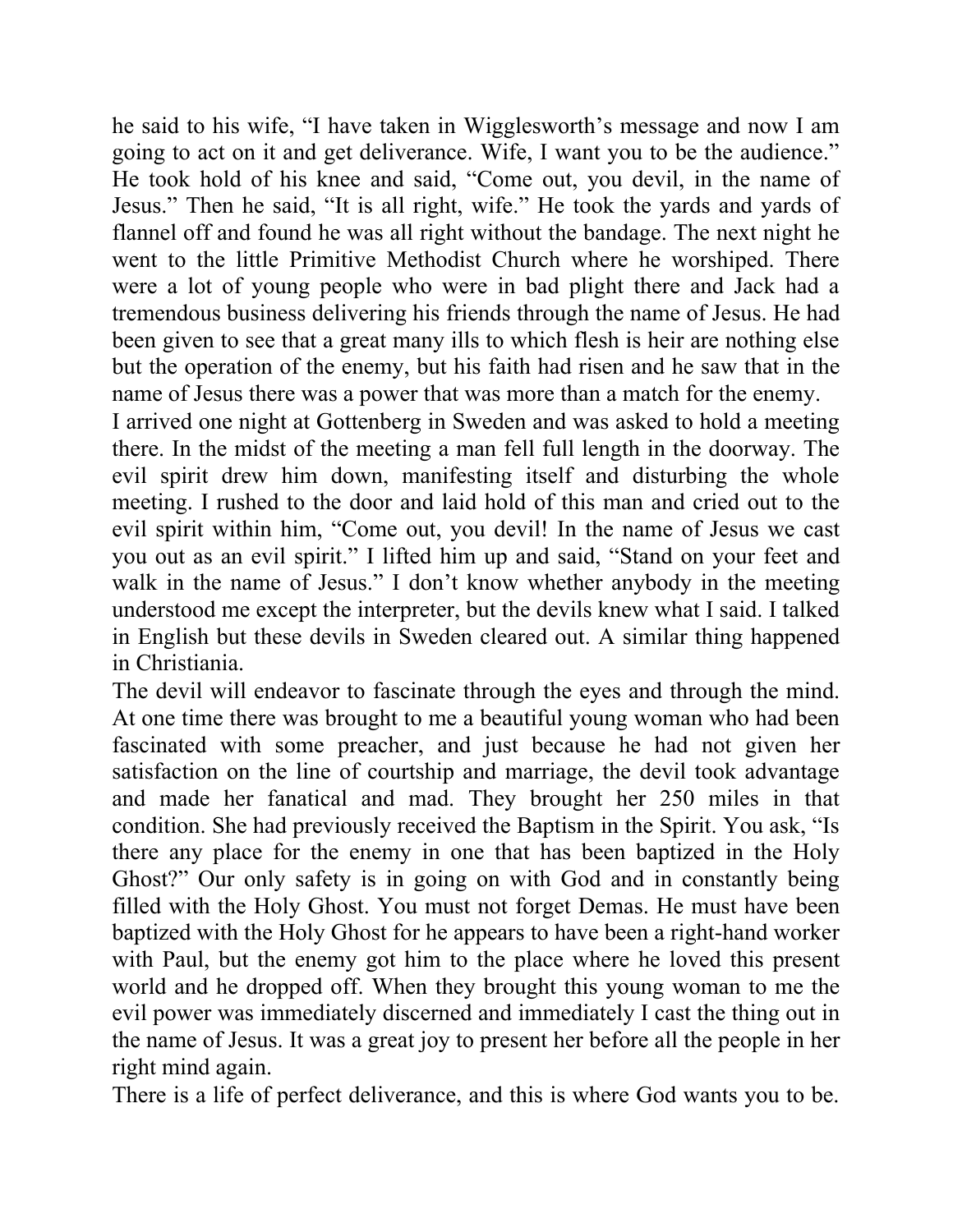If I find my peace is disturbed on any line, I know it is the enemy who is trying to work. How do I know this? Because the Lord has promised to keep your mind in perfect peace when it is stayed on Him. Paul tells us to present our bodies a living sacrifice, holy, acceptable unto God, which is our reasonable service; the Holy Spirit breathes through him, "And be not conformed to this world; but be ye transformed by the renewing of your mind, that ye may prove what is that good, and acceptable, and perfect will of God." He further tells us in Phil. 4, "Finally, brethren, whatsoever things are true, whatsoever things are honest, whatsoever things are just, whatsoever things are pure, whatsoever things are of good report; if there be any virtue, if there be any praise, think on these things." As we think about that which is pure, we become pure. As we think about that which is holy, we become holy. And as we think about our Lord Jesus Christ, we become like Him. We are changed into the likeness of the object on which our gaze is, fixed.

To discern spirits we must dwell with Him who is holy, and He will give the revelation and unveil the mask of Satanic power on all lines. In Australia I went to one place where there were disrupted and broken homes. The people were so deluded by the evil power of Satan that men had left their wives, and wives had left their husbands, and had gotten into spiritual affinity with one another. That is the devil ! May God deliver us from such evils in these days. There is no one better than the companion God has given you. I have seen so many broken hearts and so many homes that have been wrecked. We need a real revelation of these evil seducing spirits which come in and fascinate by the eye and destroy lives, and bring the work of God into disrepute. But there is always flesh behind it. It is never clean; it is unholy, impure, Satanic, devilish, and hell is behind it. If the enemy comes in to tempt you on any line like this, I beseech you to look instantly to the Lord Jesus. He can deliver you from any such Satanic power. You must be separated on all lines if you are going to have faith.

The Holy Ghost will give us this gift of discerning of spirits if we desire it so that we may perceive by revelation this evil power which comes in to destroy. We can reach out and get this unction of the Spirit that will reveal these things unto us.

You will have people come to meetings who are spiritists. You must be able to deal with spiritist conditions. You can so deal with them that they will not have any power in the meetings. If you ever have Theosophists or Christian Scientists, you must be able to discern them and settle them. Never play with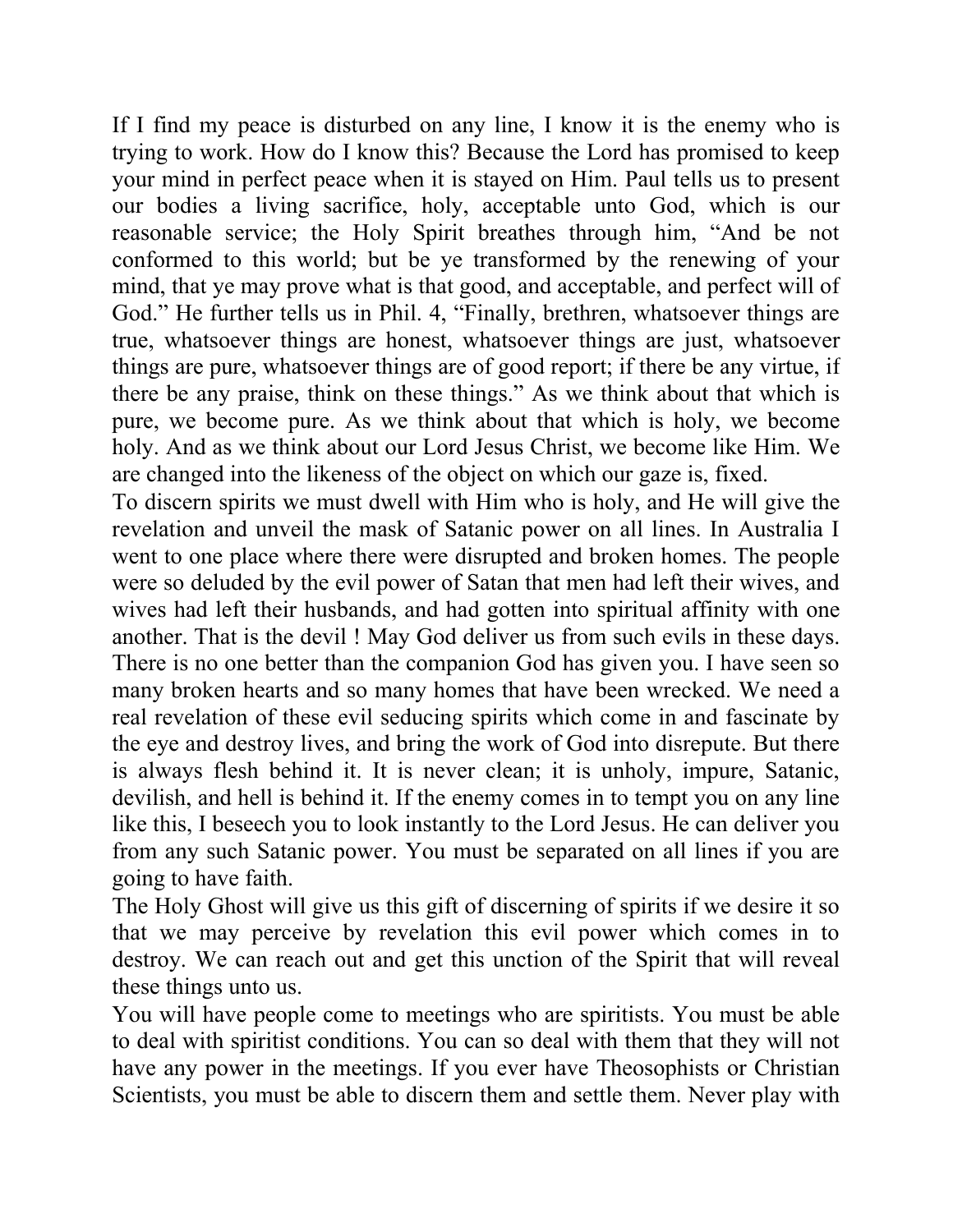them; always clear them out. They are better with their own company always, unless they are willing to be delivered from the delusion they are in. Remember the warning of the Lord Jesus, "The thief cometh not, but for to steal, and to kill, and to destroy."

Before Satan can bring his evil spirits there has to be an open door. Hear what the Scriptures say

"That wicked one toucheth him not" (1 John 5:18).

"The Lord shall preserve thee from all evil: He shall preserve thy soul" (Psa. 121:7). How does Satan get an opening? When the saint ceases to seek after holiness, purity, righteousness, truth; when he ceases to pray, stops reading the Word and gives way to carnal appetites, then it is that Satan comes. So often sickness comes as a result of disobedience. David said, "Before I was afflicted, I went astray." Seek the Lord and He will sanctify every thought, every act, till your whole being is ablaze with holy purity and your one desire will be for Him who has created you in holiness. Oh, this holiness! Can we be made pure? We can. Every inbred sin must go. God can cleanse away every evil thought. Can we have a hatred for sin and a love for righteousness? Yes, God will create within thee a pure heart. He will take away the stony heart out of the flesh. He will sprinkle thee with clean water and thou shalt be cleansed from all thy filthiness. When will He do it? When you seek Him for such inward purity.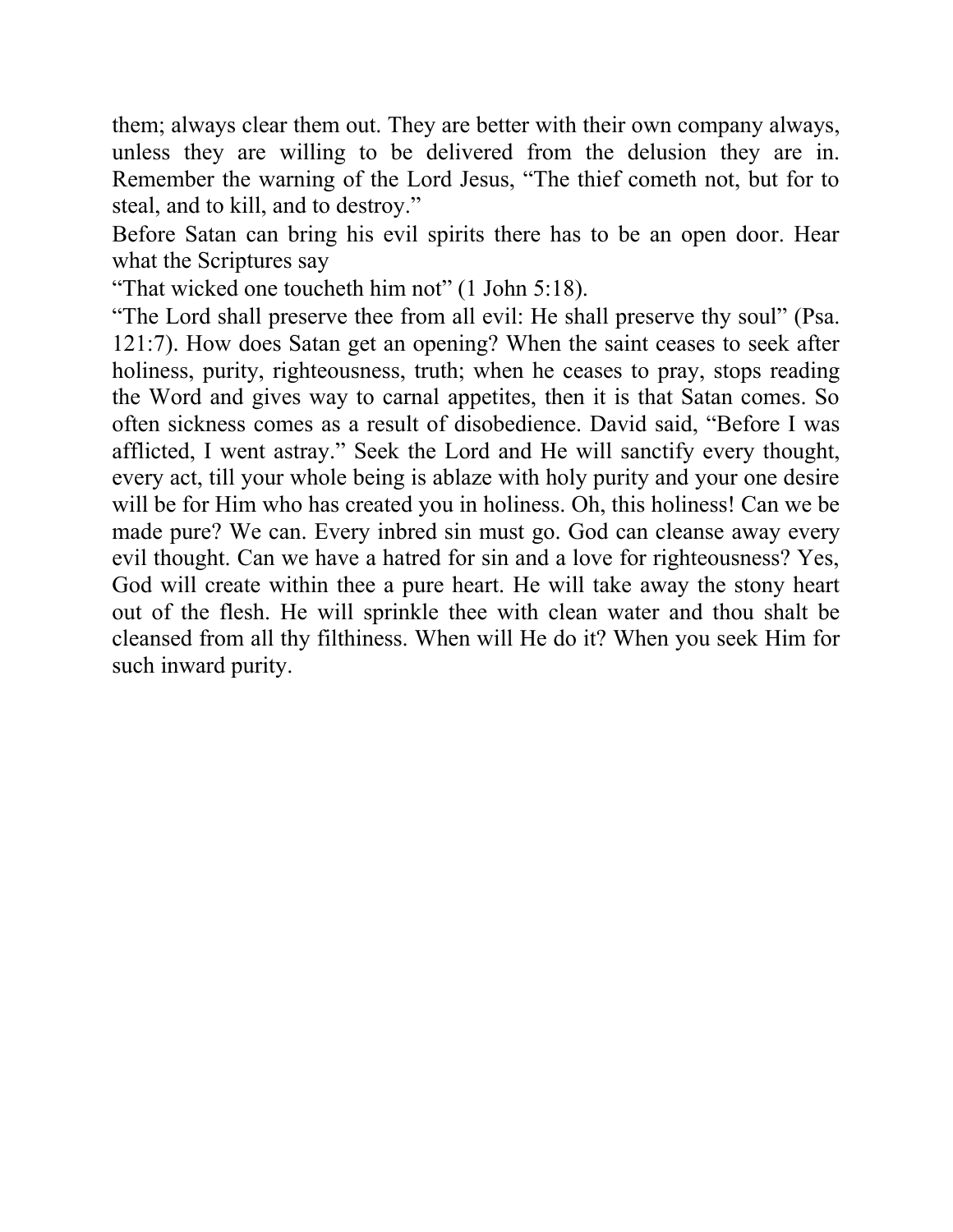### **"The Gift of Tongues"**

"Follow after charity, and desire spiritual gifts, but rather that ye may prophesy. For he that speaketh in an unknown tongue, speaketh not unto men, but unto God: for no man understandeth him; howbeit in the spirit he speaketh mysteries" (1 Cor. 14:1, 2).

It is necessary that we have a great desire for spiritual gifts. We must thirst after them and covet them earnestly because the gifts are necessary and important, that we, by the grace -of God having received the gifts, may be used for God's glory.

God has ordained this speaking in an unknown tongue unto Himself as a wonderful, supernatural means of communication in the Spirit. As we speak to Him in the unknown tongue we speak wonderful mysteries in the Spirit. In Rom. 8:27 we read, "He that searcheth the hearts knoweth what is the mind of the Spirit, because he maketh intercession for the saints according to the will of God." Many times as we speak unto God in an unknown tongue we are in intercession and as we pray thus in the Spirit we pray according to the will of God. And there is such a thing as the Spirit making intercession with groanings which cannot be uttered.

On this line I want to tell you about Willie Burton, who is laboring for God in the Belgium Congo. Brother Burton is a mighty man of God and is giving his life for the heathen in Africa. He took fever and went down to death. They said; "He has preached his last; what shall we do?" All their hopes seemed to be blighted, and there they stood, with broken hearts, wondering what was going to take place. They left him for dead; but, in a moment, without any signal, he stood right in the midst of them; and they could not understand it. The explanation he gave was this, that, when he came to himself, he realized a warmth going right through his body; and there wasn't one thing wrong with him. How did it come about? It was a mystery until he went to London and was telling the people how he was left for dead, and then was raised up. A lady came up and asked for a private. conversation with him, and arranged a time. She asked, "Do you keep a diary?" He answered, "Yes." She told him, "It happened on a certain day that I went to pray; and as soon as I knelt, I had you on my mind. -The Spirit of the Lord took hold of me and prayed through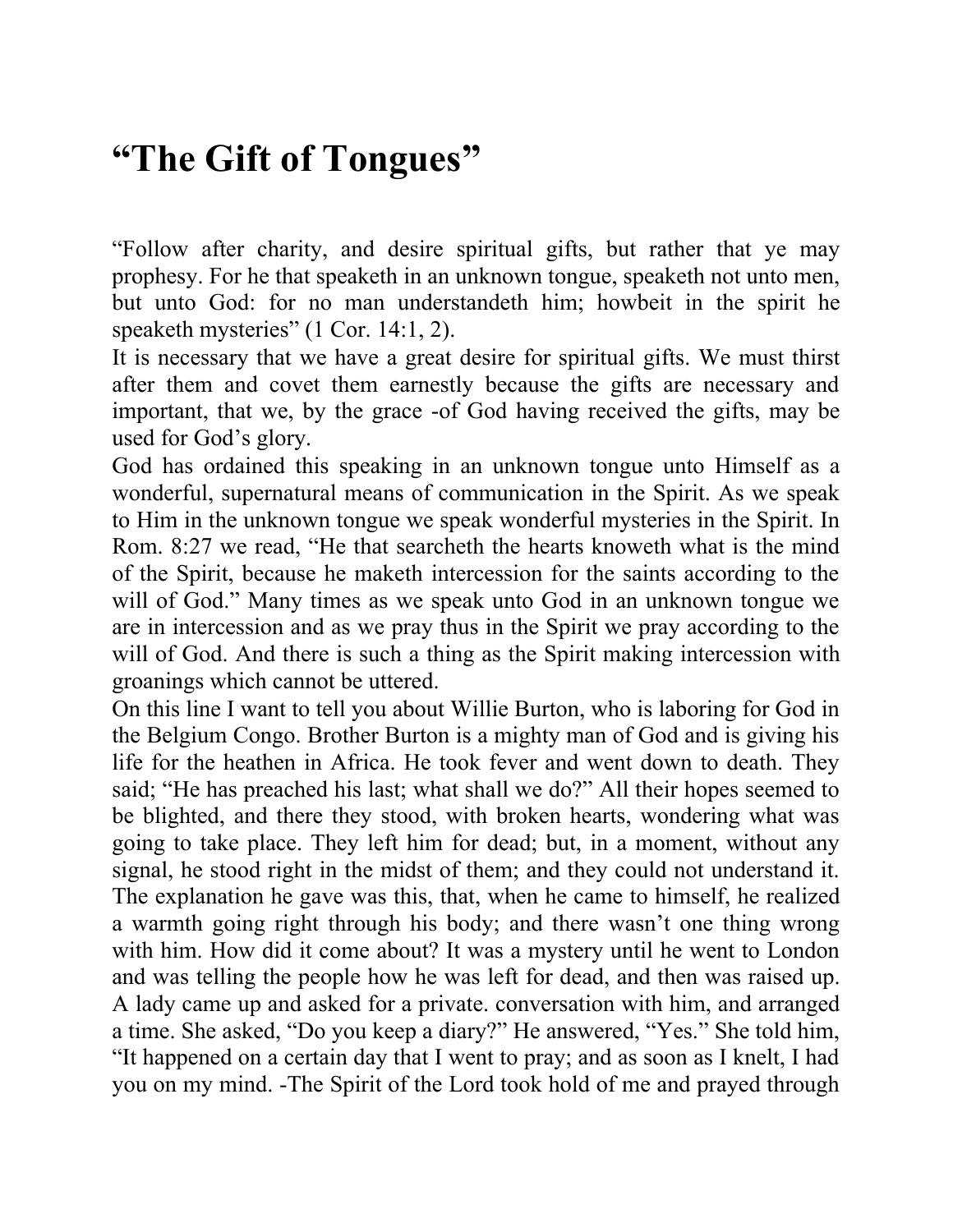me in an unknown tongue. A vision came before me in which I saw you laid out helpless; and I cried out in the unknown tongue till I saw you rise up and go out of that room." She had kept a note of the time and when he turned to his diary he found that it was exactly the time when he was raised up. There are great possibilities as we yield to the Spirit and speak unto God in quiet hours in our bedrooms. God wants you to be filled with the Holy Ghost so that everything about you shall be charged with the dynamic of heaven.

"He that speaketh in an unknown tongue edifieth himself; but he that prophesieth edifieth the church" (Verse 4). I want you to see that he that speaketh in an unknown tongue edifieth himself or builds himself up. We must be edified before we can edify the church. I cannot estimate what I, personally, owe to the Holy Ghost method of spiritual edification. I am here before you as one of the biggest conundrums in the world. There never was a weaker man on the platform. Language? None. Inability-full of it. All natural things in my life point exactly opposite to my being able to stand on the platform and preach the gospel. The secret is that the Holy Ghost came and brought this wonderful edification of the Spirit. I had been reading this Word continuallv as well as I could, but the Holy Ghost came and took hold of it, for the Holy Ghost is the breath of it, and He illuminated it to me. And He gives me language that I cannot speak fast enough; it comes too fast; and it is there because God has given it. When the Comforter is come He shall teach you ALL things; and He has given me this supernatural means of speaking in an unknown tongue to edify myself, so that, after being edified, I can edify the church.

In 1 John 2:20 we read, "But ye have an unction from the Holy One, and ye know all things." In verse 27 we read, "But the anointing which ye have received of him abideth in you, and ye need not that any man should teach you; but as the same anointing teacheth you of all things, and is truth, and is no lie, and even as it hath taught you, ye shall abide in him." Even, when you are baptized in the Spirit you may say, "I seem so dry, I don't know where I am." The Word says you have an unction. Thank God you have received an anointing. The Holy Ghost here says that He is abiding and that He teaches you of all things. These are great and definite positions for you. The Holy Ghost would have you stir up your faith to believe that this word is true that you have the unction and that the anointing abideth. As you rise up in the morning believe this wonderful truth, and as you yield to the Spirit's presence and power you will find yourself speaking unto God in the Spirit and you will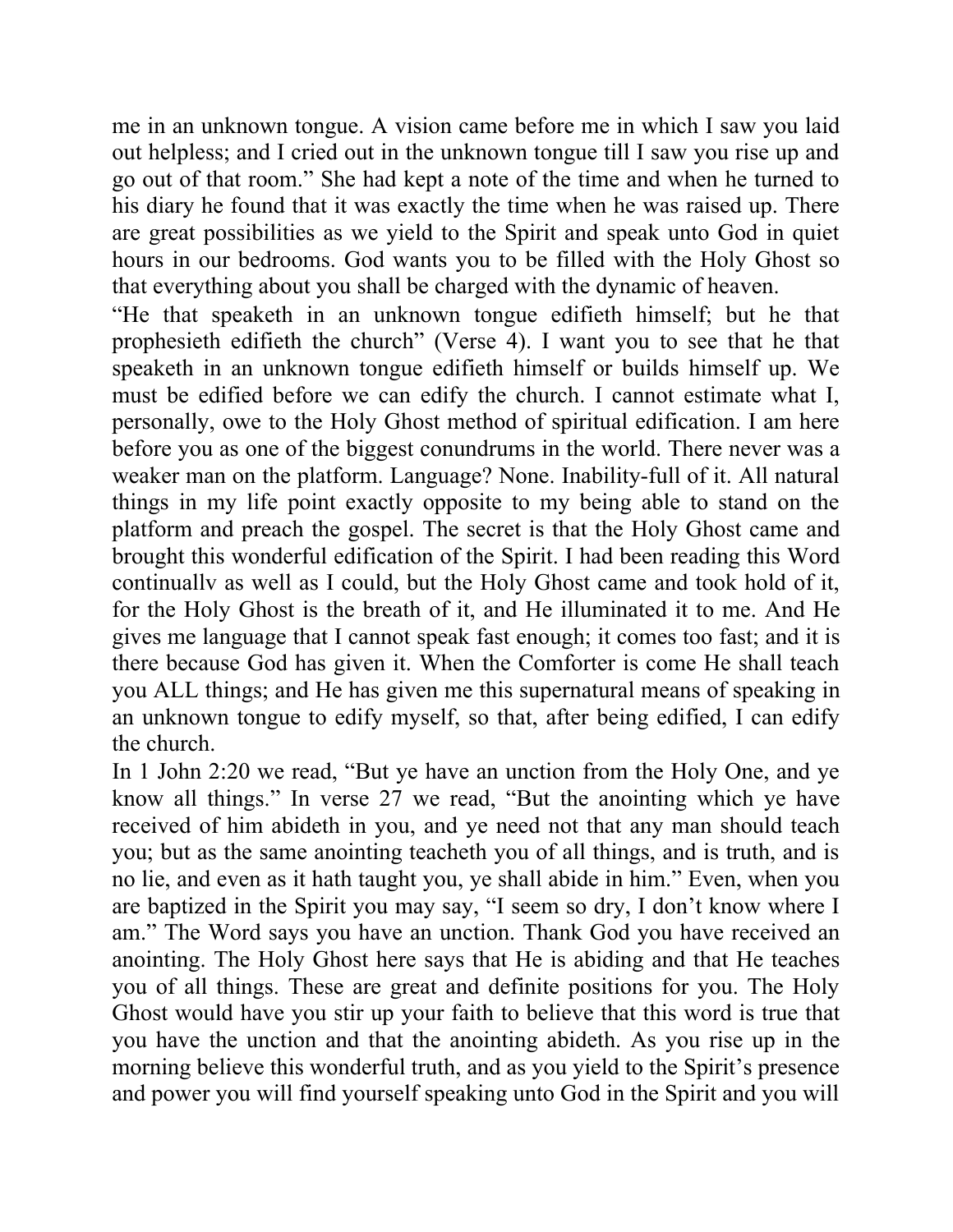find that you are personally being edified by doing this. Let everything about you be a lie, but let this word of God be true. The devil will say you are the driest person and that you will never do anything, but you believe God's word, that the anointing which ye have received of Him abideth in you.

"I would that ye all spake with tongues, but rather that ye prophesied: for greater is he that prophesieth than he that speaketh with tongues, except he interpret, that the church may receive edification." You must understand that God would always have you to be in the place of prophecy, for everyone who has received the Holy Ghost has a right to prophesy. In verse 31 we read, "Ye may all prophesy one by one." Now prophecy is far in advance of speaking in tongues, except that you have the interpretation of the speaking in tongues, and then God gets an equivalent to prophecy. In verse 13 we read, "Let him that speaketh in an unknown tongue, pray that he may interpret." This is an important word.

After receiving the Baptism in the Holy Ghost and speaking in tongues as the Spirit gave utterance, I did not speak with tongues again for nine months. I was troubled about it because I went up and down laying hands upon people that they might receive the Holy Ghost, and they were speaking in tongues, but I did not have the joy of speaking myself. God wanted to show me that the speaking in tongues as the Spirit gave utterance, which I received when I received the Baptism, was distinct from the gift of tongues which I subsequently received. When I laid hands on other people and they received the Holy Ghost, I used to think, "Oh, Lord Jesus, it would be nice if You would let me speak." He withheld the gift from me, for He knew that I would meet many who would say that the Baptism of the Holy Ghost can be received without the speaking in tongues, and that people simply received the gift of tongues when they received the Baptism. I did not receive the gift of tongues at that time, but nine months later I was going out of the door one morning, speaking to the Lord in my own heart, when there came a volume of tongues. When the tongues stopped I said to the Lord, "Now, Lord, I did not do it, and I wasn't seeking it; so You have done it, and I am not going to move from this place until you give me interpretation." And then came an interpretation which has been fulfilled all the world over. Is it the Holy Ghost who speaks? Then the Holy Ghost can interpret. Let him that speaks in a tongue pray that he may interpret, and God will give it. We must not rush through without getting a clear understanding of what God has to say to us. "What is it then? I will pray with the spirit, and I will pray with the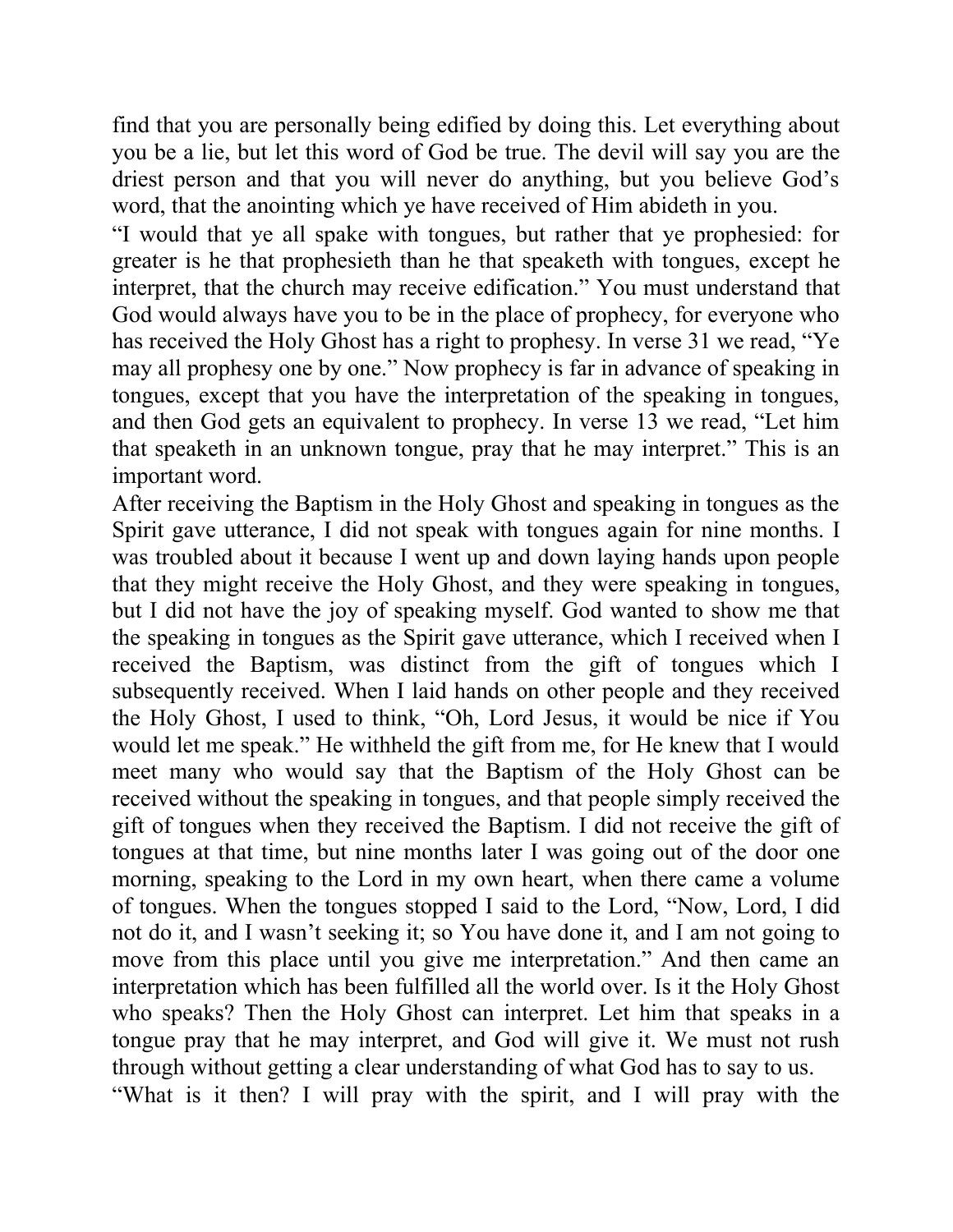understanding also: I will sing with the spirit, and I will sing with the understanding also" (Verse 15) . If you pray in an unknown tongue in the Spirit you do not know what you are praying; you have no understanding of it. It is unfruitful to those round about you; but you have the same power to pray with the understanding under the unction of the Spirit as you have to pray in an unknown tongue. Some say, "Oh, I could do that, but it would be myself doing it." If YOU pray, it is yourself, and everything you do in the beginning is yourself. I kneel down to pray and the first and second sentences. may be in the natural; but as soon as I have finished, the Spirit begins to pray through me. The first may be yourself. Granted. The next will be the Holy Ghost, and the Holy Ghost will take you through, praise the Lord. Everything but faith will say, "That isn't right." Faith says, "It is right." The natural man says, "It isn't right." Faith says, "It is right." Paul says, "I will pray with the spirit, and I will pray with the understanding also;" and he does it in faith. The devil is against it and your own self-life is against it. May God the Holy Ghost bring us into the blessed place where we may live, walk, pray and sing in the Spirit, and pray and sing with the understanding also. Faith will do it. Faith has a deaf ear to the devil and to the working of the natural mind, and a big ear to God. Faith has a deaf ear to yourself and an open ear to God. Faith won't take any notice of feelings. Faith says, "You are complete in Him."

It is a wonderful thing to pray in the Spirit and to sing in the Spirit, praying in tongues and singing in tongues as the Spirit of God gives you utterance. I never get out of bed in the morning without having communion with God in the Spirit. It is the most wonderful thing on earth. It is most lovely to be in the Spirit when you are dressing and you come out to the world and the world has no effect on you. You begin the day like that and you will be conscious of the guidance of the Spirit right through the day.

"I thank my God, I speak with tongues more than ye all: yet in the church I had rather speak five words with my understanding, that by my voice I might teach others also, than ten thousand words in an unknown tongue" (Ver. 18, 19) . Many people will come round and say that Paul said he would rather speak five words with the known tongue than ten thousand words without understanding. Then will always leave out that part of the sentence, "I thank my God, I speak with tongues more than ye all." Paul was here correcting the excessive speaking in tongues without interpretation, which was not for the edification of the assembly. If there was no interpreter present, they were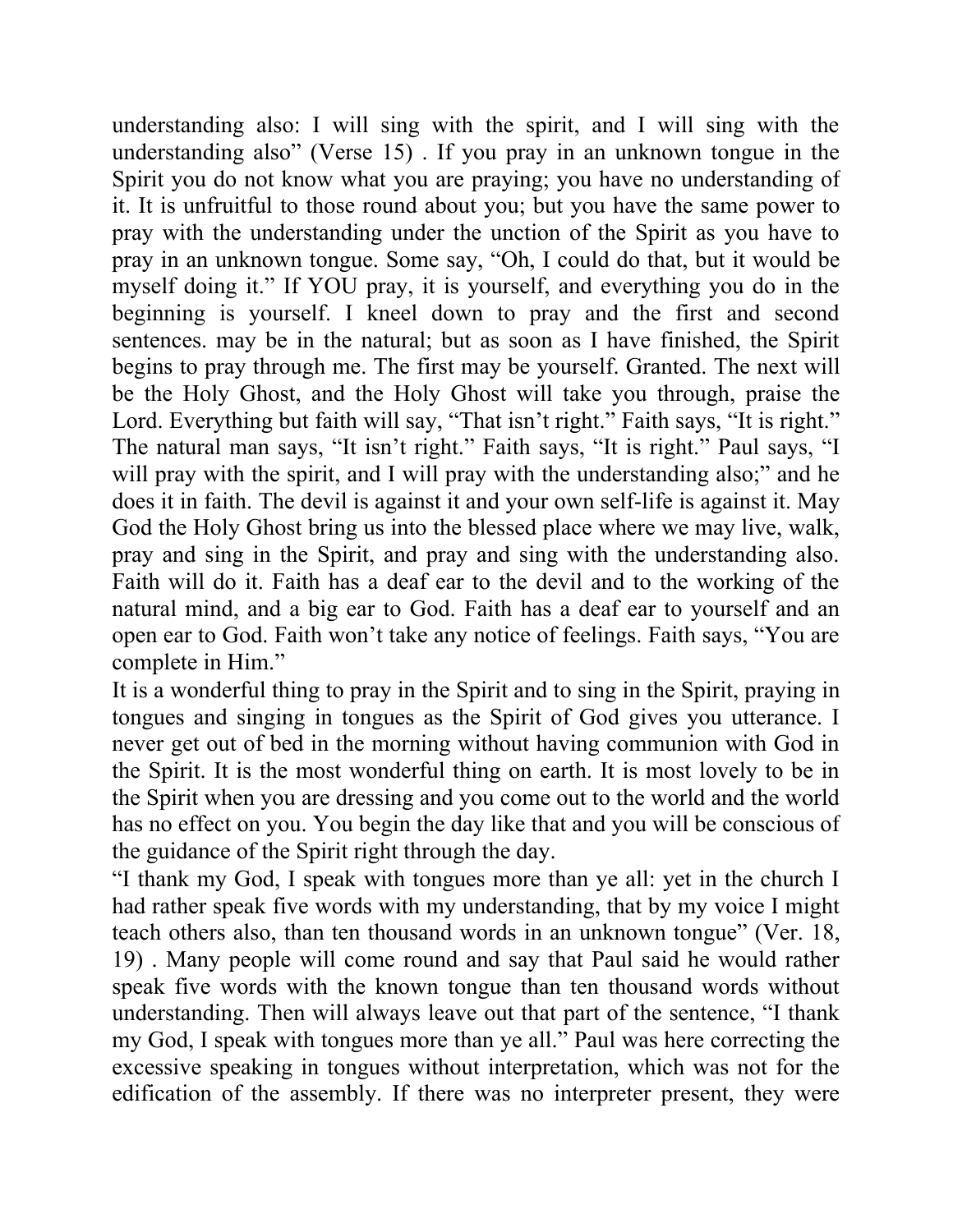simply to speak to themselves and to God. Suppose we had someone preaching and we had twenty or thirty people all up and down in tongues, it would be very serious. There would be confusion. The people who attend the meeting would rather have five words of edification, consolation and comfort than ten thousand words without understanding.

Because you feel a touch of the Spirit you are not obliged to speak in tongues. The Lord will give you a sound mind so that you will hold your body in perfect order for the edification of the church. But Paul here says that he spake in tongues more than they all; and, as it is evident that the Corinthian church was given to this thing very considerably, he certainly must have been speaking tremendously in tongues both day and night. He was so edified by this wonderful, supernatural means of being built up, that he could go to the church, and preaching in a manner so that they could all understand him, he would marvelously edify the saints.

"In the law it is written, With men of other tongues and other lips will I speak unto this people; and yet for all that will they not hear me, saith the Lord. Wherefore tongues are for a sign, not to them that believe, but to them that believe not" (Verses 21, 22). There are many who call themselves believers who are extremely unbelieving. One of the unbelieving "believers" was a Methodist minister who lived in Sheffield, England. A man gave him a check and told him to go and take a rest. This man also gave him my name and address; so, when he got to Bradford, he began to inquire about me. He was warned against me as one of the "tongues people," and was told to be very careful and not to be taken in, for the whole thing was of the devil. He said, "They will not take ME in; I know too much for them to take me in."

He was quite run down and needed rest; and when he came he said, "A friend of yours sent me, is it all right?" I replied, "Yes, you are welcome." But we could do nothing with that man. It was impossible. Talk? You never heard anyone talk like him. It was talk, talk, talk, talk. I said, "Let him alone, he will surely finish some day." We had dinner, and he talked through dinner time; we had the next meal and he talked through that.

It was our Friday night meeting for those seeking the Baptism and the room began to fill with people and still he talked. No one could get an edge in. He lodged himself in a place where he could not be disturbed by those coming in. I said, "Brother, you will have to stop now, we are going to pray." As a general thing we had some singing before going to prayer; but this time it was different. It was God's order. We got straight to prayer and as soon as we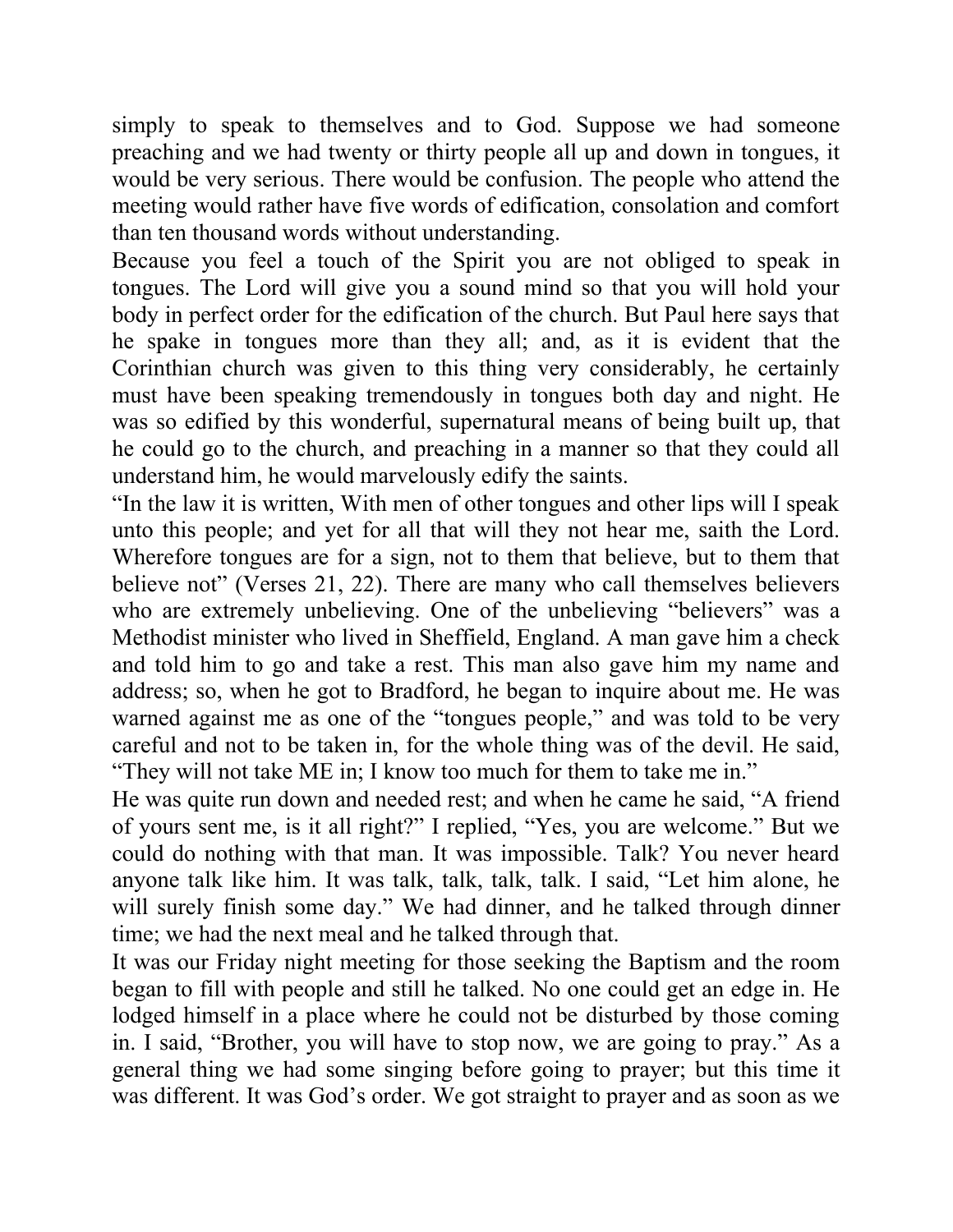began to pray two young women, one on this side and the other on the other side began speaking in tongues. And this minister-it was all so strange to him-moved from one to the other to hear what they were saying. In a little while he said, "May I go to my room?" I said, "Yes, brother, if you wish." So he went to his room and we had a wonderful time.

We went to bed about eleven o'clock or so and at half-past three in the morning this man came to the bedroom door. Knock, knock, "May I come in?" "Yes, come in." He opened the door and said, "He is come, He is come" holding his mouth, for he could hardly speak in English. I said, "Go back to bed, tell us tomorrow." Tongues are for the unbeliever, and this man was an unbeliever, an unbelieving "believer." Again and again I have seen conviction come upon people through the speaking in tongues.

The next morning he came down to breakfast and said, "Oh, was not that a wonderful night?" He said, "I know Greek and Hebrew, and those two young women were speaking these languages, one was saying in Greek, 'Get right with God,' and the other was saying the same thing in Hebrew. I knew it was God speaking, and I knew it was not they. I first had to repent. I came in an unbeliever, but I found that God was here. - In the night God laid me on the floor for about two hours. I was helpless. Then God broke through." Here he began again to speak in tongues, right over the breakfast table.

God will have witnesses of His mighty power that no man can gainsay. You will have to see that the Holy Ghost will speak through you in tongues and interpretation which will bring conviction to the unbeliever in the open air; and you will find that God will convict by this means.

I will explain to you the most perfect way to receive the gift. Come with me to the second chapter of 2 Kings and I will show you a man receiving a gift. Elijah had been mightily used of God in calling down fire and in other miracles; and Elisha is moved with a great spirit of covetousness to have this man's gifts. You can be very covetous for the gifts of the Spirit and God will allow it. When Elijah said to him, "I want you to stop at Gilgal," Elisha said, "As the Lord liveth and as thy soul liveth, I will not leave thee." There was no stopping him. When Elijah wanted Elisha to stop at Jericho he said in substance, "I am not stopping." The man that stops gets nothing. O, don't stop at Jericho; don't stop at Jordan; don't stop anywhere when God would have you move on into all of His fullness that He has for you.

They came to Jordan and Elijah took his mantle and smote the waters. They divided; and Elijah and Elisha went over on dry ground. Elijah turned to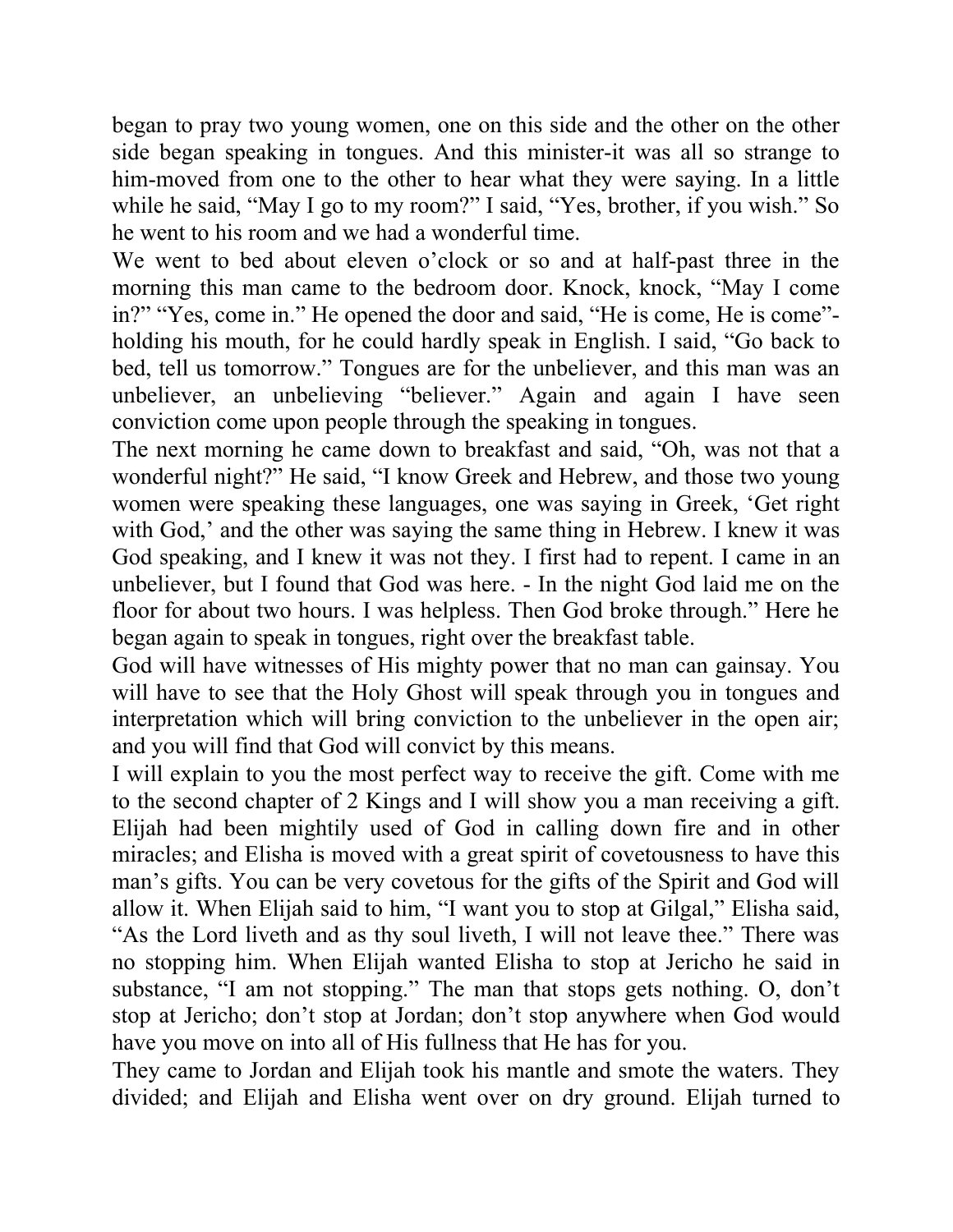Elisha and said in substance, "Look here, what do you want?" Elisha was wanting what he was going to have, and you may covet all that God says that you shall have. Elisha said, "I pray thee, let a double portion of thy spirit be upon me." This was the plow-boy, who had washed the hands of his master; but his spirit got so big that he purposed in his heart that, when Elijah stepped off the scene, he would be put into his place.

Elijah said, "Thou hast asked a hard thing: nevertheless, if thou see me when I am taken from thee, it shall be so unto thee." May God help you never to stop persevering till you get what you want. Let your aspiration be large and your faith rise until you are wholly on fire for God's best.

Onward they go, and as one steps, the other steps with him. He purposed to keep his eye on his master until the last. It took a chariot of fire and horses of fire to part them asunder, and Elijah went up by a whirlwind into heaven. I can fancy I hear Elisha crying out, "Father Elijah, drop that mantle!" And it came down. Oh, I can see it lowering, lowering and lowering. Elisha took all of his own clothes and rent them in two pieces, and then he took up the mantle of Elijah. I do not believe that, when he put on that other mantle, he felt any difference in himself; but when he came to Jordan, he took the mantle of Elijah and smote the waters and said, "Where is the Lord God of Elijah?" And the waters parted and he went over on dry ground. And the sons of the prophets said, "The spirit of Elijah doth rest upon Elisha."

It is like receiving a gift; you don't know that you have it till you act in faith. Brothers and sisters, as you ask, *Believe*.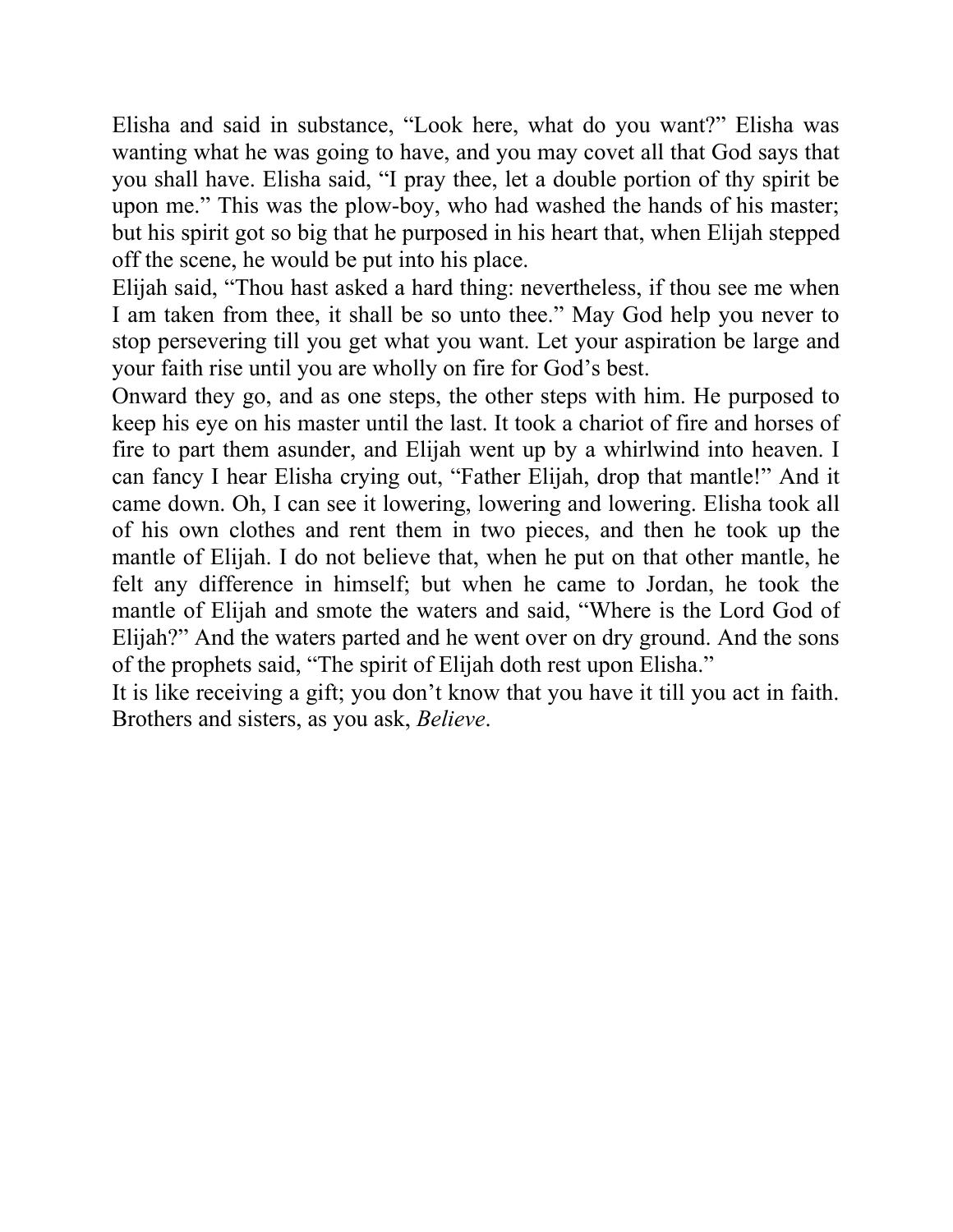# **Faith That Prevails**

#### **Table of Contents**

[God-Given](#page-122-0) Faith Like [Precious](#page-126-0) Faith [Spiritual](#page-130-0) Power Paul's [Pentecost](#page-135-0) Ye Shall [Receive](#page-142-0) Power [Keeping](#page-146-0) The Vision [Present-Time](#page-152-0) Blessings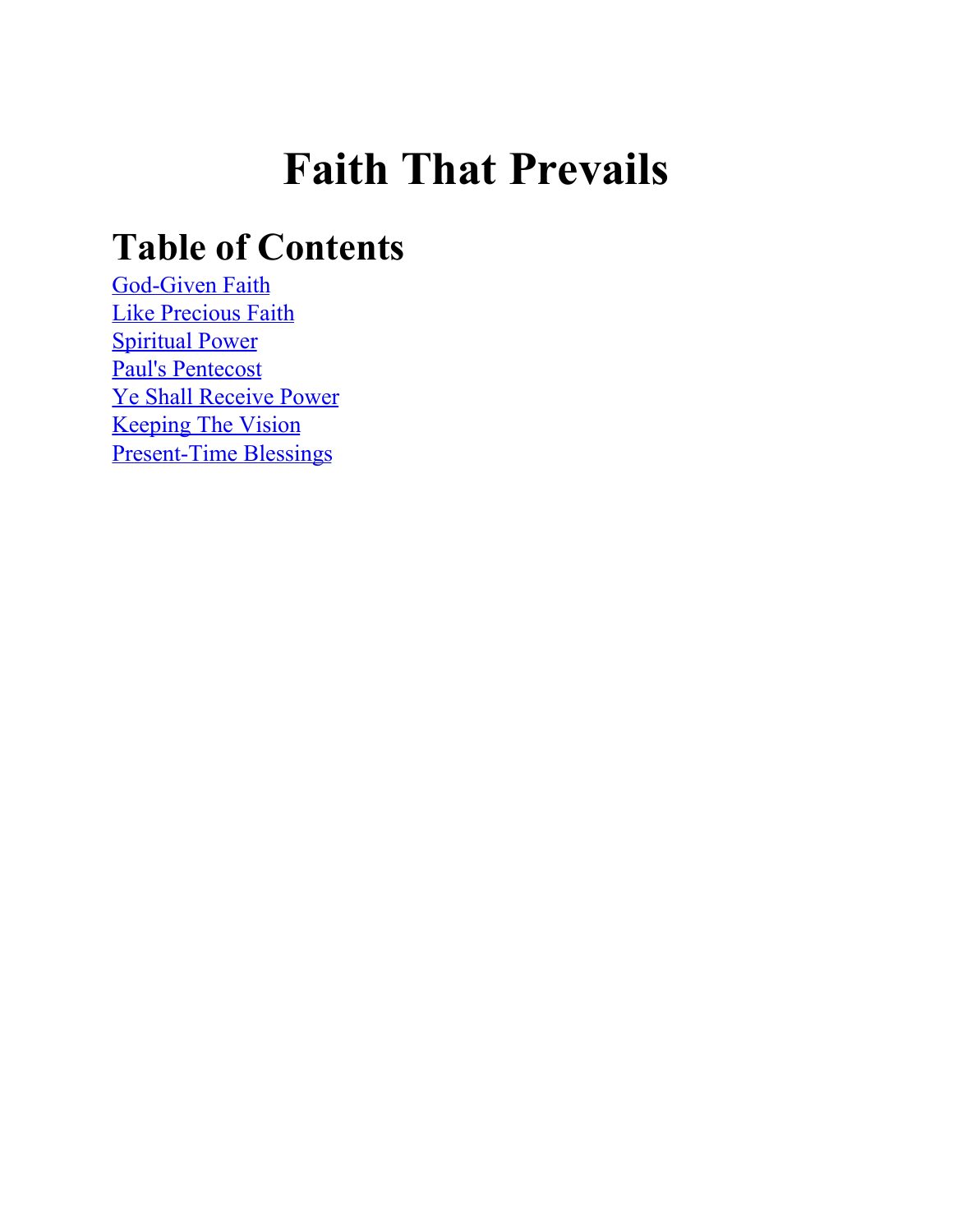## <span id="page-122-0"></span>**God-Given Faith**

Bible Reading Hebrews 11;1-11. I believe that there is only one way to all the treasures of God, and that is the way of faith. By faith and faith alone do we enter into a knowledge of the attributes and become partakers of the beatitudes, and participate in the glories of our ascended Lord. All His promises are Yea and Amen to them that believe.

God would have us come to Him by His own way. That is through the open door of grace. A way has been made. It is a beautiful way, and all His saints can enter in by this way and find rest. God has prescribed that the just shall live by faith. I find that all is failure that has not its base on the rock Christ Jesus. He is the only way, the truth and the life. The way of faith is the Christ way, receiving Him in His fulness and walking in Him; receiving His quickening life that filleth, moveth and changeth us, bringing us to a place where there is always an Amen in our hearts to all the will of God.

As I look into the 12th chapter of Acts, I find that the people were praying all night for Peter to come out of prison. They had a zeal but seem to have been lacking in faith. They were to be commended for their zeal in spending their time in prayer without ceasing, but their faith, evidently, did not measure up to such a marvelous answer. Rhoda had more faith than the rest of them. When the knock came to the door, she ran to it, and the moment she heard Peter's voice, she ran back again with joy saying that Peter stood before the gate. And all the people said, "You are mad. It isn't so." But she constantly affirmed that it was even so.

Zacharias and Elisabeth surely wanted a son, but even when the angel came and told Zacharias that he should have a son, he was full of unbelief. And the angel said, "Thou shalt be dumb, because thou believest not my words."

But look at Mary. When the angel came to her, Mary said, "Be it unto me according to thy word." It was her Amen to the will of God. And God wants us with an Amen in our lives, an inward Amen, a mighty moving Amen, a God-inspired Amen, which says, "It is, because God has spoken. It cannot be otherwise. It is impossible to be otherwise."

Let us examine this 5th verse, "By faith Enoch was translated that he should not see death; and was not found, because God translated him: for before his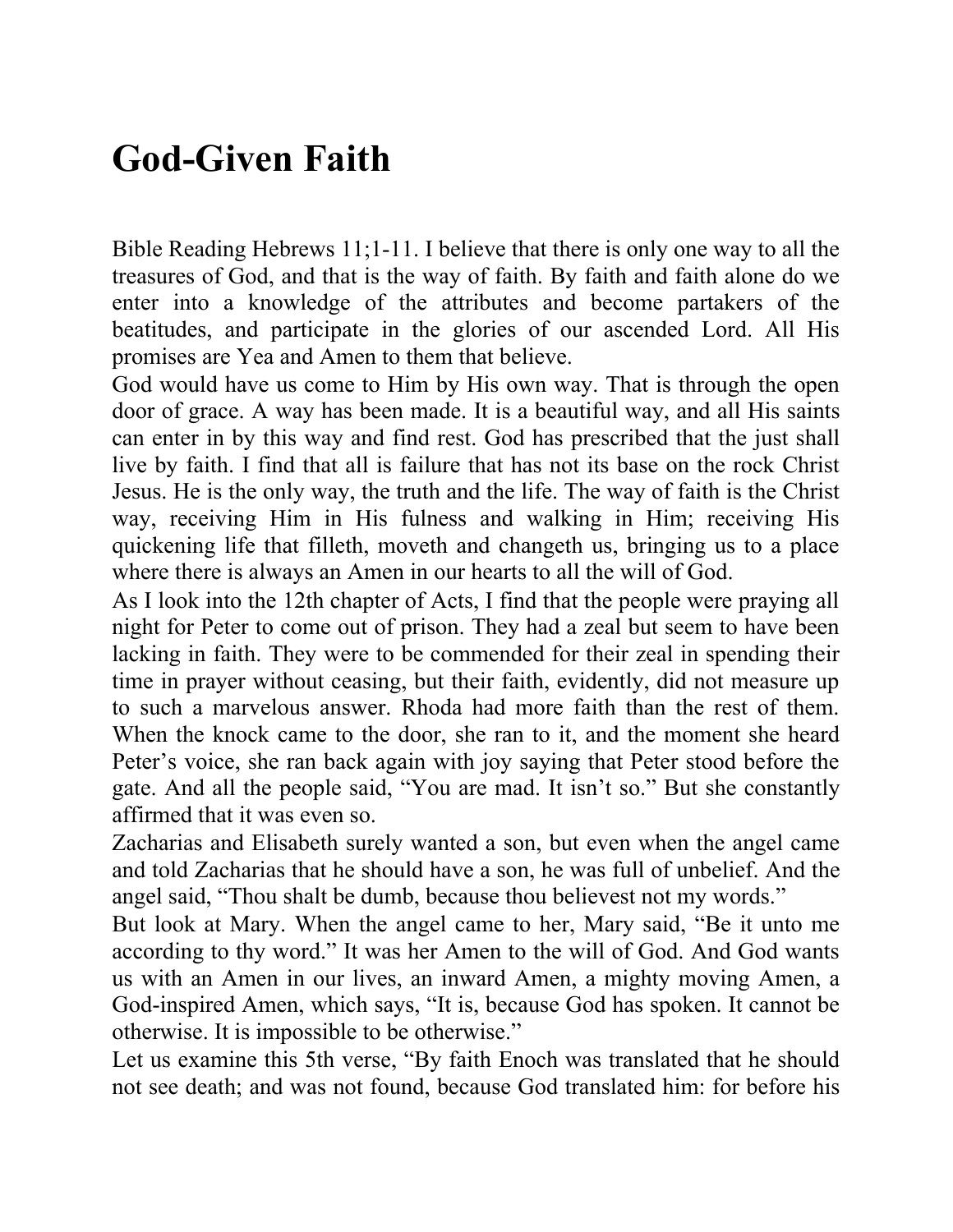translation, he had this testimony that he pleased God."

When I was in Sweden, the Lord worked mightily. After one or two addresses the leaders called me and said, "We have heard very strange things about you, and we would like to know if they are true. We can see that God is with you, and that God is moving, and we know that it will be a great blessing to Sweden."

"Well," I said, "what is it?"

"Well," they said, "we have heard from good authority that you preach that you have the resurrection body." When I was in France I had an interpreter that believed this thing, and I found out, after I had preached once or twice through the interpreter, that she gave out her own ideas. And of course I did not know. I said to these brethren, "I tell you what my personal convictions are. I believe that if I had the testimony of Enoch I should be off. I believe that the moment Enoch had the testimony that he pleased God, off he went."

I pray that God will so quicken our faith, for translation is in the mind of God; but remember that translation comes on the line of holy obedience and a walk that is pleasing to God. This was true of Enoch. And I believe that we must have a like walk with God in the Spirit, having communion with him, living under his divine smile, and I pray that God by His Spirit may so move us that we will be where Enoch was when he walked with God.

There are two kinds of faith. There is the natural faith. But the supernatural faith is the gift of God. In Acts 26:19, Paul is telling Agrippa of what the Lord said to him in commissioning him. "To open their eyes, and to turn them from darkness to light, from the power of satan unto God, that they may receive forgiveness of sins, and inheritance among them which are sanctified by faith that is in Me." Is that the faith of Paul? No, it is the faith that the Holy Ghost is giving. It is the faith that He brings to us as we press in and on with God. I want to put before you this difference between our faith and the faith of Jesus. Our faith comes to an end. Most people in this place have come to where they have said, "Lord, I can go no further. I have gone so far and I can go no further. I have used all the faith I have, and I have just to stop now and wait."

I remember being one day in Lancashire, and going round to see some sick people. I was taken into a house where there was a young woman lying on a bed, a very helpless case. The reason had gone, and many things were manifested there which were satanic and I knew it. She was only a young woman, a beautiful child. The husband, quite a young man, came in with the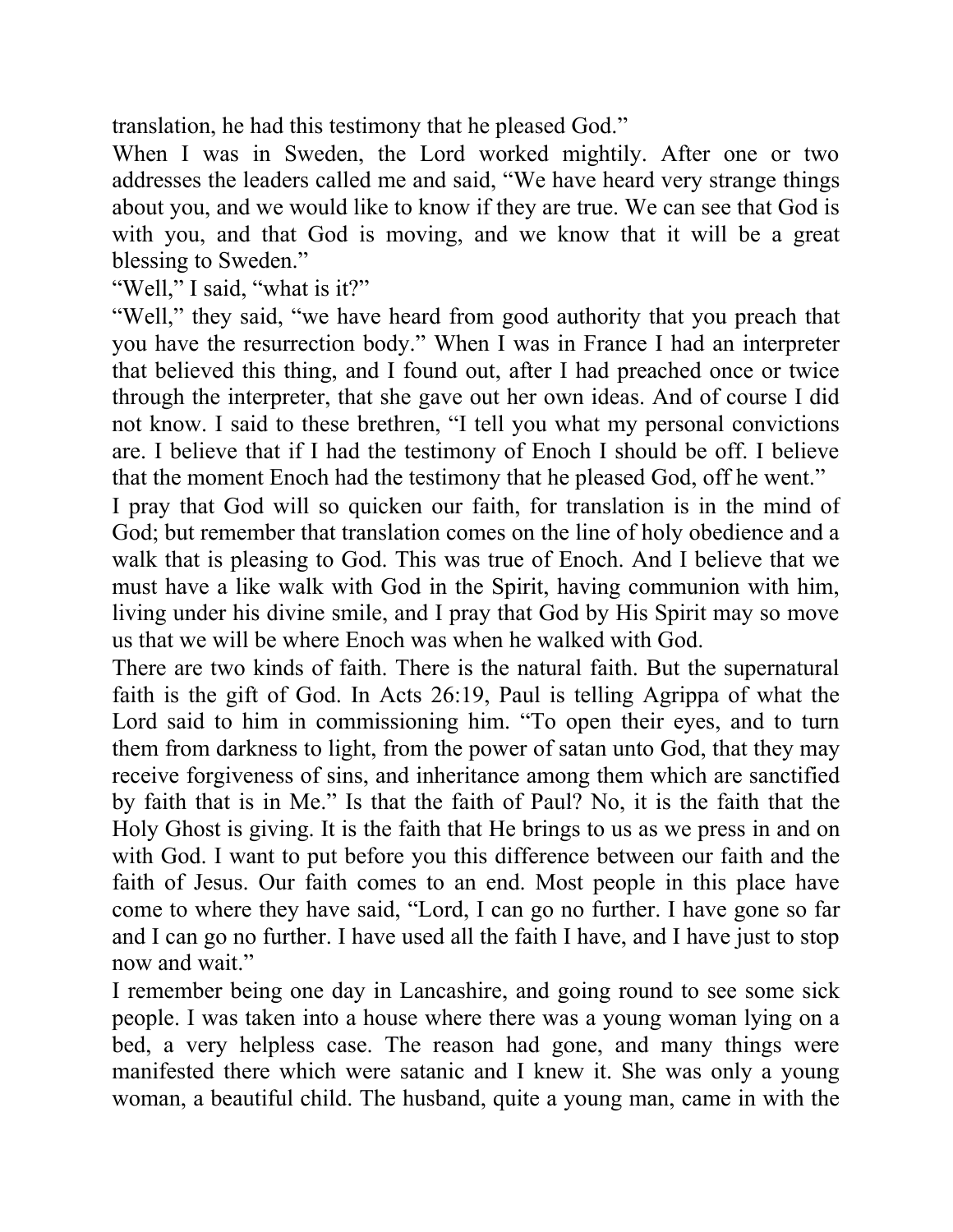baby, and he leaned over to kiss the wife. The moment he did, she threw herself over on the other side, just as a lunatic would do. That was very heartbreaking. Then he took the baby and pressed the baby's lips to the mother. Again another wild kind of thing happened. I asked one who was attending her, "Have you anybody to help?" "Oh," they said, "We have had everything." "But," I said, "have you no spiritual help?" Her husband stormed out, saying, "Help? You think that we believe in God, after we have had seven weeks of no sleep and maniac conditions."

Then a young woman of about eighteen or so just grinned at me and passed out of the door. That brought me to a place of compassion for the woman. Something had to be done, no matter what it was. Then with all my faith I began to penetrate the heavens, and I was soon out of that house, I will tell you, for I never saw a man get anything from God who prayed on the earth. If you get anything from God, you will have to pray into heaven; for it is all there. If you are living in the earth realm and expect things from heaven, they will never come. And as I saw, in the presence of God, the limitations of my faith, there came another faith, a faith that could not be denied, a faith that took the promise, a faith that believed God's Word. And from that presence, I came back again to earth, but not the same man. God gave a faith that could shake hell and anything else.

I said, "Come out of her, in the name of Jesus!" And she rolled over and fell asleep and wakened in fourteen hours perfectly sane and perfectly whole.

There is a process on this line. Enoch walked with God. That must have been all those years as he was penetrating, and going through, and laying hold, and believing and seeing and getting into such close cooperation and touch with God that things moved on earth and he began to move toward heaven. At last it was not possible for him to stop any longer. Oh, Hallelujah!

In the 15th chapter of 1st Corinthians we read of the body being "sown in weakness," to be raised in power. It seems to me that, as we are looking for translation, the Lord would have us know something of that power now, and would have us kept in that power, so that we shall not be sown in weakness.

There is one thing that God has given me from my youth up, a taste and relish for my Bible. I can say before God, I have never read a book but my Bible, so I know nothing about books. It seems to me better to get the Book of books for food for your soul, for the strengthening of your faith, and the building up of your character in God, so that all the time you are being changed and made meet to walk with God.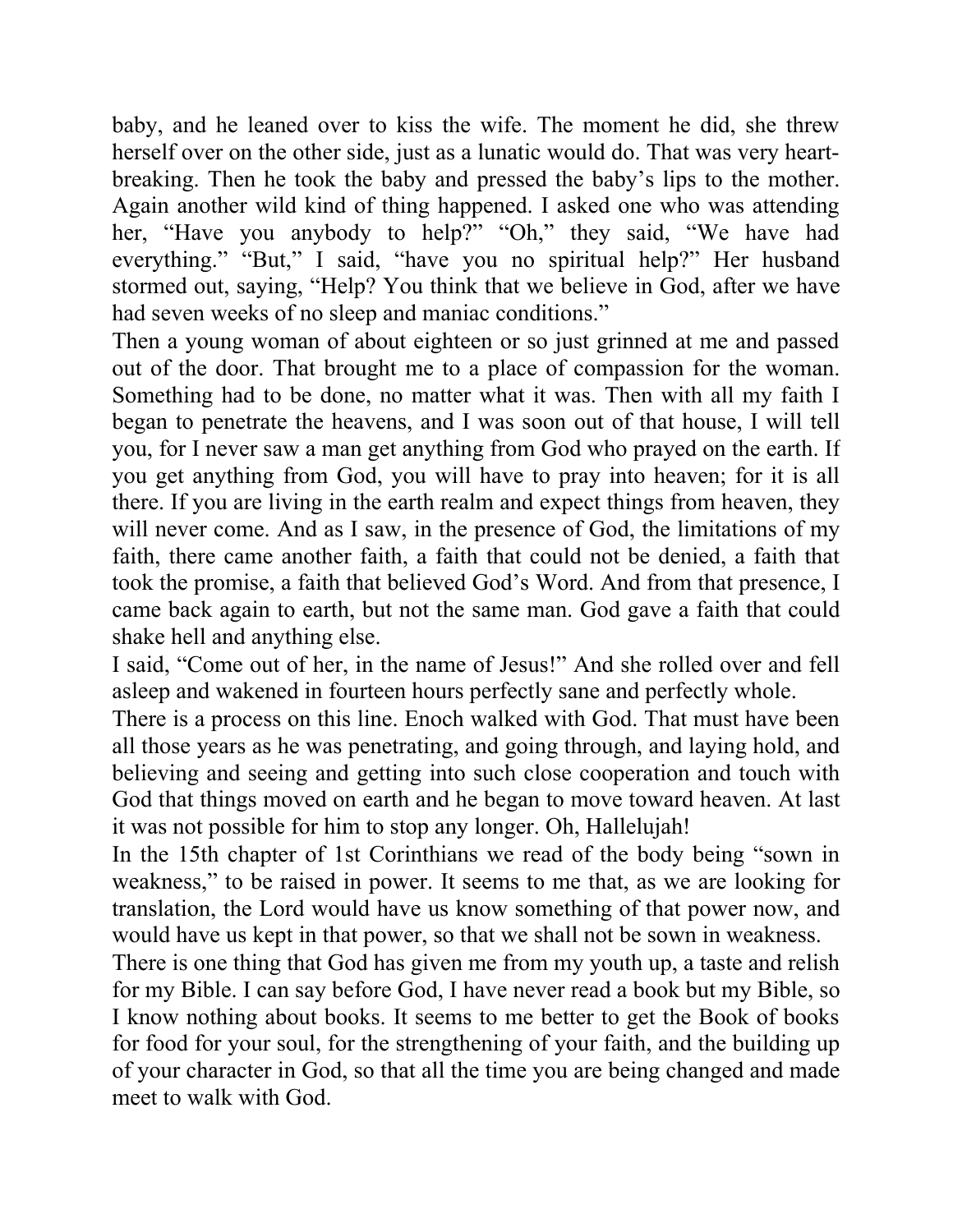"Without faith it is impossible to please Him; for he that cometh to God must believe that He is, and that He is a rewarder of them that diligently seek him." I can see that it is impossible to please Him on any line but faith, for everything that is not of faith is sin. God wants us to see that the plan of faith is the ideal and principle of God. In this connection Ilove to keep in my thoughts the beautiful words in the 2nd verse of the 12th chapter of Hebrews: "Looking unto Jesus, the author and finisher of our faith." He is the author of faith. God worked through Him for the forming of the world. "All things were made by Him, and without Him was not anything made that was made." And because of the exceedingly abundant joy of providing for us so great salvation, He became the author of a living faith. And through this principle of living faith, looking unto Him who is the author and finisher of our faith, we are changed into the same image from glory to glory, even by the Spirit of the Lord.

God has something better for you than you have ever had in the past. Come out into all the fulness of faith and power and life and victory that He is willing to provide, as you forget the things of the past, and press right on for the prize of His high calling in Christ Jesus.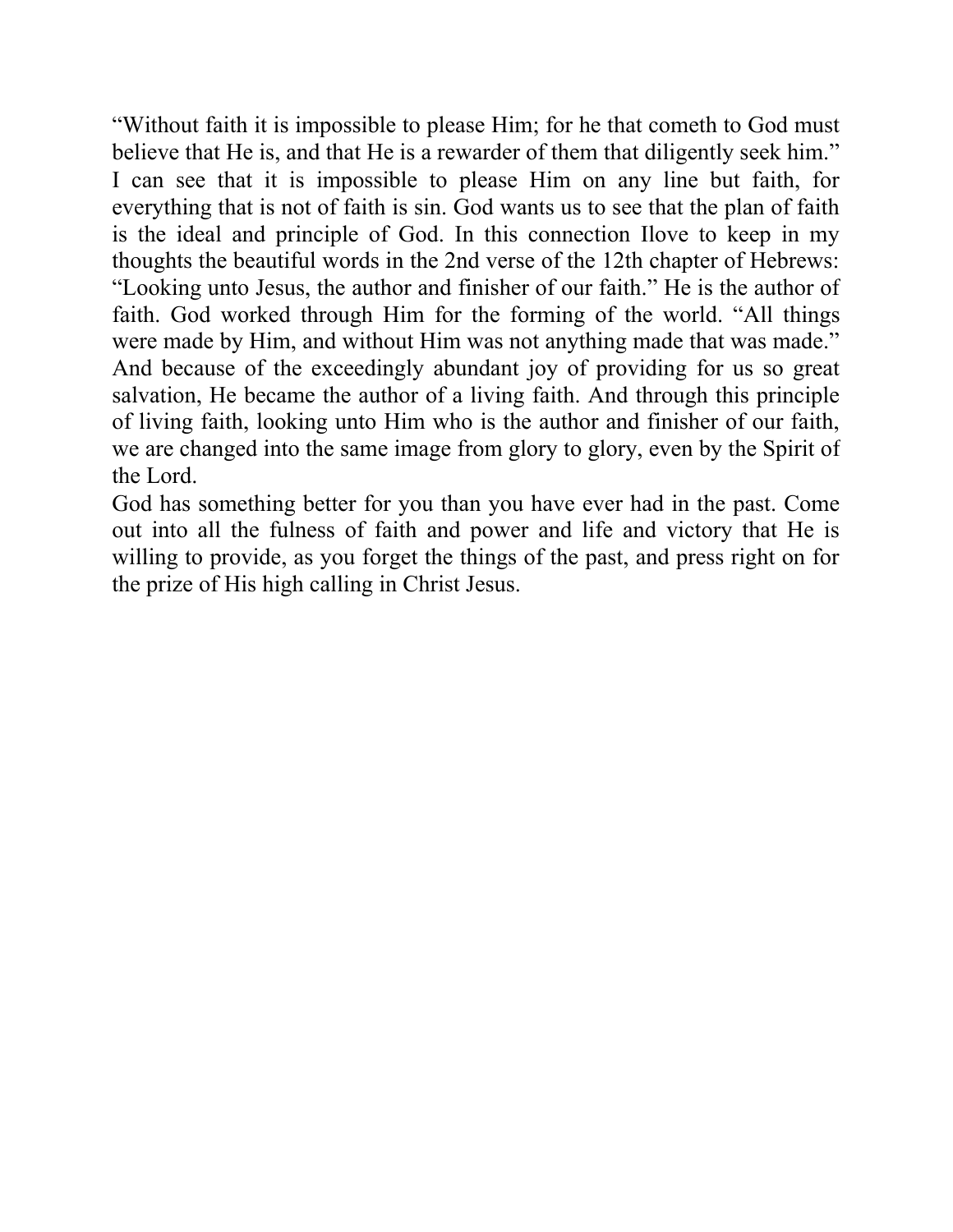### <span id="page-126-0"></span>**Like Precious Faith**

Bible Reading 2 Peter 1:1-8. We are dull of comprehension because we so often let the cares of this world blind our eyes; but if we can be open to God, we shall see that He has a greater plan for us in the future than we have ever seen in the past. It is God's delight to make possible to us that which seems impossible, and when we reach a place where He alone has right of way, then all the things that have been misty and misunderstood are cleared up.

This like precious faith that Peter is writing about is a gift that God is willing to give to all of us, and I believe God wants us to receive it so that we may subdue kingdoms, work righteousness, and, if the time is come, to stop the mouths of lions. We should be able under all circumstances to triumph, because we have no confidence in ourselves, but our confidence is only in God. It is always those people who are full of faith that have a good report, that never murmur, that are in the place of victory, that are not in the place of human order but of divine order, since God has come to dwell in them.

This like precious faith is for all; but there may be some hindrance in your life that God will have to deal with. It seems to me as if I had had a thousand road engines come over my life to break me up like a potter's vessel. There is no other way into the deep things of God but a broken spirit. There is no other way into the power of God. God will do the exceeding abundantly above all we ask or think for us when He can bring us to the place where we can say with Paul, "I live no longer, and Another, even Christ, has taken the reins and the rule." I understand God by His Word. I cannot understand God by impressions or feelings; I cannot get to know God by sentiments. If I am going to know God, I am going to know Him by His Word. I know I shall be in heaven, but I could not build on my feelings that I am going to heaven. I am going to heaven because God's Word says it, and I believe God's Word. And "faith cometh by hearing, and hearing by the Word of God." Rom. 10;17.

In Mark 11:24 we read, "What things soever ye desire, when ye pray, believe that ye receive them, and ye shall have them." The previous verse speaks of mountains removed, difficulties cleared away. Veneering won't do. We must have reality, the real working of our God. We must know God. We must be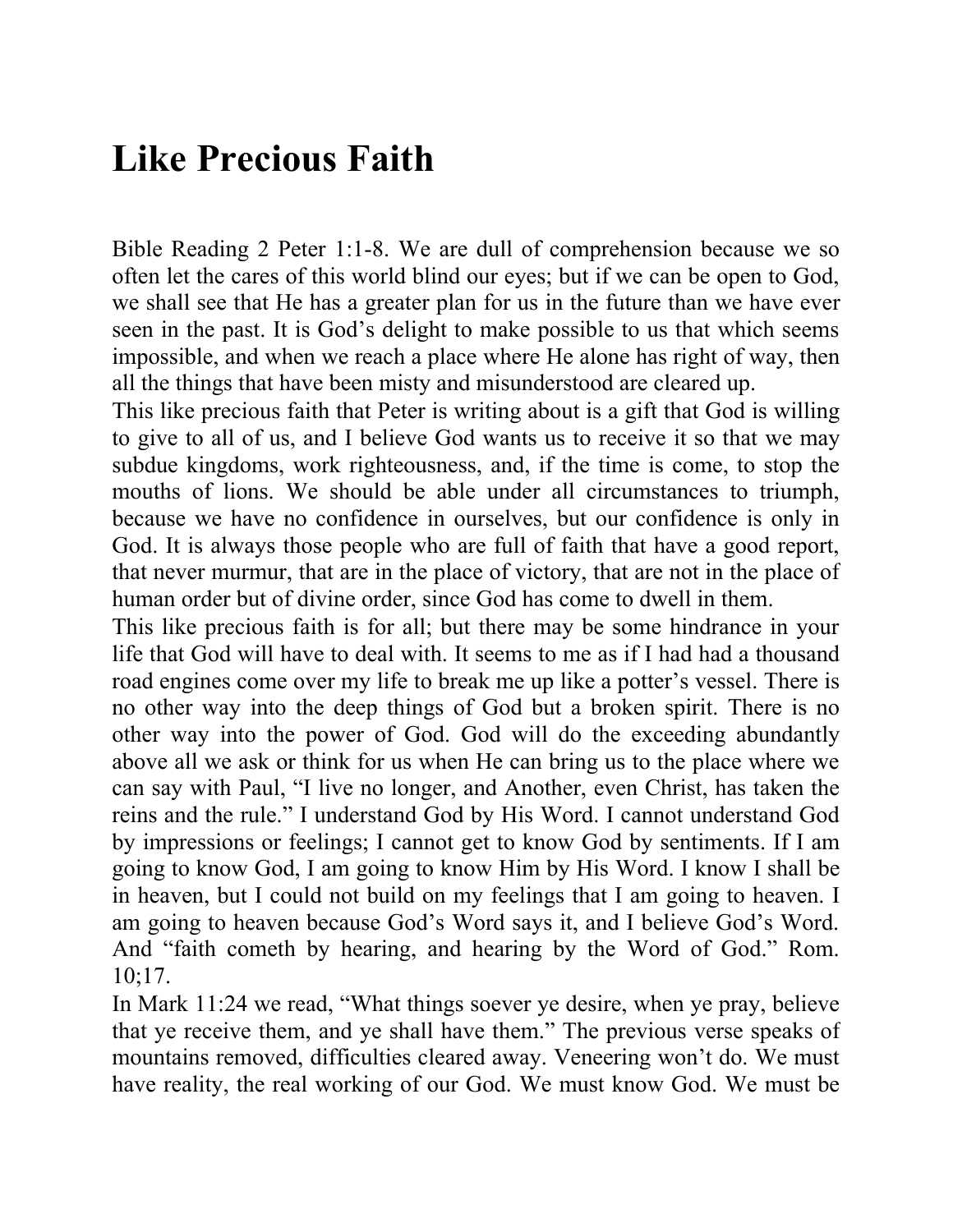able to go in and hold converse with God. We must also know the mind of God toward us, so that all our petitions are always on the line of His will.

As this like precious faith becomes a part of you, it will make you so that you will dare to do anything. And remember, God wants daring men, men who will dare all, men who will be strong in Him and dare to do exploits. How shall we reach this plane of faith? Let go your own thoughts, and take the thoughts of God, the Word of God. If you build yourself on imaginations you will go wrong. You have the Word of God and it is enough. A man gave this remarkable testimony concerning the Word: "Never compare this Book with other books. Comparisons are dangerous. Never think or never say that this Book contains the Word of God. It is the Word of God. It is supernatural in origin, eternal in duration, inexpressible in value, infinite in scope, regenerative in power, infallible in authority, universal in interest, personal in application, inspired in totality. Read it through. Write it down. Pray it in. Work it out. And then pass it on."

And truly the Word of God changes a man until he becomes an epistle of God. It transforms his mind, changes his character, moves him on from grace to grace, makes him an inheritor of the very nature of God. God comes in, dwells in, walks in, talks through, and sups with him who opens his being to the Word of God and receives the Spirit who inspired it.

When I was going over to New Zealand and Australia, I had many to see me off. There was an Indian doctor who was riding in the same car with me to the docks. He was very quiet and took in all things that were said on the ship. I began to preach, of course, and the Lord began to work among the people. In the second-class part of the ship there was a young man and his wife who were attendants on a lady and gentleman in the first-class. And as these two young people heard me talking to them privately and otherwise, they were very much impressed. Then the lady they were attending got very sick. In her sickness and her loneliness she could find no relief. They called in the doctor, and the doctor gave her no hope.

And then, when in this strange dilemma—she was a great Christian Scientist, a preacher of it, and had gone up and down preaching it—they thought of me. Knowing the conditions, and what she lived for, that it was late in the day, and that in the condition of her mind she could only receive the simplest words, I said to her, "Now you are very sick, and I won't talk to you about anything save this; I will pray for you in the name of Jesus, and the moment I pray you will be healed."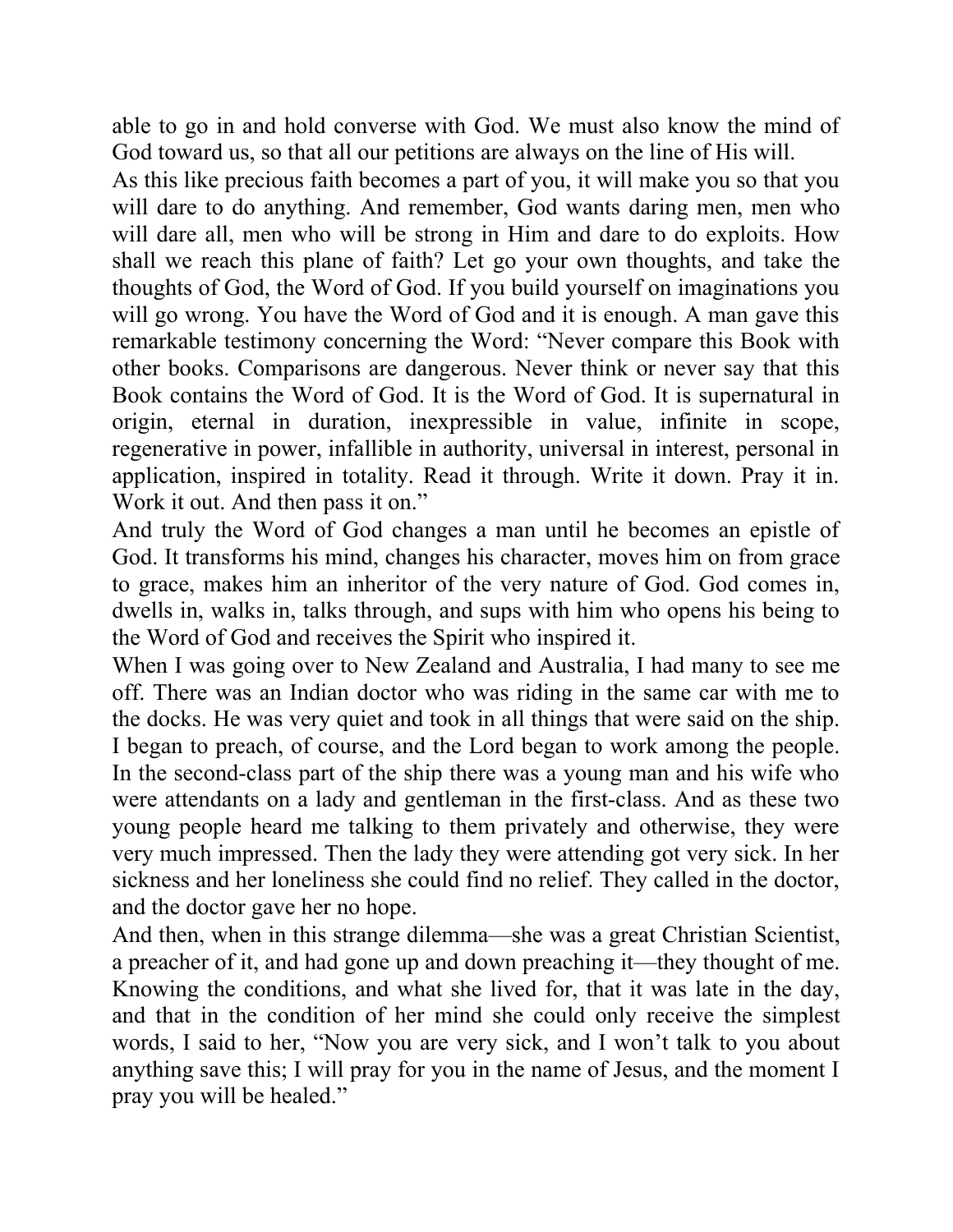And the moment I prayed she was healed. That was this like precious faith in operation. Then she was disturbed. Now I could have poured in oil very soon. But I poured in all the bitter drugs possible, and for three days I had her on cinders. I showed her her terrible state, and pointed out to her all her folly and the fallacy of her position. I showed her that there was nothing in Christian Science, that it is a lie from the beginning, one of the last agencies of hell. At best a lie, preaching a lie, and producing a lie.

Then she wakened up. She became so penitent and broken-hearted. But the thing that stirred her first was that she had to go to preach the simple gospel of Christ where she had preached Christian Science. She asked me if she had to give up certain things. I won't mention the things, they are too vile. I said, "What you have to do is to see Jesus and take Jesus." When she saw the Lord in His purity, the other things had to go. At the presence of Jesus all else goes.

This opened the door. I had to preach to all on the boat. This gave me a great opportunity. As I preached, the power of God fell, conviction came and sinners were saved. They followed me into my cabin one after another. God was working there.

Then this Indian doctor came. He said, "What shall I do? I cannot use medicine any more." "Why?" "Oh, your preaching has changed me. But I must have a foundation. Will you spend some time with me?" "Of course I will." Then we went alone and God broke the fallow ground. This Indian doctor was going right back to his Indian conditions under a new order. he had left a practice there. He told me of the great practice he had. He was going back to his practice to preach Jesus.

If you have lost your hunger for God, if you do not have a cry for more of God, you are missing the plan. There must come up from us a cry that cannot be satisfied with anything but God. He wants to give us the vision of the prize ahead that is something higher than we have ever attained. If you ever stop at any point, pick up at the place where you have dropped through, and begin again under the refining light and power of heaven and God will meet you. And while He will bring you to a consciousness of your own frailty and to a brokenness of spirit, your faith will lay hold of Him and all the divine resources, His light and compassion will be manifested through you, and He will send the rain.

Shall we not dedicate ourselves afresh to God? Some say, "I dedicated myself last night to God."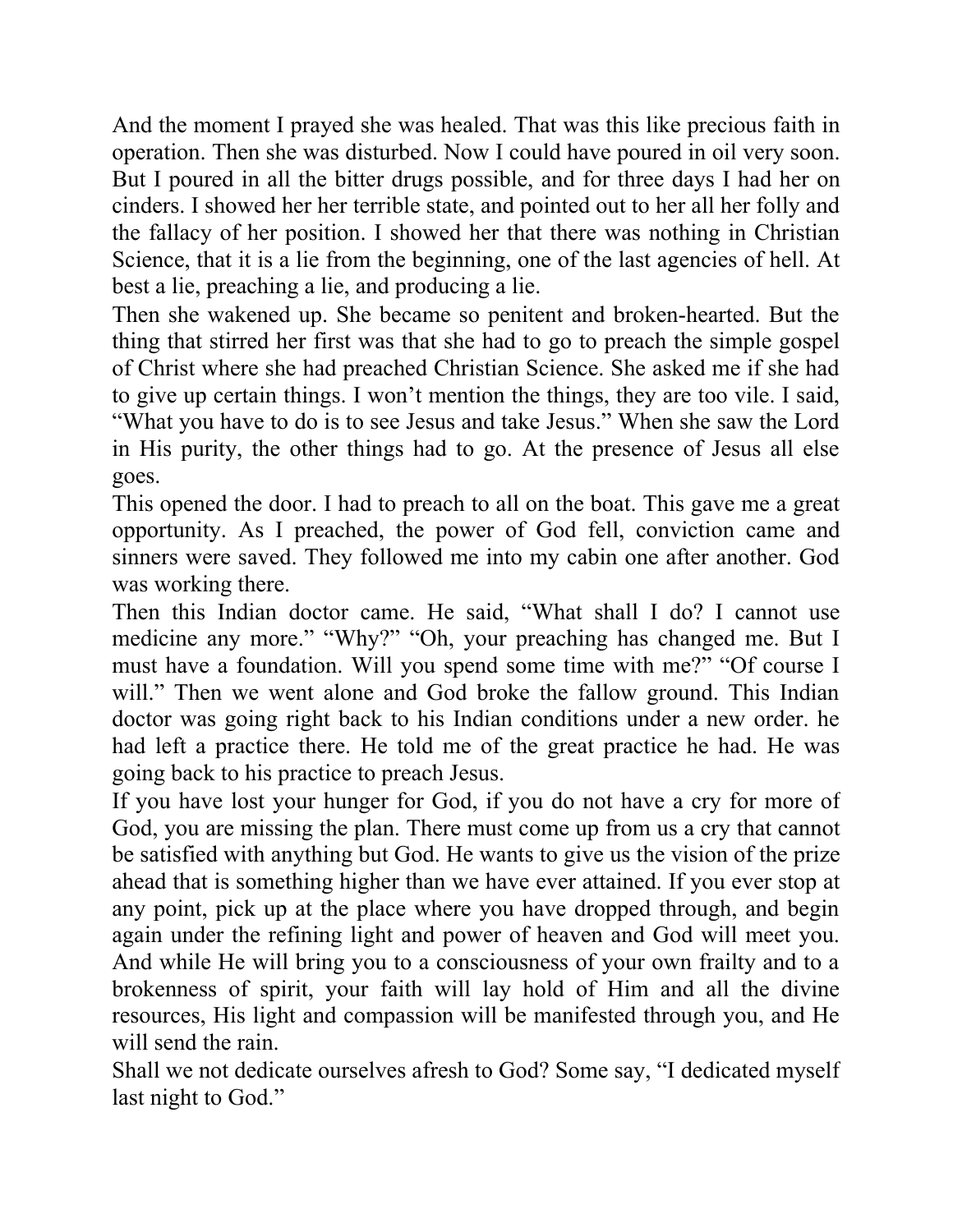Every new revelation brings a new dedication. Let us seek Him.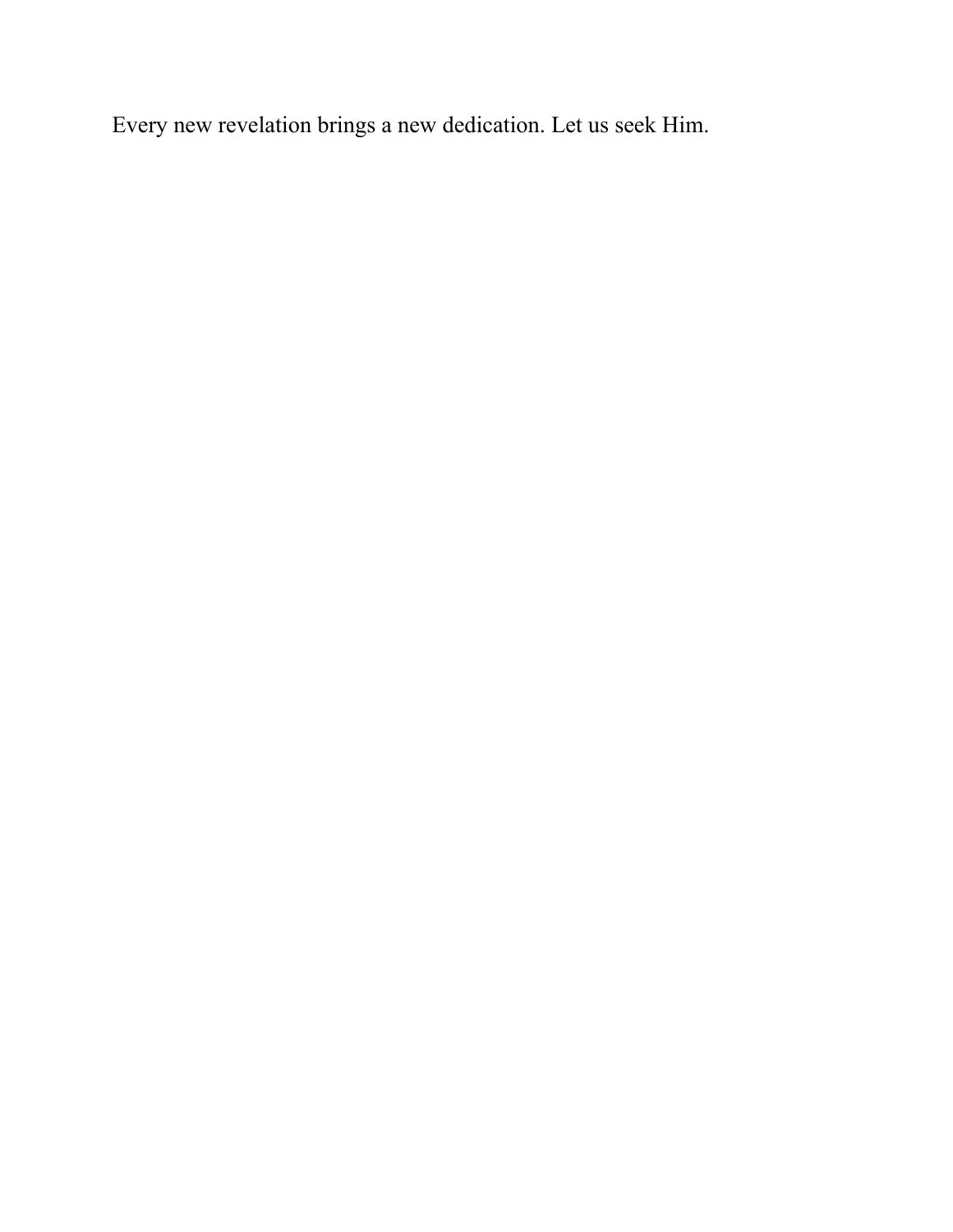## <span id="page-130-0"></span>**Spiritual Power**

#### Bible Reading—Matthew 16.

The Pharisees and Sadducees had been tempting Jesus to show them a sign from heaven. He showed them that they could discern the signs that appeared on the face of the sky, and yet could not discern the signs of the times. He would give them no sign to satisfy their unbelieving curiosity, remarking that a wicked and adulterous generation sought after a sign, and that no sign would be given to them, but the sign of the prophet Jonah. A wicked and adulterous generation stumbles over the story of Jonah, but faith can see in that story a wonderful picture of the death, burial and resurrection of our Lord Jesus Christ.

After Jesus had departed from the Pharisees, and had come to the other side of the lake, He said to His disciples, "Take heed, and beware of the leaven of the Pharisees and of the Sadducees." The disciples began to reason among themselves; and all they could think of was that they had taken no bread. What were they to do? Then Jesus uttered these words, "O ye of little faith!" He had been so long with them, and yet they were still a great disappointment to Him, because of their lack of comprehension and of faith. They could not grasp the profound spiritual truth He was bringing to them, and could only think about having brought no bread. "O ye of little faith! Do ye not yet understand, neither remember the five loaves of the five thousand, and how many baskets ye took up? Neither the seven loaves of the four thousand, and how many baskets ye took up?"

At one time Jesus said to Peter, "What thinkest thou, Simon? of whom do the kings of the earth take custom or tribute? of their own children or of strangers?" Peter said, "Of strangers." Then Jesus said, "Then are the children free. Nevertheless, lest we should offend them, go thou to the sea, and cast a hook, and take up the fish that first cometh up; and when thou hast opened his mouth, thou shalt find a piece of money; take that, and give unto them, for me and thee." Peter had been at the fishing business all his life, but he never had caught a fish with any silver in its mouth. But the Master does not want us to reason things out—for carnal reasoning will always land us in a bog of unbelief—but just to obey. "This is a hard job," Peter may have said, as he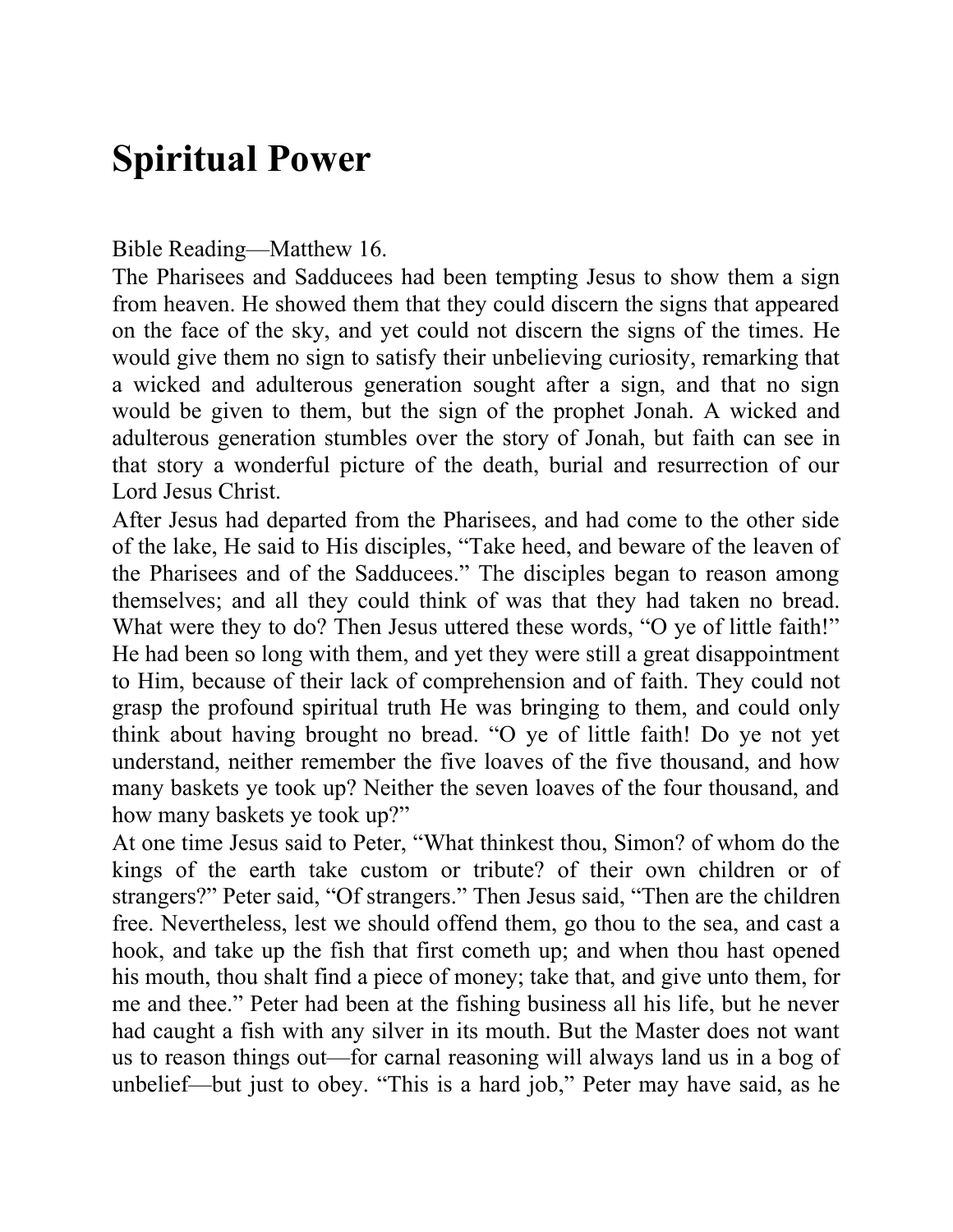put the bait on his hook, "but since You told me to do it, I'll try;" and he cast his line into the sea. There were millions of fish in the sea, but every fish had to stand aside and leave that bait alone, and let that fish with the piece of money in his mouth come up and take it.

A woman came to me in Cardiff, Wales, who was filled with ulceration. She had fallen in the streets twice through this trouble. She came to the meeting and it seemed as if the evil power within her purposed to kill her right there, for she fell, and the power of the devil was rending her sore. She was helpless, and it seemed as if she had expired. I cried, "O God, help this woman." Then I rebuked the evil power in the name of Jesus, and instantly the Lord healed her. She rose up and made a great to-do. She felt the power of God in her body and wanted to testify all the time. After three days she went to another place and began to testify about the Lord's power to heal. She came to me and said, "I want to tell everyone about the Lord's healing power. Have you no tracts on this subject?" I handed her my Bible and said, "Matthew, Mark, Luke, John—they are the best tracts on healing. They are full of incidents about the power of Jesus. They will never fail to accomplish the work of God if people will believe them."

There is where men lack. All lack of faith is due to not feeding on God's Word. You need it every day. How can you enter into a life of faith? Feed on the living Christ of whom this Word is full. As you get taken up with the glorious fact and the wondrous presence of the living Christ, the faith of God will spring up within you. "Faith cometh by hearing, and hearing by the Word of God." Rom. 10:17.

Jesus asked His disciples what men were saying about Him. They told Him, "Some say that thou art John the Baptist; some, Elias; and others, Jeremias, or one of the prophets." Then He put the question, to see what they thought about it, "But whom say ye that I am?" Peter answered, "Thou art the Christ, the Son of the living God." And Jesus said to him, "Blessed art thou, Simon Bar- Jona: for flesh and blood hath not revealed it unto thee, but my Father which is in heaven." It is simple. Who do you say He is? Who is He? Do you say with Peter, "Thou art the Christ, the Son of the living God"? How can you know this? He is to be revealed. Flesh and blood does not reveal this. It is an inward revelation. God wants to reveal His Son within us and make us conscious of an inward presence. Then you can cry, "I know He is mine! He is mine! He is mine!" "Neither knoweth any man the Father, save the Son, and he to whomsoever the Son will reveal Him." Seek God until you get from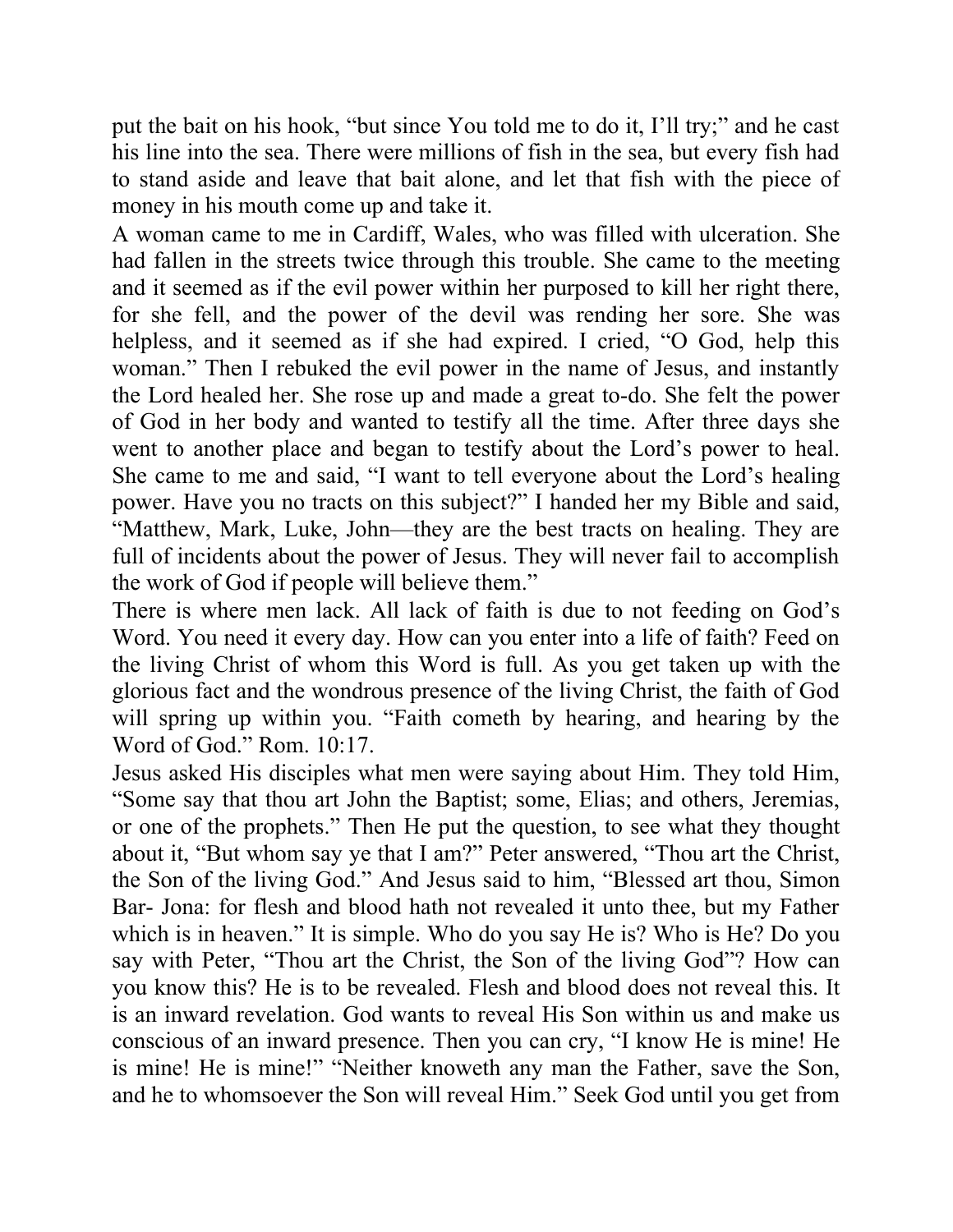Him a mighty revelation of the Son, until that inward revelation moves you on to the place where you are always steadfast, unmoveable, and always abounding in the work of the Lord.

There is a wonderful power in this revelation. "Upon this rock I will build my church; and the gates of hell shall not prevail against it. And I will give unto thee the keys of the kingdom of heaven; and whatsoever thou shalt bind on earth, shall be bound in heaven: and whatsoever thou shalt loose on earth shall be loosed in heaven." Was Peter the rock? No. A few minutes later he was so full of the devil that Christ had to say to him, "Get thee behind me, satan; thou art an offense unto me." This rock was Christ. He is the Rock and there are many scriptures to confirm this. And to everyone who knows that He is the Christ He gives the key of faith, the power to bind and the power to loose. Stablish your hearts with this fact.

I had been preaching on this line in Toronto, endeavoring to show that the moment a man believes with all his heart God puts into him a reality, a substance, a life; yea, God dwells in him, and with the new birth there comes into us a mighty force that is mightier than all the power of the enemy. A man ran out of the meeting, and when I got home that night he was there with a big, fine, tall man. This man said to me, "Three years ago my nerves became shattered. I can't sleep. I have lost my business. I have lost everything. I am not able to sleep at all and my life is one of misery." I said to him, "Go home and sleep in the name of Jesus." He turned around and seemed reluctant to go; but I said to him, "Go!" and shoved him out of the door.

The next morning he rang up on the telephone. He said to my host, "Tell him I slept all night. I want to see him at once." He came and said, "I'm a new man. I feel I have new life. And now can you get me my money back?" I said, "Everything!" He said, "Tell me how." I said, "Come to the meeting tonight and I'll tell you." The power of God was mightily present in that evening meeting, and he was greatly under conviction. He made for the altar, but fell before he got there. The Lord changed him and everything in him. He is now a successful businessman. All his past failures had come through a lack of the knowledge of God. No matter what troubles you, God can shake the devil out, and completely transform you. There is none like Him.

One day I was traveling in a railway train where there were two sick people in the car, a mother and her daughter. I said to them, "Look, I've something in this bag that will cure every case in the world. It has never been known to fail." They became very much interested, and I went on telling them more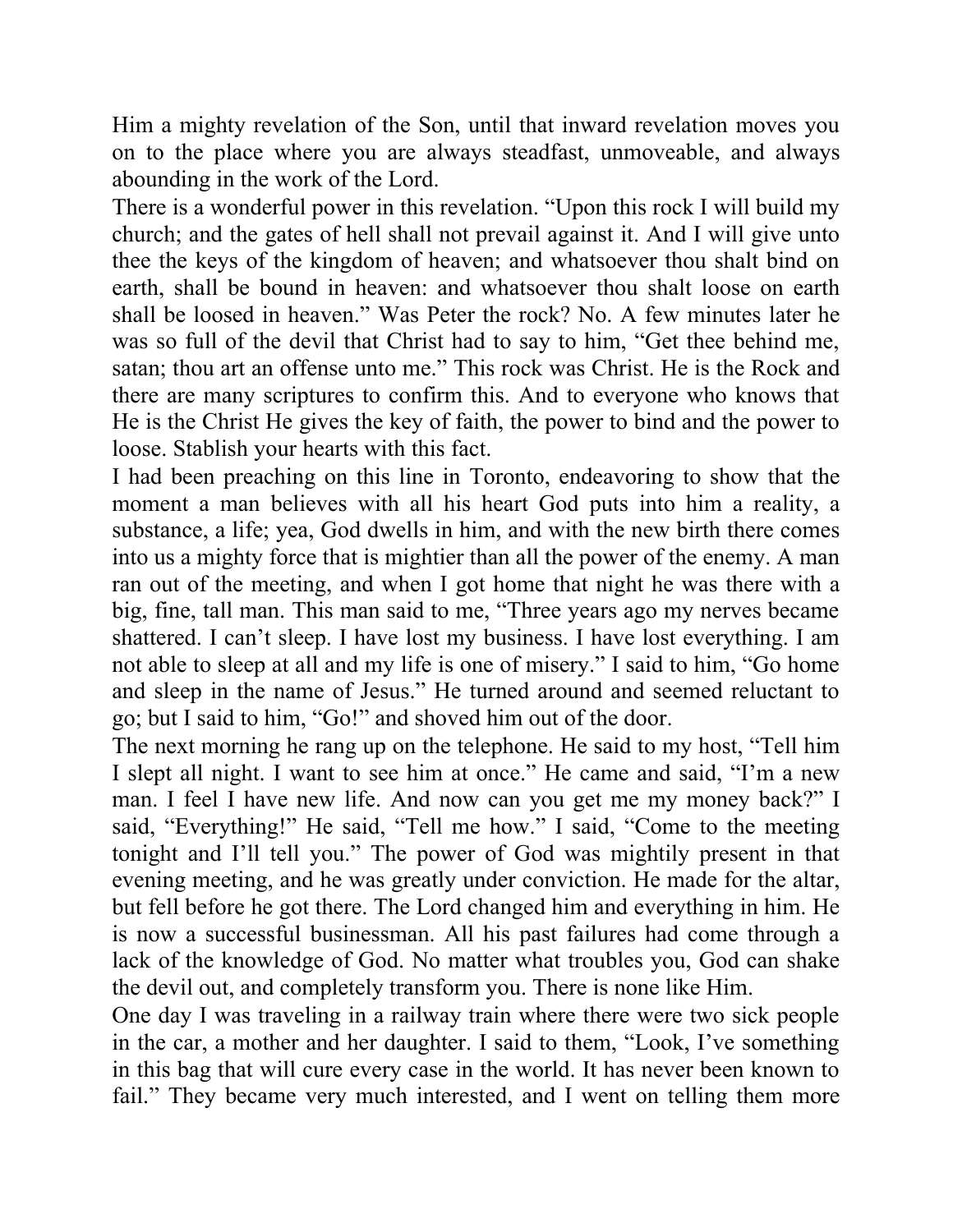about this remedy that has never failed to remove disease and sickness. At last they summoned up courage to ask for a dose. So I opened my bag, took out my Bible, and read them that verse, "I am the Lord that healeth thee." It never fails. He will heal you if you dare believe Him. Men are searching everywhere today for things with which they can heal themselves, and they ignore the fact that the Balm of Gilead is within easy reach. As I talked about this wonderful Physician, the faith of both mother and daughter went out toward Him, and He healed them both, right in the train.

God has made His Word so precious that, if I could not get another copy, I would not part with my Bible for all the world. There is life in the Word. There is virtue in it. I find Christ in it; and He is the One I need for spirit, soul and body. It tells me of the power of His name and of the power of His blood for cleansing. The lions may lack and suffer hunger, but they that seek the Lord shall not want any good thing. Psalm 34:10.

A man came to me at one time, brought by a little woman. I said, "What's up with him?" She said, "He gets situations, but he fails every time. He is a slave to alcohol and nicotine poison. He is a bright, intelligent man in most things, but he goes under to those two things." I was reminded of the words of the Master, giving us power to bind and loose, and I told him to put out his tongue. In the name of the Lord Jesus Christ I cast out the evil powers that gave him the taste for these things. I said to him, "Man, you are free today." He was unsaved, but when he realized the power of the Lord in delivering him, he came to the services, publicly acknowledged that he was a sinner, and the Lord saved and baptized him. A few days later I asked, "How are things with you?" He said, "I am delivered." God has given us the power to bind and the power to loose.

In another place a woman came to me and said, "I have not been able to smell for twenty years; can you do anything for me?" I said, "You shall smell tonight." Could I give anybody that which had been lost for twenty years? Not of myself, but I remembered the Rock on which God's church is built, the Rock Christ Jesus, and His promise to give to His own the power to bind and loose. We can dare to do anything if we know we have the Word of God behind us. In the name of the Lord Jesus I loosed this woman. She ran all the way home. The table was full of good things, but she would not touch a thing. She said, "I am having a feast of smelling!" Praise the Lord for the fact that He Himself backs up his own Word and proves the truth of it in these days of unbelief and apostasy.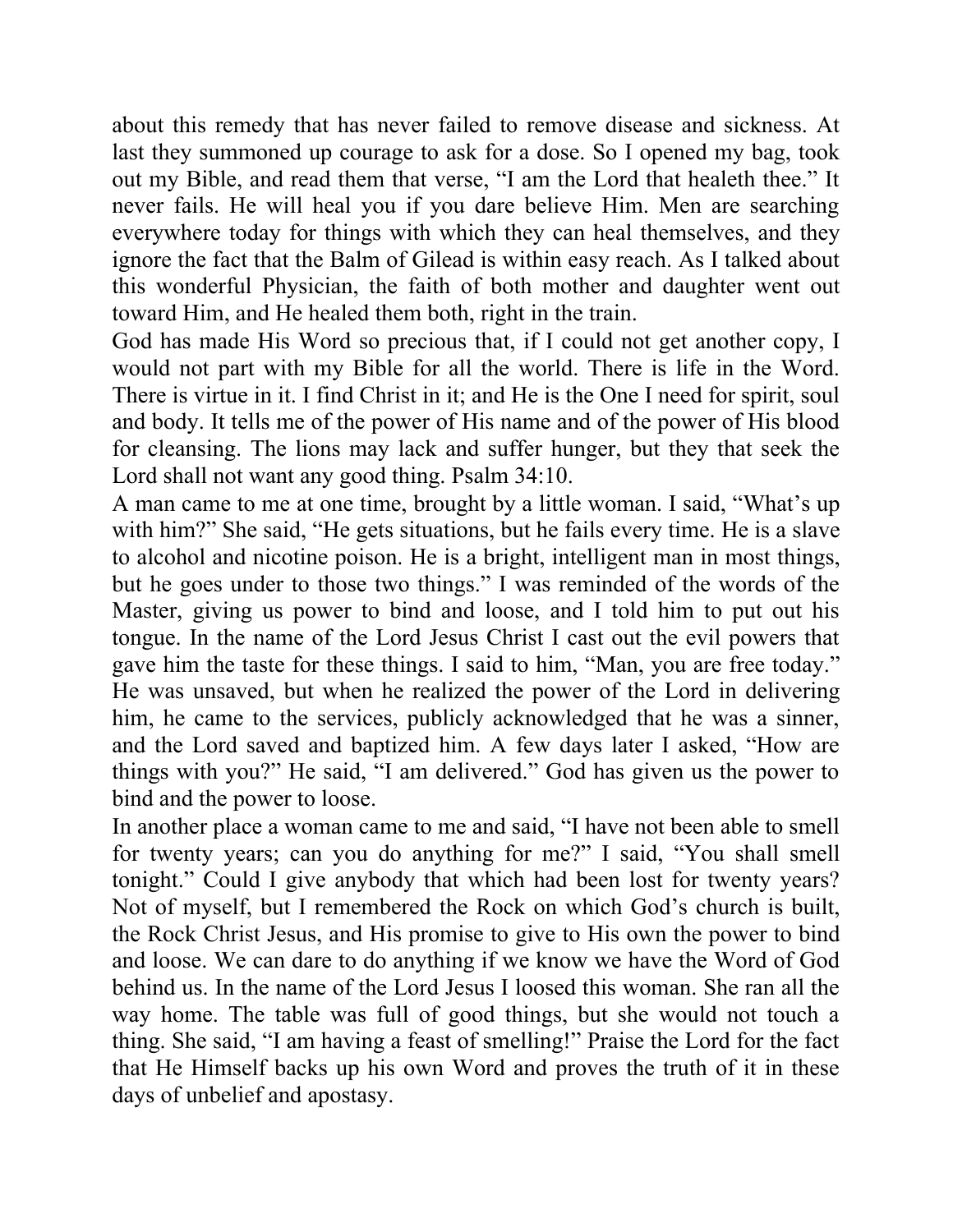Another person came and said, "What can you do for me? I have had sixteen operations and have had my ear drums taken out." I said, "God has not forgotten how to make ear drums." I anointed her and prayed, asking the Lord that the ear drums should be replaced. She was so deaf that I do not think she would have heard had a cannon gone off. She was as deaf afterwards as it was possible to be. But she saw other people getting healed and rejoicing. Has God forgotten to be gracious? Was His power just the same? She came the next night and said, "I have come tonight to believe God." Take care you do not come in any other way. I prayed for her again and commanded her ears to be loosed in the name of Jesus. She believed, and the moment she believed she heard, she ran and jumped upon a chair and began to preach. Later I let a pin drop and she heard it fall. God can give drums to ears. All things are possible with God. God can save the worst. Discouraged one, cast your burden on the Lord. He will sustain you. Look

unto Him and be lightened. Look unto Him now.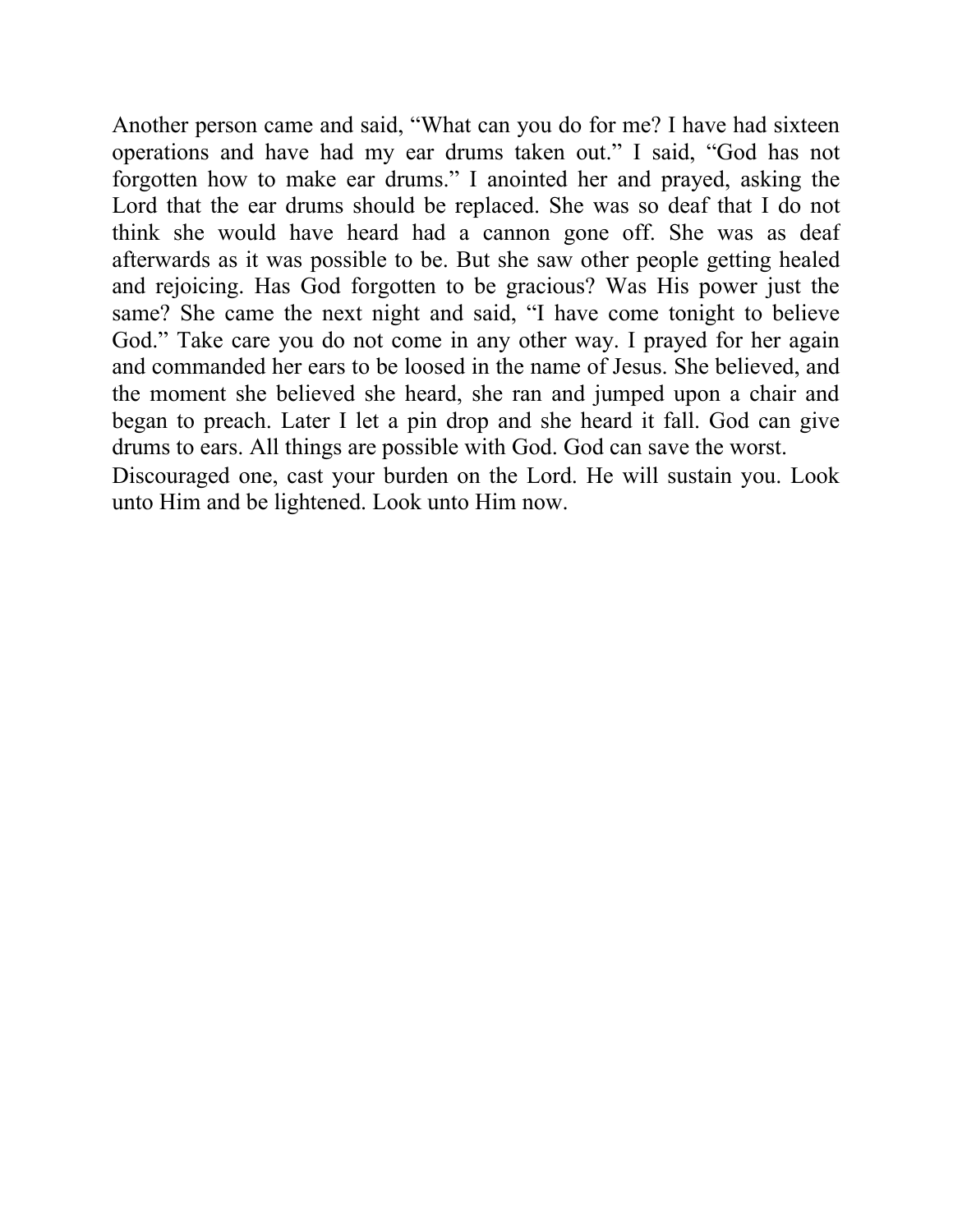#### <span id="page-135-0"></span>**Paul's Pentecost**

#### Bible Reading Acts 9:1-22.

Saul was probably the greatest persecutor that the early Christians had. We read that he made havoc of the church, entering into every house, and haling men and women, committed them to prison. At this time we find him breathing out threatenings and slaughter against the disciples of the Lord. He was on his way to Damascus for the purpose of destroying the church there. How did God deal with such a one? We should have dealt with him in judgment. God dealt with him in mercy. Oh, the wondrous love of God! He loved the saints at Damascus and the way He preserved them was through the salvation of the man who purposed to scatter and destroy them. Our God delights to be merciful and His grace is vouchsafed daily to both sinner and saint. He shows mercy to all. If we would but realize it, we are only alive today through the grace of our God.

More and more I see that it is through the grace of God that I am preserved every day. It is when we realize the goodness of God that we are brought to repentance. Here was Saul, with letters from the high priest, hastening to Damascus. He was struck down and there came to his vision a light, a light that was brighter than the sun. As he fell speechless to the ground he heard a voice saying to him, "Saul, Saul, why persecutest thou Me?" He answered, "Who art thou, Lord?" And the answer came back, "I am Jesus whom thou persecutest." And he cried, "Lord, what wilt Thou have me to do?" And the men that were with him lost their speech— they were speechless—but they led him to Damascus.

There are some people who have an idea that it is only preachers who can know the will of God. But the Lord has a disciple in Damascus, a man behind the scenes, who lived in a place where God could talk to him. His ears were open. He was one who listened in to the things from heaven. Oh, this is so much more marvelous than anything you can hear on earth. It was to this man that the Lord appeared in a vision. He told him to go down to the street called Straight and inquire for Saul. And He told him that Saul had seen in a vision a man named Ananias coming in and putting his hand on him that he might receive his sight. Ananias protested, "Lord, I have heard by many of this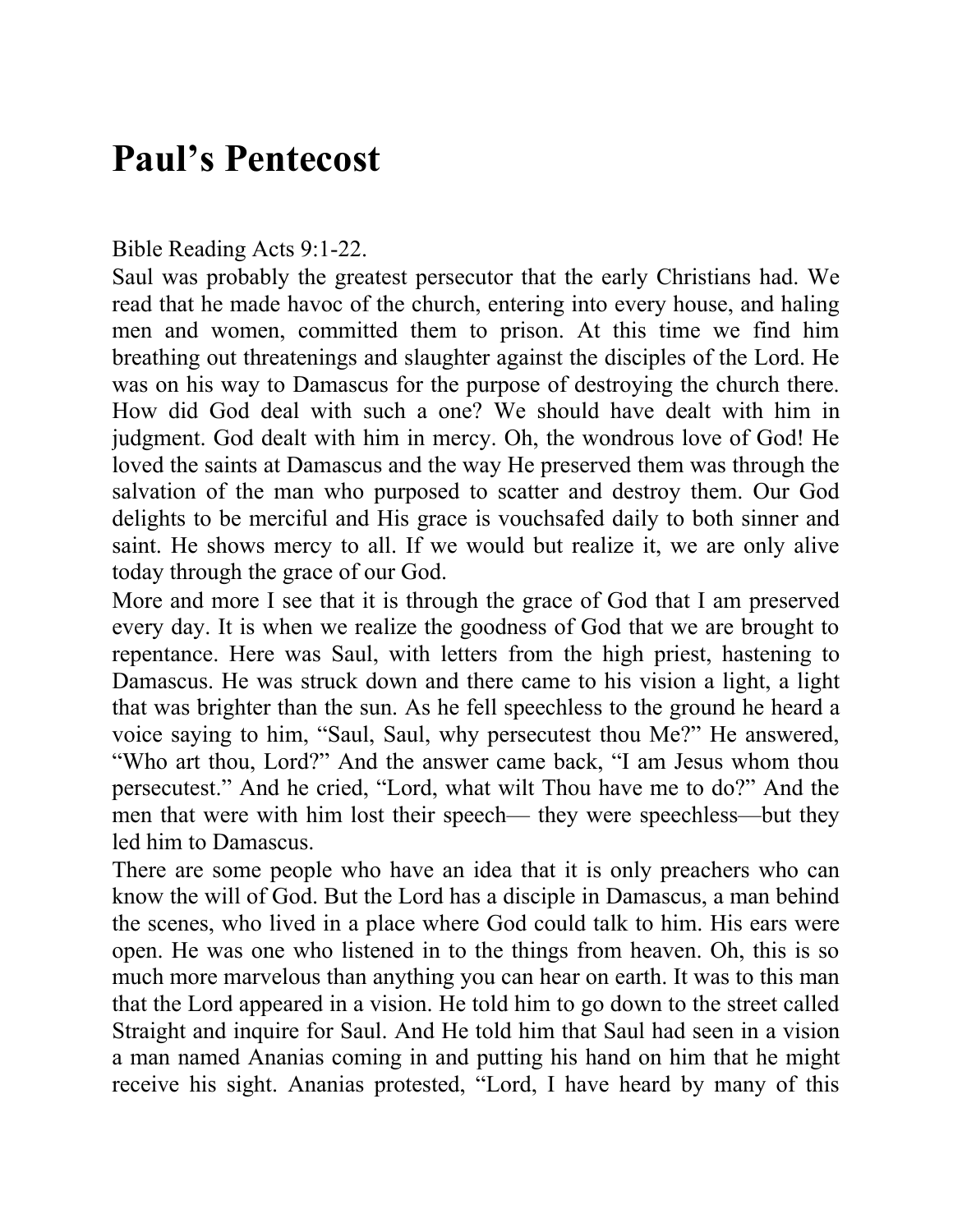man, how much evil he hath done to Thy saints in Jerusalem: and here he hath authority from the chief priests to bind all that call on Thy name." But the Lord assured Ananias that Saul was a chosen vessel, and Ananias, nothing doubting, went on his errand of mercy.

The Lord had told Ananias concerning Saul, "Behold, he prayeth." Repentant prayer is always heard in heaven. The Lord never despises a broken and contrite heart. And to Saul was given this vision that was soon to be a reality, the vision of Ananias coming to pray for him that he might receive his sight.

As I was looking through my letters one day while in the city of Belfast, a man came up to me and said, "Are you visiting the sick?" He pointed me to go to a certain house and told me to go to it and there I would see a very sick woman. I went to the house and I saw a very helpless woman propped up in bed. I knew that humanly speaking she was beyond all help. She was breathing with short, sharp breaths as if every breath would be her last. I cried to the Lord and said, "Lord, tell me what to do." The Lord said to me, "Read the fifty-third chapter of Isaiah." I opened my Bible and did as I was told. I read down to the fifth verse of this chapter, when all of a sudden the woman shouted, "I am healed! I am healed!" I was amazed at this sudden exclamation and asked her to tell me what had happened. She said, "Two weeks ago I was cleaning house and I strained my heart very badly. Two physicians have been to see me, but they both told me there was no help. But last night the Lord gave me a vision. I saw you come right into my bedroom. I saw you praying. I saw you open your Bible at the fifty-third chapter of Isaiah. When you got down to the fifth verse and read the words, 'With His stripes we are healed,' I saw myself wonderfully healed. That was a vision, now it is a fact."

I do thank God that visions have not ceased. The Holy Ghost can give visions, and we may expect them in these last days. God willeth not the death of any sinner and He will use all kinds of means for their salvation. Oh, what a gospel of love!

Ananias went down to the house on Straight Street and he laid his hands on the one who had before been a blasphemer and a persecutor and he said to him, "Brother Saul, the Lord, even Jesus, that appeared unto thee in the way as thou camest, hath sent me, that thou mightest receive thy sight, and be filled with the Holy Ghost." The Lord had not forgotten his physical condition and there was healing for him. But there was something beyond this. It was the filling with the Holy Ghost. Oh, it always seems to me that the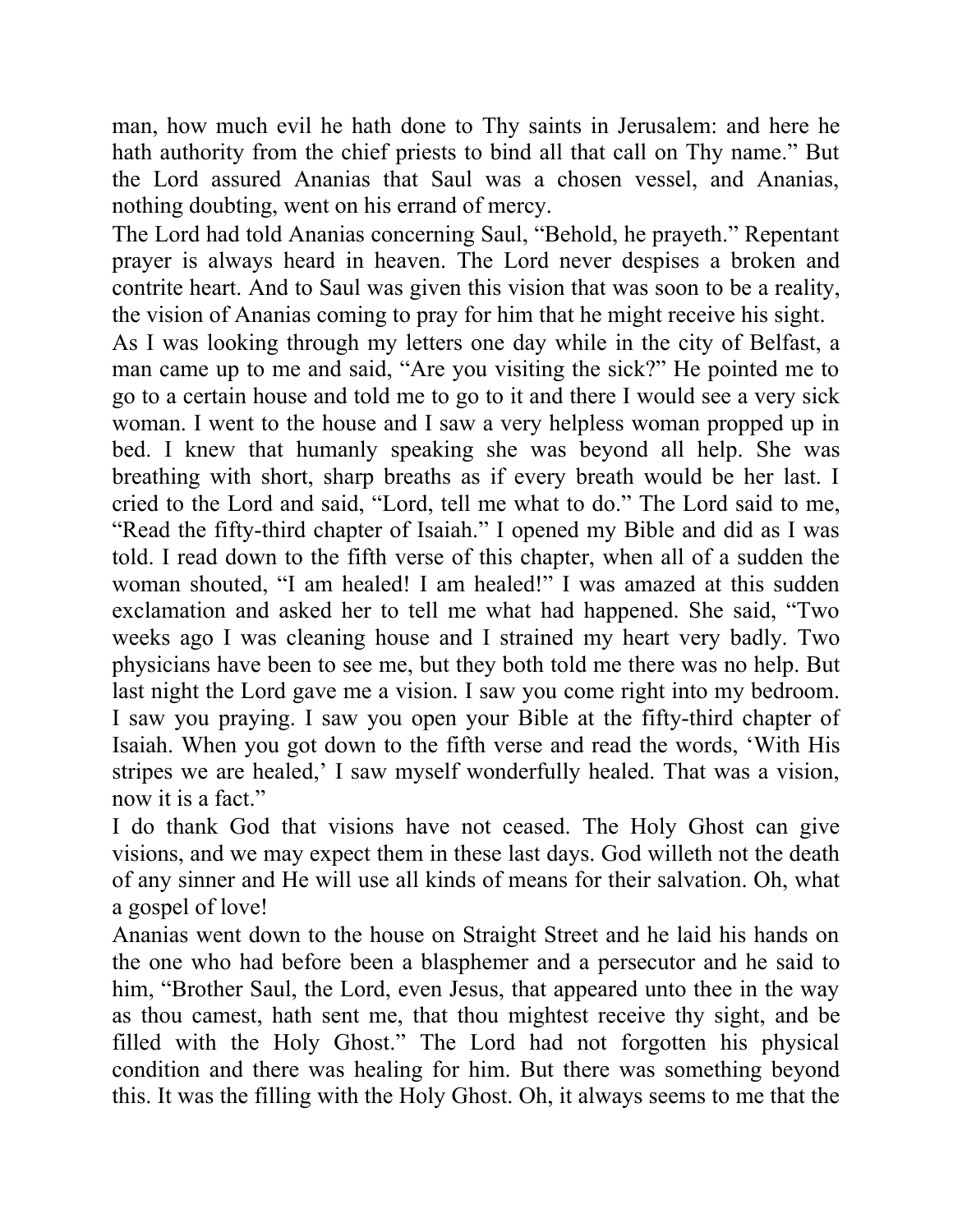Gospel is robbed of its divine glory when we overlook this marvelous truth of the Baptism of the Holy Ghost. To be saved is wonderful, to be a new creature, to have passed from death unto life, to have the witness of the Spirit that you are born of God, all this is unspeakably precious. But whereas we have the well of salvation bubbling up, we need to go on to a place where from within us shall flow rivers of living water.

God chose Saul. What was he? A blasphemer. A persecutor. That is grace. Our God is gracious and He loves to show His mercy to the vilest and worst of men. There was a notable character in the town in which I lived who was known as the worst man in the town. He was so vile, and his language was so horrible, that even wicked men could not stand it. In England they have what is known as the public hangman who has to perform all the executions. This man held that appointment and he told me later that he believed that when he performed the execution of men who had committed murder, that the demon power that was in them would come upon him and that in consequence he was possessed with a legion of demons. His life was so miserable that he purposed to make an end of life. He went down to a certain depot and purchased a ticket. The English trains are much different from the American. In every coach there are a number of small compartments and it is easy for anyone who wants to commit suicide to open the door of his compartment and throw himself out of the train. This man purposed to throw himself out of the train in a certain tunnel just as the train coming from an opposite direction would be about to dash past and he thought this would be a quick end to his life.

There was a young man at the depot that night who had been saved the night before. He was all on fire to get others saved and purposed in his heart that every day of his life he would get someone saved. He saw this dejected hangman and began to speak to him about his soul. He brought him down to our mission and there he came under a mighty conviction of sin. For two and a half hours he was literally sweating under conviction and you could see a vapor rising up from him. At the end of two and a half hours he was graciously saved.

I said, "Lord, tell me what to do." The Lord said, "Don't leave him, go home with him." I went to his house. When he saw his wife he said, "God has saved me." The wife broke down and she too was graciously saved. I tell you there was a difference in that home. Even the cat knew the difference.

There were two sons in that house and one of them said to his mother,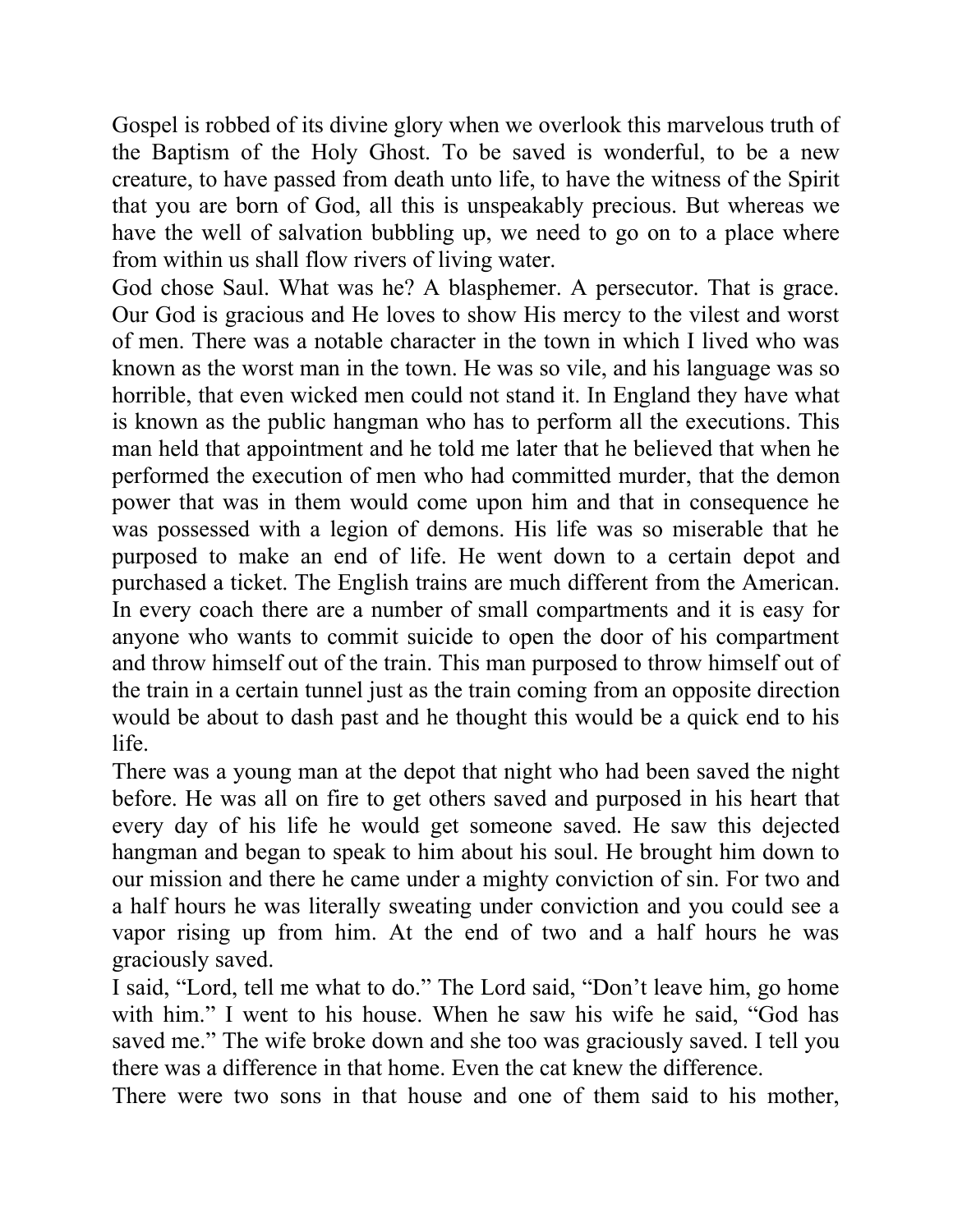"Mother, what is up in our house? It was never like this before. It is so peaceful. What is it?" She told him, "Father has been saved." The other son was struck with the same thing.

I took this man to many special services and the power of God was on him for many days. He would give his testimony and as he grew in grace he desired to preach the gospel. He became an evangelist and hundreds and hundreds were brought to a saving knowledge of the Lord Jesus Christ through his ministry. The grace of God is sufficient for the vilest and He can take the most wicked of men and make them monuments of his grace. He did this with Saul of Tarsus at the very time he was breathing out threatenings and slaughter against the disciples of the Lord. He did it with Berry the hangman. He will do it for hundreds more in response to our cries.

You will notice that when Ananias came into that house he called the onetime enemy of the gospel "Brother Saul." The Lord Jesus has sent Ananias to that house to put his hands upon this newly saved brother that he might receive his sight and be filled with the Holy Ghost. You say, "But it does not say that he spoke in tongues." We know that Paul did speak in tongues; that he spoke in tongues more than all the Corinthians. In those early days they were so near the time of that first Pentecostal outpouring that they would never have been satisfied with anyone receiving the Baptism unless they received it according to the original pattern given on the Day of Pentecost. When Peter was relating what took place in the house of Cornelius at Caesarea he said, "And as I began to speak, the Holy Ghost fell on them, as on us at the beginning." Later, speaking of this incident, he said, "God, which knoweth the hearts, bear them witness, giving them the Holy Ghost, even as He did unto us; and put no difference between us and them, purifying their hearts by faith." And we know from the account of what took place at Cornelius' household that when the Holy Ghost fell "they heard them speak with tongues and magnify God." Many people think that God does make a difference between us and those at the beginning. But they have no Scripture for this. When anyone receives the gift of the Holy Ghost, there will assuredly be no difference between his experience today and that which was given on the Day of Pentecost. And I cannot believe that, when Saul was filled with the Holy Ghost the Lord made any difference in the experience that He gave him from the experience that He had given to Peter and the rest a short while before.

It was about thirty-one years ago that a man came to me and said,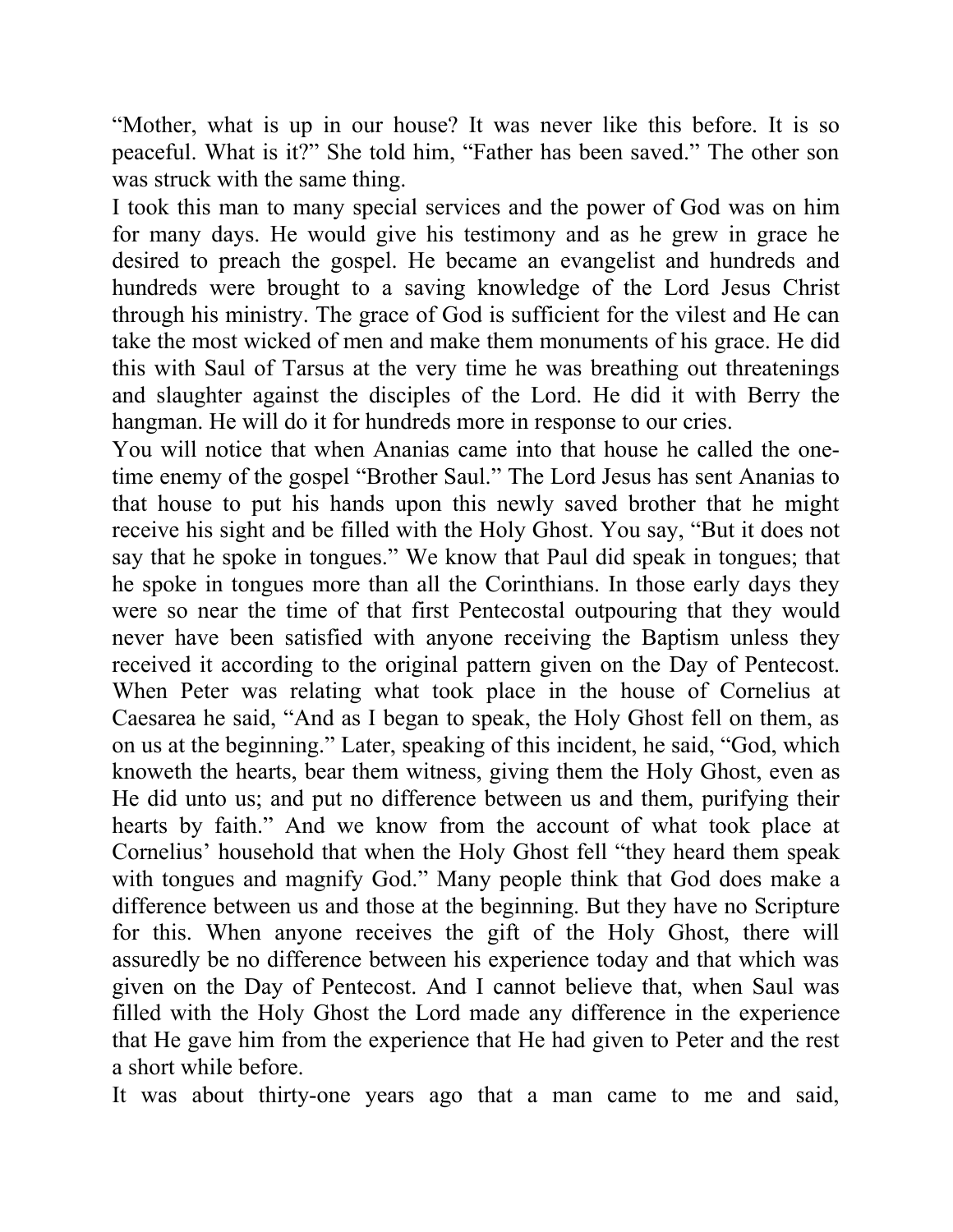"Wigglesworth, do you know what is happening in Sunderland? People are being baptized in the Holy Ghost exactly the same way as the disciples were on the Day of Pentecost." I said, "I would like to go." I immediately took train and went to Sunderland. I went to the meetings and said, "I want to hear these tongues." I was told, "When you receive the Baptism in the Holy Ghost, you will speak in tongues." I said, "I have the Baptism in the Holy Ghost." One man said, "Brother, when I received the Baptism I spoke in tongues." I said, "Let's hear you." He could not speak in tongues to order, he could only speak as the Spirit gave him utterance and so my curiosity was not satisfied.

I saw these people were very earnest and I became quite hungry. I was anxious to see this new manifestation of the Spirit and I would be questioning all the time and spoiling a lot of the meetings. One man said to me, "I am a missionary and I have come here to seek the Baptism in the Holy Ghost. I am waiting on the Lord, but you have come in and are spoiling everything with your questions." I began to argue with him and our love became so hot that when we walked home he walked on one side of the road and I on the other.

That night there was to be a tarrying meeting and I purposed to go. I changed my clothes and left my key in the clothes I had taken off. As we came from the meeting in the middle of the night I found I did not have my key upon me and this missionary brother said, "You will have to come and sleep with me." But do you think we went to bed that night? Oh, no, we spent the night in prayer. We received a precious shower from above. The breakfast bell rang, but that was nothing to me. For four days I wanted nothing but God. If you only knew the unspeakably wonderful blessings of being filled with the Third Person of the Trinity, you would set aside everything else to tarry for this infilling.

I was about to leave Sunderland. This revival was taking place in the vestry of an Episcopal Church. I went to the Vicarage that day to say goodbye and I said to Sister Boddy, the vicar's wife, "I am going away, but I have not received the tongues yet." She said, "It isn't tongues you need, but the Baptism." I said, "I have the Baptism, Sister, but I would like to have you lay hands on me before I leave." She laid her hands on me and then had to go out of the room. The fire fell. It was a wonderful time as I was there with God alone. It seemed as though God bathed me in power. I was given a wonderful vision. I was conscious of the cleansing of the precious blood and cried out, "Clean! Clean! Clean!" I was filled with the joy of the consciousness of the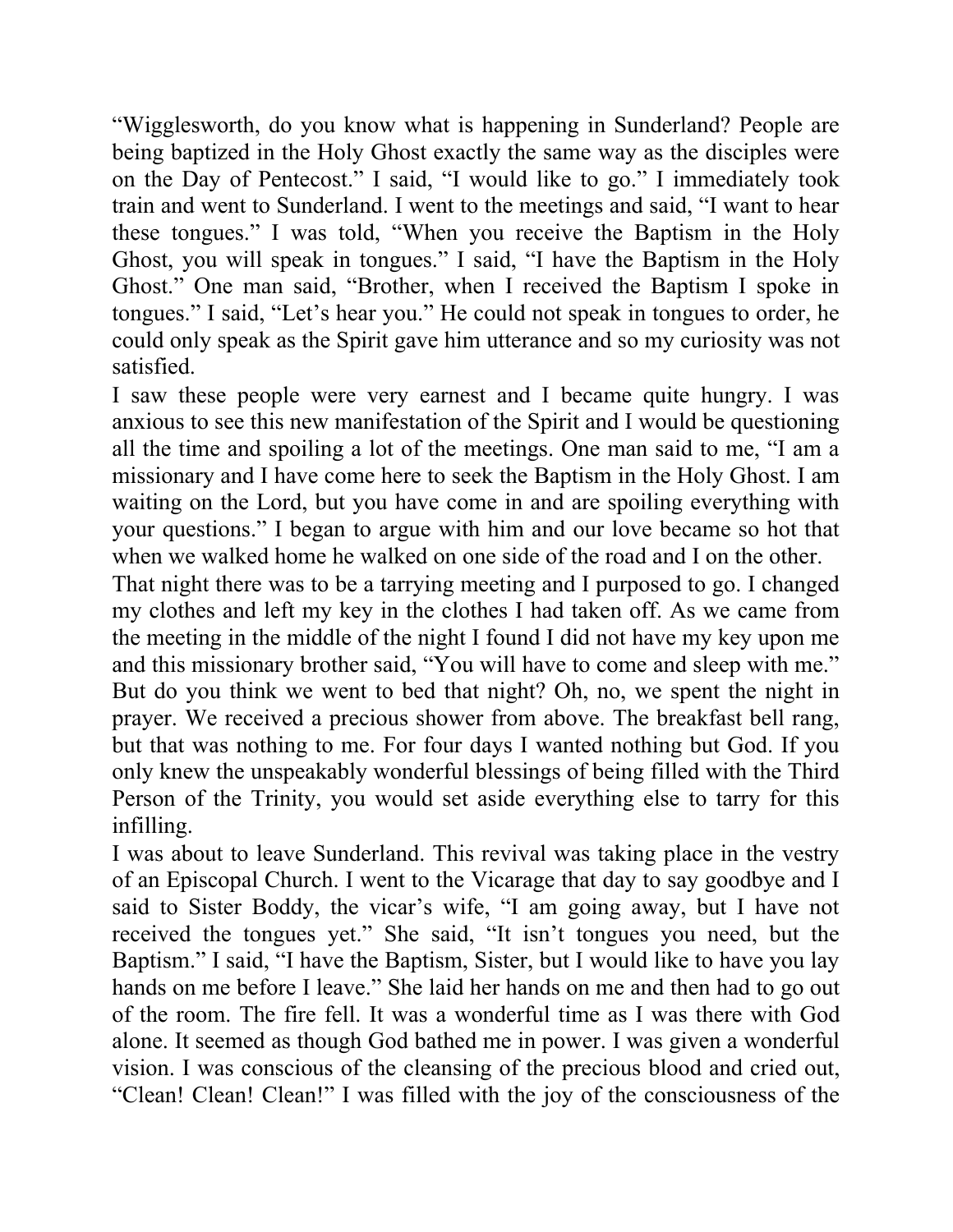cleansing. I saw the Lord Jesus Christ. I saw the empty cross and I saw Him exalted at the right hand of God the Father. As I was extolling, magnifying, and praising Him I was speaking in tongues as the Spirit of God gave me utterance. I knew now that I had received the real Baptism in the Holy Ghost. I sent a telegram home and when I got there one of our boys said, "Father, I hear you have been speaking in tongues. Let's hear you." I could not speak in tongues. I had been moved to speak in tongues as the Spirit of God gave utterance at the moment I received the Baptism, but I did not receive the gift of tongues and could not speak a word. I never spoke again in tongues until nine months later when I was praying for someone, and it was then that God gave me the permanent gift of speaking in tongues.

And so Saul was filled with the Holy Ghost and in the later chapters of the Acts of the Apostles we see the result of this infilling. Oh, what a difference it makes. When I got home my wife said to me, "So you think you have received the Baptism of the Holy Ghost. Why, I am as much baptized in the Holy Ghost as you are." We had sat on the platform together for twenty years but that night she said, "Tonight you will go by yourself." I said, "All right." As I went up to the platform that night the Lord gave me the first few verses of the sixty-first chapter of Isaiah, "The Spirit of the Lord God is upon me; because the Lord hath anointed me to preach good tidings unto the meek: He hath sent me to bind up the broken-hearted, to proclaim liberty to the captives, and the opening of the prison to them that are bound." My wife went back to one of the furthermost seats in the hall and she said to herself, "I will watch it." I preached that night on the subject the Lord had given me and I told what the Lord had done for me. I told the people that I was going to have God in my life and I would gladly suffer a thousand deaths rather than forfeit this wonderful infilling that had come to me. My wife was very restless. She was moved in a new way and said, "That is not my Smith that is preaching. Lord, you have done something for him." As soon as I had finished, the secretary of the mission got up and said, "Brethren, I want what the leader of our mission has got." He tried to sit down but missed his seat and fell on the floor. There were soon fourteen of them on the floor, my own wife included. We did not know what to do, but the Holy Ghost got hold of the situation and the fire fell. A revival started and the crowds came. It was only the beginning of the flood-tide of blessing. We had touched the reservoir of the Lord's life and power. Since that time the Lord has taken me to many different lands and I have witnessed many blessed outpourings of God's Holy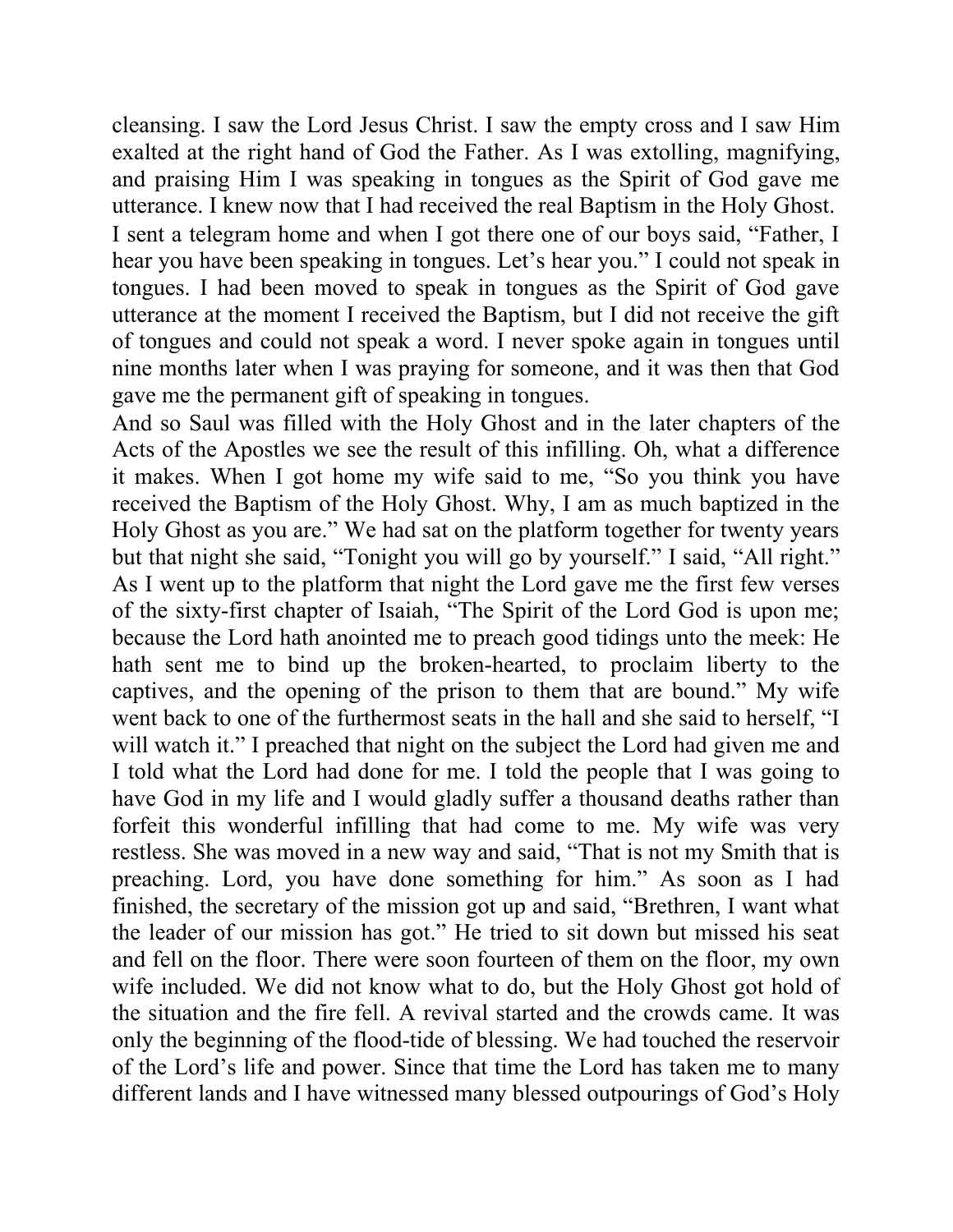Spirit.

The grace of God that was given to the persecuting Saul is available for you. The same Holy Ghost infilling he received is likewise available. Do not rest satisfied with any lesser experience than the Baptism that the disciples received on the Day of Pentecost, then move on to a life of continuous receiving of more and more of the blessed Spirit of God.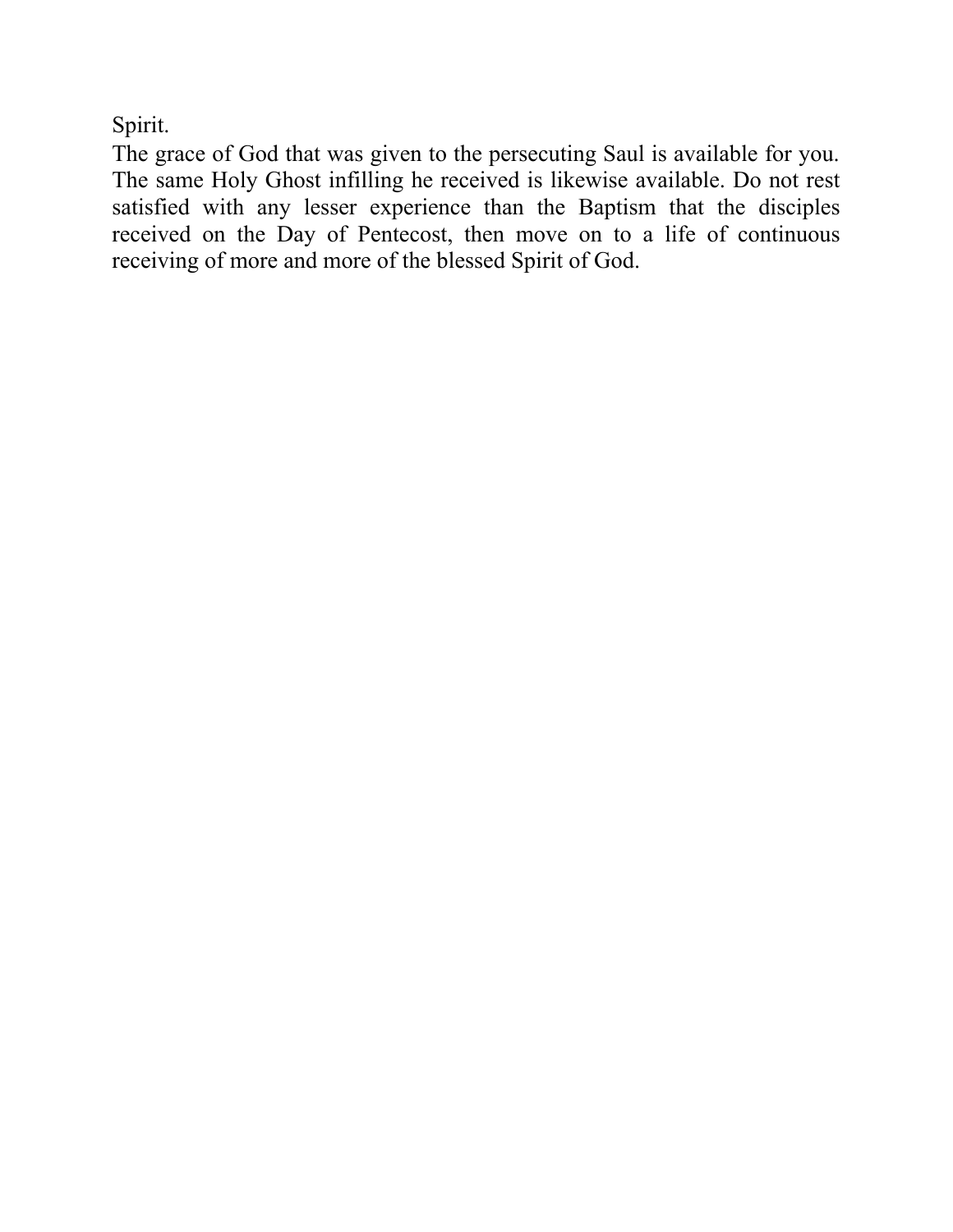### <span id="page-142-0"></span>**Ye Shall Receive Power**

"Ye shall receive power after the Holy Ghost is come upon you." The disciples had been asking whether the Lord would at that time restore again the kingdom to Israel. Christ told them that it was not for them to know the times and seasons which the Father had put in His own power, but He promised them that when they received the Holy Ghost they should receive power to witness for Him in all the world. To receive the Holy Ghost is to receive power with God, and power with men.

There is a power of God and there is a power which is of satan. When the Holy Spirit fell in the early days, a number of spiritists came to our meetings. They thought we had received something like they had and they were coming to have a good time. They filled the two front rows of our mission. When the power of God fell, these imitators began their shaking and muttering under the power of the devil. The Spirit of the Lord came mightily upon me and I cried. "Now, you devils, clear out of this!" And out they went. I followed them right out into the street and then they turned round and cursed me. There was power from below, but it was no match for the power of the Holy Ghost, and they soon had to retreat.

The Lord wants all saved people to receive power from on High—power to witness, power to act, power to live, and power to show forth the divine manifestation of God within. The power of God will take you out of your own plans and put you into the plan of God. You will be unmantled and divested of that which is purely of yourself and put into a divine order. The Lord will change you and put His mind where yours was, and thus enable you to have the mind of Christ. Instead of you laboring according to your own plan, it will be God working in you and through you to do His own good pleasure through the power of the Spirit within. Someone has said that you are no good until you have your "I" knocked out. Christ must reign within, and the life in the Holy Ghost means at all times the subjection of your own will to make way for the working out of the good and acceptable and perfect will of God within.

I was holding a meeting, once, in London, and at the close a man came to me and said, "We are now allowed to hold meetings in this hall after 11 o'clock,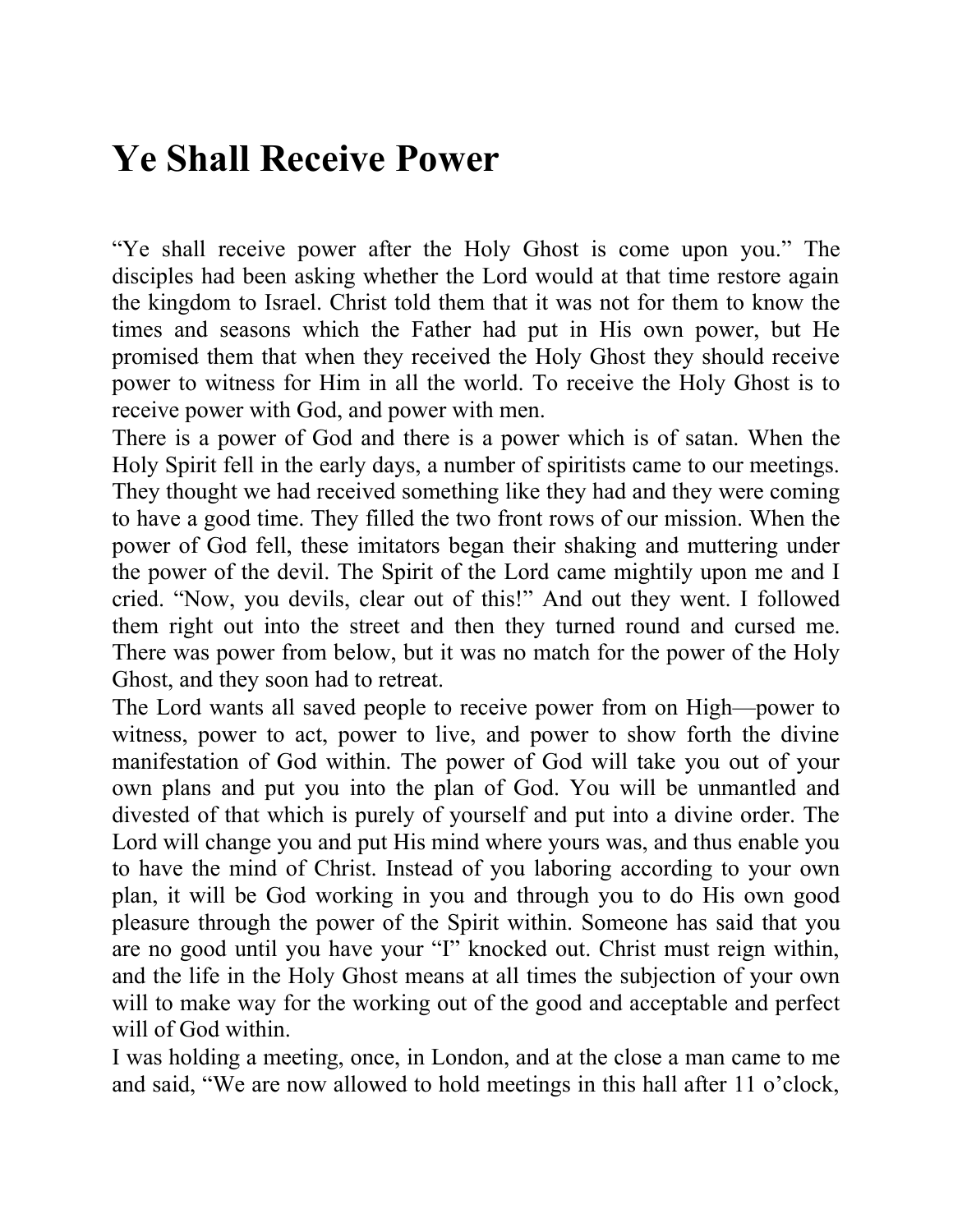and we would like you to come home with us. I am so hungry for God." The wife said she, too, was hungry, and so I agreed to go with them. At about 12:30 we arrived at their house. The man began stirring up the fire and said, "Now we will have a good supper." I said to them, "I did not come here for your warm fire, your supper or your bed. I came here because I thought you were hungry to get more of God." We got down to pray and at about 3:30 the Lord baptized the wife, and she spoke in tongues as the Spirit gave utterance. At about 5 o'clock I spoke to the husband and asked how he was getting on. He replied, "God has broken my iron, stubborn will." He had not received the Baptism, but God had wrought a mighty work within him.

The following day, at his business, everyone could tell that a great change had come to him. Before he had been a walking terror. The men who labored for him had looked upon him as a regular devil because of the way he had acted; but coming into contact with the power of God that night completely changed him. Before this he had made a religious profession, but he had never truly entered into the experience of the new birth until that night, when the power of God surged so mightily through his home. A short while afterwards I went to this man's home, and his two sons ran to me and kissed me, saying, "We have a new father." Previous to this these boys had often said to their mother, "Mother, we cannot stand it in the home any longer. We will have to leave." But the Lord changed the whole situation that night as we prayed together. On the second visit the Lord baptized this man in the Holy Ghost. The Holy Spirit will reveal false positions, pull the mask off any refuge of lies and clean up and remove all false conditions. When the Holy Spirit came in, that man's house and business and he himself were entirely changed.

When the Holy Spirit comes in He comes to empower you to be an effective witness. At one time we were holding some special meetings and I was out distributing bills. I went into a shoemaker's store and there was a man with a green shade over his eyes and also a cloth. My heart looked up to the Lord and I had the witness within that He was ready to change any condition. The man was crying, "Oh! Oh!! Oh!!!" I asked, "What's the trouble?" He said he was suffering with great inflammation and burning. I said, "I rebuke this condition in Jesus' name." Instantly the Lord healed him. He took off the shade and cloth and said, "Look, it is all gone."

At one time a lady wrote and asked if I could go and help her. She said that she was blind, having two blood clots behind her eyes. When I reached the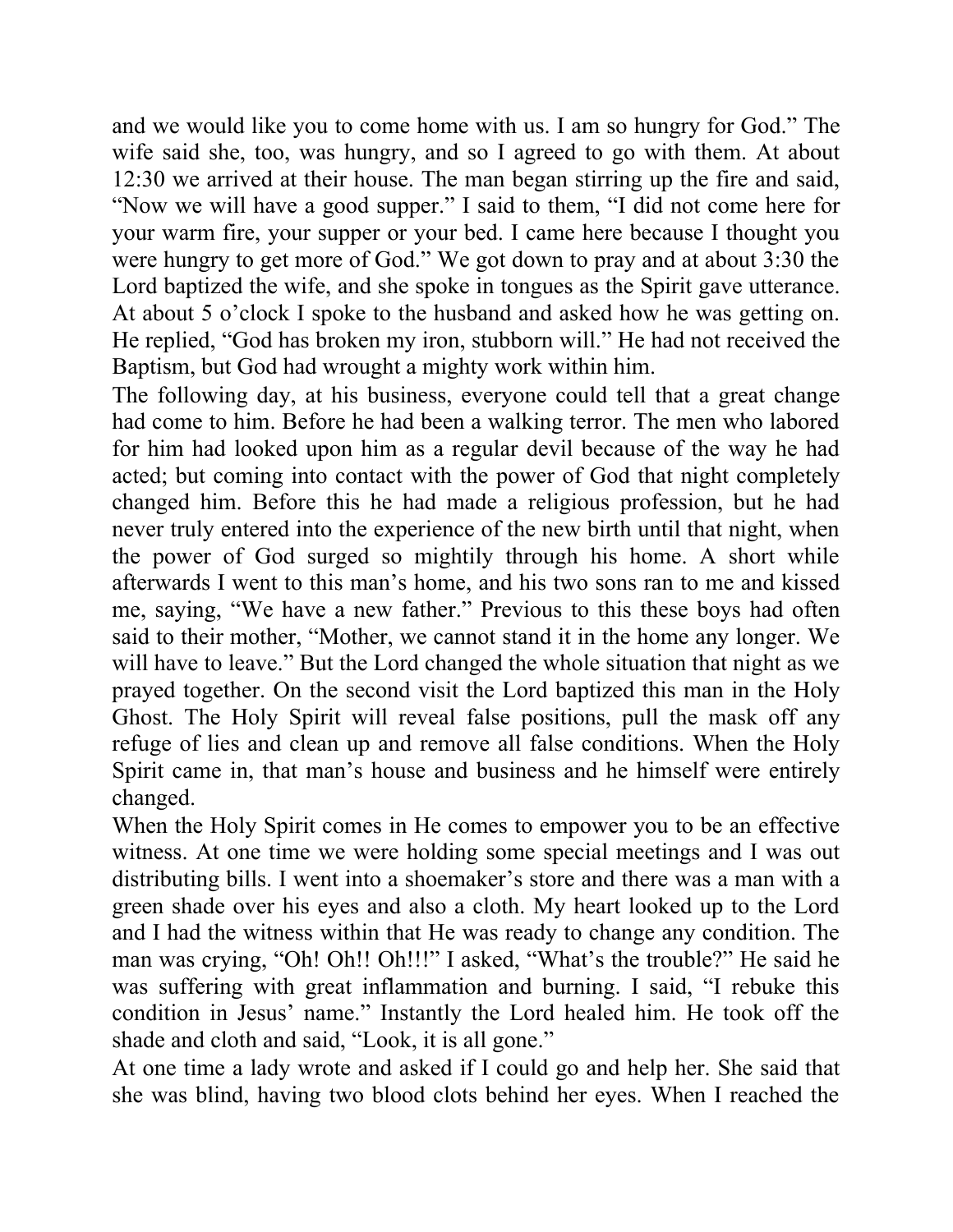house they brought the blind woman to me. We were together for some time and then the power of God fell. Rushing to the window she exclaimed, "I can see! Oh, I can see! The blood is gone, I can see." She then inquired about receiving the Holy Spirit and confessed that for ten years she had been fighting our position. She said, "I could not bear these tongues, but God has settled the whole thing today. I now want the Baptism in the Holy Ghost." The Lord graciously baptized her in the Spirit.

The Holy Spirit will come when a man is cleansed. There must be a purging of the old life. I never saw anyone baptized who was not clean within.

I remember being in a meeting at one time, where there was a man seeking the Baptism, and he looked like he was in trouble. He was very restless, and finally he said to me, "I will have to go." I said, "What's up?" He said, "God is unveiling things to me, and I feel so unworthy." I said, "Repent of everything that is wrong." He continued to tarry and the Lord continued to search his heart. These times of waiting on God for the fullness of the Spirit are times when He searches the heart and tries the reins. Later the man said to me, "I have a hard thing to do, the hardest thing I have ever had to do." I said to him, "Tell the Lord you will do it, and never mind the consequences." He agreed, and the next morning he had to take a ride of thirty miles and go with a bag of gold to a certain party with whom he dealt. This man had a hundred of cattle and he bought all his feed at a certain place. He always paid his accounts on a certain day, but one day he missed. He was always so punctual in paying his accounts that when later the people of his form went over their books, they thought they must have made a mistake in not crediting the man with the money and so they sent him a receipt. The man never intended not to pay the account, but if you defer to do a right thing the devil will see that you never do it. But when that man was seeking the Lord that night the Lord dealt with him on this point, and he had to go and straighten the thing the next morning. He paid the account and then the Lord baptized him in the Spirit. They that bear the vessels of the Lord must be clean, must be holy.

When the Holy Spirit comes He always brings a rich revelation of Christ. Christ becomes so real to you that, when, under the power of the Spirit, you begin to express your love and praise to Him, you find yourself speaking in another tongue. Oh, it is a wonderful thing! At one time I belonged to a class who believed that they had received the Baptism in the Spirit without the speaking in tongues. There are many folks like that today, but if you can go with them to a prayer meeting you will find them asking the Lord again and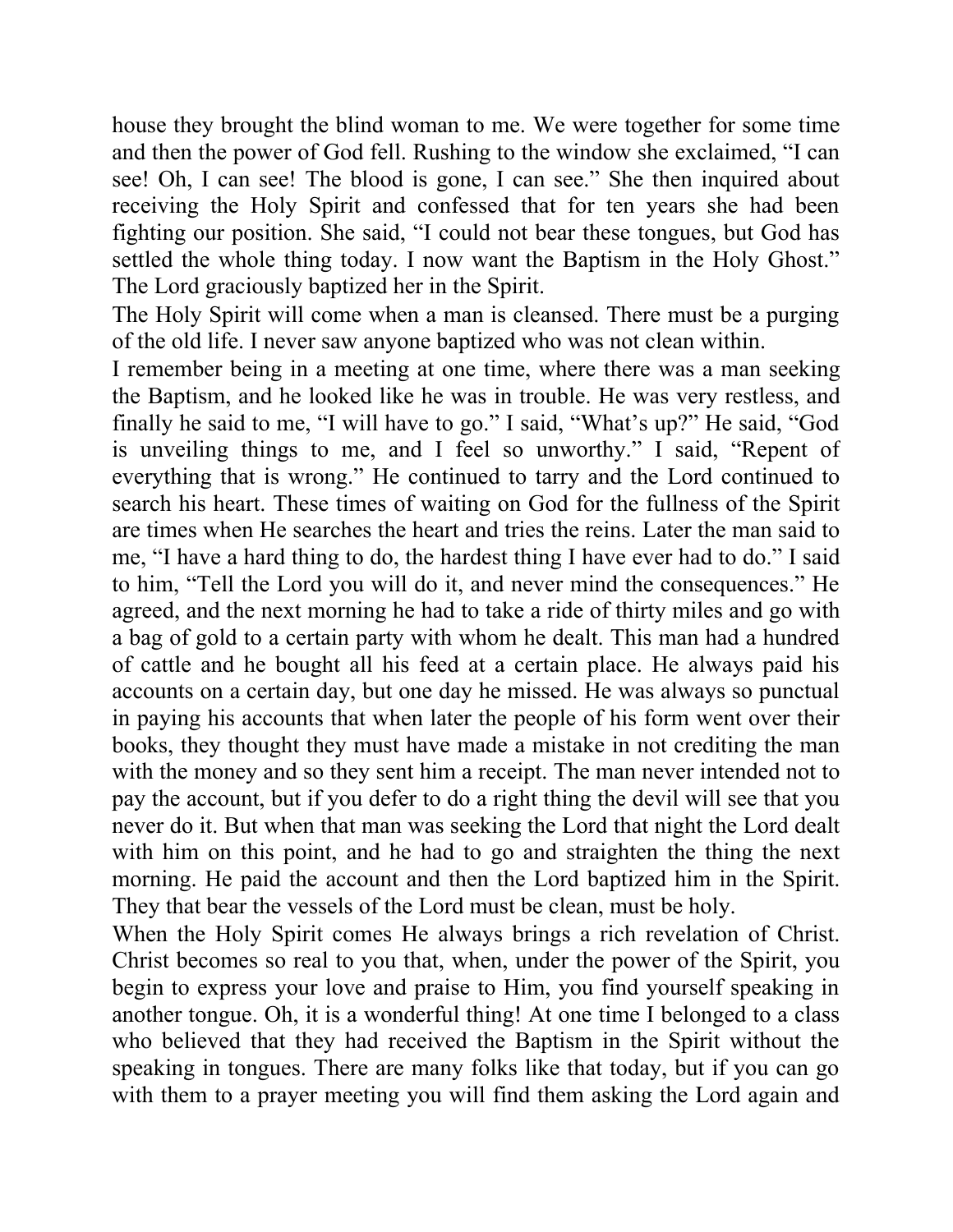again to baptize them in the Spirit. Why all this asking if they really have received the Baptism? I have never heard anyone who has received the Baptism in the Holy Ghost after the original pattern asking the Lord to give them the Holy Ghost. They know of a surety that He has come.

I was once traveling from Belgium to England. As I landed I received a request to stop at a place between Harwich and Colchester. The people were delighted that God had sent me, and told me of a special case they wanted me to pray for. They said, "We have a brother here who believes in the Lord, and he is paralyzed from his loins downward. He cannot stand on his legs and he has been twenty years in this condition." They took me to this man and as I saw him there in his chair I put the question to him. "What is the greatest desire in your heart?" He said, "Oh, if I could only receive the Holy Ghost!" I was somewhat surprised at this answer, and I laid my hands on his head and said, "Receive ye the Holy Ghost." Instantly the power of God fell upon him and he began breathing very heavily. He rolled off the chair and there he lay like a bag of potatoes, utterly helpless. I like anything that God does. I like to watch God working. There he was with his great, fat body, and his head was working just as though it was on a swivel. Then to our joy he began speaking in tongues. I had my eyes on every bit of him and as I saw the condition of his legs I said, "Those legs can never carry that body." Then I looked up and said, "Lord, tell me what to do." The Holy Ghost is the executive of Jesus Christ and the Father. If you want to know the mind of God you must have the Holy Ghost to bring God's latest thought to you and to tell you what to do. The Lord said to me, "Command him in My name to walk" But I missed it, of course. I said to the people there, "Let's see if we can lift him up." But we could not lift him, he was like a ton weight. I cried, "Oh Lord, forgive me." I repented of doing the wrong thing, and then the Lord said to me again, "Command him to walk." I said to him, "Arise in the name of Jesus." His legs were immediately strengthened. Did he walk? He ran all round. A month after this he walked ten miles and back. He has a Pentecostal work now. When the power of the Holy Ghost is present, things will happen.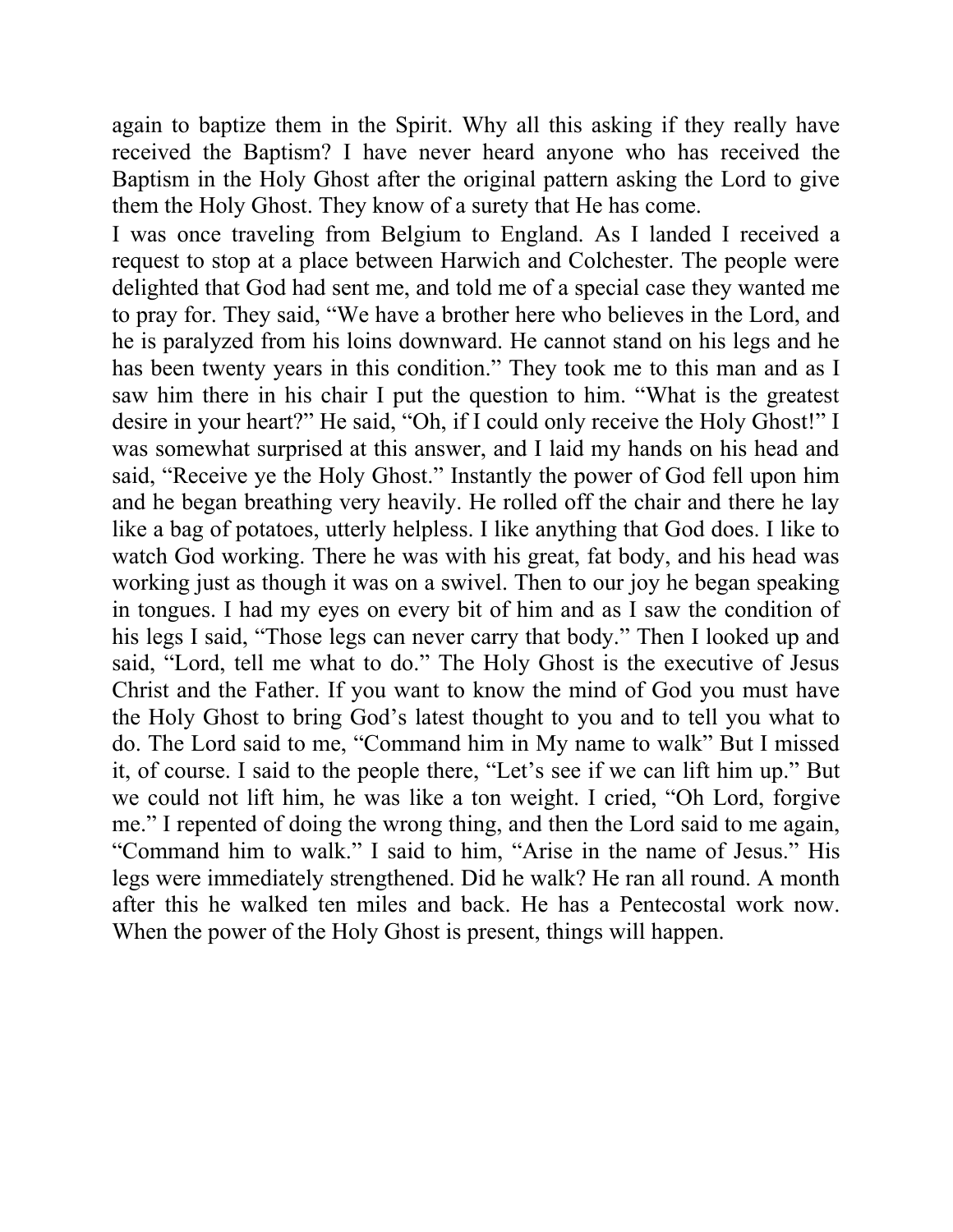## **Keeping the Vision**

Bible Reading the 20th chapter of the Acts of the Apostles, beginning at verse 7. Humanity is a failure everywhere. But when humanity is filled with divine power, there is no such thing as failure; and we know that the Baptism of the Holy Spirit is not a failure.

There are two sides to this Baptism: the first is, that you possess the Spirit; the second is that the Spirit possesses you. This is my message at this time being possessed by the Baptizer, and not merely possessing the Baptizer. There is no limit to the possibilities of such a life, because it has God behind it, in the midst of it, and through it. I see people from time to time very slack, cold, and indifferent; but after they get filled with the Holy Spirit they become ablaze for God. I believe that God's ministers are to be flames of fire; nothing less than flames; nothing less than mighty instruments with burning messages, with a heart full of love, with such a depth of consecration that God has taken full charge of the body and it exists only that it may manifest the glory of God. Surely, this is the ideal and the purpose of this great plan of salvation for man—that we might be filed with all the fulness of God, and become ministers of life, God working mightily in us and through us to manifest His grace—the saving power of humanity.

Now let us turn to this wonderful Word of God. I want you to see the demonstration of this power in this man Paul—this man who was "born out of due time:" this Paul, who was plucked as a brand from the burning; this Paul whom God chose to be an apostle to the Gentiles. See him first as a persecutor, mad to destroy those who were bringing glad tidings to the people. See how madly he rushed those people to prison, striving to make them blaspheme that holy name. Then see this same man changed by the power of God and the Gospel of Christ; see him filled with the Holy Ghost, becoming a builder for God and a revealer of the Son of God, so that he could say, "It is no longer I that live, but Christ liveth in me." Gal. 2:20.

In the 9th chapter of Acts, we read that he was called to a special ministry. The Lord said to Ananias, "I will show him what great things he must suffer for my name's sake." I don't want you to think that this means suffering from diseases; for it means suffering persecution, suffering from slander, from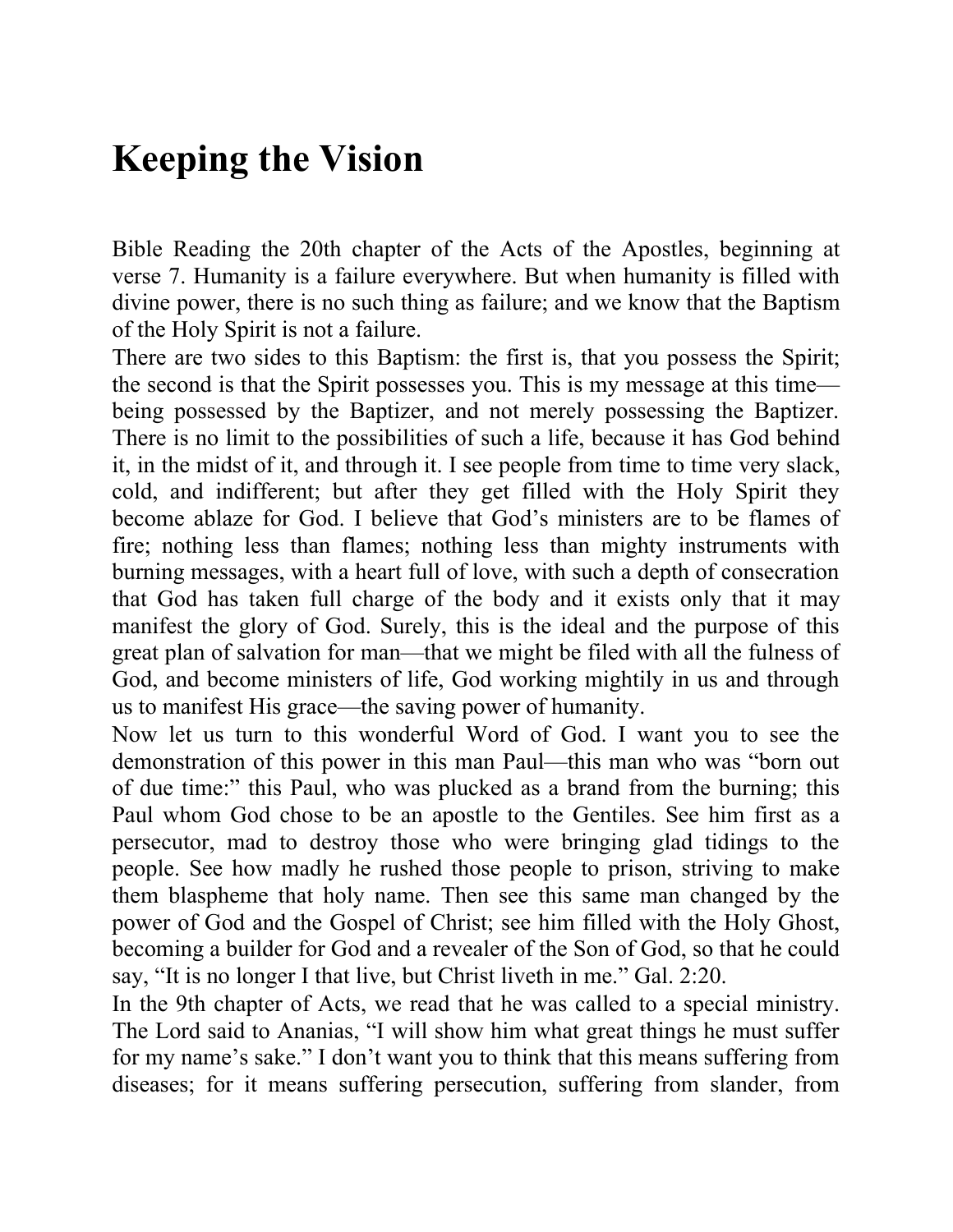strife, from bitterness, from revilings and from many other evil things; but none of these things will hurt you; rather, they will kindle the fire of the holy ambition, because the scripture says, "Blessed are they that have been persecuted for righteousness' sake: for theirs is the kingdom of heaven." Matt. 5:10. To be persecuted for Christ's sake is to be joined up with a blessed, blessed people; but, better still, it means to be united with our Lord Jesus in the closest of fellowship, the fellowship of His suffering. There is a day coming when we will rejoice greatly that we have been privileged to suffer for His name's sake.

Beloved, God wants witnesses, witnesses to the truth, witnesses to the full truth, witnesses to the fulness of redemption—deliverance from sin and deliverance from disease—by the eternal power working in them, as they are filled with life through the Spirit. God wants us to believe that we may be ministers of that kind—of glorious things wrought in us by the Holy Spirit.

See in verse 7, how Paul was lost in his zeal for his ministry, so that he "continued his speech until midnight." Then something happened that threatened to break up the meeting—a young man, becoming sleepy, fell out of the window. That was enough to break up any ordinary meeting. But this man, filled with the Spirit of God, was equal even to such an emergency even on the moment. He went down, picked up the young man, brought life back into him by the Spirit of life that was in him, then returned to the upper room and continued the meeting until break of day.

In Switzerland the people said to me, "How long can you preach to us?" I said to them, "When the Holy Ghost is upon us, we can preach forever!" When I was in San Francisco, driving down the main street one day, we came across a crowd in the street. The driver stopped and I jumped out of the car, and right across from where the tumult was, I found a boy lying on the ground apparently in the grip of death. I got down and asked, "What is amiss?" He replied in a whisper, "tramp." I put my hand underneath his back and said, "In the name of Jesus, come out." And the boy jumped up and ran away, not even stopping to say "Thank you."

So you will find out that, with the Baptism of the Holy Spirit, you will be in a position to act when you have no time to think. The power and working of the Holy Spirit is of divine origin. It is the supernatural, God thrilling and moving one with the authority and power of almightiness, and it brings things to pass that could not come to pass in any other way. I had some things of this character happen on the ship as I was crossing the ocean. I want ever to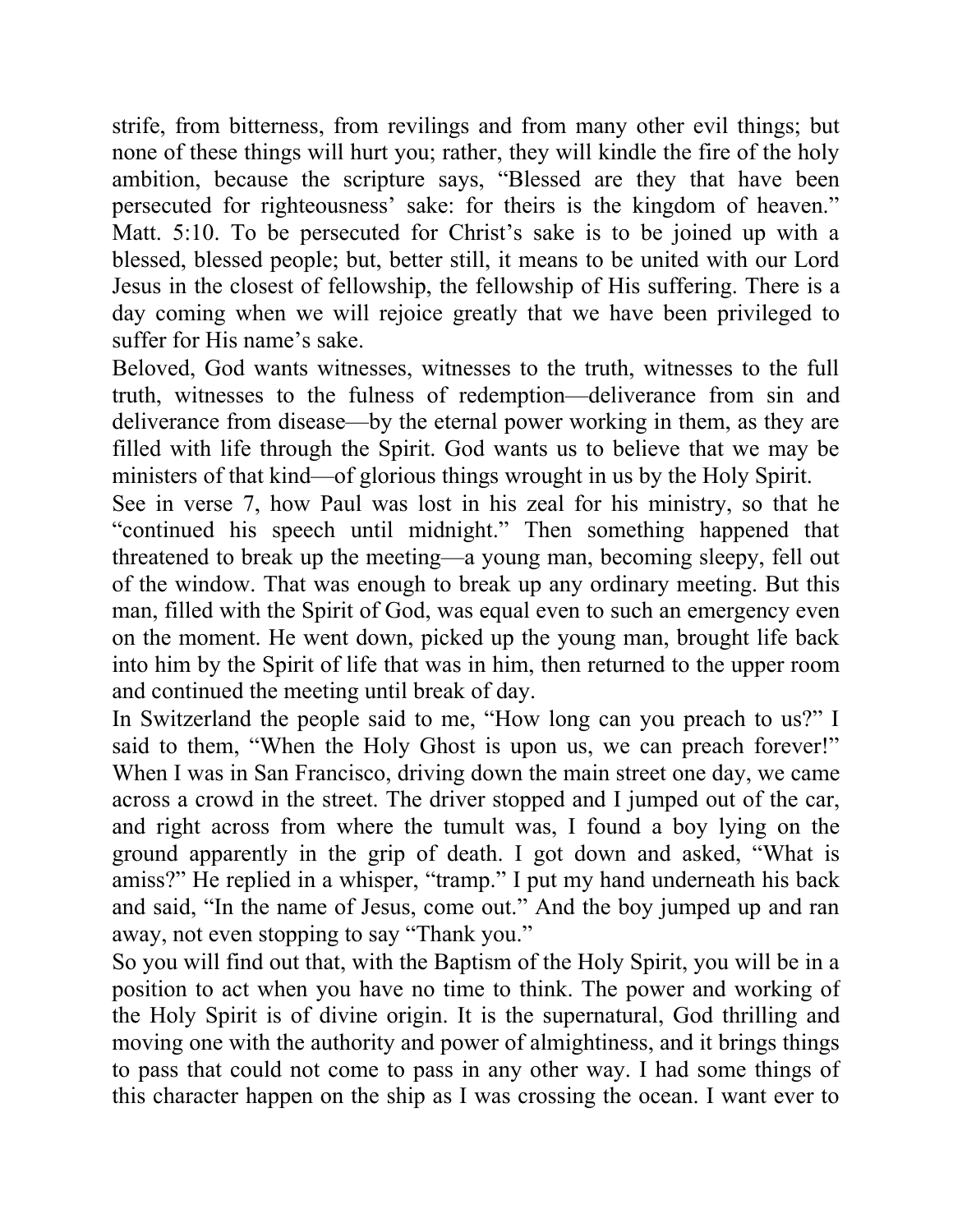be in Paul's position—that at any time, even at midnight, in the face of anything, even death itself, God may be able to manifest His power and do what He wants to do through me. This is what it means to be possessed by the Spirit of God. My heart is thrilled with the possibility of coming into the place where Paul was. Let us read verse 19, that we may get our mind perfectly fortified with this blessed truth that God has for us.

"Serving the Lord with all humility of mind." None of us is going to be able to be a minister of this new covenant of promise in the unction and power of the Spirit without humility. It seems to me that the way to get up is to get down. It is clear to me that in the measure that the dying of the Lord is in me, the life of the Lord will abound in me. And to me, truly, a Baptism of the Holy Spirit is not the goal, but it is an inflow to reach the highest level, the holiest position that it is possible for human nature to reach by Divine power. The Baptism of the Holy Spirit is given to reveal and to make real Him in whom dwells "all the fulness of the Godhead bodily." Col. 2:9. So I see that to be baptized in the Holy Spirit means to be baptized into death, into life, into power, into fellowship with the Trinity, where the old life ceases to be, and the life of God possesses us forever.

No man can live after seeing God; and God wants us all to see Him in all His glorious, infinite sufficiency, so that we shall joyfully cease to be—that He may become our life. Thus it was that Paul could say, "It is no longer I that live, but Christ liveth in me." I believe that God wants to make real to us all this ideal of humility where we so recognize human helplessness and human insufficiency that we shall rest no more on human plans and human devices and human energy, but continually look to God for His thought, for His voice, for His power, for His all-sufficiency in all things.

Now here is another word for us. Let us read it. It is found in verse 22. "Now, behold, I go bound in spirit." Is there a possibility of the human coming into oneness with the divine will? Let me give you two other versions of Scripture. Jesus was a man of flesh and blood like ourselves; though He was the incarnation of the authority and power and majesty of heaven, yet He bore about in His body our flesh, our human weakness, being tempted in all points like as we are, yet without sin. Oh, He was so lovely! Such a perfect Saviour! Oh, that I could shout "Jesus!" so that all the world would hear. There is salvation, life, power, and deliverance through that name; but, beloved, I read in Mark 1:12, that that body was driven by the Spirit. In the fourth chapter of Luke, it says "led" by the Spirit. And now here is Paul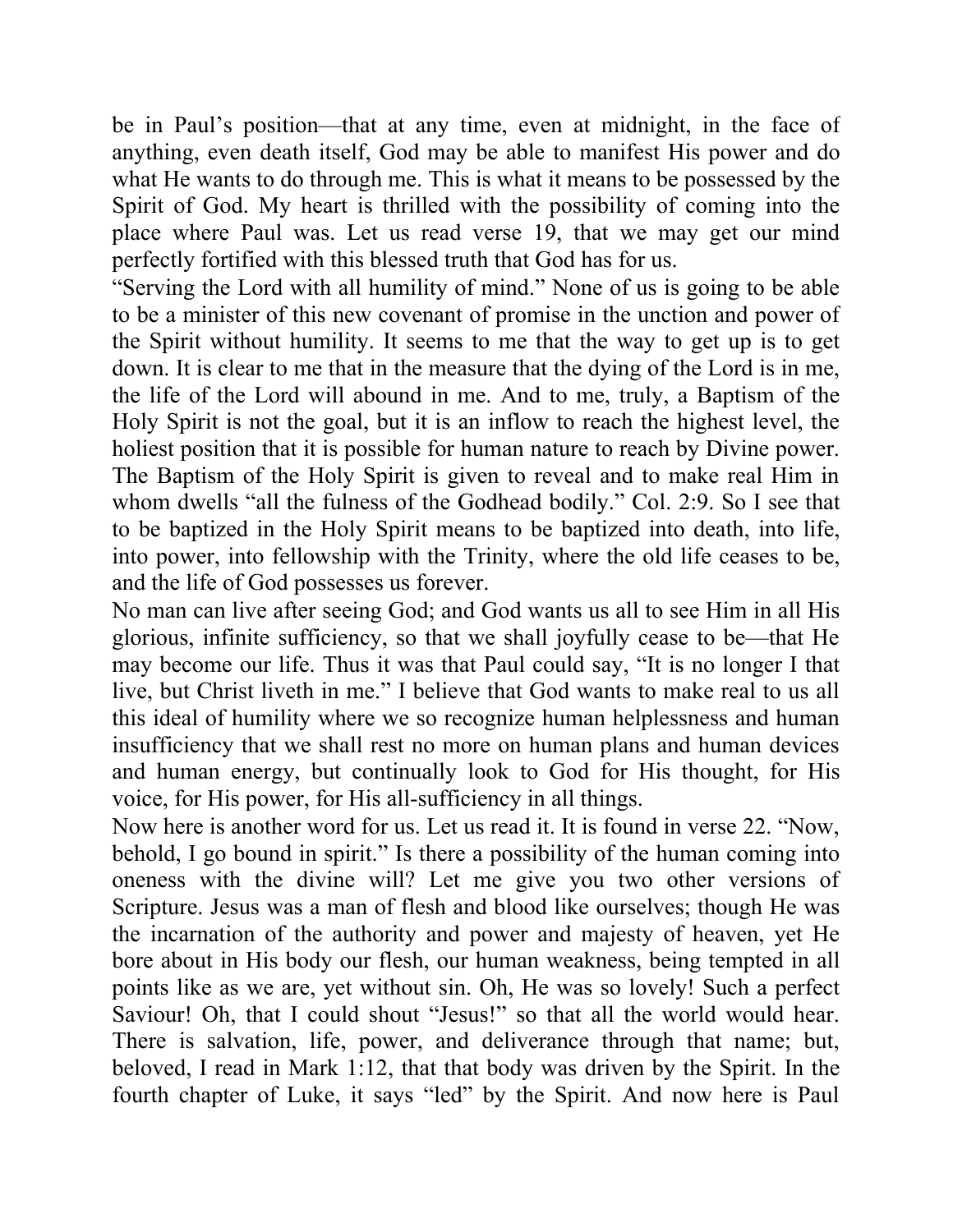"bound" in the spirit.

Oh, what condescension that God should lay hold of humanity and so possess it with His holiness, with His righteousness, with his truth, with His faith, that one can say: "I am bound in spirit; I have no choice; my only choice is for God; my only desire, my only ambition is the will of God; I am bound with God." Is this possible, beloved? If you look into Galatians, first chapter, you will see how wonderfully Paul rose into this state of bliss. If you look in the third chapter of the Ephesians, you will see that he recognized himself as less than the least of all saints. Then, if you'll look into the 26th chapter of Acts, you will find him saying, "I have never lost the vision, King Agrippa, I have never lost it." Then if you will look again in Galatians, you will see that, in order to keep the vision, he conferred not with flesh and blood; God laid hold of him, God bound him, God preserved him. I ought to say, however, that it is a wonderful position to be in—to be preserved by Almightiness—and we ought to see to it that we leave ourselves to God. The consequences will be all right. "Whosoever shall seek to save his life, shall lose it; and whosoever shall lose his life for my sake the same shall save it."

Now, beloved, I am out for men. It is my business to be out for men. It is my business to make everybody hungry, dissatisfied. It is my business to make people either glad or mad. I have a message from heaven that will not leave people as I find them. Something must happen after they are filled with the Holy Spirit. A man filled with the Holy Spirit is no longer an ordinary man. A man can be swept by the power of God in the first stage of the revelation of Christ so that from that moment he will be an extraordinary man. But to be filled with the Holy Spirit he has to become a free body for God to dwell in, and to use, and to manifest Himself through. So I appeal to you, you people who have received the Holy Spirit, I appeal to you to let God have His way at whatever cost; I appeal to you to keep moving on with God into an ever increasing realization of His infinite purpose in Christ Jesus for His redeemed ones until you are filled unto all the fulness of God. To remain three days in the same place would indicate that you have lost the vision. The child of God must catch the vision anew every day. Every day the child of God must be moved more and more by the Holy Ghost. The child of God must come into line with the power of heaven so that he knows that God has his hand upon him.

It is the same Jesus, the very same Jesus. He went about doing good. "God anointed Him with the Holy Ghost and with power: who went about doing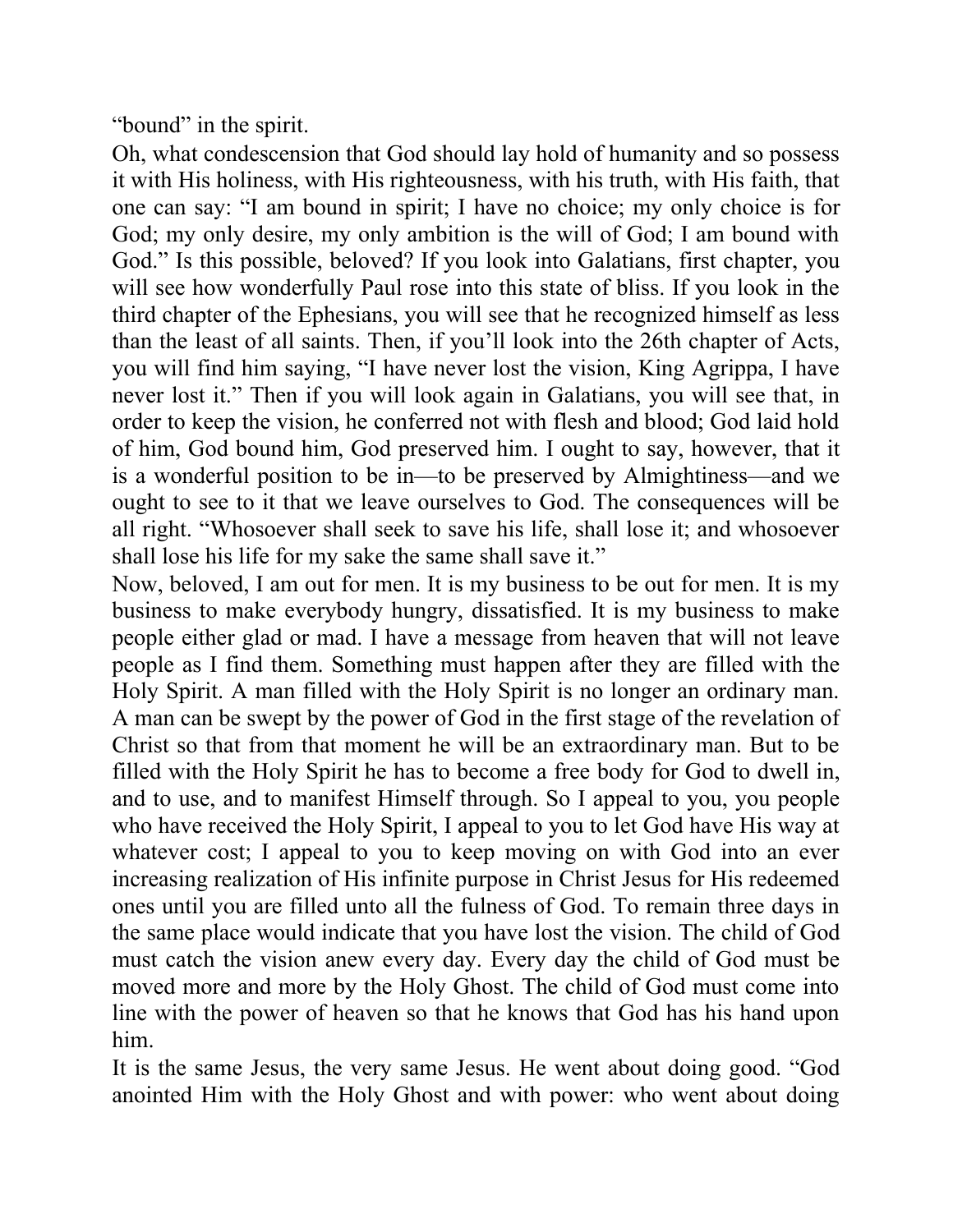good, and healing all that were oppressed of the devil; for God was with Him." Beloved, is not that the ministry God would have us see we are heir to? The mission of the Holy Ghost is to give us a revelation of Jesus and to make the Word of God life unto us as it was when spoken by the Son—as new, as fresh, as effective as if the Lord Himself were speaking. The Bride loves to hear the Bridegroom's voice! Here it is, the blessed Word of God, the whole Word, not part of it, no, no, no! We believe in the whole of it. We really have such an effectiveness worked in us by the Word of life, that day by day we are finding out that the Word itself giveth life; the Spirit of the Lord, breathing through, revealing by the Word, giving it afresh to us, makes the whole Word alive today. Amen. So I have within my hands, within my heart, within my mind, this blessed reservoir of promises that is able to do so many marvelous things. Some of you most likely have been suffering because you have a limited revelation of Jesus, of the fulness of life there is in Him.

In Oakland, Calif., we had a meeting in a large theater. God wrought in filling the place till we had to have overflow meetings. There was a rising tide of people getting saved in the meeting by rising voluntarily up and down in the place, and getting saved. And then we had a riding tide of people who needed help in their bodies, rising in faith and being healed. One of these latter was an old man 95 years of age. He had been suffering for three years, till he got to the place where for three weeks he had been taking liquids. He was in a terrible state. I got him to stand while I prayed for him; and he came back, and with radiant face, told us that new life had come into his body. He said, "I am 95 years old. When I came into the meeting, I was full of pain from cancer of the stomach. I have been so healed that I have been eating perfectly, and have no pain." Many of the people were healed in a similar way.

(After the telling of the above incident in the meeting in Wellington, New Zealand, where this address was given, a lady arose who had rheumatism in the left leg. After being prayed for, she ran the full length of the hall several times, then testified to partial healing. A young man with pain in the head was healed instantly. Another man with pain in the shoulder was healed instantly also.)

In the second chapter of Acts, you will see that when the Holy Ghost came there was such a manifestation of the power of God that it wrought conviction as the Word was spoken in the Holy Ghost. In the third chapter we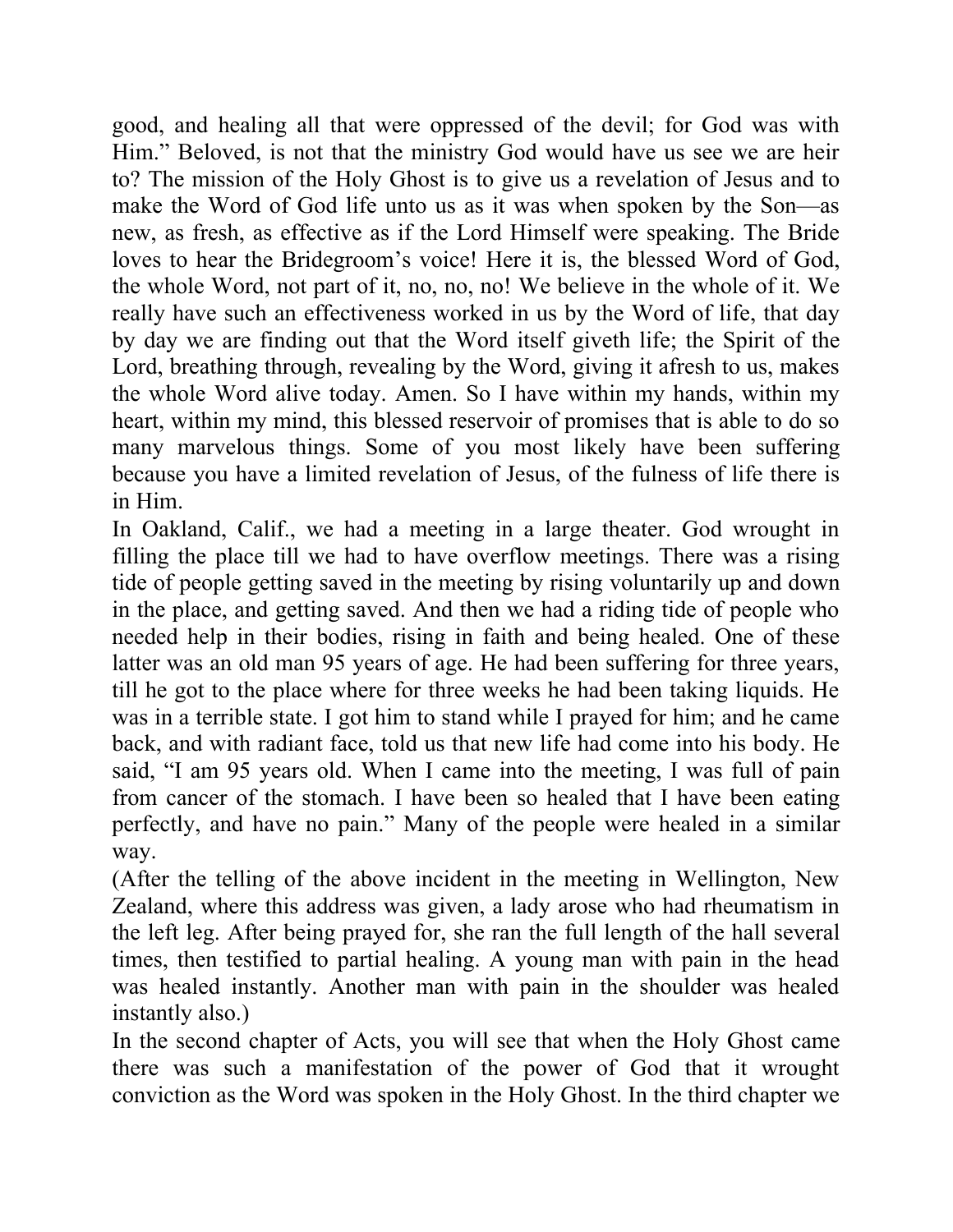read of the lame man healed at the Beautiful Gate through the power of the Spirit, as Peter and John went into the Temple. And in the fourth chapter, we read of such a wonderful manifestation of miraculous power through the Spirit that five thousand men besides women and children became believers in the Lord Jesus Christ. God gives manifestation of His Divine power, beloved, to prove that He is with us. Will you not, right now, open your heart to this wonderful God, and let Him come into your life and make of you all that His infinite love has moved Him to provide in Christ Jesus, and that His infinite power, through the Holy Ghost, has made possible to be wrought in sinful man.

Seek this vision from God, and keep it ever before you. Pray the prayer that the apostle Paul prayed for the Ephesian believers, as recorded in Ephesians 1:17, 18, 19, "That the God of our Lord Jesus Christ, the Father of glory, may give unto you a spirit of wisdom and revelation in the knowledge of Him, having the eyes of your heart enlightened, that ye may know what is the hope of His calling, what the riches of the glory of His inheritance in the saints, and what the exceeding greatness of His power to usward who believe."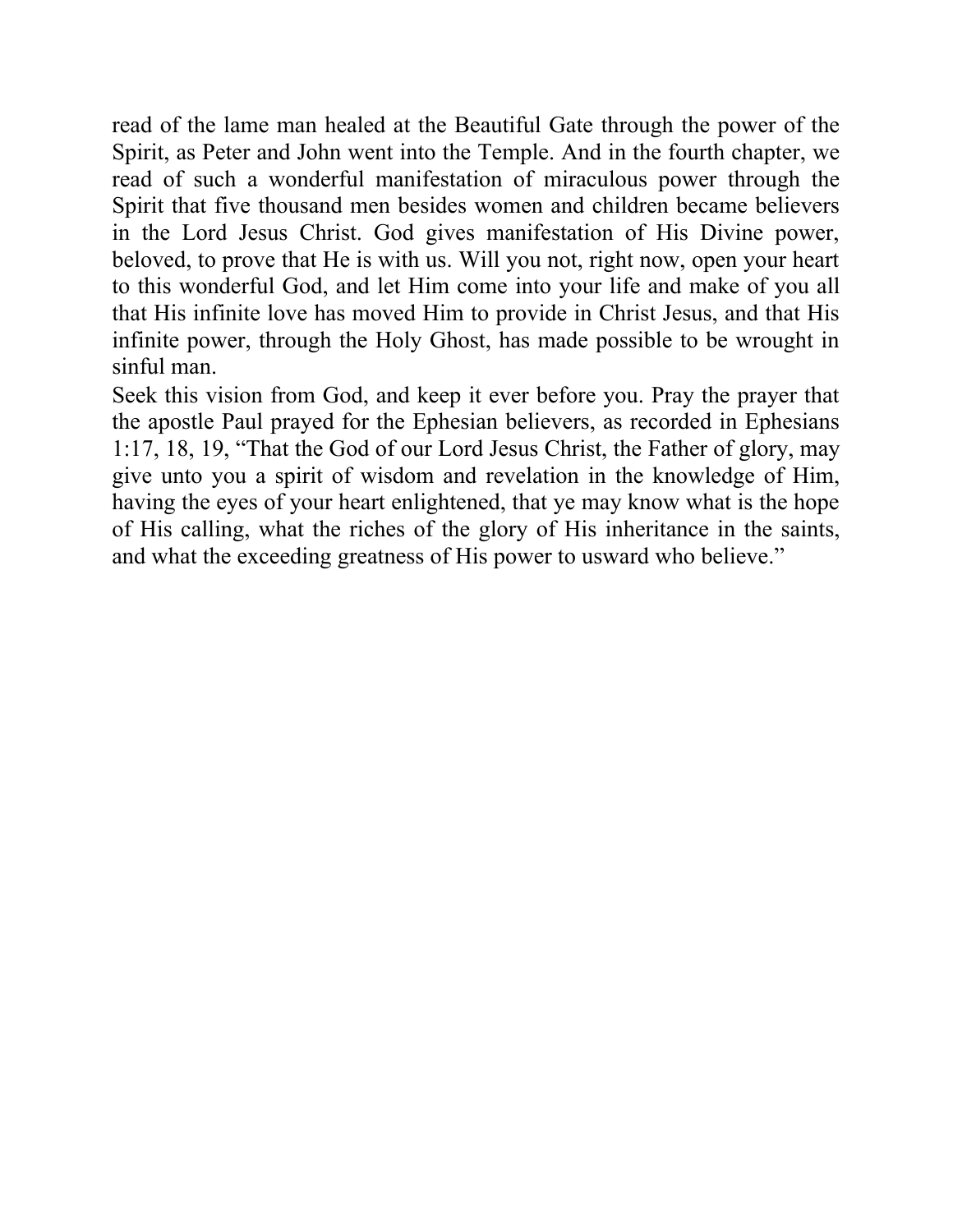## **Present-Time Blessings**

Read with me the first twelve verses of Matthew 5, these verses that we generally call the "Beatitudes." Some tell us that Matthew 5 is a millennial chapter and that we cannot attain to these blessings at the present time. I believe that every one who receives the Baptism in the Spirit has a real foretaste and earnest of millennial blessing, but that here the Lord Jesus is setting forth presentday blessings that we can enjoy here and now.

"Blessed are the poor in spirit: for theirs is the kingdom of heaven." This is one of the richest places into which Jesus brings us. The poor have a right to everything in heaven. "Their's is." Dare you believe it? Yes, I dare. I believe, I know, that I was very poor. When God's Spirit comes in as the ruling, controlling power of the life, He gives us God's revelation of our inward poverty, and shows us that God has come with one purpose, to bring heaven's best to earth, and that with Jesus He will indeed "freely give us all things."

An old man and an old woman had lived together for seventy years. Someone said to them, "You must have seen many clouds during those days." They replied, "Where do the showers come from? You never get showers without clouds." It is only the Holy Ghost who can bring us to the place of realization of our poverty; but, every time He does it, He opens the windows of heaven and the showers of blessing fall.

But I must recognize the difference between my own spirit and the Holy Spirit. My own spirit can do certain things on natural lines, can even weep and pray and worship, but it is all on a human plane, and we must not depend on our own human thoughts and activities or on our own personality. If the Baptism means anything to you, it should bring you to the death of the ordinary, where you are no longer putting faith in your own understanding; but, conscious of your own poverty, you are ever yielded to the Spirit. Then it is that your body becomes filled with heaven on earth."

"Blessed are they that mourn: for they shall be comforted." People get a wrong idea of mourning. Over in Switzerland they have a day set apart to take wreaths to graves. I laughed at the people's ignorance and said, "Why are you spending time around the graves? The people you love are not there. All that taking of flowers to the graves is not faith at all." Those who died in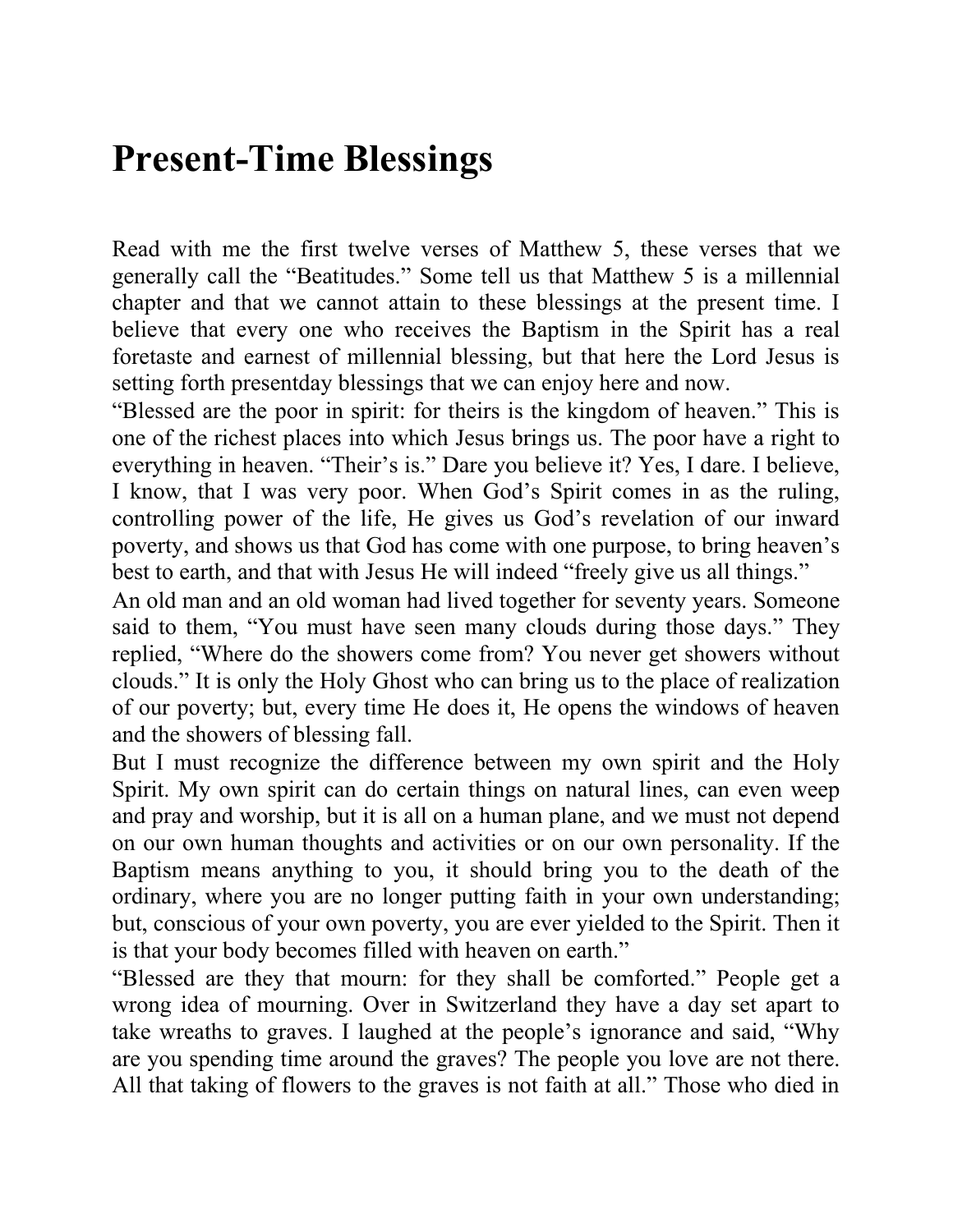Christ are gone to be with Him, "which," Paul said, "is far better."

My wife once said to me, "You watch me when I'm preaching. I get so near to heaven when I'm preaching that some day I'll be off." One night she was preaching and when she had finished, off she went. I was going to Glasgow and had said goodbye to her before she went to meeting. As I was leaving the house, the doctor and policeman met me at the door and told me that she had fallen dead at the Mission door. I knew she had got what she wanted. I could not weep, but I was in tongues, praising the Lord. On natural lines she was everything to me; but I could not mourn on natural lines, but just laughed in the Spirit. The house was soon filled with people. The doctor said, "She is dead, and we can do no more for her." I went up to her lifeless corpse and commanded death to give her up, and she came back to me for a moment. Then God said to me, "She is Mine; her work is done." I knew what He meant.

They laid her in the coffin, and I brought my sons and my daughter into the room and said, "Is she there?" They said, "No, father." I said, "We will cover her up." If you go mourning the loss of loved ones who have gone to be with Christ, I say it in love to you, you have never had the revelation of what Paul spoke of when he showed us that it is better to go than to stay. We read this in Scripture, but the trouble is that people will not believe it. When you believe God, you will say, "Whatever it is, it is all right. If Thou dost want to take the one I love, it is all right, Lord." Faith removes all tears of self-pity.

But there is a mourning in the Spirit. God will bring you to a place where things must be changed, and there is a mourning, an unutterable groaning until God comes. And the end of all real faith always is rejoicing. Jesus mourned over Jerusalem. He saw the conditions, He saw the unbelief, He saw the end of those who closed their ears to the Gospel. But God gave a promise that He should see the travail of His soul and be satisfied, and that He should see His seed. What happened on the day of Pentecost in Jerusalem was an earnest of what will be the results of His travail, to be multiplied a billionfold all down the ages in all the world. And as we enter in the Spirit into travail over conditions that are wrong, such mourning will ever bring results for God, and our joy will be complete in the satisfaction that is brought to Christ thereby.

"Blessed are the meek: for they shall inherit the earth." Moses was headstrong in his zeal for his own people, and it resulted in his killing a man. His heart was right in his desire to correct things, but he was working on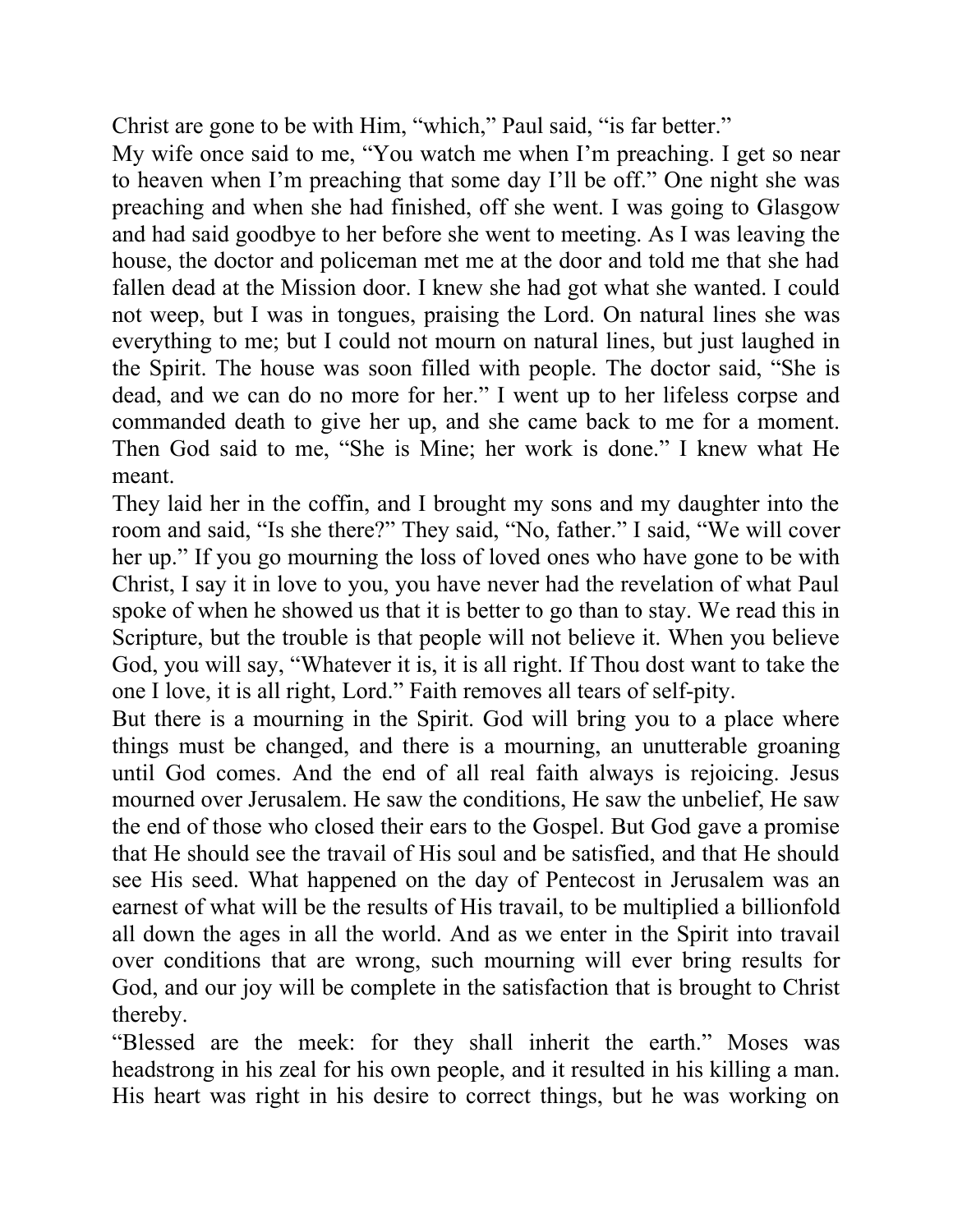natural lines, and when we work on natural lines we always fail. Moses had a mighty passion, and that is one of the best things in the world when God has control and it becomes a passion for souls to be born again; but apart from God it is one of the worst things. Paul had it to a tremendous extent, and, breathing out threatenings, he was hailing men and women to prison. But God changed it, and later we find him wishing himself accursed from Christ for the sake of his brethren, his kinsmen according to the flesh. God took the headstrong Moses and molded him into the meekest of men. He took the fiery Saul of Tarsus and made him the foremost exponent of grace. Oh, brothers, God can transform you in like manner, and plant in you a divine meekness and every other thing that you lack.

In our Sunday school we had a boy with red hair. His head was as red as fire and so was his temper. He was such a trial. He kicked his teachers and the superintendent. He was simply uncontrollable. The teachers had a meeting in which they discussed the matter of expelling him. They thought that God might undertake for that boy and so they decided to give him another chance. One day he had to be turned out, and he broke all the windows of the mission. He was worse outside than in. Some time later we had a ten-days revival meeting. There was nothing much doing in that meeting and people thought it a waste of time, but there was one result—the redheaded lad got saved. After he was saved, the difficulty was to get rid of him at our house. He would be there until midnight crying to God to make him pliable and use him for His glory. God delivered the lad from his temper and made him one of the meekest, most beautiful boys you ever saw. For twenty years he has been a mighty missionary in China. God takes us just as we are and transforms us by His power.

I can remember the time when I used to go white with rage, and shake all over with temper. I could hardly hold myself together. I waited on God for ten days. In those ten days I was being emptied out and the life of the Lord Jesus was being wrought into me. My wife testified of the transformation that took place in my life, "I never saw such a change. I have never been able to cook anything since that time that has not pleased him. Nothing is too hot or too cold, everything is just right." God must come and reign supreme in your life. Will you let Him do it? He can do it, and He will if you will let Him. It is no use trying to tame the "old man." But God can deal with him. The carnal mind will never be subjected to God, but God will bring it to the cross where it belongs, and will put in its place, the pure, the holy, the meek mind of the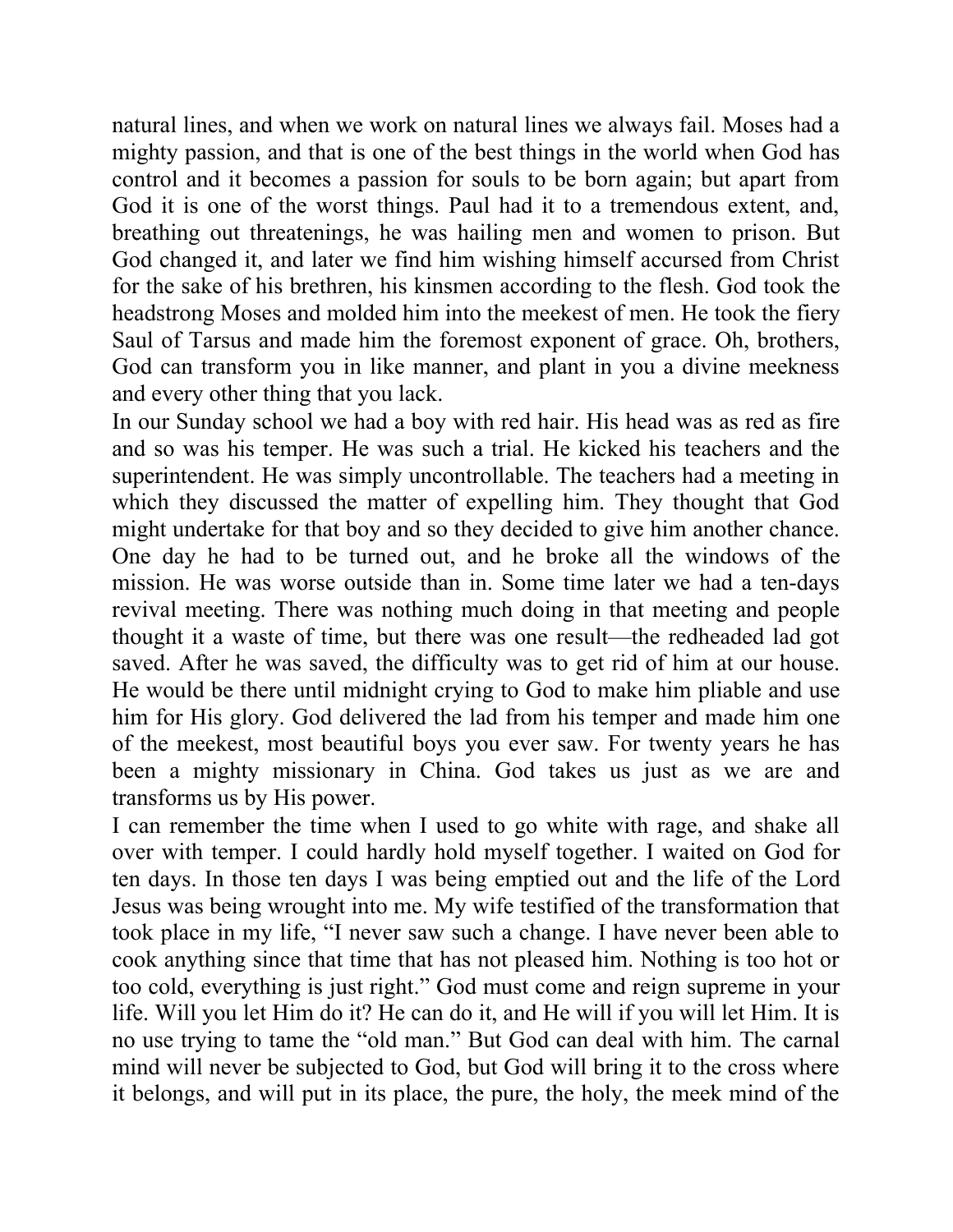Master.

"Blessed are they which do hunger and thirst after righteousness: for they shall be filled." Note that word, "shall be filled." If you ever see a "shall" in the Bible make it yours. Meet the conditions and God will fulfil His word to you. The Spirit of God is crying, "Ho, every one that thirsteth, come ye to the waters, and he that hath no money: come ye, buy and eat; yea, come, buy wine and milk without money and without price." The Spirit of God will take of the things of Christ and show them to you in order that you may have a longing for Christ in His fullness, and when there is that longing, God will not fail to fill you.

See that crowd of worshipers who have come up to the feast. They are going away utterly unsatisfied, but on the last day, the great day of the feast, Jesus stands up and cries. "If any man thirst, let him come unto me and drink. He that believeth on me, as the scripture hath said, out of his belly shall flow rivers of living water." Jesus knew that they were going away without the living water, and so He directs them to the true source of supply. Are you thirsty today? The living Christ still invites you to Himself, and I want to testify that He still satisfies the thirsty soul and still fills the hungry with good things.

In Switzerland, I learned of a man who met with the assembly of the Plymouth Brethren. He attended their various meetings, and one morning, at their breaking of bread service, he arose and said, "Brethren, we have the Word, and I feel that we are living very much in the letter of it, but there is a hunger and thirst in my soul for something deeper, something more real than we have, and I cannot rest until I enter into it." The next Sunday this brother rose again and said, "We are all so poor here, there is no life in this assembly, and my heart is hungry for reality." He did this for several weeks until it got on the nerves of those people and they protested. "Sands, you are making us all miserable. You are spoiling our meetings, and there is only one thing for you to do, and that is to clear out."

That man went out of the meeting in a very sad condition. As he stood outside, one of his children asked him what was the matter, and he said, "To think that they should turn me out from their midst for being hungry and thirsty for more of God!" I did not know anything of this until afterward.

Some days later someone rushed up to Sands and said, "There is a man over here from England, and he is speaking about tongues and healing." Sands said, "I'll fix him. I'll go to the meeting and sit right up in the front and